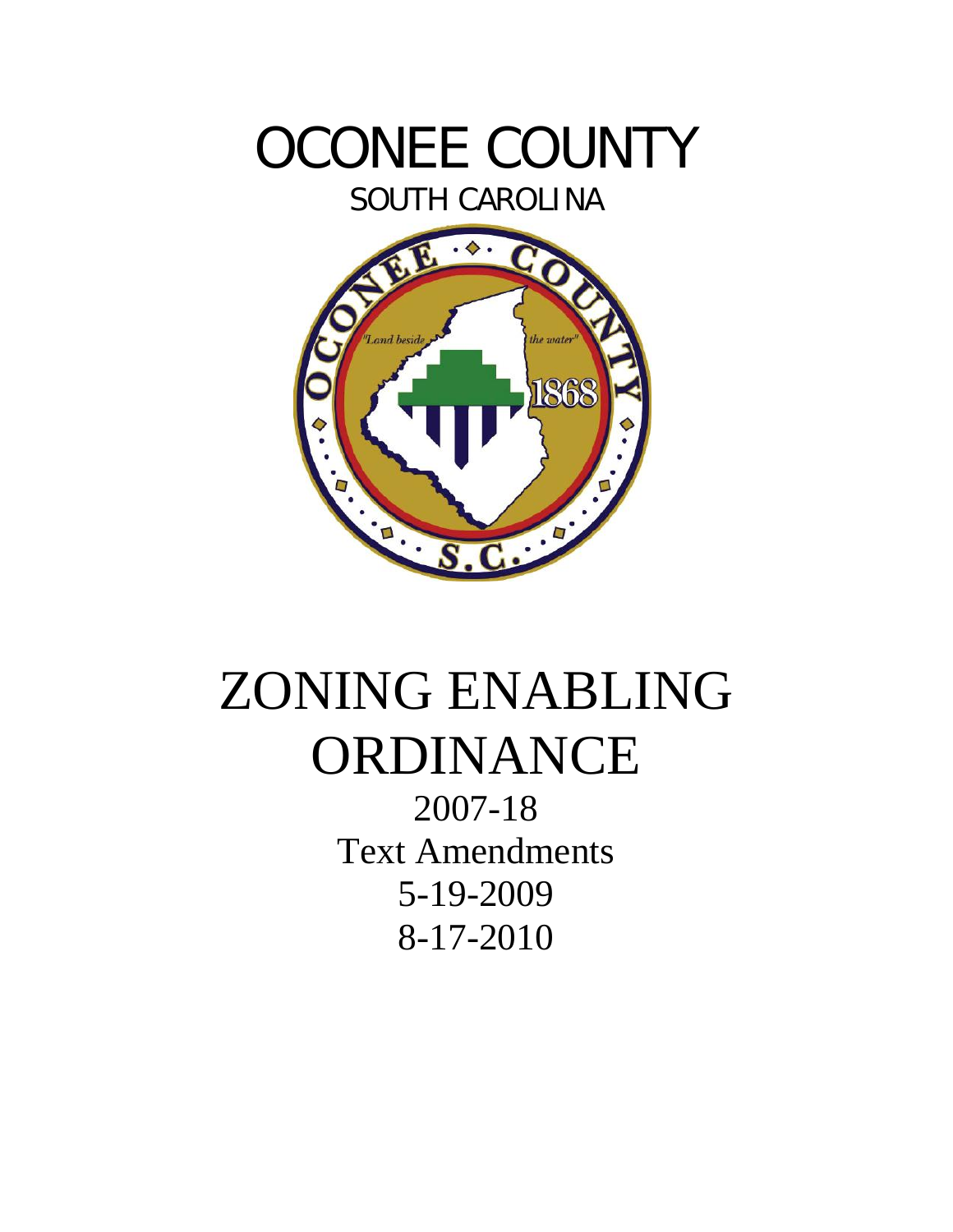# **Table of Contents**

| Article 1.       |                                                                |
|------------------|----------------------------------------------------------------|
| Section 38-1.1   |                                                                |
| Section 38-1.2   |                                                                |
| Section 38-1.3   |                                                                |
| Section 38-1.4   |                                                                |
| Section 38-1.5   |                                                                |
| Section 38-1.6   |                                                                |
| Section 38-1.7   |                                                                |
| Article 2.       |                                                                |
| Section 38-2.1   |                                                                |
| Section 38-2.3   |                                                                |
| Section 38-2.4   |                                                                |
| Section 38-2.5   |                                                                |
| Section 38-2.6   |                                                                |
| Section 38-2.7   |                                                                |
| Section 38-2.8   |                                                                |
|                  |                                                                |
| Section 38-3.1   |                                                                |
| Section 38-3.2   |                                                                |
|                  |                                                                |
|                  |                                                                |
| Section $38-4.1$ |                                                                |
|                  |                                                                |
|                  |                                                                |
| Section 38-5.1   |                                                                |
| Section 38-5.2   |                                                                |
| Section 38-5.3   |                                                                |
| Section 38-5.4   |                                                                |
| Section 38-5.5   |                                                                |
| Section 38-5.6   |                                                                |
| Section 38-5.7   |                                                                |
| Article 6.       |                                                                |
| Section 38-6.1   |                                                                |
| Section 38-6.2   |                                                                |
| Article 7.       |                                                                |
| Section 38-7.1   |                                                                |
| Section 38-7.2   |                                                                |
| Article 8.       |                                                                |
| Section 38-8.1   | Consideration by Planning Commission and County Council - 11 - |
| Section 38-8.2   |                                                                |
| Section 38-8.3   |                                                                |
| Section 38-8.4   |                                                                |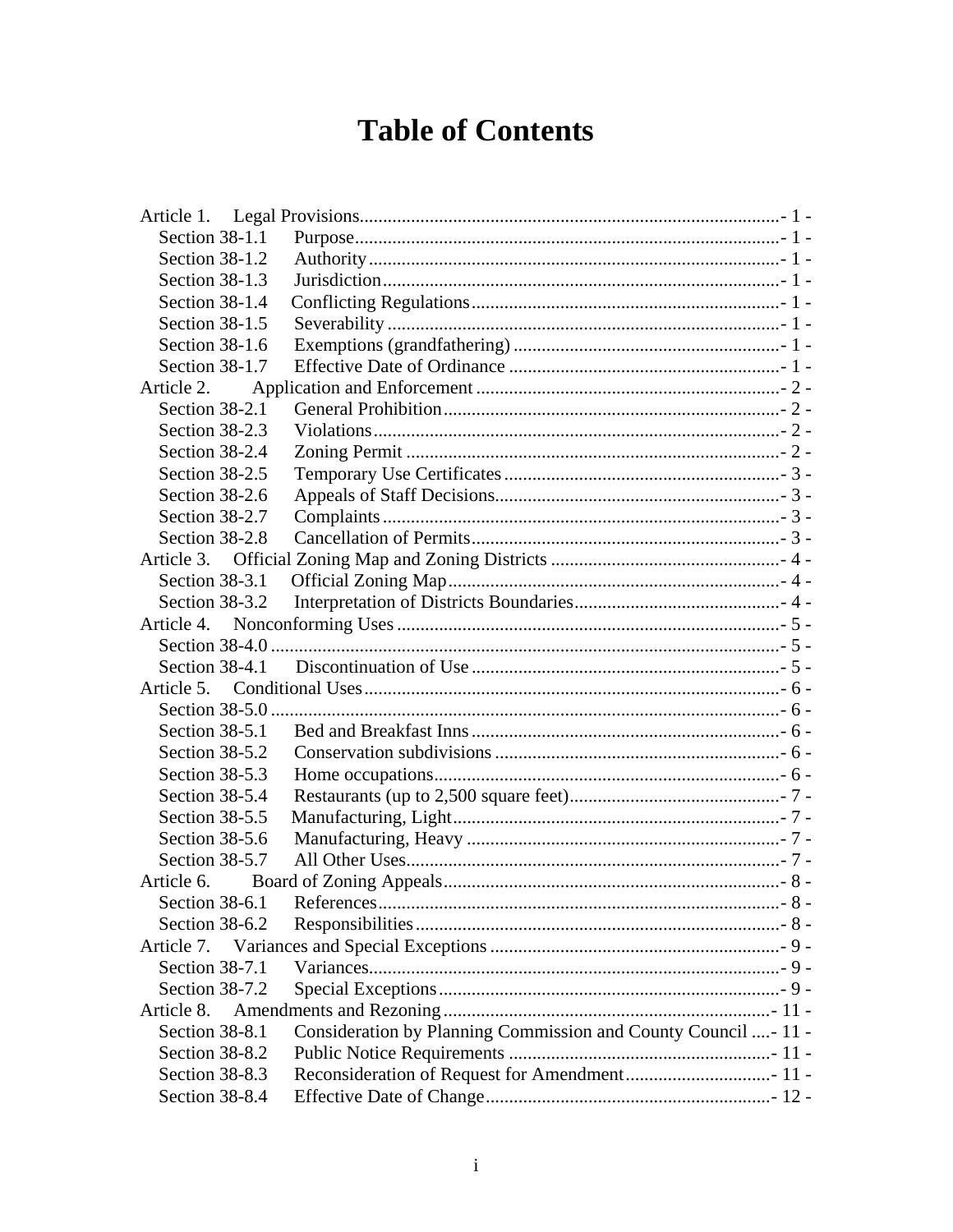| Section 38-8.5   |                                                                  |
|------------------|------------------------------------------------------------------|
| Section 38-8.6   |                                                                  |
| Article 9.       |                                                                  |
| Section 38-9.1   |                                                                  |
| Section 38-9.2   |                                                                  |
| Section 38-9.3   | Dimensional Requirements: General Provisions & Exceptions - 16 - |
| Section 38-9.4   |                                                                  |
| Section 38-9.5   |                                                                  |
| Article 10.      |                                                                  |
| Section 38-10.1  |                                                                  |
| Section 38-10.2  |                                                                  |
| Section 38-10.3  |                                                                  |
| Section 38-10.4  |                                                                  |
| Section 38-10.5  |                                                                  |
| Section 38-10.6  |                                                                  |
| Section 38-10.7  |                                                                  |
| Section 38-10.8  |                                                                  |
| Section 38-10.9  |                                                                  |
| Section 38-10.10 |                                                                  |
| Section 38-10.11 |                                                                  |
| Section 38-10.12 |                                                                  |
| Section 38-10.13 | Public and Recreation Lands District (PRLD)  45 -                |
| Article 11.      |                                                                  |
|                  |                                                                  |
| Section 38-11.2  |                                                                  |
| Article 12.      |                                                                  |
| Section 38-12.1  |                                                                  |
| Section 38-12.2  |                                                                  |
|                  |                                                                  |
| (a)              |                                                                  |
| (b).             |                                                                  |
| (c)              |                                                                  |
| (d).             |                                                                  |
| (e).             |                                                                  |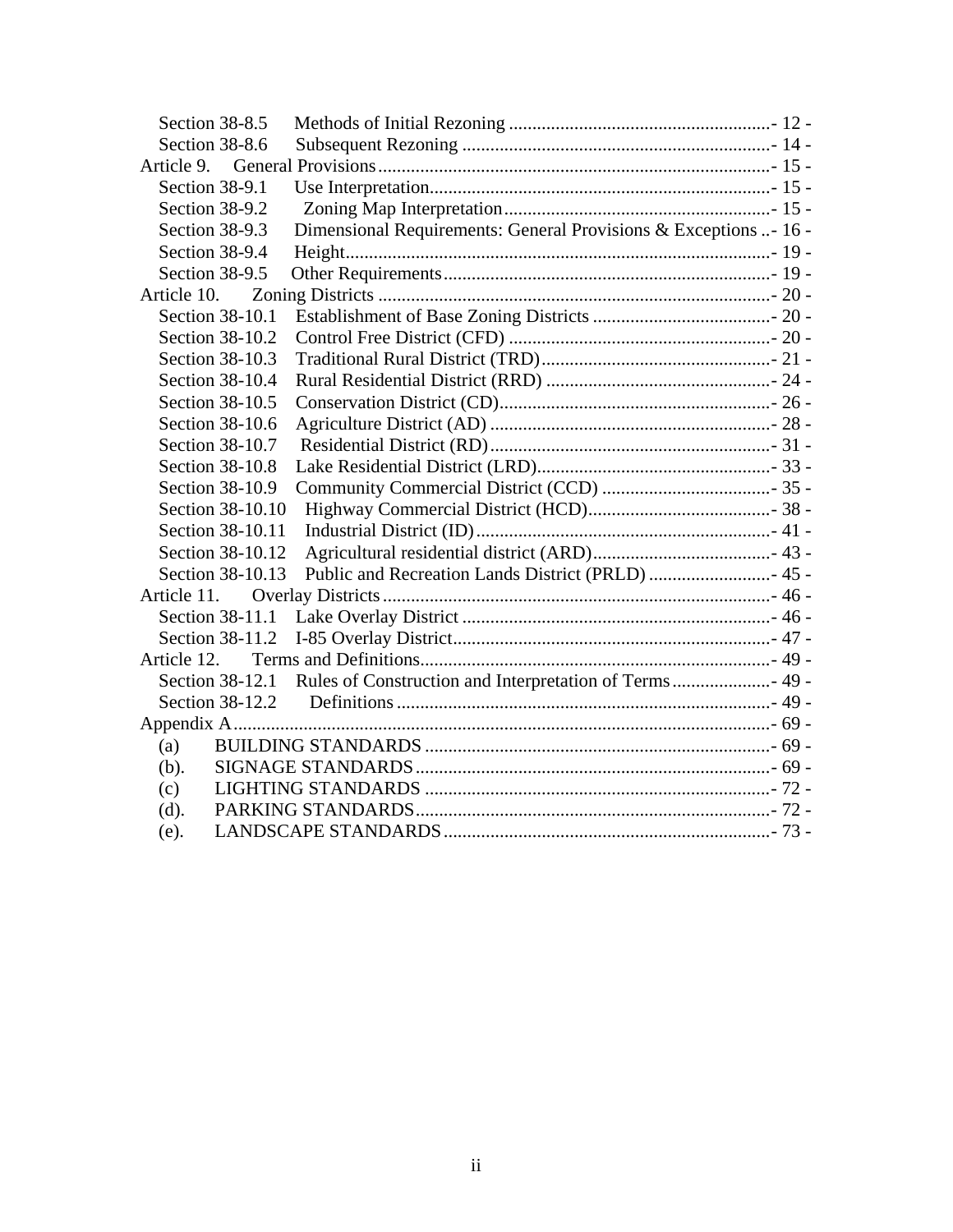# <span id="page-3-0"></span>**Article 1. Legal Provisions**

**Section 38-1.1** Purpose - The zoning regulations and districts as set forth in this ordinance have been made in accordance with the Oconee County Comprehensive Plan. These regulations are designed to lessen traffic congestion, to protect public safety, to promote the health and general welfare of the citizens of Oconee County, to provide adequate light and air, to prevent overcrowding of land, to avoid undue concentration of population, and to facilitate the adequate provisions of transportation, water, sewerage, schools, parks, and other public requirements. These regulations have been made with reasonable consideration of the character of each community and reflect concern for protecting the property and lifestyles of all Oconee County citizens.

**Section 38-1.2** Authority -The provisions of this ordinance are adopted under authority of the South Carolina Local Government Comprehensive Planning Enabling Act of 1994, S.C. Code Title 6, Chapter 29.

**Section 38-1.3 Jurisdiction -** The regulations set forth in this ordinance shall be applicable within the unincorporated areas of Oconee County.

**Section 38-1.4** Conflicting Regulations - In the event that a regulation in this ordinance conflicts with any other county regulation or zoning districts, the more stringent standard shall apply.

**Section 38-1.5** Severability – If, for any reason, one or more sections, sentences, clauses, or parts of this Ordinance are held unconstitutional or invalid, such decision shall not affect, impair, or invalidate the remaining provisions of this Ordinance and they shall remain in full force and effect.

**Section 38-1.6** Exemptions (grandfathering) – Any lawfully existing land use or structure that is present at the time zoning regulations are adopted and/or amended by County Council, the property that is considered to be non-conforming shall be exempt from these regulations until such time that the intensity of use changes or the use on the property ceases.

**Section 38-1.7** Effective Date of Ordinance – This ordinance was adopted on third and final reading by County Council on November 6, 2008 and shall be implemented on May 1, 2009.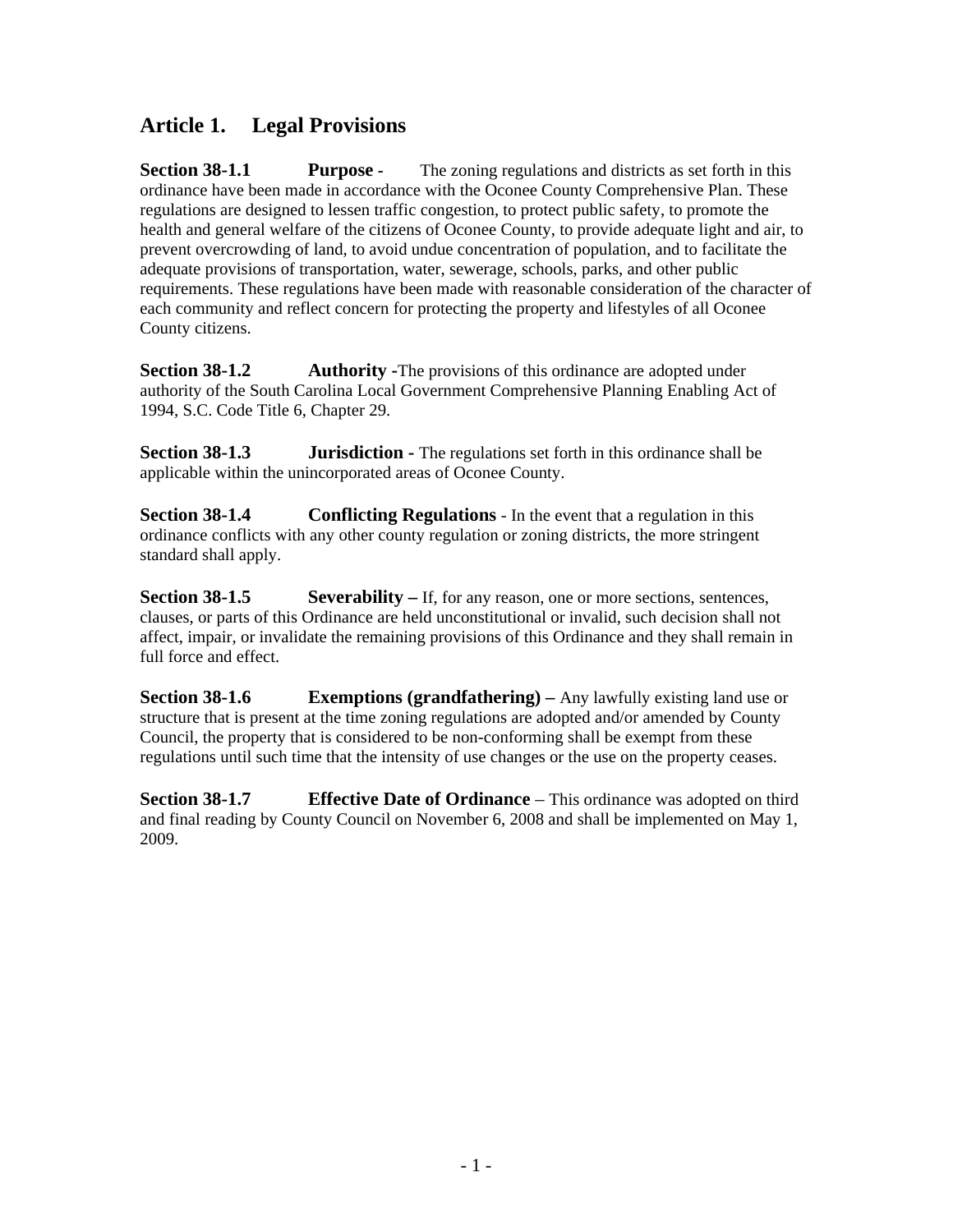# <span id="page-4-0"></span>**Article 2. Application and Enforcement**

**Section 38-2.1 General Prohibition-** The use of all land and structures within the jurisdiction of Oconee County shall comply with all of the provisions contained within this ordinance. As such, no building or structure, no use of any building, structure, or land; and no lot of record which did not now or hereafter exist on the effective date of these regulations shall be created, established, altered, moved, diminished, divided, eliminated, or maintained in any manner except in conformity with the provisions of this ordinance. All standards set forth in this document shall in no manner be construed to conflict with the provisions of the South Carolina Right to Farm Act, as in effect on the date of adoption of these regulations.

**Section 38-2.2 Zoning Official-** The County Administrator shall appoint a Zoning Official(s) to enforce the provisions of this Ordinance. County Zoning officials shall keep records of all variances and amendments to this Ordinance.

**Section 38-2.3** Violations- In the event the provisions of these regulations are found to be violated, the party deemed responsible for the violation shall be notified in writing, and ordered to discontinue the lack of conformity. Said notification shall include the specific nature of the violation, and the corrections and remedies necessary to come into compliance.

**Section 38-2.4 Zoning Permit-**No permit shall be issued by the Oconee County Zoning Officer or the Board of Zoning Appeals except in conformity with the provisions of this Ordinance.

- **(1)** A Zoning Permit shall be issued administratively for permitted uses and uses permitted with conditions.
- **(2)** For those uses requiring a special exception, the Zoning Official shall not grant a zoning permit unless ordered to do so by the Board of Zoning Appeals.
- **(3)** No permit shall be issued by any department or agency of Oconee County prior to certification of zoning compliance by the Zoning Official.
- **(4)** Unless specifically waived by the Planning Director or his/her designee, permitted uses with conditions and uses permitted by Special Exception shall require a site plan review prior to the issue of a Zoning Permit. The Zoning Official may require a site plan review for permitted uses when necessary to insure compliance.
- **(5)** An approved site plan shall consist of two (2) sets of plans drawn to an appropriate engineering scale, one (1) of which shall be appropriately stamped and/or signed and returned to the applicant upon approval. The following items shall be noted on all site plans:
	- **a.** The shape and dimensions of the lot on which the proposed building is to be located
	- **b.** The location of said lot with respect to adjacent rights-of-way
	- **c.** The shape, dimensions, and location of all buildings, existing and proposed, and required setbacks
	- **d.** The nature of the proposed use of the building or land, including the extent and location of the use
	- **e.** The location and dimensions of off-street parking and loading space and means of ingress and egress
	- **f.** The location of all required buffers
	- **g.** Required driveway/encroachment permits
	- **h.** A copy of any required storm water and/or erosion control permits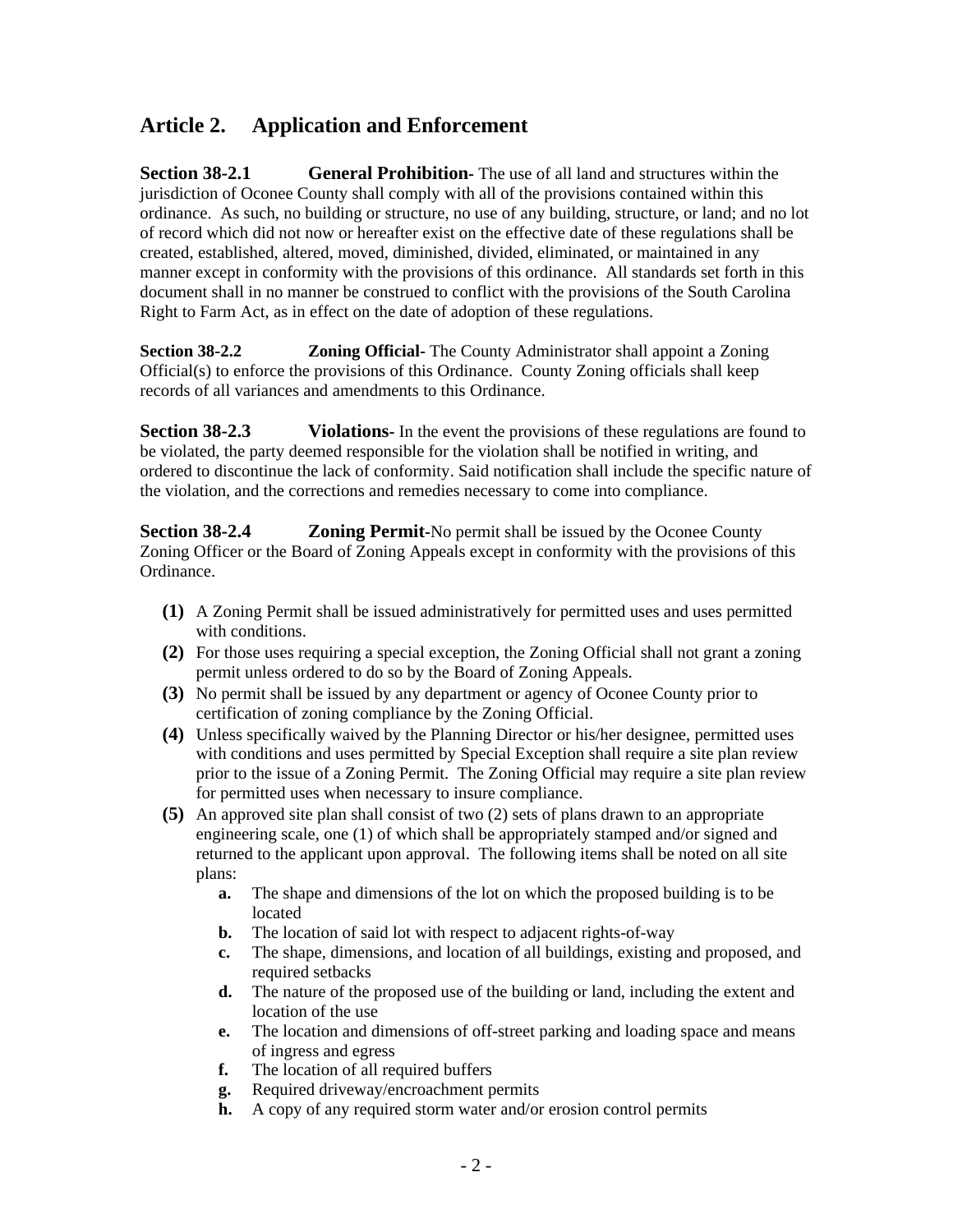- **i.** Any other information deemed necessary by staff for enforcement of the provisions of this Ordinance
- <span id="page-5-0"></span>**(6)** No permanent utility connection shall be authorized, and no Certificate of Occupancy will be issued, until the Zoning Official certifies a required site plan is complete, and an approved 'as built plan' is on file.
- **(7)** Copies of documents related to zoning permits and Board of Zoning Appeals activities shall be kept on file by the Zoning Official, and shall be subject to all provisions of the Freedom of Information Act. Appropriate fees to cover costs related to research and copying may apply.

**Section 38-2.5 Temporary Use Certificates**- A Temporary Use Certificate may be issued. Such certificates shall be issued for a specific period of time, with none to exceed fifteen (15) days, and shall be subject to any and all limitations deemed to be necessary to protect the character of the district affected. In the event said temporary use proves to result in no apparent negative impacts, a Temporary Certificate may be renewed for an additional fifteen (15) day periods; however, no more than three (3) renewals shall be approved. County Council may set, and from time to time amend, an appropriate application fee.

**Section 38-2.6** Appeals of Staff Decisions- Decisions made by the Zoning Official related to the issuance or denial of a Zoning Permit or Temporary Certificate may be appealed to the Board of Zoning Appeals pursuant to the South Carolina Code of Laws.

**Section 38-2.7** Complaints- All complaints of violations shall be submitted in writing on a form provided by the zoning official. The complaint shall include a detailed description of the alleged violation, as well as the complainant's name, address and signature. Complainants must reside within the same planning district in which the potential violation lies. All complaints shall be acted on within ten (10) days of submission. Anonymous reports of alleged violations will not be considered valid. (amended)

**Section 38-2.8 Cancellation of Permits-** Violation of the provisions of this Ordinance found after the issuance of a Land Use Permit, Building Permit, or other permit or certificate issued by Oconee County contingent on an approved Zoning Permit or Temporary Certificate shall constitute a voiding or cancellation of all issued permits, and subject the applicant to the full extent of penalties provided for by law.

**Section 38-2.9 Penalties** - Any person or entity violating the regulations set forth in this Ordinance is guilty of a misdemeanor and may be fined up to five hundred (\$500.00) dollars or imprisoned for thirty (30) days or both.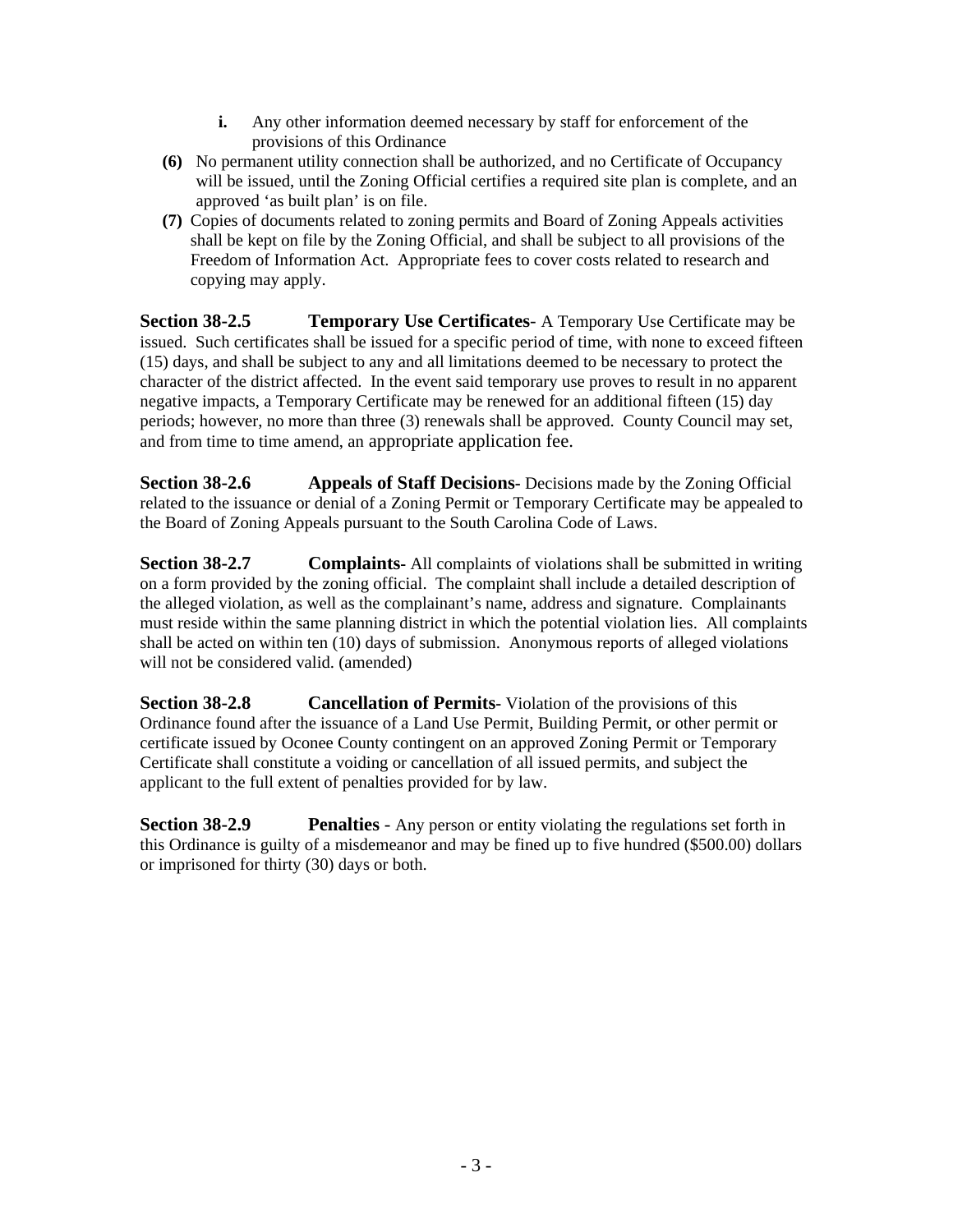# <span id="page-6-0"></span>**Article 3. Official Zoning Map and Zoning Districts**

**Section 38-3.1 Official Zoning Map** – The boundary of the unincorporated areas of Oconee County and all adopted zoning districts are shown on a map entitled "Official Zoning Map, Oconee County, South Carolina," which is hereby adopted and declared to be part of this ordinance.

- **(1) Amendments –** Amendments to the Official Zoning Map shall be made as necessary by the Oconee County Council, in accordance with the procedures outlined in this ordinance and according to § 6-29-760 of the State of South Carolina Code of Laws; the map shall at all times portray the current status of the zoning district boundaries.
- **(2) Custodian Map –** A reproducible copy of the Official Zoning Map shall be kept in the office of the Oconee County Zoning Official, and copies shall be made available for inspection by the public.

**Section 38-3.2 Interpretation of Districts Boundaries –** When uncertainty exists with respect to the boundaries of a zoning district, as shown on the Official Zoning Map, the following rules shall apply:

- **(1) Delineation –** Zoning district boundary lines are intended to follow the centerline of roadways, streams or other water channels, and follow platted lot lines or other property lines. In the absence of visual district boundaries or specified distances on the Official Zoning Map, dimensions or distances shall be determined by the scale on the Official Zoning Map.
- **(2) Interpretation –** In the event that the Zoning Official is unable to make a decision regarding the exact boundary on the Official Zoning Map, the Board of Zoning Appeals shall interpret the district's boundary.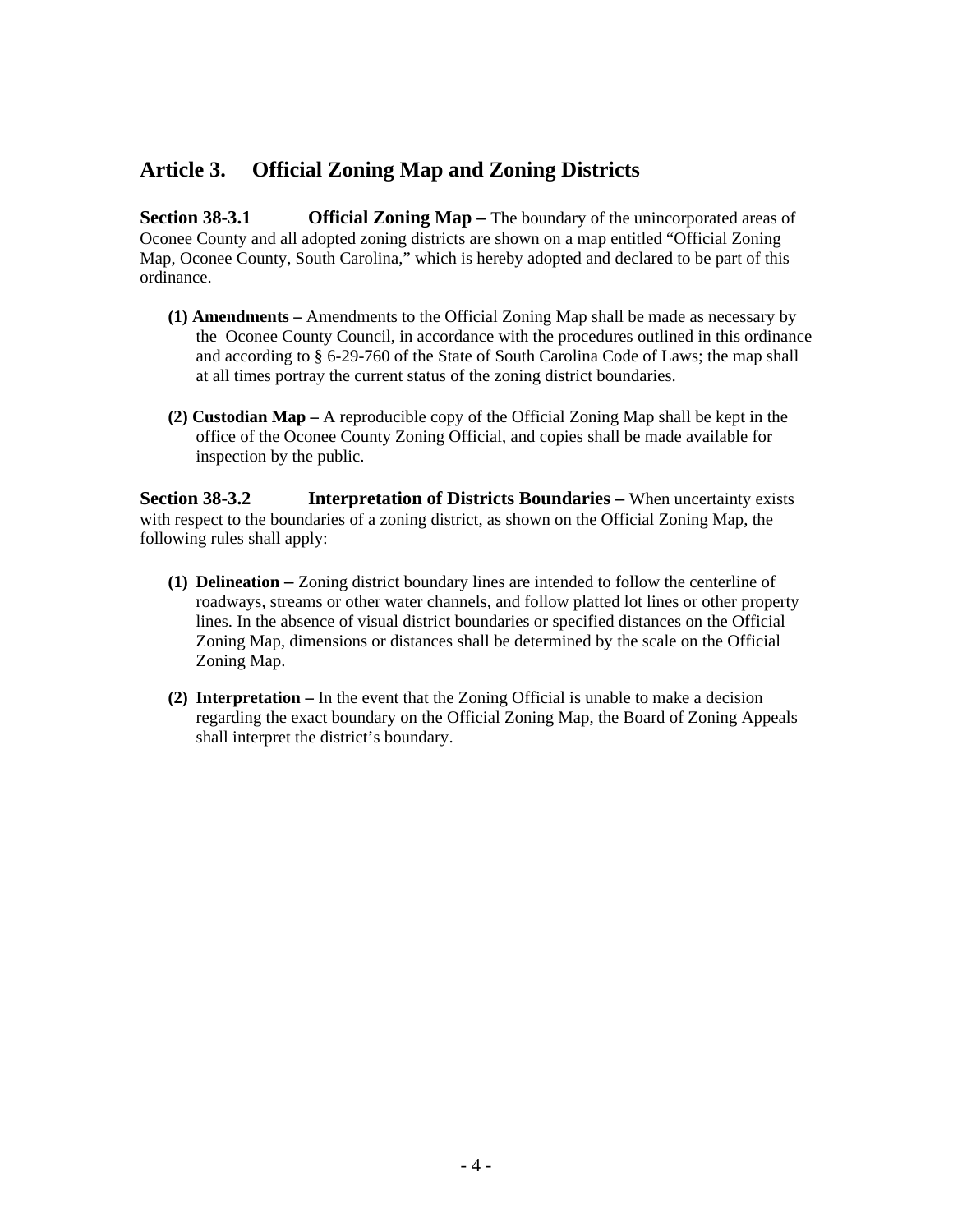# <span id="page-7-0"></span>**Article 4. Nonconforming Uses-**

**Section 38-4.0** Any usage of a parcel or structure lawful at the time these regulations become effective shall be allowed to continue as a non-conforming usage, subject to the restrictions listed herein. For purposes of this Article usage shall be construed to include, without limitation and in addition to the usual meaning of the word, usage expressly and explicitly approved, indicated and stated in a deed restriction, restrictive covenant, or other form of land use restriction imposed or obtained in a private, arms length, contractual transaction which is reduced to a matter of public record, and actually recorded as a public record, at the time of enactment of Ordinance 2007-18. (amended)

**Section 38-4.1 Discontinuation of Use** Any non-conforming use discontinued or abandoned for a period of twelve (12) months or more shall void any exemption as a nonconformity, and thereafter shall the use conform to all provisions of these regulations. However, suspension of a use for longer than twelve (12) months solely as a result of fire, flood, wind, explosion, or other calamity or Act of God; catastrophic illness or injury detrimental to the continuation of the use; or the exercise of eminent domain or other governmental act (other than that which results from criminal activity proven in a court of competent jurisdiction) shall not constitute discontinuance or abandonment.

**Section 38-4.2** In the event an alteration is proposed for any nonconforming structure, the following standards shall apply:

- **(1)** The altering, expanding, changing, rebuilding, or resuming of a nonconformity shall be subject to review and permitting under provisions for conditional usage established in this ordinance.
- **(2)** If a nonconforming building or structure is reused or reoccupied without alteration, or an abandoned use is resumed within twelve (12) months, no permit is required under this ordinance, provided, the nature and degree of the nonconformity will not be changed or increased from that which existed before the nonconformity became unused, unoccupied, or abandoned.
- **(3)** An expansion of a non-conforming structure that is a non-conformity solely due to dimensional setbacks shall be permitted, provided the dimensional nonconformity will not be increased.
- **(4)** Nonconforming buildings or structures utilized as an integral part of a business at the time of adoption of these standards shall be permitted to be expanded by an amount up to fifty (50) percent of the building footprint existing at the time of adoption, as a Special Exception, provided:

 **a.** district setback and height requirements are met, with no existing dimensional nonconformities being increased;

**b.** any increase in excessive light, noise, dust, or other negative impacts on neighboring uses resulting from the proposed expansion are mitigated by screening, fencing, or other means necessary.

For the purposes of this section, the terms "altering", "expanding" and "changing" shall be strictly construed. "Rebuilding" shall mean the rebuilding, reconstruction, or restoration of any nonconforming building or structure which was damaged or partially destroyed by fire, flood,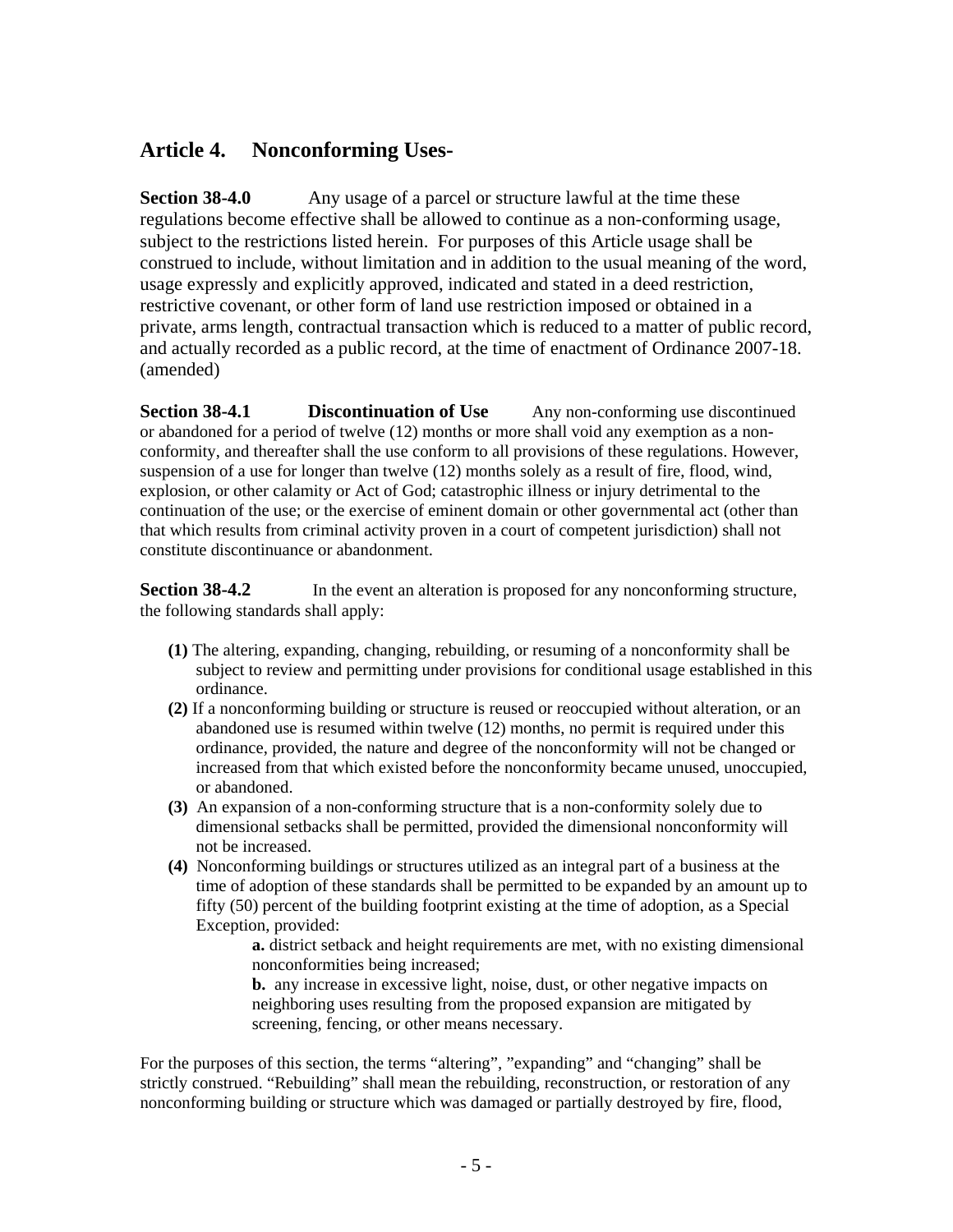<span id="page-8-0"></span>wind, explosion, or other calamity or Act of God. "Resuming" shall mean the reusing or reoccupying of a nonconforming building or structure which was unused or unoccupied for a continuous period, or the resuming of a nonconforming use which was abandoned for a continuous period. All structures rebuilt or otherwise modified under the provisions of this Ordinance shall be constructed to conform to adopted codes.

# **Article 5. Conditional Uses**

**Section 38-5.0** Some uses normally unacceptable in certain zoning districts may be acceptable if additional conditions of development are applied. The standards listed in this section shall be applied in addition to any and all zoning district requirements applicable for the use specified. The Zoning Official may require site plans, technical specifications, and/or any other reasonable documentation necessary to verify compliance.

**Section 38-5.1 Bed and Breakfast Inns-** Off street parking shall be provided in accordance with the average amount of expected traffic utilizing the said business. A minimum of two spaces shall be provided off of the public thoroughfare. Whenever feasible all parking shall occur in the rear of the business.

#### **Section 38-5.2 Conservation subdivisions-**

- **(1)** A licensed landscape architect shall design the site layout and preliminary layout plans for the subdivision.
- **(2)** A minimum of 50% of the gross area shall be preserved as green space.
- **(3)** Lot size may be reduced to 10,000 square feet provided that a non-traditional septic system is approved by the South Carolina Department of Health and Environmental Control (DHEC). An increase in green space by at least 15% shall permit the developer to decrease the minimum lot size by 20% (8,000 square feet).
- **(4)** Views of house lots from exterior roads and abutting properties shall be minimized by the use of changes in topography, existing vegetation, or additional landscaping.
- **(5)** At least half of the lots shall directly abut conservation land or face conservation lands from across the street.
- **(6)** Covenants and restrictions governing the preservation of green space, wetlands, and other sensitive lands shall be recorded with the final subdivision plat prior to any sales. A statement assigning the home owners association responsibility for maintaining the conservation land shall be clearly placed on the final subdivision plat.
- **(7)** All conservation lands shall be contiguous to provide for integrated open space throughout the subdivision, excluding thoroughfares. Long thin strips of conservation land (less than 150 feet in width) shall be prohibited.

**Section 38-5.3 Home occupations**- Sufficient off street parking shall be provided to accommodate the average amount of expected traffic utilizing the said business. At a minimum, two spaces shall be provided off of the public thoroughfare. Whenever feasible all parking shall occur in the rear of the business.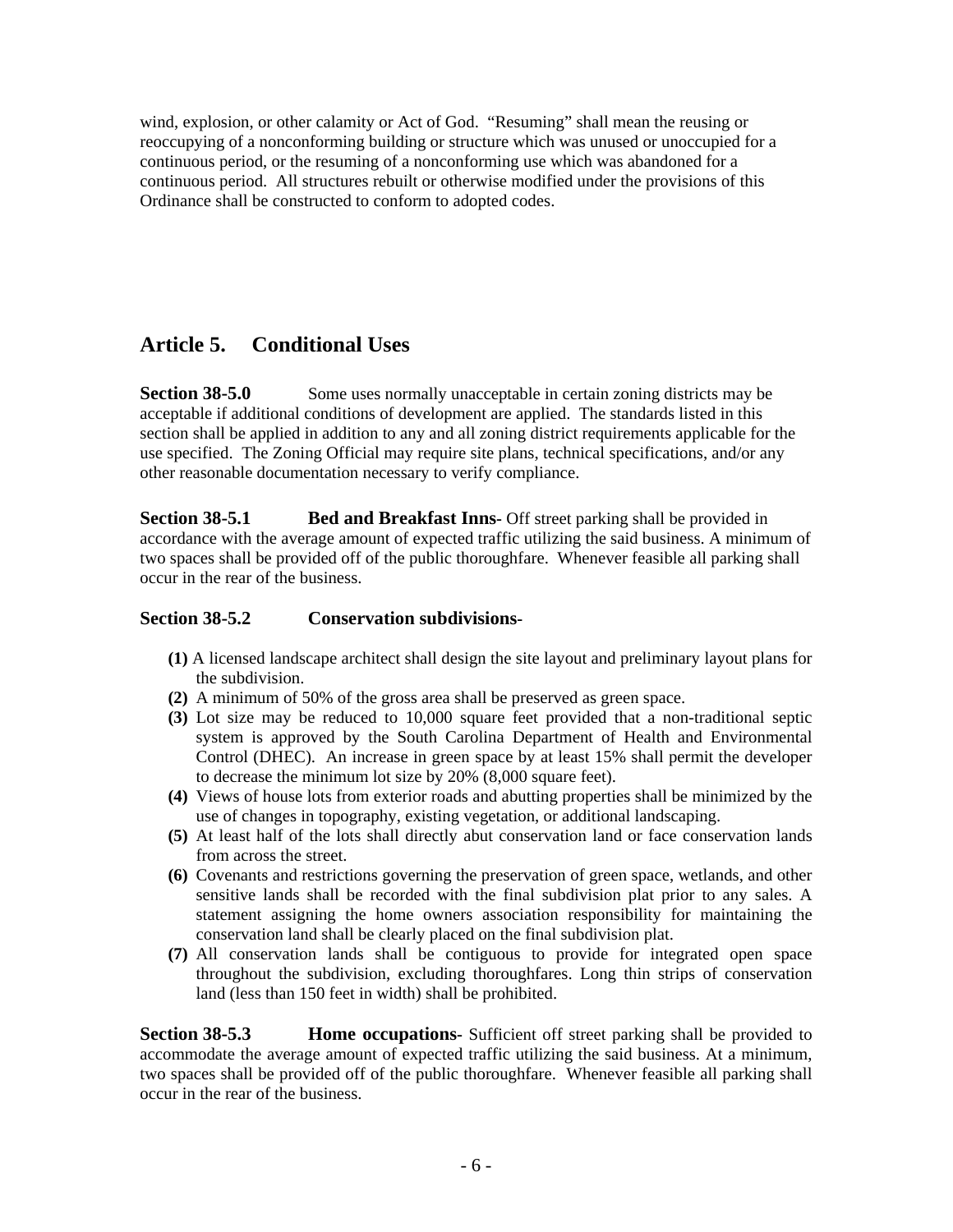<span id="page-9-0"></span>**Section 38-5.4 Restaurants (up to 2,500 square feet)** - Sufficient off street parking shall be provided to accommodate the average amount of expected traffic utilizing the said business. A minimum of ten spaces shall be provided off of the public thoroughfare. Whenever feasible all parking shall occur to the rear or side of the business.

**Section 38-5.5 Manufacturing, Light-** All noises, excess light, odors, vibrations, emissions of smoke, dust, or gasses shall be controlled so as not to be detrimental or cause a nuisance to nearby residential or commercial uses. A landscape plan which provides for screening and buffering of a minimum width of fifteen (15) feet shall be submitted at the time of application for re-zoning. Parking areas shall be no closer than fifteen (15) feet from the boundary of any adjoining parcel, and bordered on adjoining sides by a landscaped area which contains an evergreen screen a minimum of four (4) feet in height. Opaque walls and/or fences and landscaping are required around outdoor waste containers, loading areas, and parking areas for commercial vehicles.

**Section 38-5.6 Manufacturing, Heavy-** All noises, odors, vibrations, emissions of smoke, dust, or gasses shall be controlled so as not to be detrimental or cause a nuisance to nearby residential or commercial uses. A landscape plan which provides for screening and buffering of a minimum width of twenty-five  $(25)$  feet shall be submitted at the time of application for re-zoning. Parking areas shall be no closer than fifteen (15) feet from the boundary of any adjoining parcel, and bordered on adjoining sides by a landscaped area which contains an evergreen screen a minimum of four (4) feet in height. Opaque walls and/or fences and landscaping are required around outdoor waste containers, loading areas, and parking areas for commercial vehicles.

**Section 38-5.7 All Other Uses-** Any conditional use for which conditions are not specified in this section shall be subject to reasonable provisions necessary to screen excessive light, noise, dust, and other negative impacts that may be imposed on neighboring uses.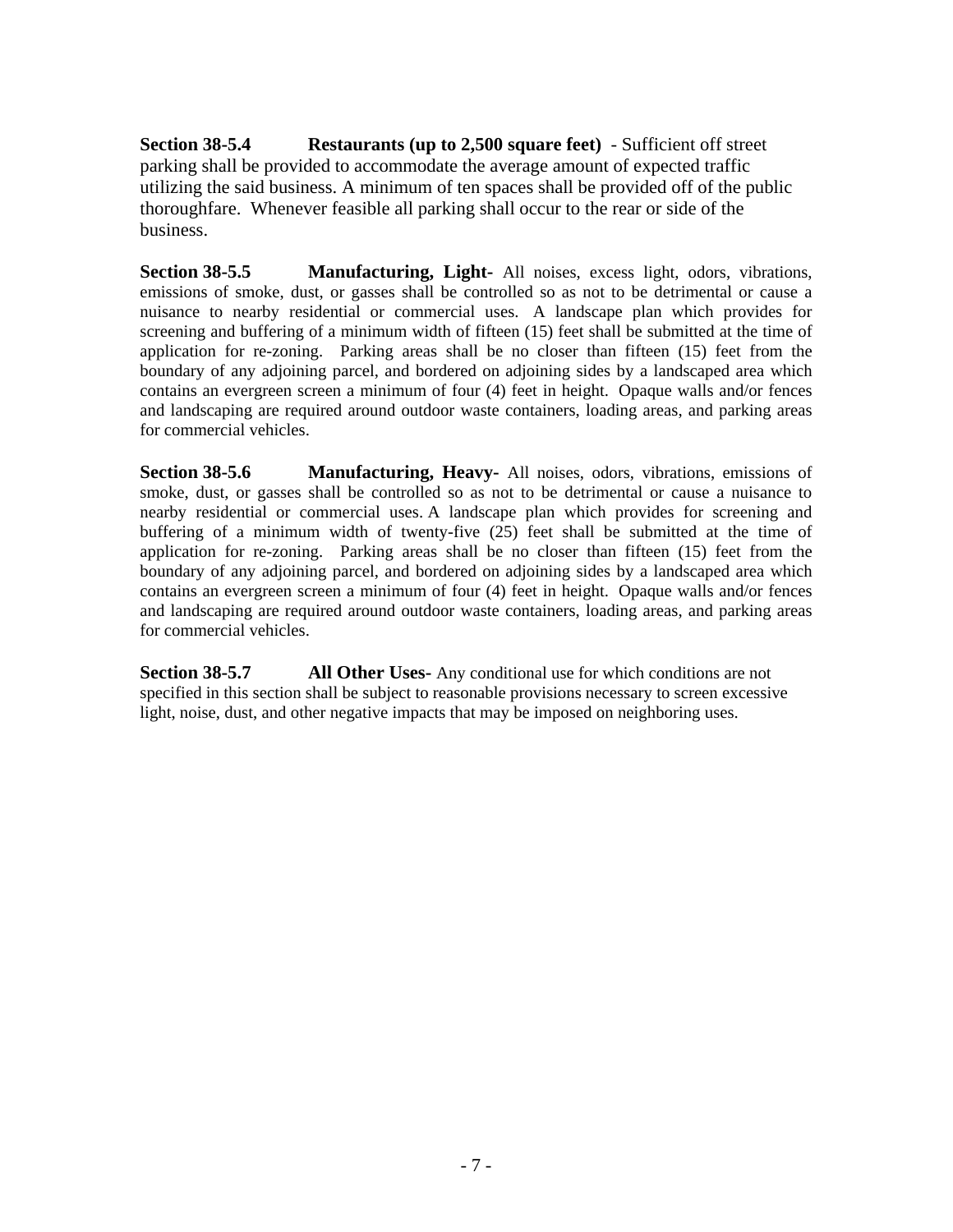# <span id="page-10-0"></span>**Article 6. Board of Zoning Appeals**

**Section 38-6.1** References- All references within these regulations to the Board of Zoning Appeals shall be considered to indicate the Oconee County Board of Zoning Appeals, created under the provisions of Title 6 Chapter 29 of the South Carolina Code of Laws.

**Section 38-6.2 Responsibilities-** The Board of Zoning Appeals shall:

- **(1)** hear all appeals, request for variances, and special exceptions from these regulations, in accordance with the Code of Laws of South Carolina, Title 6, Chapter 29 and the adopted bylaws of the board.
- **(2)** hear and decide appeals where there is an alleged error in any order, or decisions made by the Zoning Official or designated staff.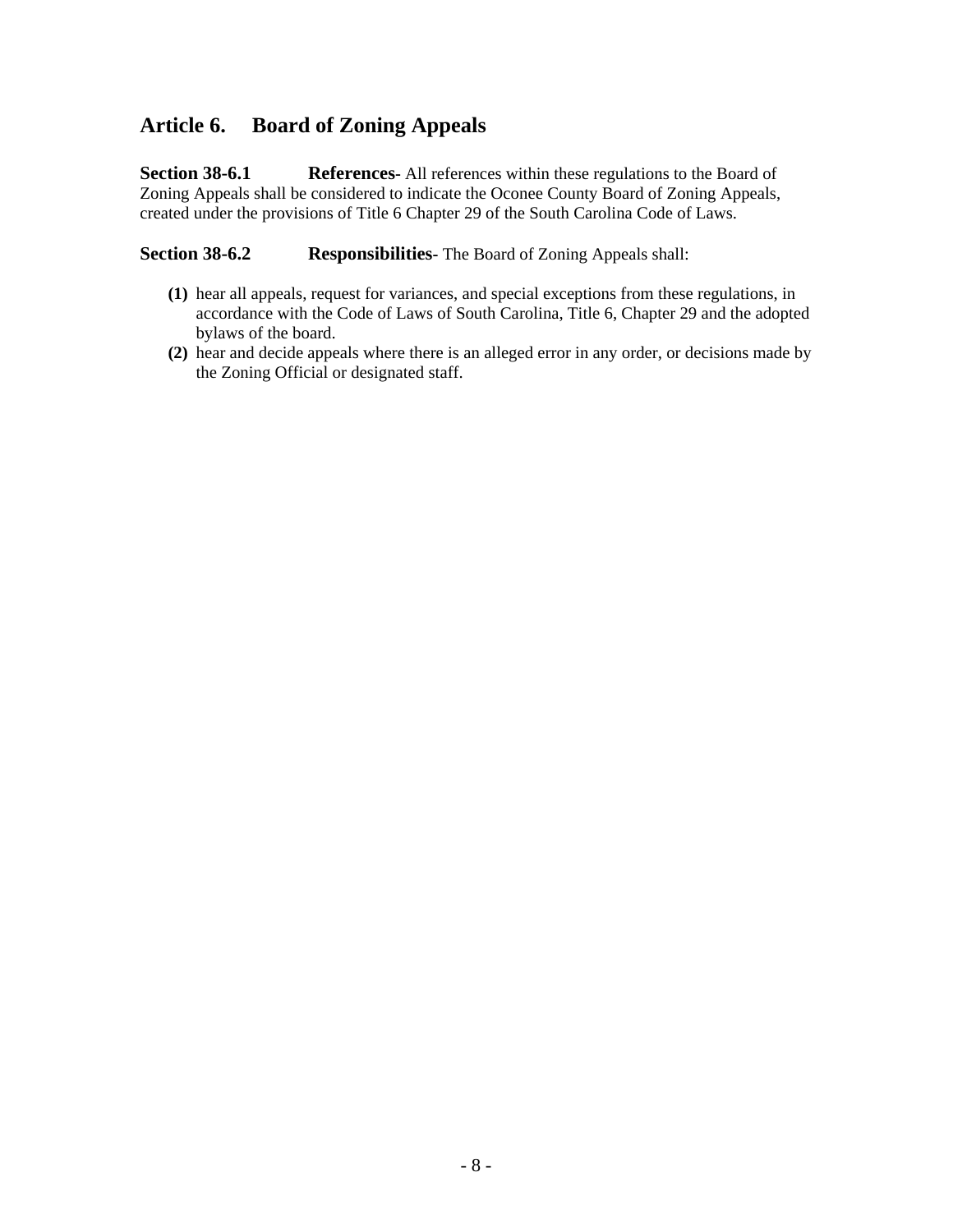# <span id="page-11-0"></span>**Article 7. Variances and Special Exceptions**

**Section 38-7.1** Variances- The Board of Zoning Appeals may grant a variance in an individual case of unnecessary hardship if the board makes and explains in writing the following findings:

- **(1)** there are extraordinary and exceptional conditions pertaining to the particular piece of property;
- **(2)** these conditions do not generally apply to other property in the vicinity;
- **(3)** because of these conditions, the application of the ordinance to the particular piece of property would effectively prohibit or unreasonably restrict the utilization of the property; and
- **(4)** the authorization of a variance will not be of substantial detriment to adjacent uses or to the public good, and the character of the district will not be harmed by the granting of the variance.
	- **a.** The board may not grant a variance the effect of which would be to allow the establishment of a use not otherwise permitted or to extend physically a nonconforming use of land. The fact that property may be utilized more profitably, should a variance be granted, may not be considered grounds for a variance.
	- **b.** In granting a variance, the board may attach to it such conditions regarding the location, character, or other features of the proposed building, structure, or use as the board may consider advisable to protect established property values in the surrounding area, or to promote the public health, safety, or general welfare.

The developer shall have the burden of providing evidence to the County of compliance with the general requirements of this ordinance and the specific requirements of the applicable section. The Board of Zoning Appeals may impose whatever reasonable conditions it deems necessary to ensure that any proposed development will comply substantially with the objectives in this ordinance.

**Section 38-7.2** Special Exceptions- The Board of Zoning Appeals may grant a special exception only if it finds adequate evidence that any proposed development will meet all of the following general requirements as well as any specific requirements and standards listed for the proposed use. The board shall among other things require that any proposed use and location be:

- **(1)** In accordance with the Comprehensive Plan and is consistent with the spirit, purposes, and the intent and specific requirements of this ordinance;
- **(2)** In the best interests of the County, the convenience of the community and the public welfare;
- **(3)** Suitable for the property in question, and designed, constructed, operated, and maintained so as to be in harmony with and appropriate in appearance to the existing or intended character of the general vicinity;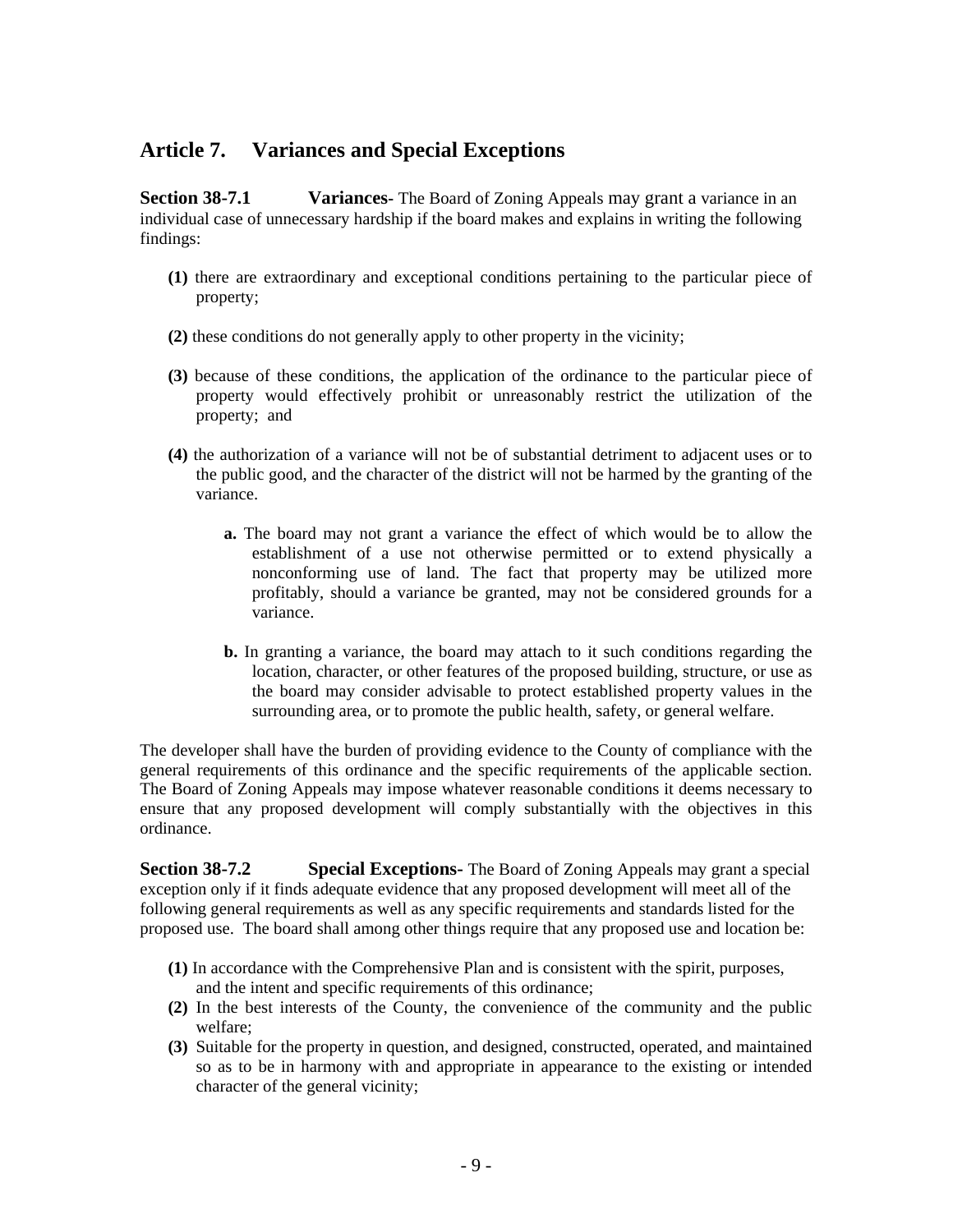**(4)** Suitable in terms of effects on highway traffic, parking and safety with adequate access arrangements to protect streets from undue congestion and hazards

The developer shall have the burden of providing evidence to the County of compliance with the general requirements of this ordinance and the specific requirements of the applicable section. The Board of Zoning Appeals may impose whatever reasonable conditions it deems necessary to ensure that any proposed development will comply substantially with the objectives in this ordinance.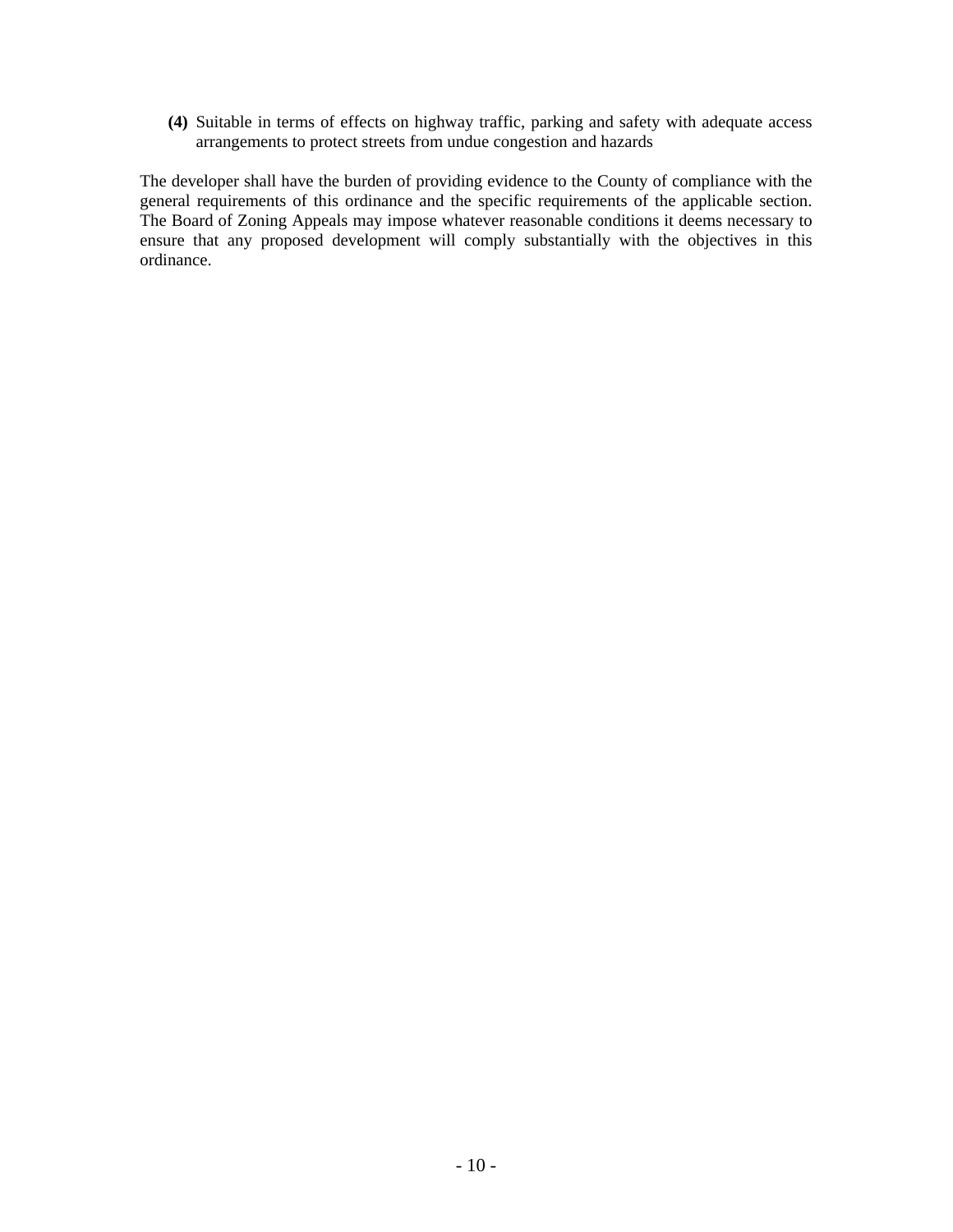# <span id="page-13-0"></span>**Article 8. Amendments and Rezoning**

#### **Section 38-8.1 Consideration by Planning Commission and County Council**

All proposed amendments to these regulations, official zoning map, or any other part of this document shall be reviewed by the Oconee County Planning Commission, who shall issue a recommendation to County Council. Upon receipt of the Planning Commission report, County Council shall act on the proposed amendment within sixty (60) days.

#### **Section 38-8.2 Public Notice Requirements**

- **(1) Public Hearings-** County Council shall conduct all required public hearings for amendments and rezoning. No amendment to these regulations or official zoning map shall be considered for third and final reading until after the public notice and hearing requirements set forth in the South Carolina Code of Laws have been met.
- **(2) Notice of Hearing-** Notice of public hearing shall be published in a newspaper of general circulation at least 15 days prior to hearing. The notice shall carry an appropriate descriptive title and shall state the time, date, and place of the hearing. All interested parties shall be heard at the public hearing.
- **(3) Posting-** Pursuant to the provisions of the South Carolina Code of Laws, signs noting a proposed rezoning shall be posted on or adjacent to affected parcels along public thoroughfares. In the event less than 10 affected parcels are so situated as to share frontage along the same public thoroughfare, a sign shall be located on each parcel, provided no two (2) signs are closer than one hundred (100) feet of each other. In the event ten (10) or more effected parcels are so situated as to share frontage along the same public thoroughfare, or any number of parcels are located off of the public thoroughfare, signs shall be posted as close as is practical in a manner sufficient to insure due public notice. At a minimum, signs shall be posted at the beginning and end of any continuous shared public frontage, with no more than 1 mile between signs; at least one sign shall be visible from all directions in each intersection adjacent to a parcel for which rezoning is proposed.
- **(4) Notification of Property Owners-** A written notice containing all pertinent information related to any public hearing shall be sent by first class mail to the registered owner of each effected parcel at least fifteen (15) days prior to the event. For the purposes of this section, the name and address of the owner of the parcel shall be that listed on tax records maintained by the Oconee County Tax Assessor.
- **(5) Action by Council-** After conducting a duly advertised public hearing, county council shall consider all information presented at the hearing, staff review, and the recommendation received from the Oconee County Planning Commission, prior to making their decision.

**Section 38-8.3** Reconsideration of Request for Amendment- When County Council shall have denied a request for an amendment to this ordinance, it shall not consider the same or a less restrictive reclassification for an amendment affecting the same property until one year from the date of said denial. A more restrictive classification is not subject to the one year period.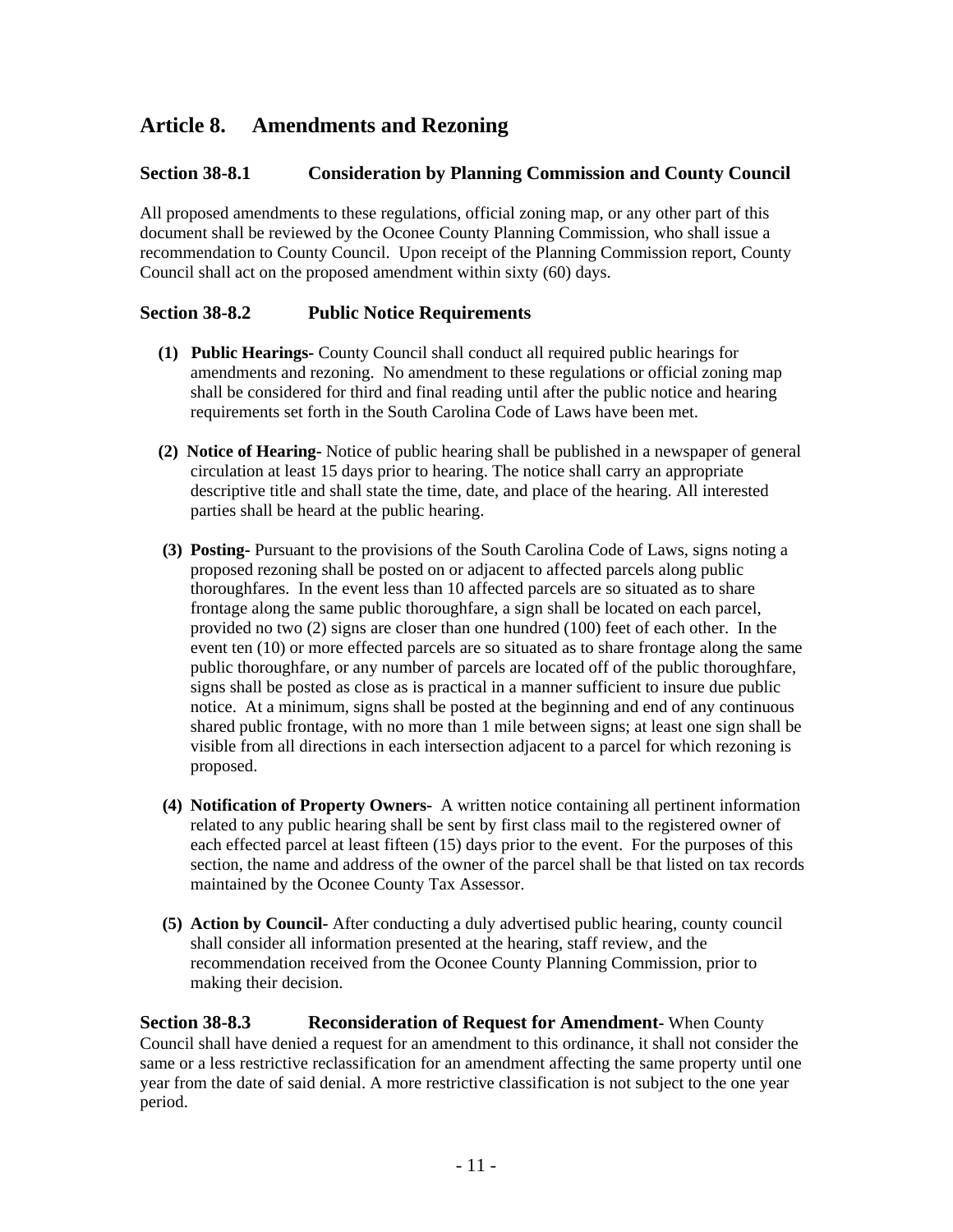<span id="page-14-0"></span>**Section 38-8.4 Effective Date of Change-** Any ordinance affecting a change in the text of the zoning ordinance or zoning maps shall become effective upon final adoption by Council.

**Section 38-8.5 Methods of Initial Rezoning-** Upon adoption of this ordinance, rezoning of a parcel or group of parcels shall be initiated by one of the following methods:

#### **(1) Method 1- Planning District Initiated by Citizens**

- **a.** Any group of citizens living within any planning district described within this section may petition for initial rezoning for the entirety of their district. The Planning Districts, which are based on the approximate boundaries traditionally used by local fire stations as service areas, are as follows:
	- **1. Oakway District**
	- **2. Salem District**
	- **3. Corinth-Shiloh District**
	- **4. Mountain Rest District**
	- **5. Walhalla District**
	- **6. Westminster District**
	- **7. Seneca District**
	- **8. Fair Play District**
	- **9. Long Creek District**
	- **10. Cleveland District**
	- **11. Keowee-Ebenezer**
	- **12. Friendship District**
	- **13. Cross Roads District**
	- **14. Picket Post-Camp Oak District**
	- **15. South Union District**
	- **16. West Union District**
	- **17. Keowee District**

The boundaries of each Planning District shall conform to the exterior property line of all parcels lying within; in no instance shall a single parcel lie in more than one (1) Planning District. Parcels shall be assigned to a Planning District based on the location of its centroid, which shall be determined by the Oconee County Geographic Information System (GIS). The boundaries of the various Planning Districts are shown on the Map of Planning Districts, which shall be adopted as part of these standards.

- **b.** Petitions by citizens to initiate a rezoning of an entire Planning District shall be made in the following manner:
	- **1. Citizen Petition-** Citizens wishing to amend the map of their Planning District shall acquire the signatures of a minimum of fifteen percent (15%) of the owners of parcels lying within the boundaries of the said planning district. The petition shall contain the following statement of support: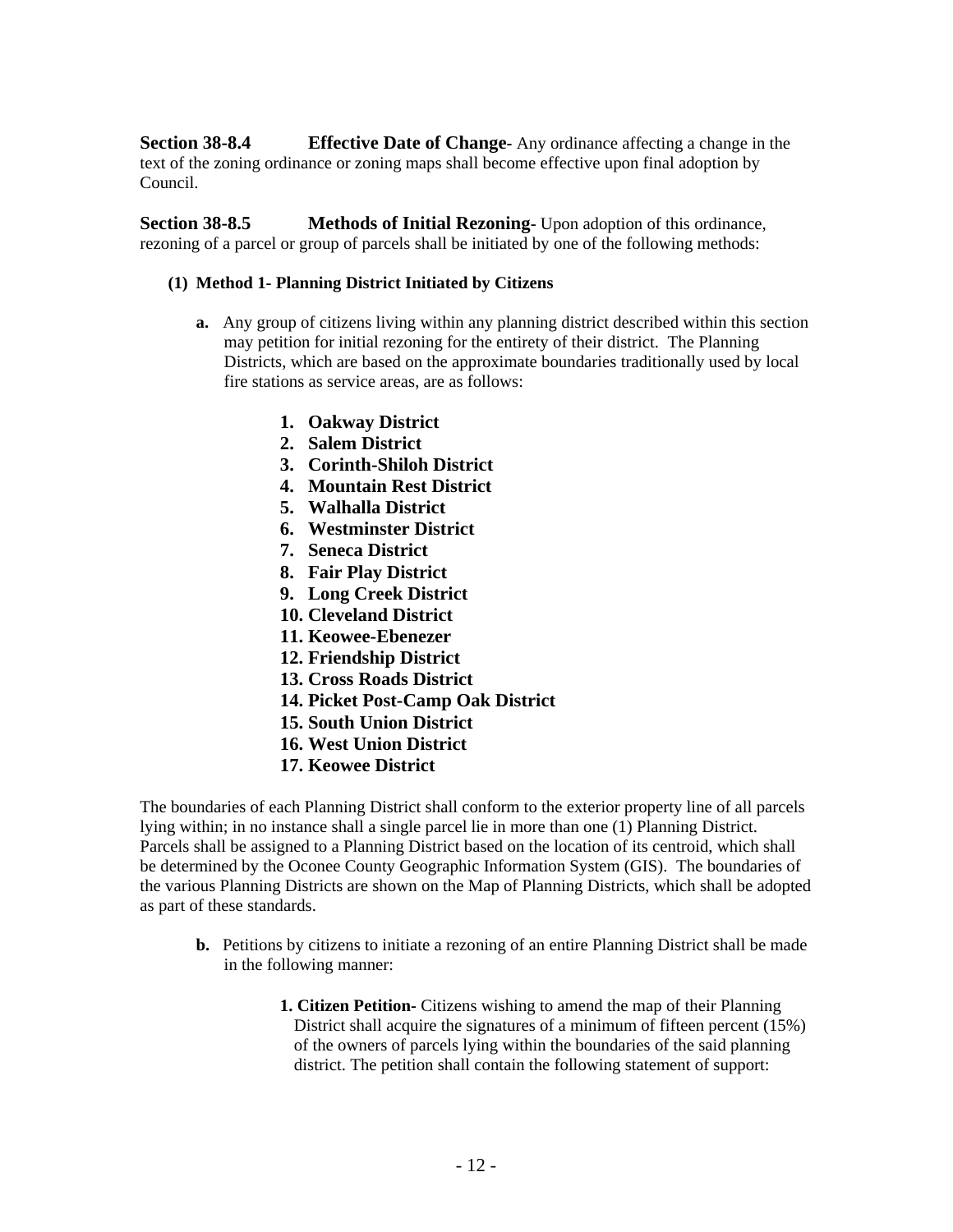"I hereby certify that I own a parcel lying within the \_\_\_\_\_\_\_\_\_\_\_\_ Planning District, and I support the consideration of amending the zoning map."

- **2. Presentation to County Council-** If County Council finds the petition is within the parameters of the Zoning Enabling Ordinance, they may direct the Planning Commission and Planning Department to proceed with amending the zoning ordinance and map. Council may take first reading, in title only, on the zoning amendments at this time.
- **3. Review of Land Use Map-** The Planning Commission shall undertake a review the district's portion of the Future Land Use Map.
- **4. Initial Zoning Meeting in District-** Following the review of the Future Land Use Map, the Planning Department will schedule a public meeting to begin working with citizens to develop a proposed zoning map. Nominations for the District Planning Advisory Committee will be called for at this time.
- **5. Appointment of District Planning Advisory Committee-** County Council will review the nominations for the District Planning Advisory Committee and appoint individuals to the committee. The Committee shall consist of seven owners of parcels lying within the district. The committee shall elect a chair who shall conduct committee meetings, call subsequent meetings as necessary, and set forth the agenda for subsequent meetings.
- **6. Creation of proposed District Zoning Map-** With assistance from planning staff, the District Planning Advisory Committee will use the Future Land Use Map as a guide in creating proposed changes to the district's portion of the Official Zoning Map. All proposed amendments shall be chosen from the zoning districts and their corresponding regulations established in this ordinance.
- **7. Planning Commission Review of proposed Zoning Map-** When completed, the Committee shall present their draft map to the planning commission for review. The planning commission shall review the changes to ensure that they are compatible with the comprehensive plan. During this time, the planning department shall mail a survey to all district property owners soliciting their opinion of the proposed changes, with a deadline to respond of thirty (30) days. At the end of the survey period, the commission shall forward a recommendation regarding the proposed changes to county council. A positive recommendation of the commission shall require both a finding of compliance with the comprehensive plan, and a minimum of 51% of the returned responses to the survey favoring the proposed changes. (amended)
- **8. Consideration of Recommendation-** County Council shall consider the proposed zoning map amendments and may take second reading on the ordinance at this time. (amended)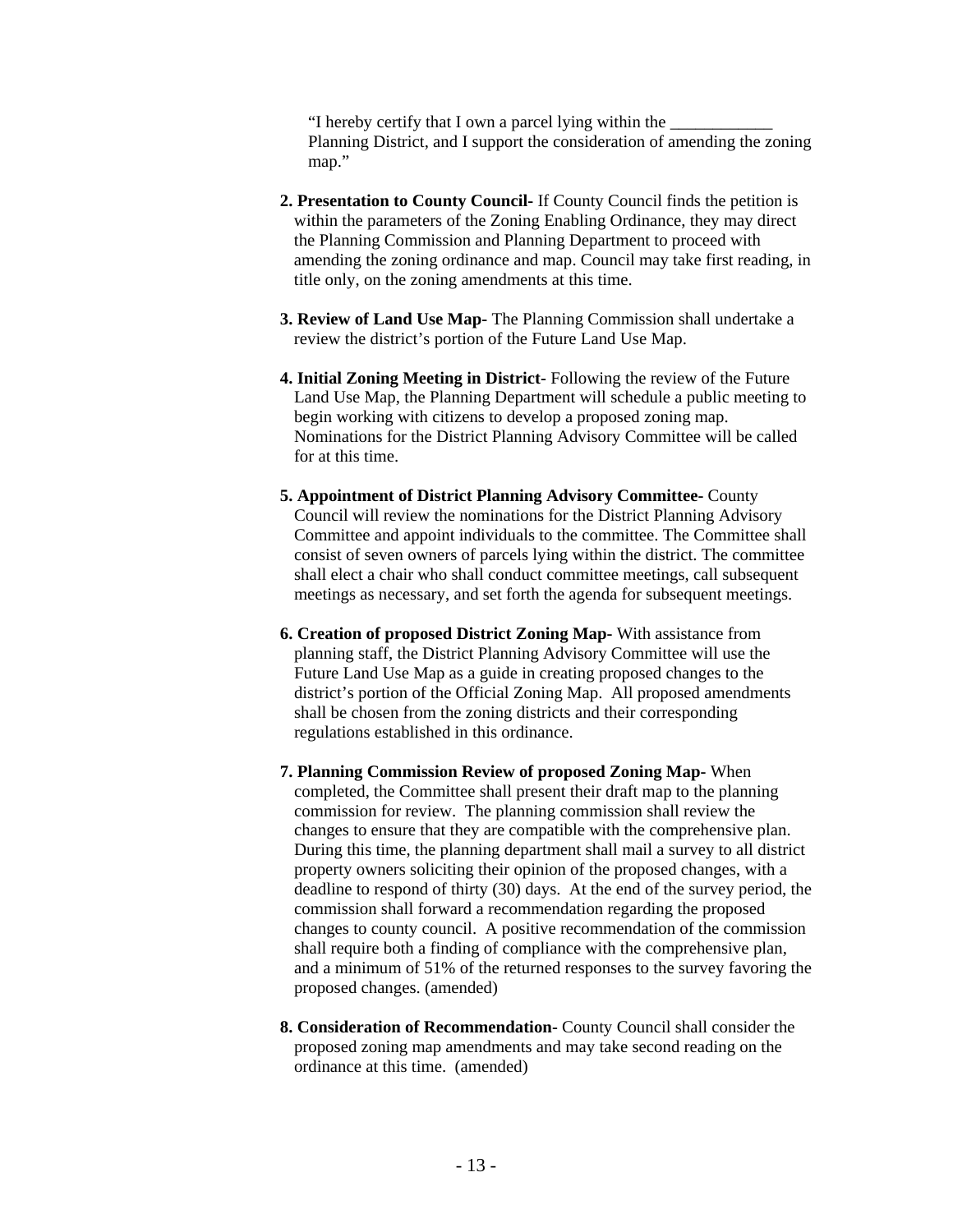- <span id="page-16-0"></span>**9. Comment Period-** A comment period of no less than thirty (30) days shall be held at this time. (amended)
- **10. Consideration of survey results by County Council-** Upon the completion of the comment period, County Council may hold a public hearing on the proposed amendments. Once the public hearing has been completed, County Council may take third and final reading of an ordinance to amend the Planning Districts portions of the Official Zoning Map. (amended)
- **11. Failed attempts to amend the zoning ordinance-** In the event County Council formally rejects a citizen-initiated petition to amend a Planning District's portion of the Official Zoning Map for any reason, a new attempt to amend the map through citizen petition shall not be considered sooner than two years from the date of Council's decision.

#### **(2) Method 2- Small Area Rezoning**

Any property owner, or group of property owners, may petition for initial rezoning, provided the parcels proposed for rezoning are contiguous and comprise no less than two hundred (200) acres in area, or shall constitute a platted subdivision with a total area of fifty (50) acres, or a minimum of forty (40) lots, recorded in the office of the Oconee County Register of Deeds. For the purposes of this regulation, in addition to standard definitions, parcels separated by a perennial stream or body of water shall be considered contiguous. This method of rezoning shall be initiated by a signed petition containing the signatures of a minimum of 51% of the affected property owners. Proposed changes to any part of these regulations shall be subject to review by the planning commission, as set forth in Section 8.1 (above), and public notice requirements contained in Section 8.2 (above), as well as other applicable standards established by the South Carolina Code of Laws. (amended)

#### **(3) Method 3- County Initiated**

The governing body may at any time after adoption of these standards rezone any parcel or parcels owned or maintained by Oconee County. Additionally, County Council may at any time rezone any parcel or group of parcels to bring them into compliance with the goals established in the Oconee County Comprehensive Plan. Proposed changes to any part of these regulations shall be subject to review by the planning commission, as set forth in Section 8.1 (above), and public notice requirements contained in Section 8.2 (above), as well as other applicable standards established by the South Carolina Code of Laws. (amended)

#### **Section 38-8.6 Subsequent Rezoning**

- **(1)** Subsequent to the initial change of zoning to any parcel or group of parcels following adoption of these regulations, any individual property owner may make application for rezoning of a parcel(s). All such re-zonings shall be subject to the standards put forth in these regulations and South Carolina Code of Laws.
- **(2)** Notwithstanding any effort to accomplish a prior rezoning, County Council may at any time rezone a parcel or group of parcels pursuant to the goals established in the Oconee County Comprehensive Plan.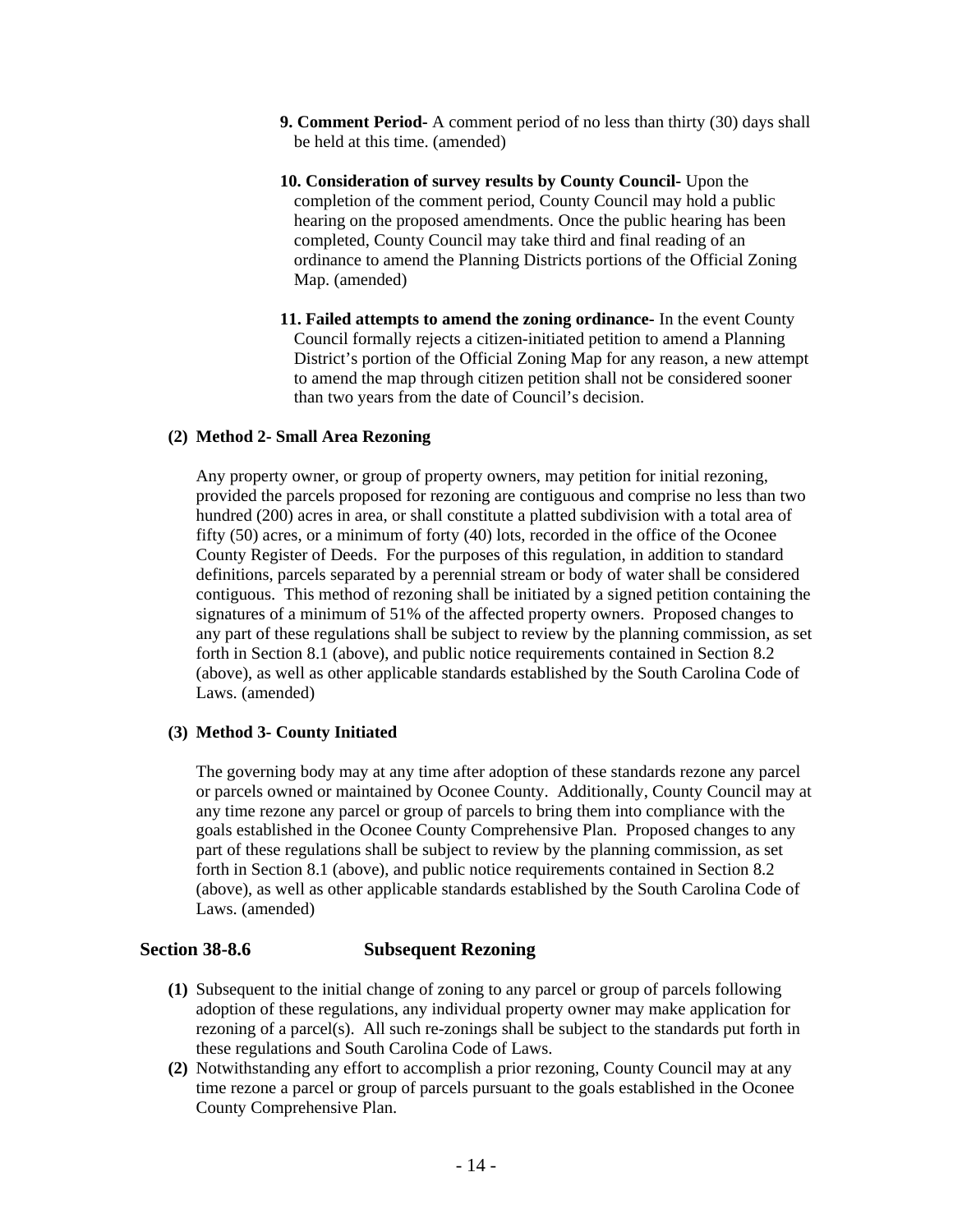# <span id="page-17-0"></span>**Article 9. General Provisions**

#### **Section 38-9.1 Use Interpretation**

**(1)** Each zoning district has uses permitted by right, conditional uses, and special exception uses. Lists are shown for each district placing uses under one of the three categories. Uses not expressly permitted are prohibited. The following describes the processes of each of the three categories that the uses are subject to:

a. Uses Permitted by Right: Administrative review and approval subject to district provisions and other applicable requirements only.

b. Conditional Uses: Administrative review and approval subject to district provisions, other applicable requirements, and conditions outlined in this ordinance.

c. Special Exceptions: The Board of Zoning Appeals review and approval is subject to any and all district provisions, other applicable requirements, and conditions of approval. Some Special Exceptions may also be subject to conditions in this ordinance. Those uses currently governed by the United Performance Standards Ordinance of Oconee County as special exceptions shall be governed by those standards unless otherwise noted in this ordinance.

**(2)** A mix of two or more uses on the same lot of record is permitted as long as both uses are listed as permitted within the zoning district. The requirements for the most restricted use shall apply. For example, if "Use A" is permitted by right and "Use B" is permitted with a Special Exception, then the property requires a Special Exception.

#### **Section 38-9.2 Zoning Map Interpretation**

The map entitled *Oconee County Official Zoning Map*, as adopted by the Oconee County Council establishes the official zoning districts and overlay districts. Where uncertainty exists as to the boundaries of any district shown on the Official Zoning Map, the Zoning Official shall employ the following rules of interpretation.

- **(1) Centerline:** Where a boundary line lies within and follows a street or alley right-of-way, a railroad right-of-way, or utility easement, the boundary shall be construed to be the centerline of such street or alley right-of-right, railroad right-of-way, or utility easement boundary. If such a street or alley right-of-way, railroad right-of-way, or utility easement forming the boundary between two separate zoning districts is abandoned or removed from dedication, the district boundaries shall be construed as following the edge of the abandoned or vacated road bed or utility easement.
- **(2) Edge Line:** Where a boundary line follows the edge of a street or alley right-of-way, a railroad right-of-way, or utility easement, the boundary shall be construed to be on the centerline of such street or alley right-of-way, railroad right-of-way, or utility easement boundary.
- **(3) Lot Line:** Boundaries indicated as approximately following lot lines shall be construed as following such lot lines.
- **(4) County/Municipal Limits:** Boundaries indicated as approximately following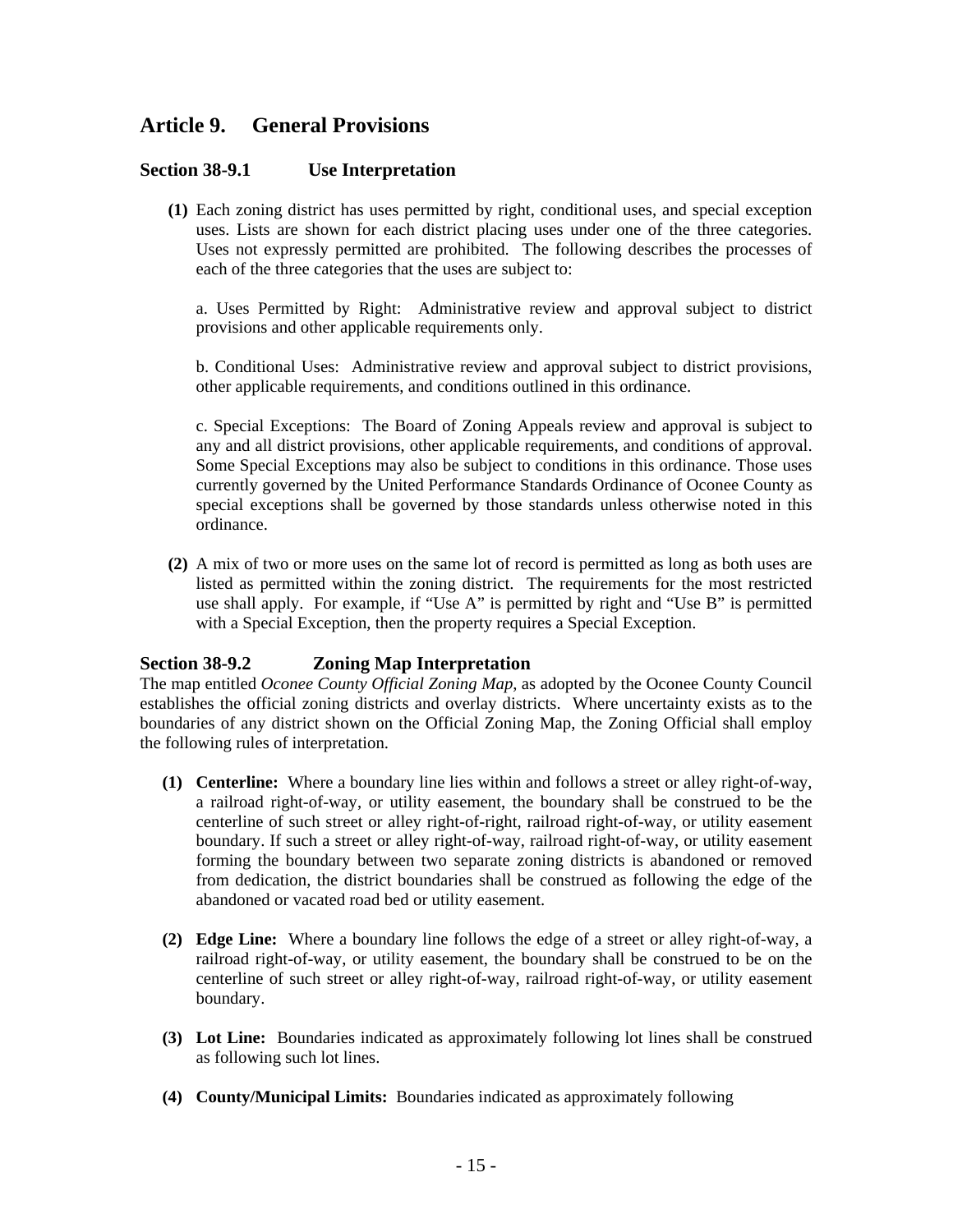<span id="page-18-0"></span>County/Municipal limits or extraterritorial boundary lines shall be construed as following the County/Municipal limits or extraterritorial boundary lines.

- **(5) Watercourses:** Boundaries indicated as approximately following the centerlines of streams, rivers, canals, lakes, or other bodies of water shall be construed to follow such center lines.
- **(6) Extensions:** Boundaries indicated as parallel to or extensions of street or alley rights-ofway, utility easements, lot lines, city limits, county lines, or extraterritorial boundaries shall be so construed.
- **(7) Scaling:** In a case where a district boundary does not coincide with any boundary lines as above and no distances are described by specific ordinance; the boundary shall be determined by the use of the scale appearing on the map.
- **(8)** In the event physical features existing on the ground, or actual property lines or other man-made boundary lines used to depict zoning district boundaries, are different than those shown on the Official Zoning Map, the Zoning Board of Appeals shall have the authority to interpret Zoning district boundaries.

#### **Section 38-9.3 Dimensional Requirements: General Provisions & Exceptions**

In addition to the dimensional requirements listed below and district dimensional requirements, further dimensional requirements may be set forth in Article 5 for those uses listed as conditional. The *control free district* shall be exempt from the provisions of this section.

#### **(1) Lot Size & Configuration**

- **a.** Public utilities and government uses shall not be subject to the minimum lot size requirements, but shall meet the setback requirements.
- **b.** A flag lot shall contain no more than two (2) single-family dwellings and uninhabited accessory structures. Flag lots may be permitted under the following conditions:
	- **1.** The maximum flagpole length shall be 300 feet.
	- **2.** The minimum flagpole width shall be 30 feet;
	- **3.** The front setback shall be measured from where the lot meets the district minimum width requirements.
	- **4.** The flagpole portion of the lot shall not be used to calculate area, width, or setbacks of the lot or to provide off-street parking.
	- **5.** There shall be no more than one (1) flag lot per each 4 lots, per subdivision or development.
- **(2) Setbacks** 
	- **a.** The required front, side, and rear yards for individual lots shall be measured inward toward

**FLAG LOT** 

the center of said lot from all points along the respective front, side, and rear property lines of the lot. Once the yard areas of a given lot have been established, the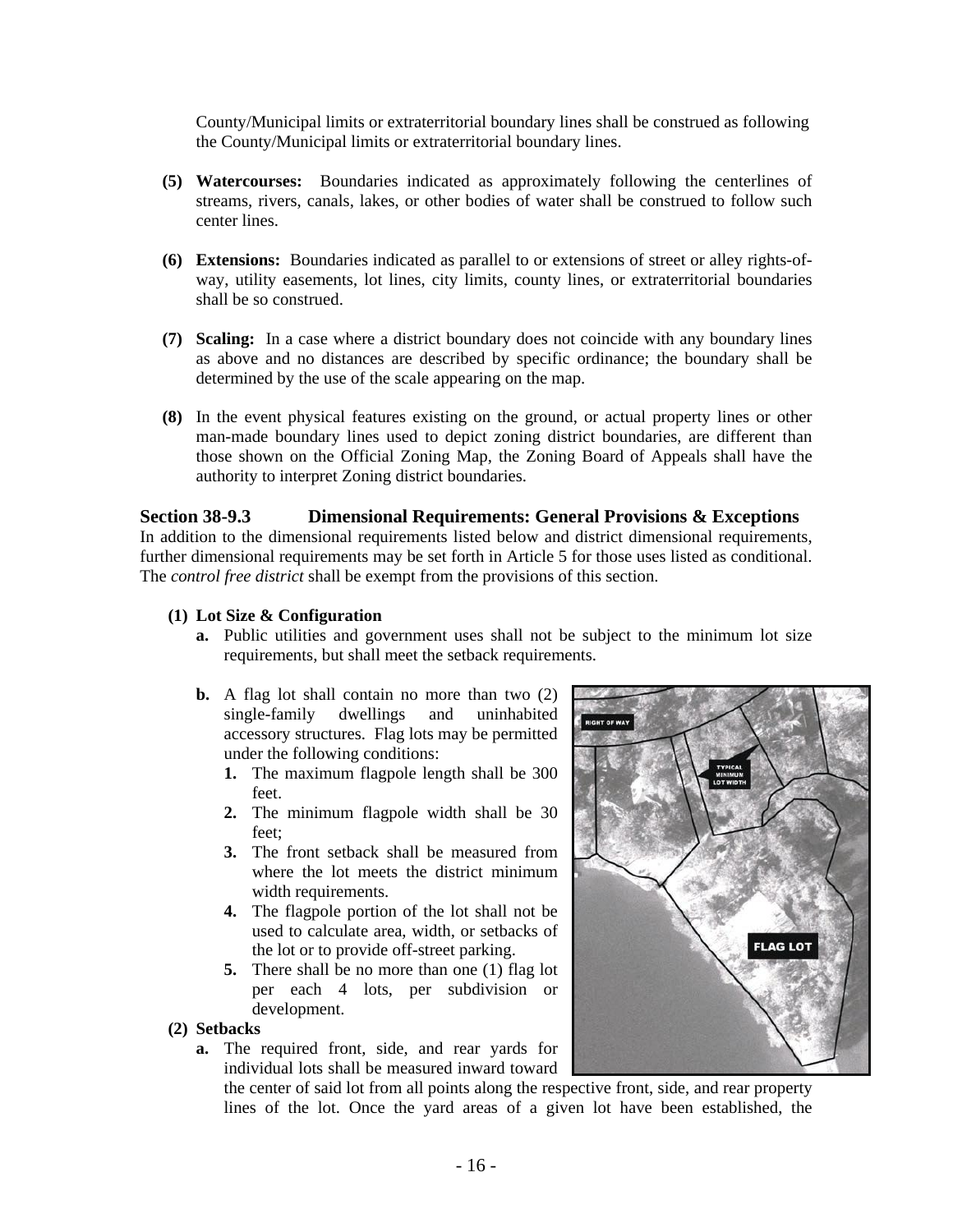remaining area of the lot which is not included in any required front, side, or rear lot shall be known as the "buildable" area within which the approved structure(s) shall be placed.



- **b.** Where a property abuts a street right-of-way, the setback shall be measured from the right-of-way line.
- **c.** Corner lots shall be considered to have two fronts and shall meet the front setback for the district.
- **d.** Front yard setbacks for double frontage lots shall be provided for both streets upon which the lot has frontage, and any accessory use(s) shall be prohibited from the required front yard setback of the street upon which the principal building fronts.
- **e.** The placement of any material shall not obstruct the view between access drives and streets, or the intersecting streets of a corner lot. No fence, building, wall or other structure, (excepting single trunk trees less than 12" in diameter, pruned to a height of eight (8) feet, and poles and support structures less than 12" in diameter), shall exist between a height of two and one-half (2.5) feet and eight (8) feet above the upper face of the nearest curb (or street centerline if no curb exists) and the sight triangle. For a corner lot, the sight triangle area is the area bounded on two sides by the street right-of-way lines, each having a length of 25 feet, and a third side connecting the two right-ofway sides. For an intersecting street and driveway, the sight triangle is formed by measuring from the point of intersection of the right-of-way and the edge of drive the distance of twenty-five (25) feet and connecting the points so established to form a triangle on the area of the lot adjacent to the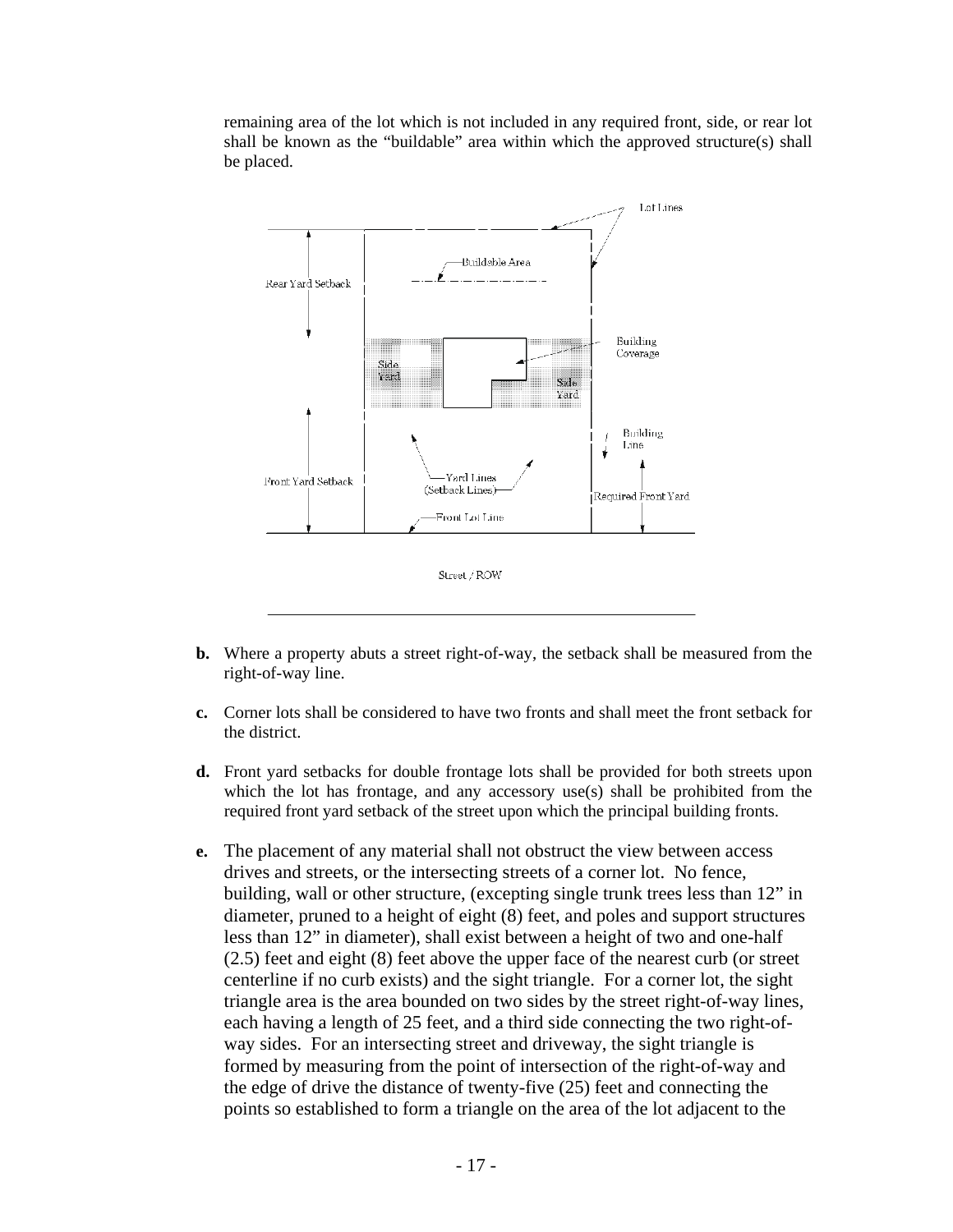street. Note that road design criteria concerning sight distances is governed by the standards in Chapter 32, Unified Performance Standards of the Oconee County Code of Ordinances.



- **f.** Any garage door shall be setback a minimum of 20 feet from the property line that it faces so that vehicles may be parked in the driveway without encroaching into the right-of-way. If the district setback is greater than 20 feet, then the more restrictive setback shall prevail.
- **g.** The side and rear setbacks in the CCD and HCD shall not apply to the shared property line of attached buildings.
- **h.** The space in any required yard shall be open and unobstructed except for the ordinary projections of window sills, cornices, eaves, window air conditioning units, and other architectural features, provided that such features shall project no more than two (2) feet into any required yard.
- **i.** Steps and heating and cooling units may project into a required yard a distance not to exceed five (5) feet but no closer than three feet of a property line. Fences, free standing walls, hedges, and septic lines may be located in any setback, so long as they remain on the property.
- **j.** Any proposed new residential structure or subdivision, or commercial use which shares a property line with a parcel that contains an existing poultry house shall be set back off the property line a distance of 300 feet.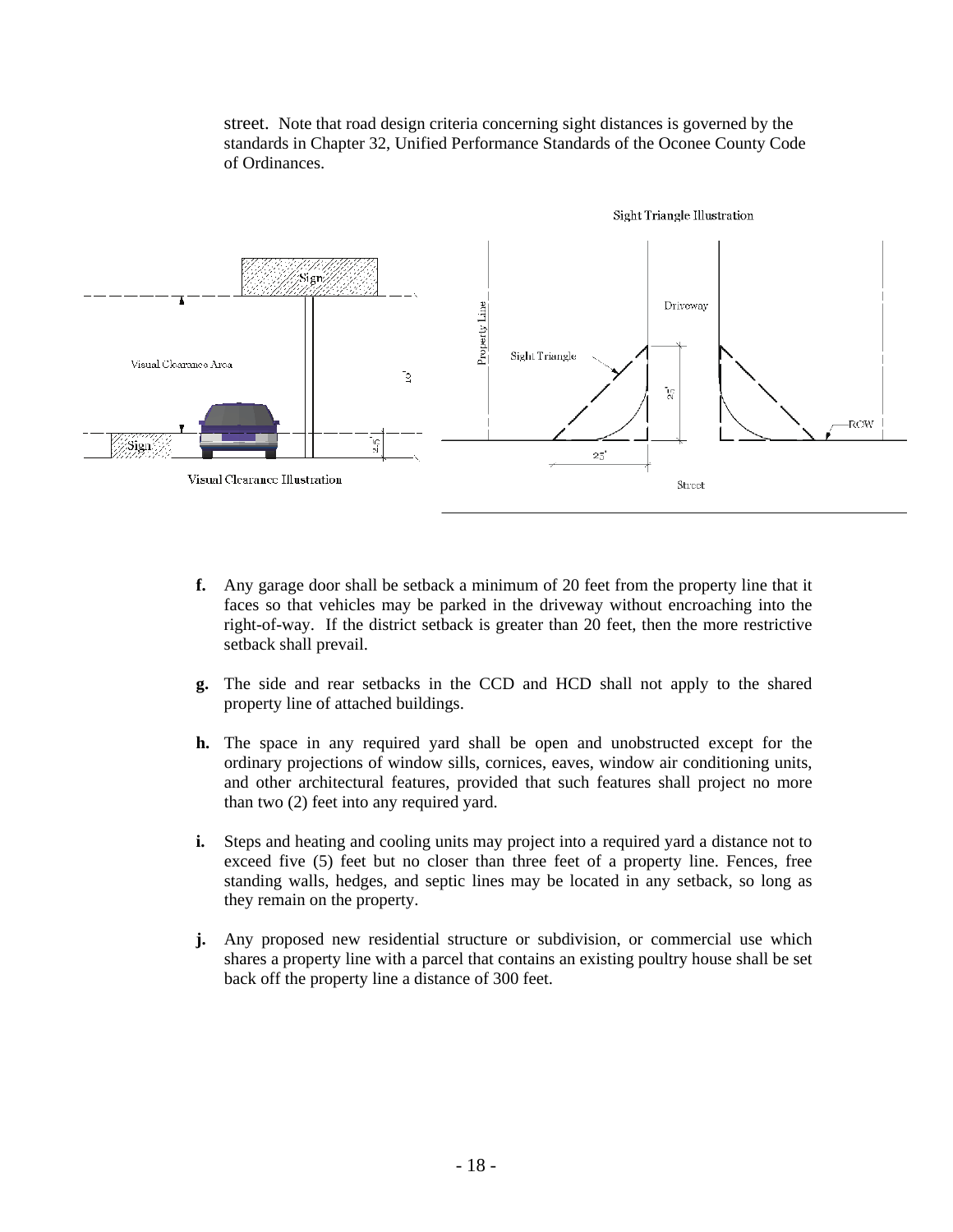#### <span id="page-21-0"></span>**Section 38-9.4 Height**

- **(1)** The height of a building or structure shall be measured according to methods provided for in adopted building codes. The height of a tree shall be measured as the distance from the ground at the base to the highest point of vegetation.
- **(2)** The height limitations of this title shall not apply to the following:
	- **a.** Belfries
	- **b.** Chimneys
	- **c.** Church spires
	- **d.** Conveyors
	- **e.** Cooling towers
	- **f.** Cupolas
	- **g.** Domes
	- **h.** Elevator bulkheads
	- **i.** Fire Towers
	- **j.** Flag Poles
	- **k.** Ornamental towers and spires
	- **l.** Public monuments
	- **m.** Public utility poles
	- **n.** Silos
	- **o.** Skylights
	- **p.** Smoke stacks
	- **q.** Stage towers or scenery lofts

Such features shall be erected only to such height as is necessary to accomplish the purpose they are intended to serve and no height extension shall serve as a place for human habitation.

**(3)** Communication towers, antennas, and water tanks shall be exempt from district height requirements in these standards, but shall instead be subject to standards provided for in the Oconee County Unified Performance Standards Ordinance; however, all other district dimensional standards shall apply as specified.

**Section 38-9.5 Other Requirements-** In addition to Zoning District Regulations see the following Sections for other requirements:

- **(1)** See Article 5 for "Conditional Uses"
- **(2)** See Article 7 for "Special Exceptions"
- **(3)** See Appendix A for specifications on "Landscaping", "Buffering", "Parking", "Lighting", and "Signage". Standards contained on Appendix A shall apply only to those zoning districts or overlay districts specifically identified in Section 10, "Zoning District", and Section 11, "Overlay Districts", as being subject to Appendix A, each of which may be subject to all or part of the entire appendix, but only as specified. In no instance shall standards contained in Appendix A apply to any zoning district or overlay district unless so specified in such sections. (amended)
- **(4)** Notwithstanding any other provision herein to the contrary, proposed utility generation facilities and structures needed by regional and local utility providers in the production, transmission, and distribution of electricity, as well as any facility or structure necessary to comply with any federal or state license requirements, related to such production, transmission, and distribution, shall be permitted by right in any district and shall be exempt from any standard set forth in this ordinance. (amended)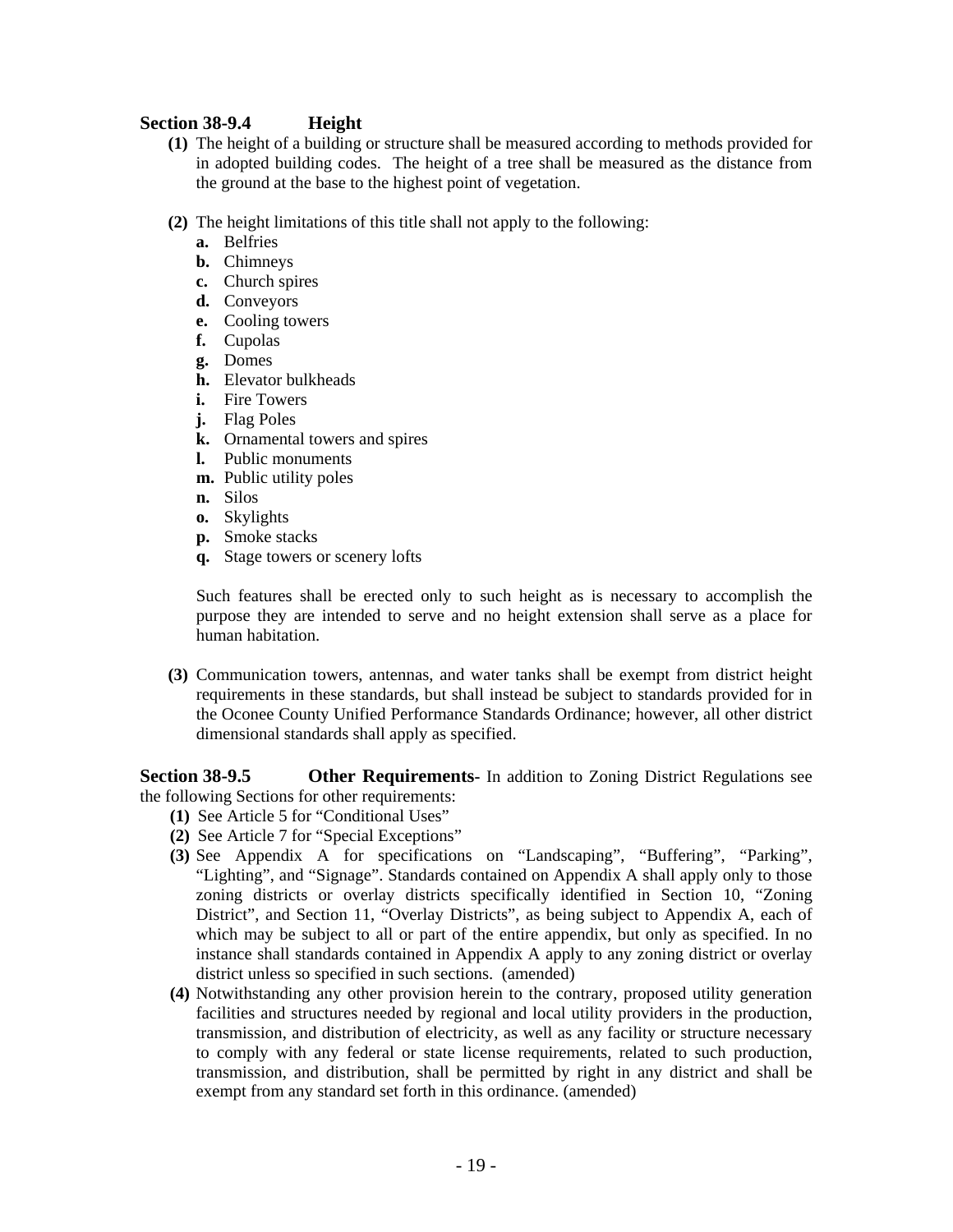# <span id="page-22-0"></span>**Article 10. Zoning Districts**

#### **Section 38-10.1 Establishment of Base Zoning Districts**

Base zoning districts are created to provide comprehensive land use regulations throughout Oconee County. There are 10 base zoning districts that provide for a variety of uses that are appropriate to the character of the areas in which they are located in accordance with the Oconee County Comprehensive Plan. For the purpose of this Ordinance, Oconee County is hereby divided into the following base zoning districts. These districts shall comply with all of the general and specific requirements of this Ordinance.

- **Control Free District: CFD**
- **Conservation District: CD**
- **Rural Residential District: RRD**
- **Agricultural District: AD**
- **Traditional Rural District: TRD**
- **Residential District: RD**
- **Lake Residential District: LRD**
- **Community Commercial District: CCD**
- **Highway Commercial District: HCD**
- **Industrial District: ID**
- **Agricultural Residential District: ARD (amended 8-17-2010)**
- **Public and Recreation Lands District: PRLD (amended 8-17-2010)**

**Section 38-10.2** Control Free District (CFD) – The usage of parcels within areas designated as "control free" shall not be regulated by this ordinance; however, said usage shall comply with all adopted performance standards, overlay districts, or any other applicable ordinance of Oconee County. The Control Free District is intended to be the initial zoning district for all parcels within the jurisdiction at the time of adoption only; any parcel subsequently rezoned to any other district shall not be as part of the Control Free District at any future date.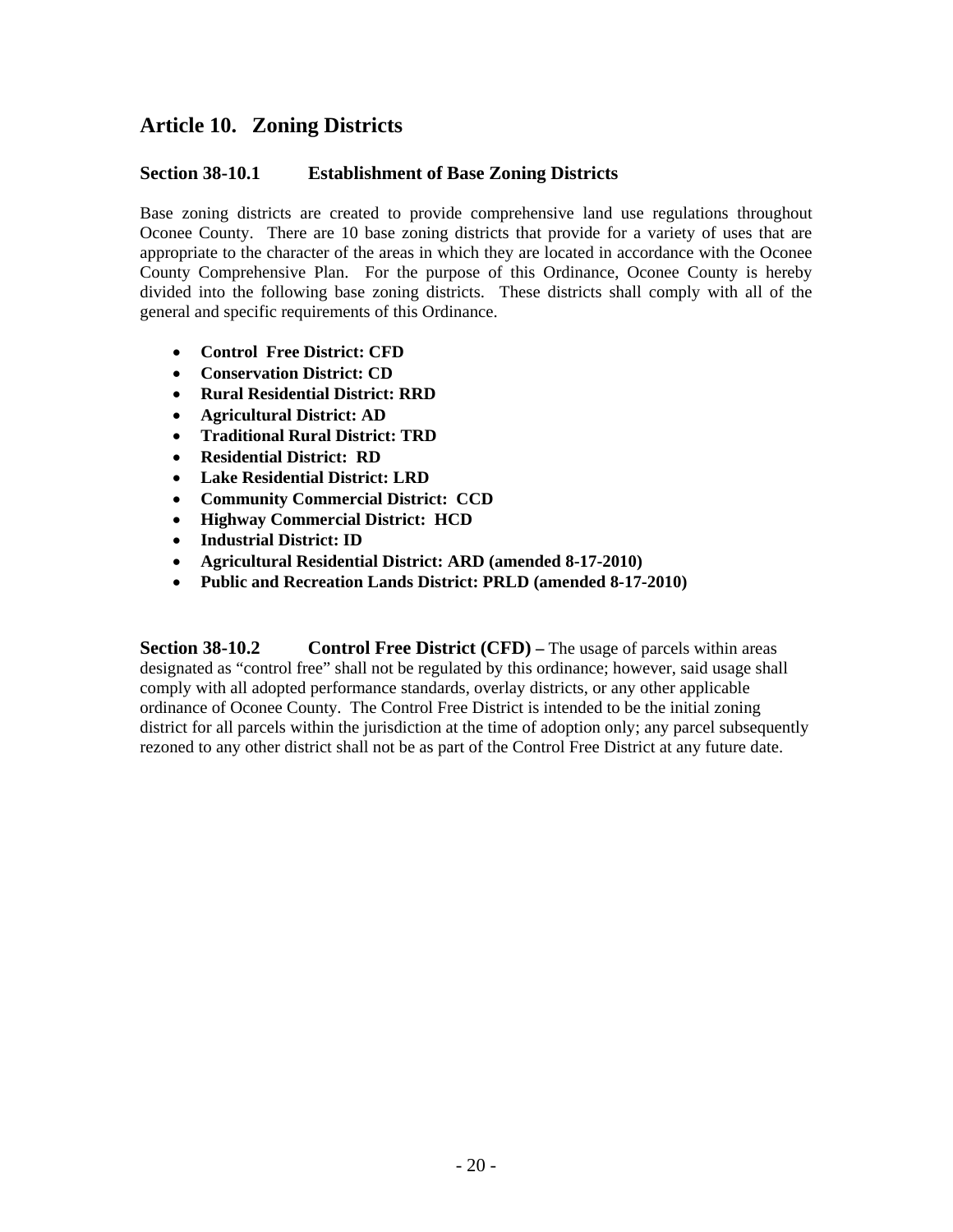#### <span id="page-23-0"></span>**Section 38-10.3 Traditional Rural District (TRD)**

**Title**: Traditional Rural District

**Definition**: Parcels located in areas with little or no commercial, industrial, or other significant development; residential development is primarily limited to single-family dwellings. Public infrastructure is limited.

**Intent:** This district is meant to provide for a continuation of traditional lifestyles in sparsely populated areas with low intensity development; and to preserve the character of more remote rural areas. Additionally, residents of Traditional Rural areas typically have access to fewer public conveniences than more urban areas, but retain greater freedom in the manner in which they use their land.

#### **Uses:**

#### *Permitted Uses*

- Agricultural production, crops and livestock
- Agricultural support services
- Air strips (private use)
- Animal services
- Auction houses
- Auditorium / Indoor Public Assembly
- Automotive sales and rental
- Automobile services and repair
- Automotive services and gas stations (excluding truck stops)
- Bed and Breakfast Inns
- Building and special trade contractors
- Building materials and supply
- Cemeteries: Commercial
- Cemeteries: Family and Accessory
- Civic, fraternal, professional, & political organizations
- Commercial Fishing, Hunting & Trapping
- Convenience stores
- Day Care Facilities
- Emergency services
- Farms & ranches, general
- Farm supply stores
- Forestry / Silviculture
- Fuel supply services
- Greenhouses & nurseries, commercial
- Golf courses & country clubs
- Government buildings (excluding correctional facilities)
- Health care services
- Hotels, Motels, & Inns
- Hunting & Fishing Camps
- Landscape services
- Libraries
- Lumber  $&$  saw mills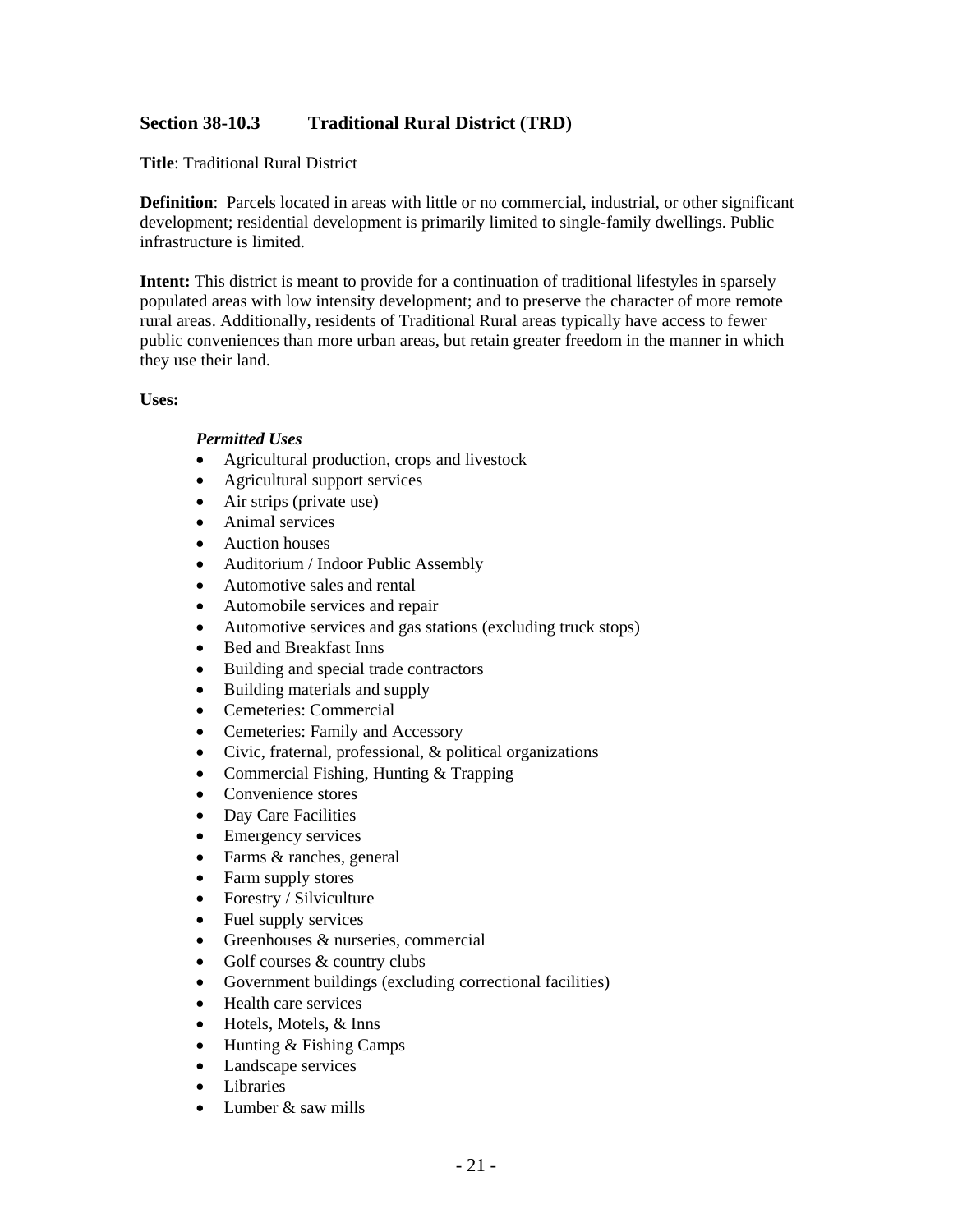- Marinas
- Mixed Use Buildings
- Movie theater
- Multi-family residential development
- Museums, historical sites, sightseeing, & similar institutions
- Office uses, general (up to 2,500 square feet)
- Outdoor Markets
- Personal care services
- Places of worship
- Professional offices
- Public & private parks & recreation (indoor & outdoor)
- Public & private utilities
- Railroad stations
- Research Facilities
- Residential care facilities
- Retail uses (up to 5,000 square feet excluding alcohol sales)
- Roadside Markets
- Roadside Stands
- Schools, College & University
- Schools, Elementary & Secondary
- Single-family detached residential
- Single-family subdivisions (10 units or less)
- Spectator sports
- Taxidermy & wild game processing
- Warehousing & storage (excluding mini-storage)
- Wholesale trade

#### *Conditional Uses (See Article 5 for Conditions)*

- Conservation subdivisions
- Home occupations
- Restaurants (up to 2,500 square feet)
- Schools, Other

#### *Special Exceptions (See Article7 for Special Exceptions)*

- Communications towers
- Government Buildings (excluding correctional facilities)
- Group Homes
- Gun clubs & skeet shooting ranges
- Mining
- Outdoor Markets
	- Setbacks from the road way shall be a minimum of 50 feet.
	- Parking shall be in a clearly designated area apart from the merchant stands
	- Fire Access shall be maintained throughout the entire outdoor market with
	- Fire lanes and thoroughfares that are a minimum of 20 feet wide
- Restaurants (greater than 2,500 square feet)
- Retail uses (up to 5,000 square feet)
- Salvage yard, Junkyard, & Recycling Operations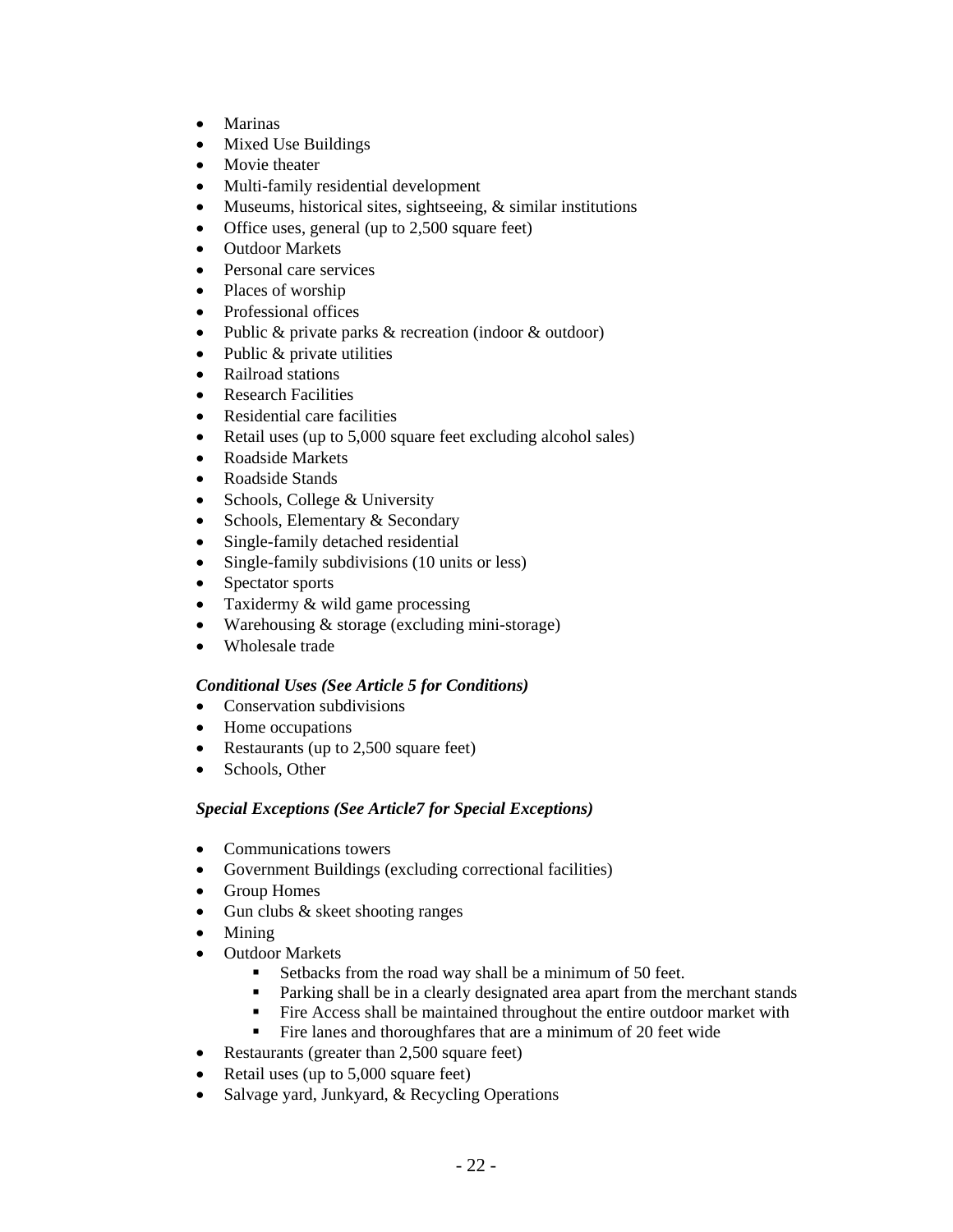- Single-family subdivisions (more than 10 units)
- Solid waste landfill (excluding hazardous waste)
- Waste management services (excluding hazardous waste)

# **Dimensional Requirements\***

|                    | Density & Lot Size    |           |                         |                   | <b>Minimum Yard Requirements</b> | Max. Height                      |                   |                   |
|--------------------|-----------------------|-----------|-------------------------|-------------------|----------------------------------|----------------------------------|-------------------|-------------------|
|                    |                       |           |                         | Min.              | Front                            | Side                             | Rear              | Structure         |
| <b>Residential</b> | Min. Lot              |           | Max.                    | Width             | <b>Setback</b>                   | <b>Setback</b>                   | <b>Setback</b>    | Height            |
| <b>Uses</b>        | Size                  |           | Density                 | (f <sub>t</sub> ) | (f <sub>t</sub> )                | (f <sub>t</sub> )                | (f <sub>t</sub> ) | (f <sub>t</sub> ) |
|                    | $1/2$ acre            |           | $\overline{2}$          | 80                | 35                               | 10                               | 20                |                   |
|                    | (21,780)              | dwellings |                         |                   |                                  |                                  |                   |                   |
|                    | sf)                   | per acre  |                         |                   |                                  |                                  |                   |                   |
|                    |                       |           |                         |                   |                                  |                                  |                   |                   |
|                    |                       |           |                         |                   |                                  |                                  |                   |                   |
|                    |                       |           | <b>Minimum Lot Size</b> |                   |                                  | <b>Minimum Yard Requirements</b> |                   | Max. Height       |
|                    |                       |           |                         |                   | Front                            | Side                             | Rear              | Structure         |
| Non-               |                       |           |                         |                   | <b>Setback</b>                   | <b>Setback</b>                   | <b>Setback</b>    | Height            |
| residential        | Min. Lot Size         |           |                         | Min. Width (ft.)  | (f <sub>t</sub> )                | (f <sub>t</sub> )                | (f <sub>t</sub> ) | (f <sub>t</sub> ) |
| <b>Uses</b>        | $1/2$ acre            |           |                         | 80                | 35                               | 10                               | 20                |                   |
|                    | $(21,780 \text{ sf})$ |           |                         |                   |                                  |                                  |                   |                   |

\*See Article 9 for general provisions and exceptions to Dimensional Requirements.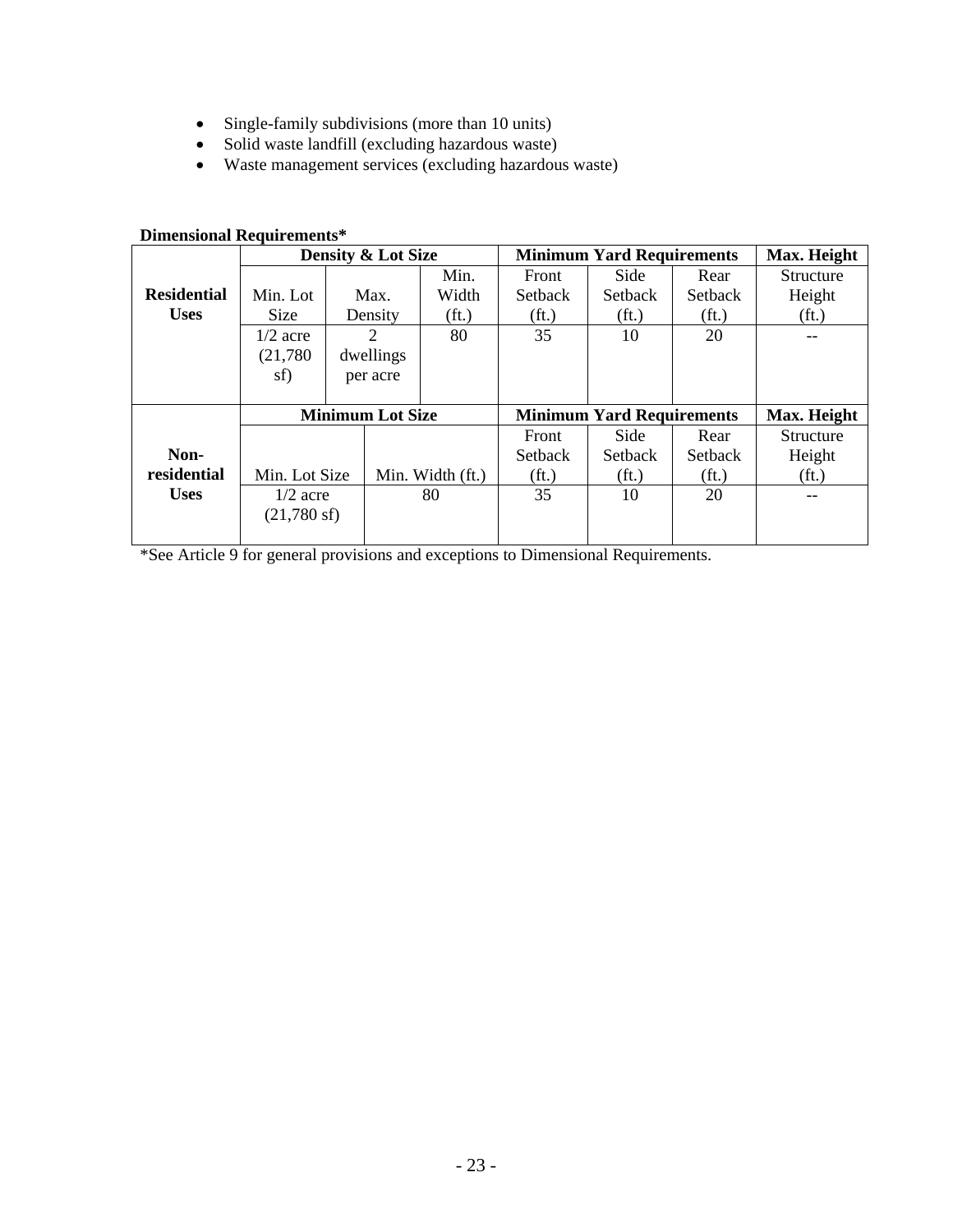#### <span id="page-26-0"></span>**Section 38-10.4 Rural Residential District (RRD)**

**Title**: Rural Residential District

**Definition**: Those areas wanting to protect the rural nature of their community but allow for limited residential growth.

**Intent:** The intent of this district is to allow for residential development in rural areas that wish to minimize the impact of dense residential development.

#### **Uses:**

#### *Permitted Uses*

- Agricultural production, crops and livestock
- Automotive services and gas stations (excluding truck stops)
- Building and special trade contractors
- Cemeteries: Family & Accessory
- Civic, fraternal, professional, & political organizations
- Emergency services
- Farms & ranches, general
- Greenhouses & Nurseries, commercial
- Government buildings (excluding correctional facilities)
- Health care services (excluding hospitals)
- Landscape services
- Libraries
- Places of worship
- Public & private parks & recreation (indoor & outdoor)
- Roadside Markets
- Roadside Stands
- Single-family detached residential
- Single-family subdivisions (10 units or less)
- Taxidermy & wild game processing

#### *Conditional Uses (See Article 5 for Conditions)*

- Auction Houses
- Agricultural Support Services
- Conservation subdivisions
- Day Care Facilities
- Farm supply stores
- Forestry / Silviculture
- Home occupations
- Hunting & Fishing Camps
- Mixed Use Buildings
- Professional offices
- Restaurants (up to 2,500 square feet)
- Schools, Other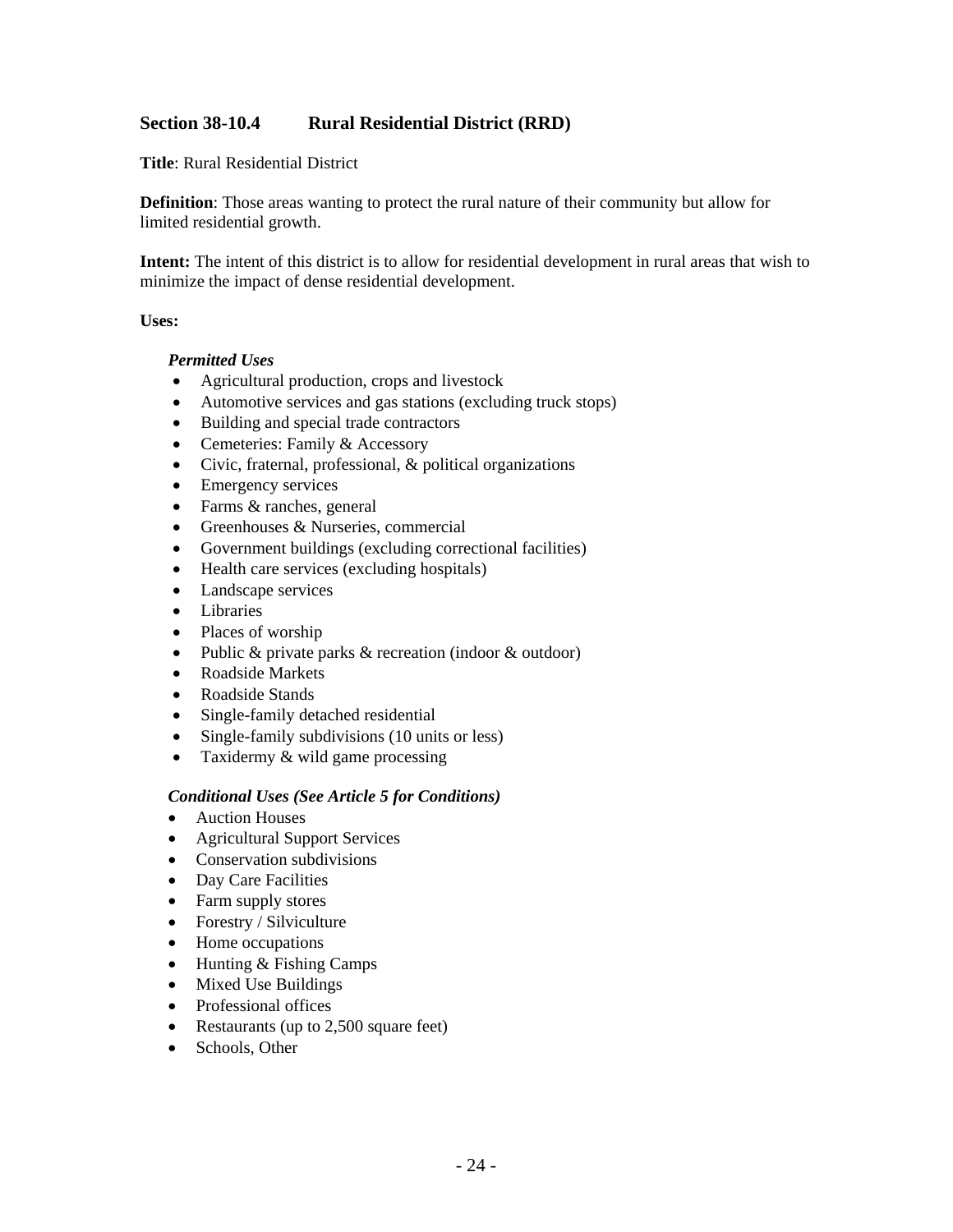### *Special Exceptions*

- Air Strips (private use)
- Bed & Breakfast Inns
- Communications towers
- Marinas
- Museums, historical sites, sightseeing, & similar institutions
- Residential care facilities
- Restaurants (greater than 2,500 square feet)

#### **Dimensional Requirements\***

|                    | <b>Density &amp; Lot Size</b> |          |                   |                                  | <b>Minimum Yard Requirements</b> |                   |                   |  |
|--------------------|-------------------------------|----------|-------------------|----------------------------------|----------------------------------|-------------------|-------------------|--|
|                    |                               |          | Min.              | Front                            | Side                             | Rear              | <b>Structure</b>  |  |
| <b>Residential</b> | Min. Lot                      | Max.     | Width             | <b>Setback</b>                   | <b>Setback</b>                   | <b>Setback</b>    | Height            |  |
| <b>Uses</b>        | <b>Size</b>                   | Density  | (f <sub>t</sub> ) | (f <sub>t</sub> )                | (f <sub>t</sub> )                | (f <sub>t</sub> ) | (f <sub>t</sub> ) |  |
|                    | 5 acres                       |          | 400               | 35                               | 20                               | 50                | 65                |  |
|                    |                               | dwelling |                   |                                  |                                  |                   |                   |  |
|                    |                               | per 10   |                   |                                  |                                  |                   |                   |  |
|                    |                               | acres    |                   |                                  |                                  |                   |                   |  |
|                    | <b>Minimum Lot Size</b>       |          |                   | <b>Minimum Yard Requirements</b> | Max. Height                      |                   |                   |  |
|                    |                               |          |                   | Front                            | Side                             | Rear              | <b>Structure</b>  |  |
| Non-               |                               |          |                   | <b>Setback</b>                   | <b>Setback</b>                   | Setback           | Height            |  |
| residential        | Min. Lot Size                 |          | Min. Width (ft.)  | (f <sub>t</sub> )                | (f <sub>t</sub> )                | (f <sub>t</sub> ) | (f <sub>t</sub> ) |  |
| <b>Uses</b>        | 10 acres                      |          | 600               | 35                               | 20                               | 50                | 65                |  |
|                    |                               |          |                   |                                  |                                  |                   |                   |  |

\*See Article 9 for general provisions and exceptions to Dimensional Requirements.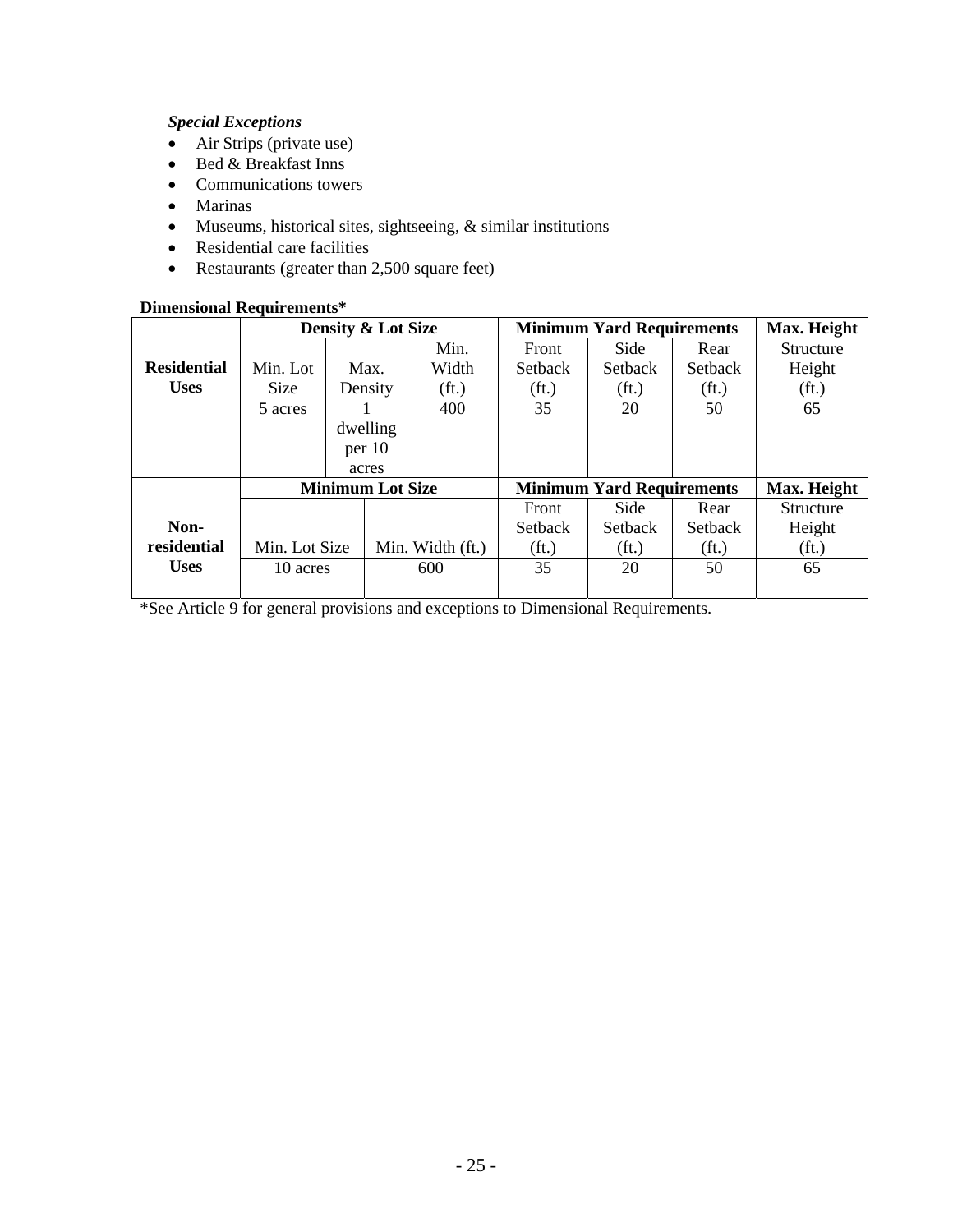### <span id="page-28-0"></span>**Section 38-10.5 Conservation District (CD)**

**Title**: Conservation District

**Definition**: Those areas designated for preservation and protection.

**Intent:** This district is intended to protect and promote the continuation of Oconee's natural resources.

#### **Uses:**

#### *Permitted Uses*

- Agricultural production, crops and livestock
- Cemeteries: Family & Accessory
- Emergency services
- Farms & ranches, general
- Forestry / Silviculture
- Government buildings (excluding correctional facilities)
- Public & private parks & recreation (indoor & outdoor)
- Roadside Markets
- Roadside Stands
- Single-family detached residential

#### *Conditional Uses (See Article 5 for Conditions)*

- Home occupations
- Hunting & Fishing Camps
- Schools, Other

#### *Special Exceptions*

- Bed & Breakfast Inns
- Commercial Fishing, Hunting & Trapping
- Communications towers
- Conservation subdivisions
- Gun Clubs & Skeet Shooting Ranges
- Museums, historical sites, sightseeing, & similar institutions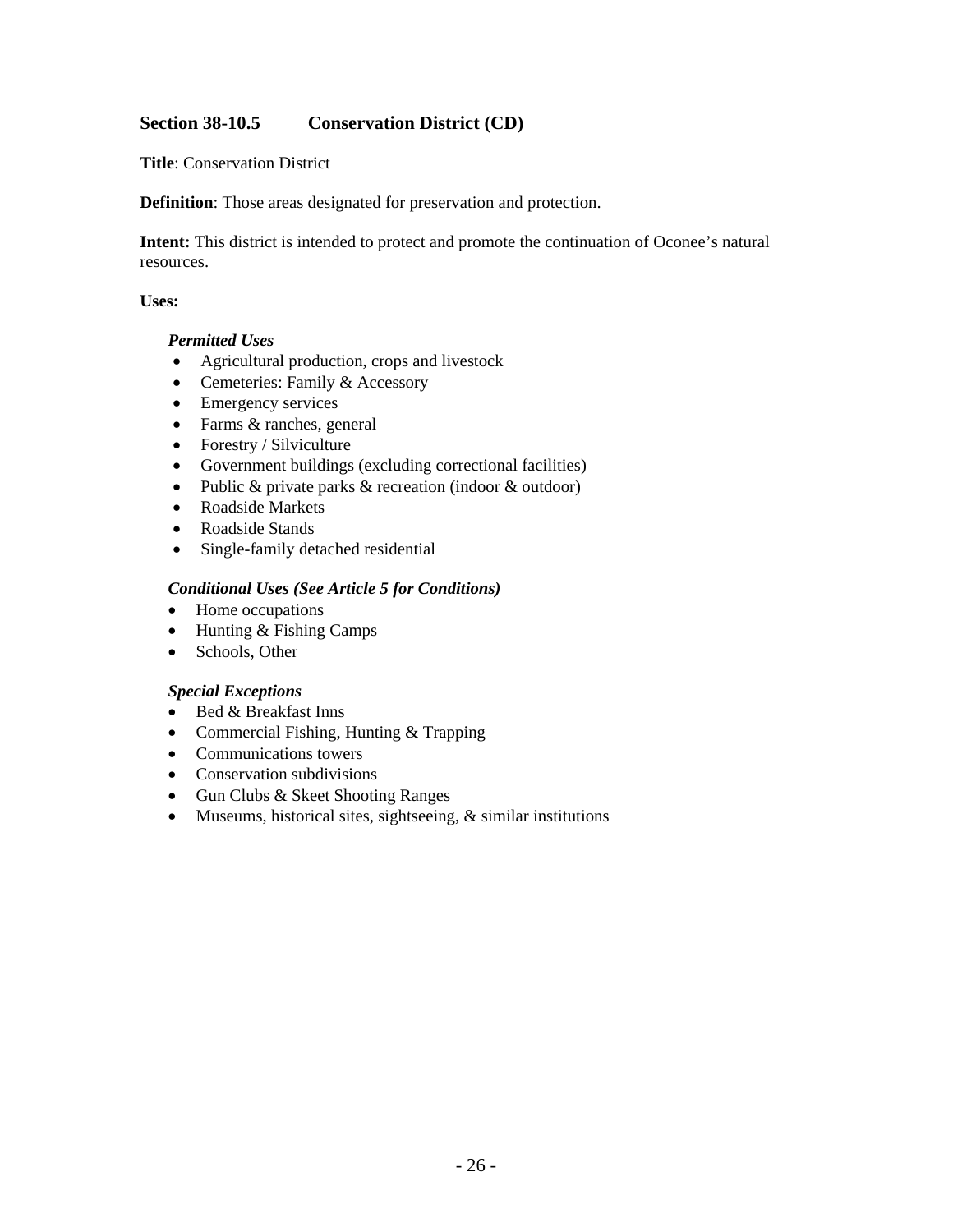| риценятна течан спісне |                               |          |                   |                                  |                                  |                   |                   |  |  |
|------------------------|-------------------------------|----------|-------------------|----------------------------------|----------------------------------|-------------------|-------------------|--|--|
|                        | <b>Density &amp; Lot Size</b> |          |                   |                                  | <b>Minimum Yard Requirements</b> |                   |                   |  |  |
|                        |                               |          | Min.              | Front                            | Side                             | Rear              | Structure         |  |  |
| <b>Residential</b>     | Min. Lot                      | Max.     | Width             | <b>Setback</b>                   | <b>Setback</b>                   | <b>Setback</b>    | Height            |  |  |
| <b>Uses</b>            | Size                          | Density  | (f <sub>t</sub> ) | (f <sub>t</sub> )                | (f <sub>t</sub> )                | (f <sub>t</sub> ) | (f <sub>t</sub> ) |  |  |
|                        | 10 acres                      |          | 600               | 35                               | 20                               | 50                | 65                |  |  |
|                        |                               | dwelling |                   |                                  |                                  |                   |                   |  |  |
|                        |                               | per 10   |                   |                                  |                                  |                   |                   |  |  |
|                        |                               | acres    |                   |                                  |                                  |                   |                   |  |  |
|                        | <b>Minimum Lot Size</b>       |          |                   | <b>Minimum Yard Requirements</b> |                                  |                   | Max. Height       |  |  |
|                        |                               |          |                   | Front                            | Side                             | Rear              | <b>Structure</b>  |  |  |
| Non-                   |                               |          |                   | <b>Setback</b>                   | <b>Setback</b>                   | <b>Setback</b>    | Height            |  |  |
| residential            | Min. Lot Size                 |          | Min. Width (ft.)  | (f <sub>t</sub> )                | (f <sub>t</sub> )                | (f <sub>t</sub> ) | (f <sub>t</sub> ) |  |  |
| <b>Uses</b>            | 10 acres                      |          | 600               | 35                               | 20                               | 50                | 65                |  |  |
|                        |                               |          |                   |                                  |                                  |                   |                   |  |  |

#### **Dimensional Requirements\***

\*See Article 9 for general provisions and exceptions to Dimensional Requirements.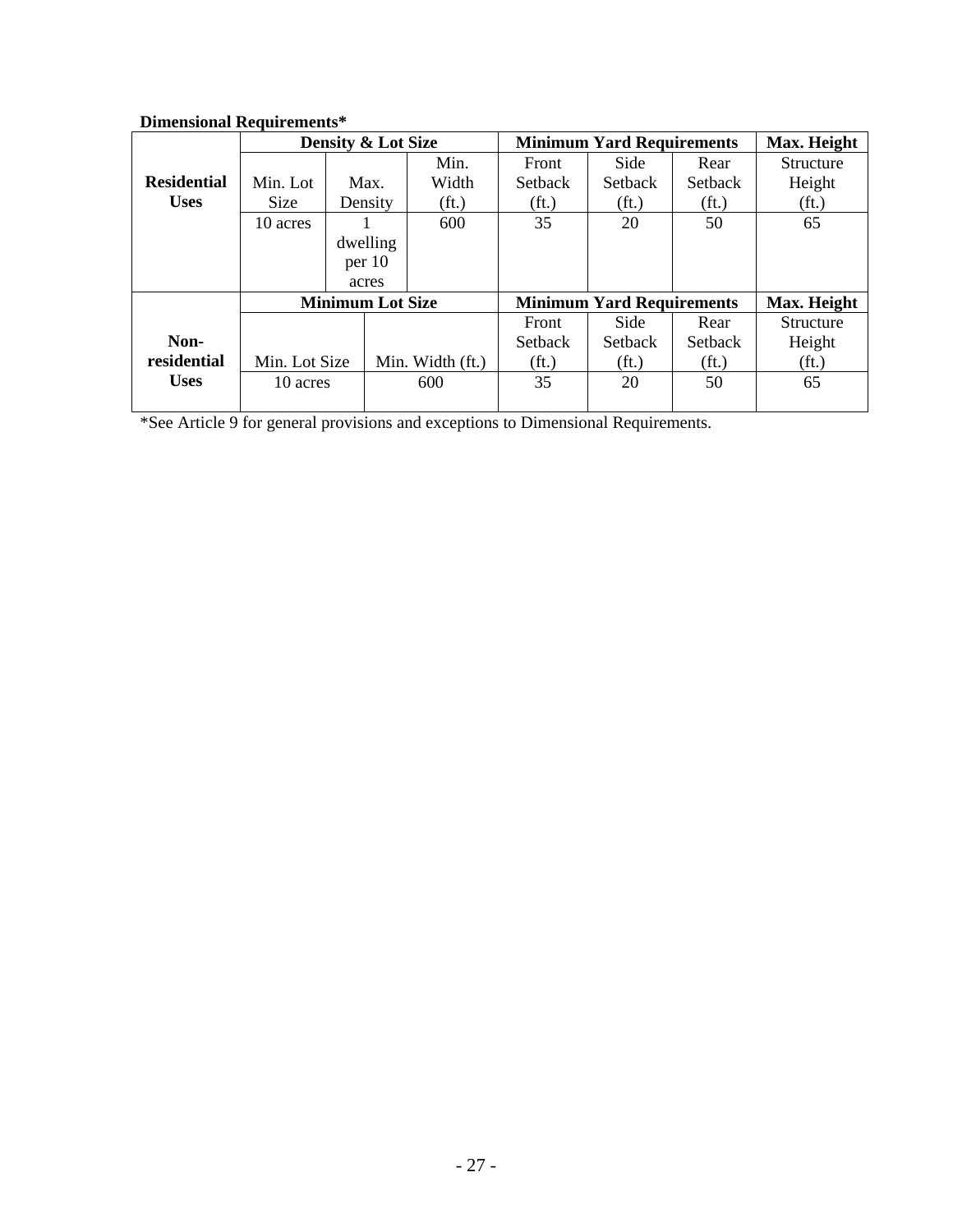#### <span id="page-30-0"></span>**Section 38-10.6 Agriculture District (AD)**

**Title**: Agriculture District

**Definition**: Those areas in which rural lifestyles have traditionally been and continue to be intertwined with agricultural activity and production which has a significant economic impact to the area and Oconee County.

**Intent –** Agricultural districts are intended for the protection of farm land in Oconee County while ensuring sufficient residential and commercial development opportunities exist to serve the needs of citizens living in those areas.

#### **Uses:**

#### *Permitted Uses*

- Agricultural production, crops and livestock
- Agricultural support services
- Animal Services
- Auditorium / Indoor Public Assembly
- Automotive Sales and Rental
- Automobile Services & Repair
- Building Materials & Supply
- Building & special trade contractors
- Cemeteries: Family & Accessory
- Civic, fraternal, professional, & political organizations
- Commercial fishing, hunting, trapping
- Convenience stores
- Day Care Facilities
- Emergency services
- Farms & ranches, general
- Farm supply stores
- Forestry/Silviculture
- Fuel supply services (excluding truck stops)
- Greenhouses & nurseries, commercial
- Government buildings (excluding correctional facilities)
- Health Care Services (excluding hospitals)
- Hotels, Motels, & Inns
- Landscape services
- Libraries
- Lumber & saw mills
- Marinas
- Mixed Use Buildings
- Museums, historical sites, sightseeing, & similar institutions
- Office Uses, general (up to 2,500 square feet)
- Personal Care Services
- Places of worship
- Professional offices
- Public & private parks & recreation (indoor & outdoor)
- Public & private utilities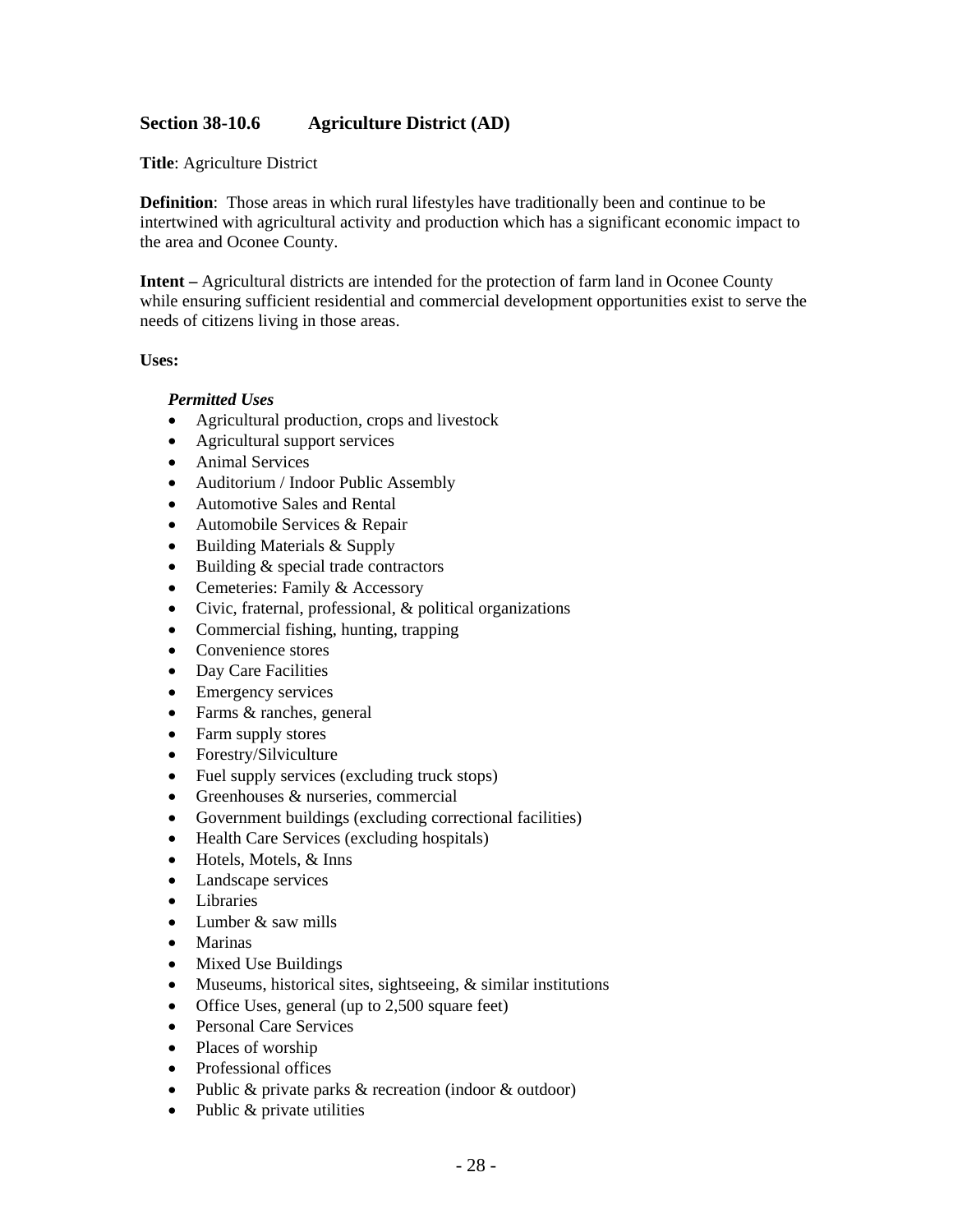- Residential care facilities
- Restaurants (less than or equal to 2,500 square feet)
- Retail uses (up to 5,000 square feet excluding alcohol sales)
- Roadside Markets
- Roadside Stands
- Schools, College & University
- Schools, Elementary & Secondary
- Single-family detached residential
- Spectator sports
- Taxidermy & wild game processing
- Telecommunications (excluding towers)

#### *Conditional Uses (See Article 5 for Conditions)*

- Auction Houses
- Bed & Breakfast Inns
- Conservation subdivisions
- Home occupations
- Hunting & Fishing Camps
- Restaurants (up to 2,500 square feet)
- Schools, Other
- Warehousing & Storage (excluding mini-storage)
- Wholesale trade

#### *Special Exceptions*

- Air Strips (private use)
- Communications towers
- Gun Clubs & Skeet Shooting Ranges
- Group Homes
- Mining
- Research Facilities
- Restaurants (greater than 2,500 square feet)
- Retail uses (up to 5,000 square feet)
- Salvage yard, Junkyard, & Recycling Operations
- Single-family subdivisions (10 units or less)
- Solid waste landfill (excluding hazardous waste)
- Waste management services (excluding hazardous waste)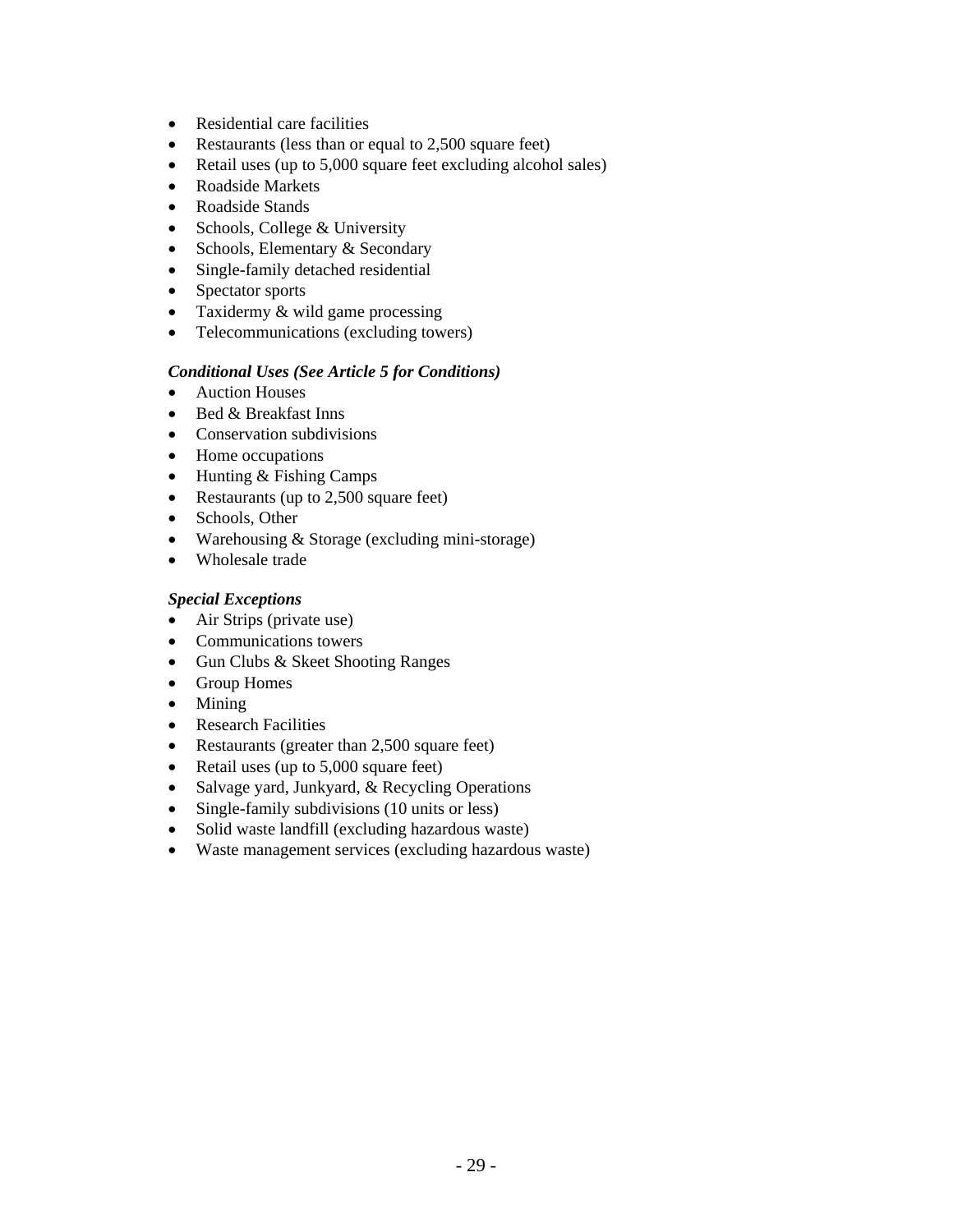| Dhhthsional Itequn chichts |                         | <b>Density &amp; Lot Size</b> |                   | <b>Minimum Yard Requirements</b> | Max. Height       |                   |                   |
|----------------------------|-------------------------|-------------------------------|-------------------|----------------------------------|-------------------|-------------------|-------------------|
|                            |                         |                               | Min.              | Front                            | Side              | Rear              | Structure         |
| <b>Residential</b>         | Min. Lot                | Max.                          | Width             | <b>Setback</b>                   | <b>Setback</b>    | <b>Setback</b>    | Height            |
| <b>Uses</b>                | <b>Size</b>             | Density                       | (f <sub>t</sub> ) | (f <sub>t</sub> )                | (f <sub>t</sub> ) | (f <sub>t</sub> ) | (f <sub>t</sub> ) |
|                            | 1 acre                  |                               | 100               | 35                               | 10                | 20                |                   |
|                            | $(43,560 \text{ sf})$   | dwelling                      |                   |                                  |                   |                   |                   |
|                            |                         | per acre                      |                   |                                  |                   |                   |                   |
|                            | <b>Minimum Lot Size</b> |                               |                   | <b>Minimum Yard Requirements</b> | Max. Height       |                   |                   |
|                            |                         |                               |                   | Front                            | Side              | Rear              | Structure         |
| Non-                       |                         |                               |                   |                                  |                   |                   |                   |
|                            |                         |                               |                   | <b>Setback</b>                   | <b>Setback</b>    | Setback           | Height            |
| residential                | Min. Lot Size           |                               | Min. Width (ft.)  | (f <sub>t</sub> )                | (f <sub>t</sub> ) | (f <sub>t</sub> ) | (f <sub>t</sub> ) |
| <b>Uses</b>                | 1 acre                  |                               | 100               | 35                               | 10                | 30                |                   |
|                            | $(43,560 \text{ sf})$   |                               |                   |                                  |                   |                   |                   |

#### **Dimensional Requirements\***

\*See Article 9 for general provisions and exceptions to Dimensional Requirements.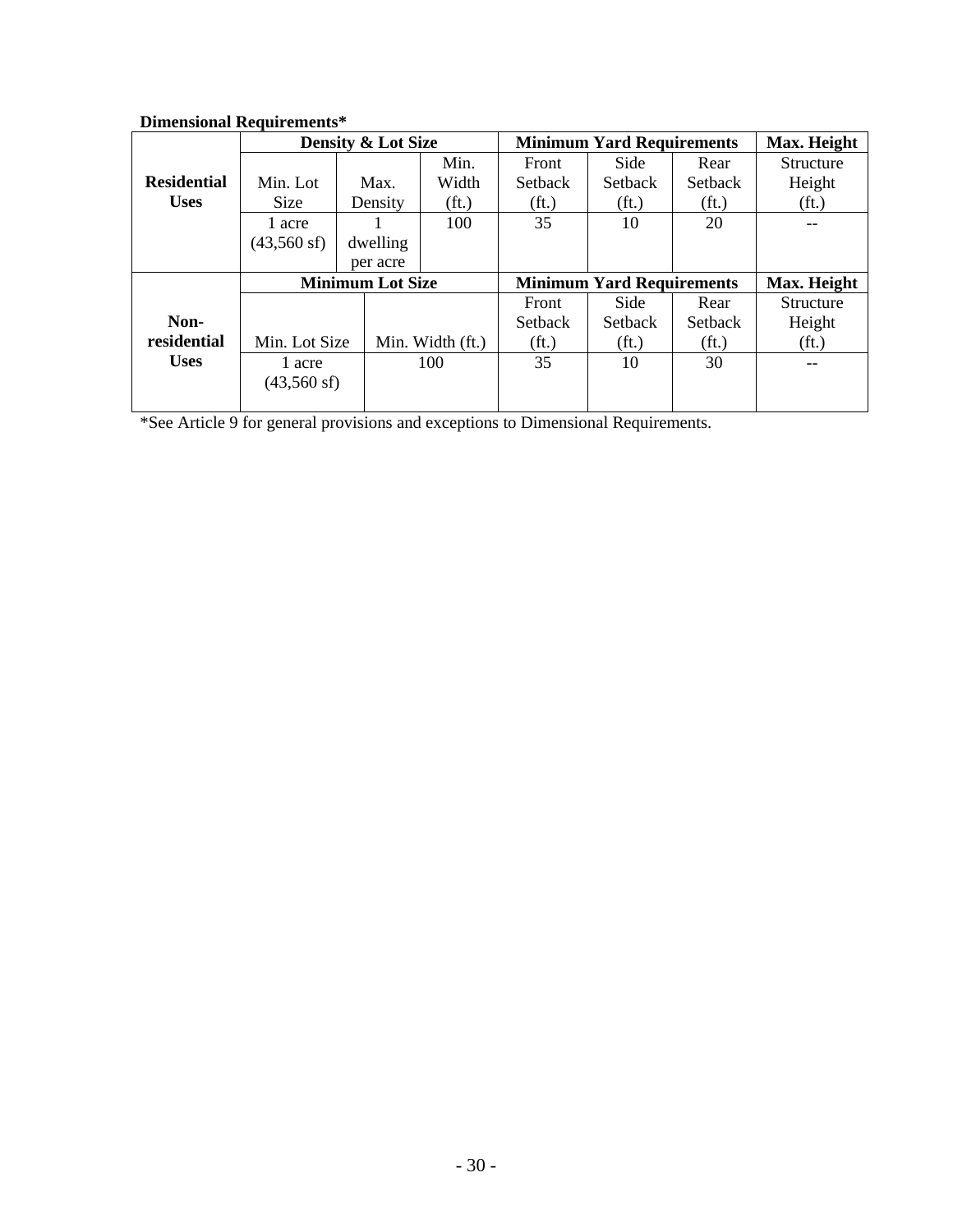#### <span id="page-33-0"></span>**Section 38-10.7 Residential District (RD)**

**Title**: Residential District

**Definition**: Those areas where the primary land use is single family residential.

**Intent:** This district is intended to provide for residential single family development in the county and for those related uses that are normally associated with residential communities. Those uses that may generate negative secondary effects impacting life shall be discouraged.

#### **Uses:**

#### *Permitted Uses*

- Agricultural production, crops & horses (excluding all other livestock)
- Emergency services
- Golf courses & country clubs
- Government buildings (excluding correctional facilities)
- Libraries
- Mixed Use Buildings
- Places of worship
- Public & private parks & recreation (indoor & outdoor)
- Roadside Markets
- Roadside Stands
- Schools, elementary  $&$  secondary
- Single-family detached residential
- Single-family subdivisions

#### *Conditional Uses (See Article 6 for Conditions)*

- Cemeteries: Family & Accessory
- Civic, fraternal, professional, & political organizations
- Conservation subdivisions
- Day Care Facilities
- Forestry / Silviculture
- Home occupations
- Residential care facilities
- Rooming & Boarding Houses
- School, Other

#### *Special Exceptions*

- Bed & Breakfast Inns
- Marinas
- Multi-Family Residential Development
- Professional offices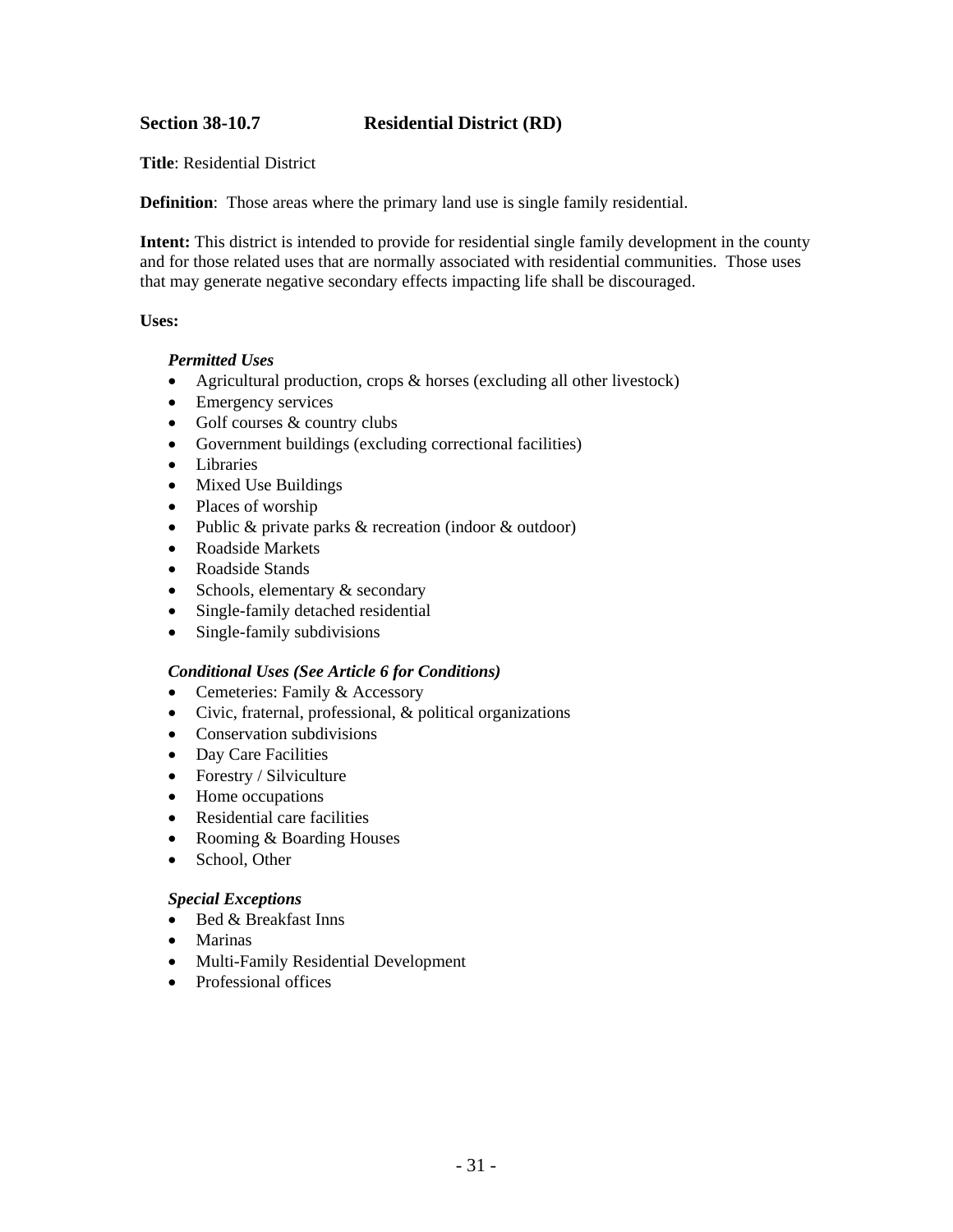|                    | винсиятий теаан сигния  |                               |                   |                                  | Max. Height                      |                   |                   |  |
|--------------------|-------------------------|-------------------------------|-------------------|----------------------------------|----------------------------------|-------------------|-------------------|--|
|                    |                         | <b>Density &amp; Lot Size</b> |                   |                                  | <b>Minimum Yard Requirements</b> |                   |                   |  |
|                    |                         |                               | Min.              | Front                            | Side                             | Rear              | Structure         |  |
| <b>Residential</b> | Min. Lot                | Max.                          | Width             | Setback                          | Setback                          | Setback           | Height            |  |
| <b>Uses</b>        | Size                    | Density                       | (f <sub>t</sub> ) | (f <sub>t</sub> )                | (f <sub>t</sub> )                | (f <sub>t</sub> ) | (f <sub>t</sub> ) |  |
|                    | $1/4$ acre              | $\overline{4}$                | 80                | 25                               | 5                                | 10                | 65                |  |
|                    | $(10,890 \text{ sf})$   | dwellings                     |                   |                                  |                                  |                   |                   |  |
|                    | <b>Utilities</b>        | per acre                      |                   |                                  |                                  |                   |                   |  |
|                    | Available               |                               |                   |                                  |                                  |                   |                   |  |
|                    | $\frac{1}{2}$ acre      | $\overline{2}$                | 80                | 25                               | 5                                | 10                | 65                |  |
|                    | <b>Utilities</b>        | dwellings                     |                   |                                  |                                  |                   |                   |  |
|                    | not                     | per acre                      |                   |                                  |                                  |                   |                   |  |
|                    | available               |                               |                   |                                  |                                  |                   |                   |  |
|                    | <b>Minimum Lot Size</b> |                               |                   | <b>Minimum Yard Requirements</b> | Max. Height                      |                   |                   |  |
|                    |                         |                               |                   | Front                            | Side                             | Rear              | Structure         |  |
| Non-               |                         |                               |                   | Setback                          | Setback                          | Setback           | Height            |  |
| residential        | Min. Lot Size           |                               | Min. Width (ft.)  | (f <sub>t</sub> )                | (f <sub>t</sub> )                | (f <sub>t</sub> ) | (f <sub>t</sub> ) |  |
| <b>Uses</b>        | $1/4$ acre or $1/2$     |                               | 80                | 35                               | 10                               | 30                | 65                |  |
|                    | acre depending          |                               |                   |                                  |                                  |                   |                   |  |
|                    | on availability         |                               |                   |                                  |                                  |                   |                   |  |
|                    | of utilities            |                               |                   |                                  |                                  |                   |                   |  |

# **Dimensional Requirements\***

\*See Article 9 for general provisions and exceptions to Dimensional Requirements.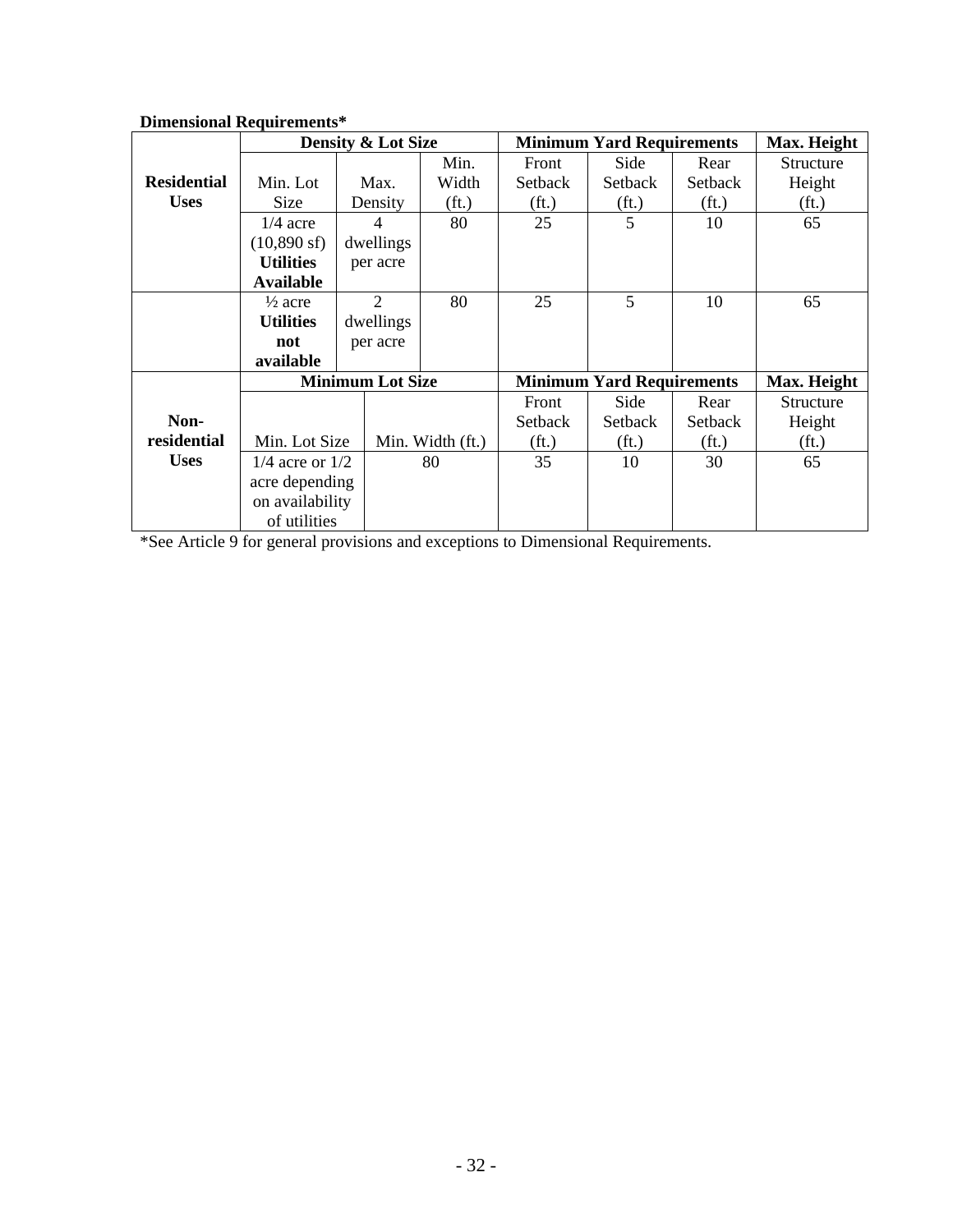#### <span id="page-35-0"></span>**Section 38-10.8 Lake Residential District (LRD)**

**Title**: Lake Residential District

**Definition**: Those areas around the Lakes where the primary land is single family residential with limited multi-family residential use.

**Intent:** This district is intended to provide for residential single family development around the Lakes and for those related uses that are normally associated with lake residential communities. Those uses that may generate negative secondary effects impacting the quality of life shall be discouraged.

#### **Uses:**

#### *Permitted Uses*

- Emergency services
- Golf courses & country clubs
- Places of worship
- Public & private parks & recreation (indoor & outdoor)
- Roadside Stands
- Single-family detached residential
- Single-family subdivisions (10 units or less)

#### *Conditional Uses (See Article 5 for Conditions)*

- Conservation subdivisions
- Day Care Facilities
- Forestry / Silviculture
- Home occupations
- Schools, Other

#### *Special Exceptions*

- Bed & Breakfast Inns
- Marinas
- Multi-Family residential development
- Single-family subdivisions (more than 10 units)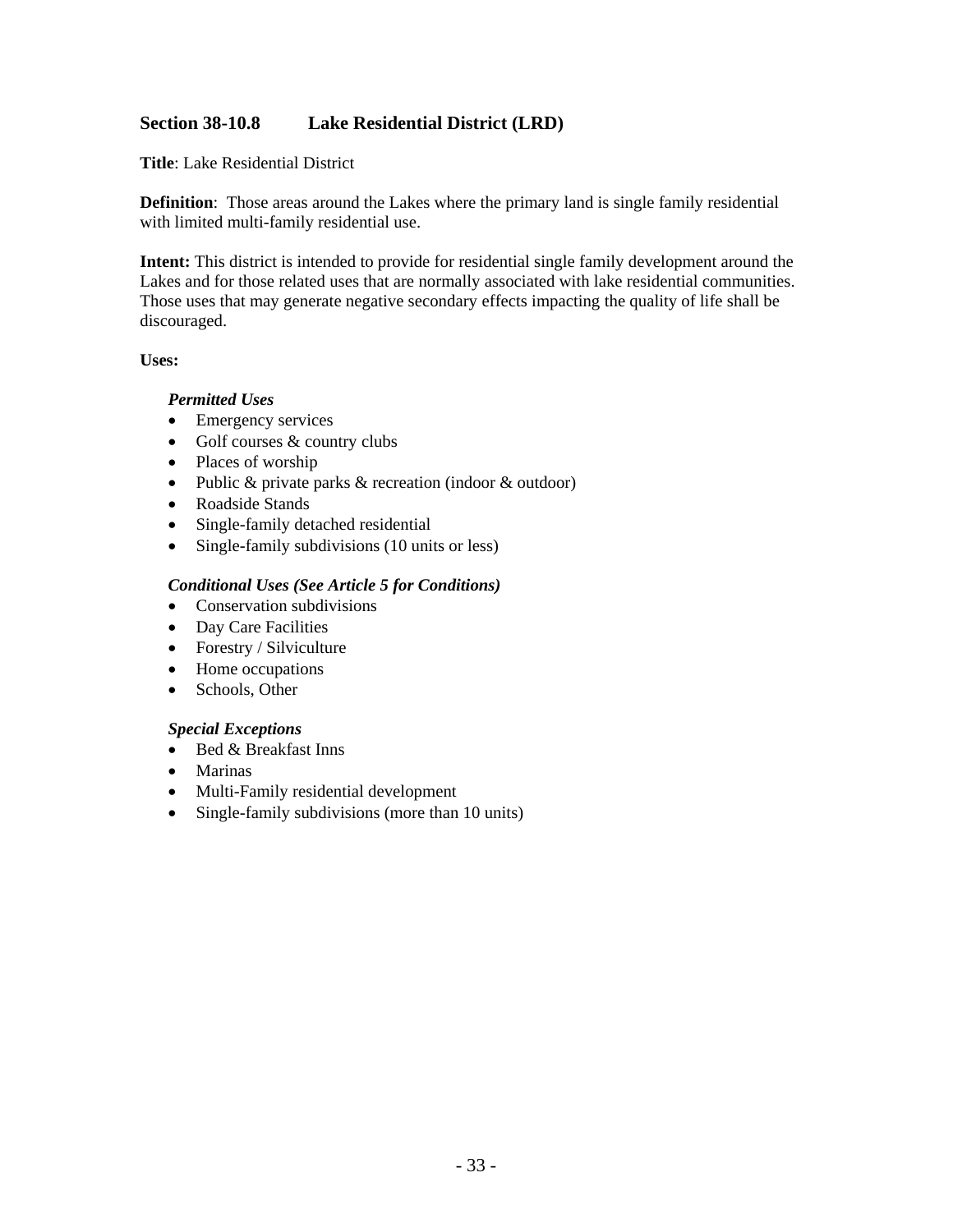|                    |                                   | <b>Density &amp; Lot Size</b> |                   | <b>Minimum Yard Requirements</b> | Max. Height       |                   |                   |
|--------------------|-----------------------------------|-------------------------------|-------------------|----------------------------------|-------------------|-------------------|-------------------|
|                    |                                   |                               | Min.              | Front                            | Side              | Rear              | Structure         |
| <b>Residential</b> | Min. Lot                          | Max.                          | Width             | Setback                          | Setback           | Setback           | Height            |
| <b>Uses</b>        | Size                              | Density                       | (f <sub>t</sub> ) | (f <sub>t</sub> )                | (f <sub>t</sub> ) | (f <sub>t</sub> ) | (f <sub>t</sub> ) |
|                    | $1/4$ acre                        | 4                             | 80                | 25                               | 5                 | 10                | 65                |
|                    | $(10,890 \text{ sf})$             | dwellings                     |                   |                                  |                   |                   |                   |
|                    | <b>Utilities</b>                  | per acre                      |                   |                                  |                   |                   |                   |
|                    | <b>Available</b>                  |                               |                   |                                  |                   |                   |                   |
|                    | $\frac{1}{2}$ acre                | $\overline{2}$                | 80                | 25                               | 5                 | 10                | 65                |
|                    | <b>Utilities not</b>              | dwellings                     |                   |                                  |                   |                   |                   |
|                    | available                         | per acre                      |                   |                                  |                   |                   |                   |
|                    | <b>Minimum Lot Size</b>           |                               |                   | <b>Minimum Yard Requirements</b> | Max. Height       |                   |                   |
|                    |                                   |                               |                   | Front                            | Side              | Rear              | Structure         |
| Non-               |                                   |                               |                   | Setback                          | Setback           | Setback           | Height            |
| residential        | Min. Lot Size<br>Min. Width (ft.) |                               |                   | (f <sub>t</sub> )                | (f <sub>t</sub> ) | (f <sub>t</sub> ) | (f <sub>t</sub> ) |
| <b>Uses</b>        | $1/4$ acre or $1/2$               | 80                            |                   | 35                               | 10                | 30                | 65                |
|                    | acre depending                    |                               |                   |                                  |                   |                   |                   |
|                    | on availability                   |                               |                   |                                  |                   |                   |                   |
|                    | of utilities                      |                               |                   |                                  |                   |                   |                   |

**Dimensional Requirements (\*)** 

\*See Article 9 for general provisions and exceptions to Dimensional Requirements.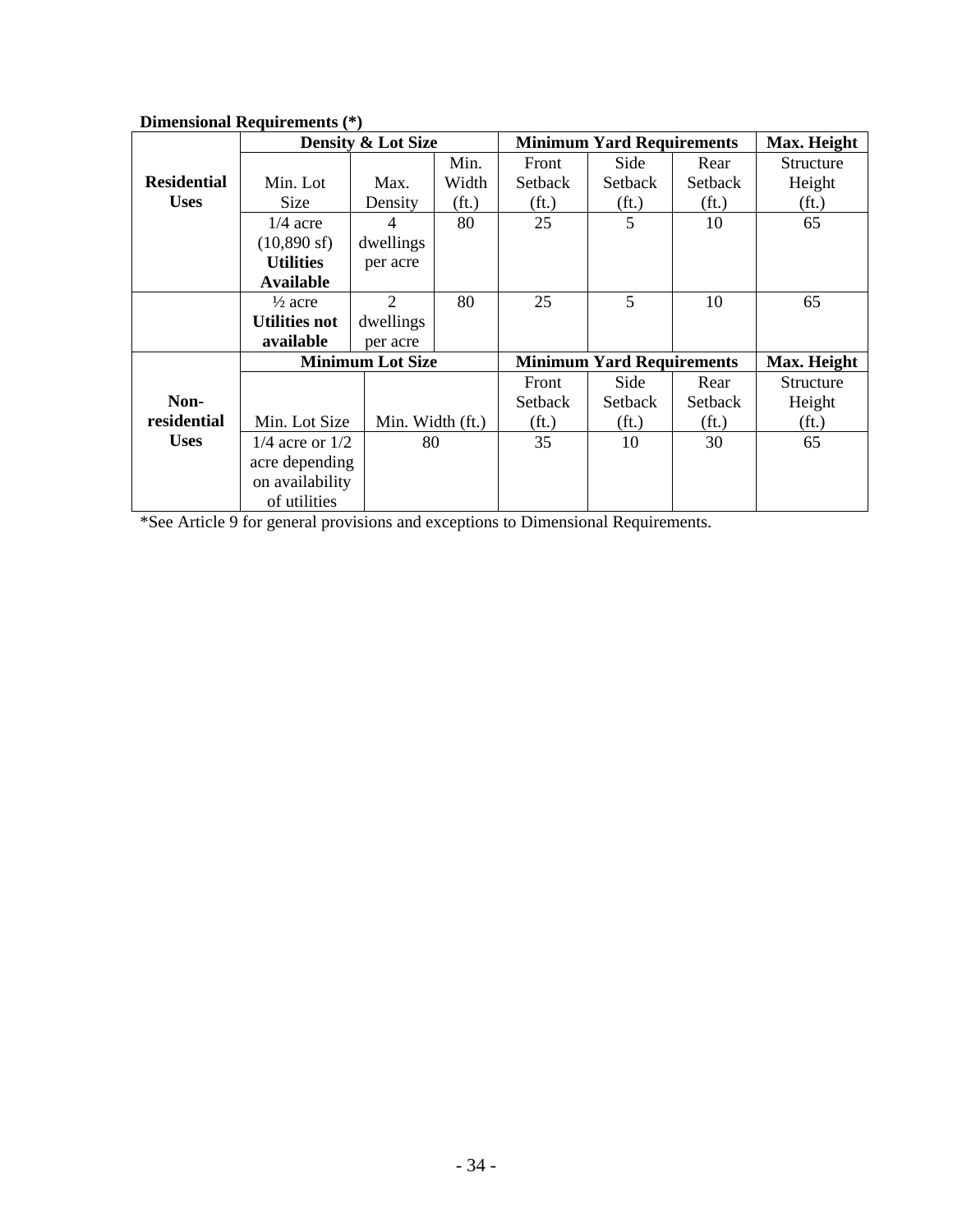# **Section 38-10.9 Community Commercial District (CCD)**

**Title**: Community Commercial District

**Definition**: Those areas well suited to supporting low intensity commercial activity centered around providing service to the adjacent community.

**Intent:** This district is intended to protect rural areas, while allowing for the development of commercial and business establishments that are low intensity and provide basic goods and services to the surrounding community.

#### **Uses:**

#### *Permitted Uses*

- Agricultural production, crops & horses (excluding all other livestock)
- Animal services
- Auditorium/Indoor public assembly
- Automotive parking & garages (as a principal use)
- Automotive services & gas stations (excluding truck stops)
- Banks
- Building & special trade contractors
- Bus & transit terminals & stops
- Cemeteries: Family & Accessory
- Civic, fraternal, professional, & political organizations
- Convenience stores
- Day care centers
- Emergency services
- Farm supply stores
- Funeral homes & services
- Greenhouses & nurseries, commercial
- Government buildings (excluding correctional facilities)
- Health care services
- Hotels, Motels, & Inns
- Landscape services
- Libraries
- Laundry & dry cleaning services
- Marinas
- Mixed use buildings
- Museums, historical sites, sightseeing, & similar institutions
- Office Uses, general (up to 2,500 square feet)
- Personal care services
- Places of worship
- Professional offices
- Public & private parks & recreation (indoor & outdoor)
- Railroad stations
- Research Facilities
- Residential care facilities
- Restaurants (up to 2,500 square feet)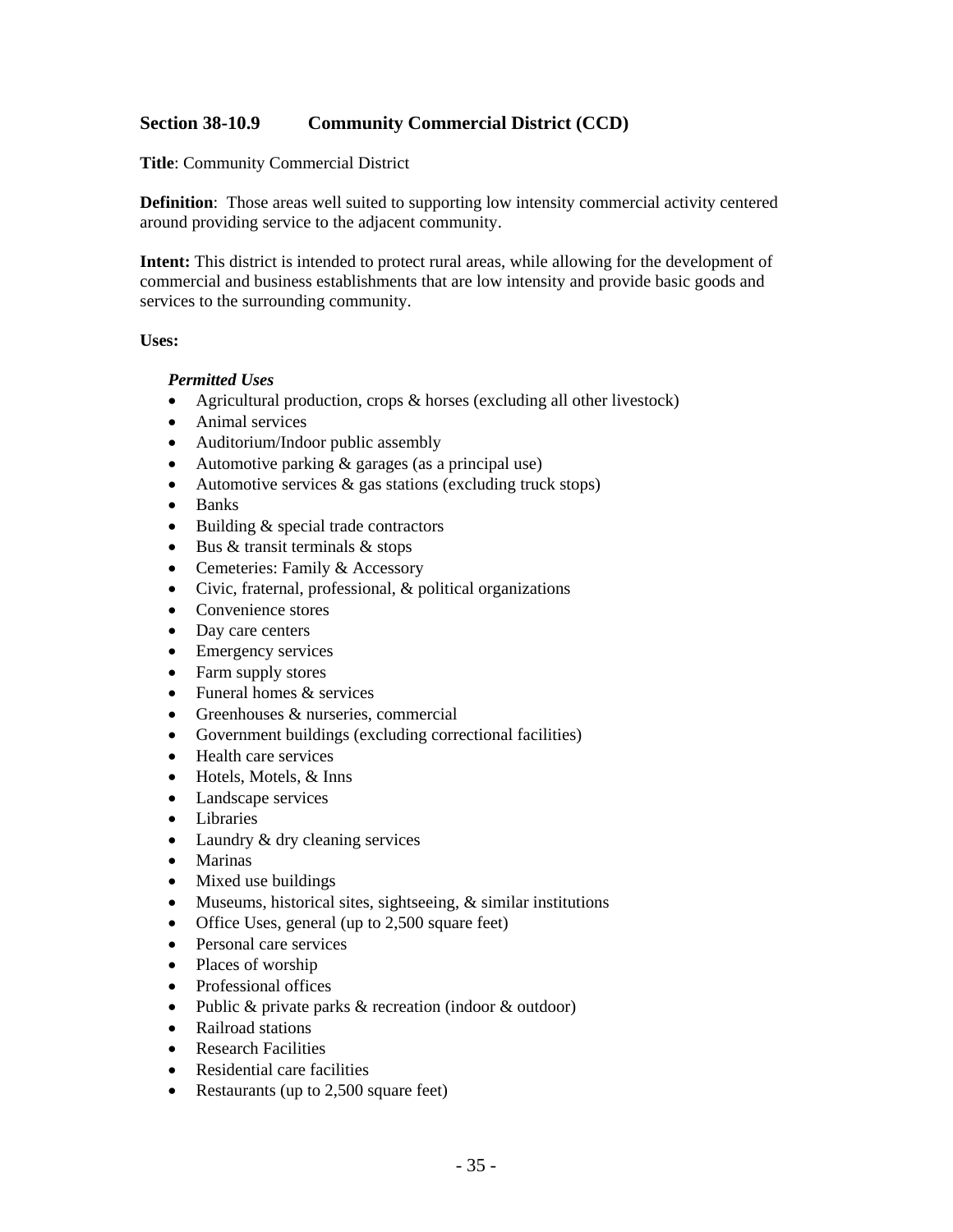- Restaurants (greater than 2,500 square feet)
- Retail uses (up to 5,000 square feet, excluding alcohol sales)
- Roadside Markets
- Roadside Stands
- Schools, elementary & secondary
- Single-family detached residential
- Single-family subdivisions (10 units or less)
- Telecommunications (excluding towers)

#### *Conditional Uses (See Article 5 for Conditions)*

- Agricultural Support Services
- Auction Houses
- Automotive Sales and Rental
- Automobile Services & Repair
- Bed & Breakfast Inns
- Building materials and supply
- Forestry / Silviculture
- Home occupations
- Schools, Other
- Warehousing & Storage (excluding mini-storage)
- Wholesale trade

### *Special Exceptions*

- Communications towers
- Fuel Supply Services
- Liquor stores
- Movie theater
- Multi-family residential developments
- Outdoor markets
	- Setbacks from the road way shall be a minimum of 50 feet.
	- **Parking shall be in a clearly designated area apart from the merchant stands**
	- Fire Access shall be maintained throughout the entire outdoor market with
	- fire lanes and thoroughfares that are a minimum of 20 feet wide
- Pawn Shops
- Retail uses (up to 5,000 square feet)
- Taxidermy & Wild game processing
- Warehousing & storage (mini-warehouse)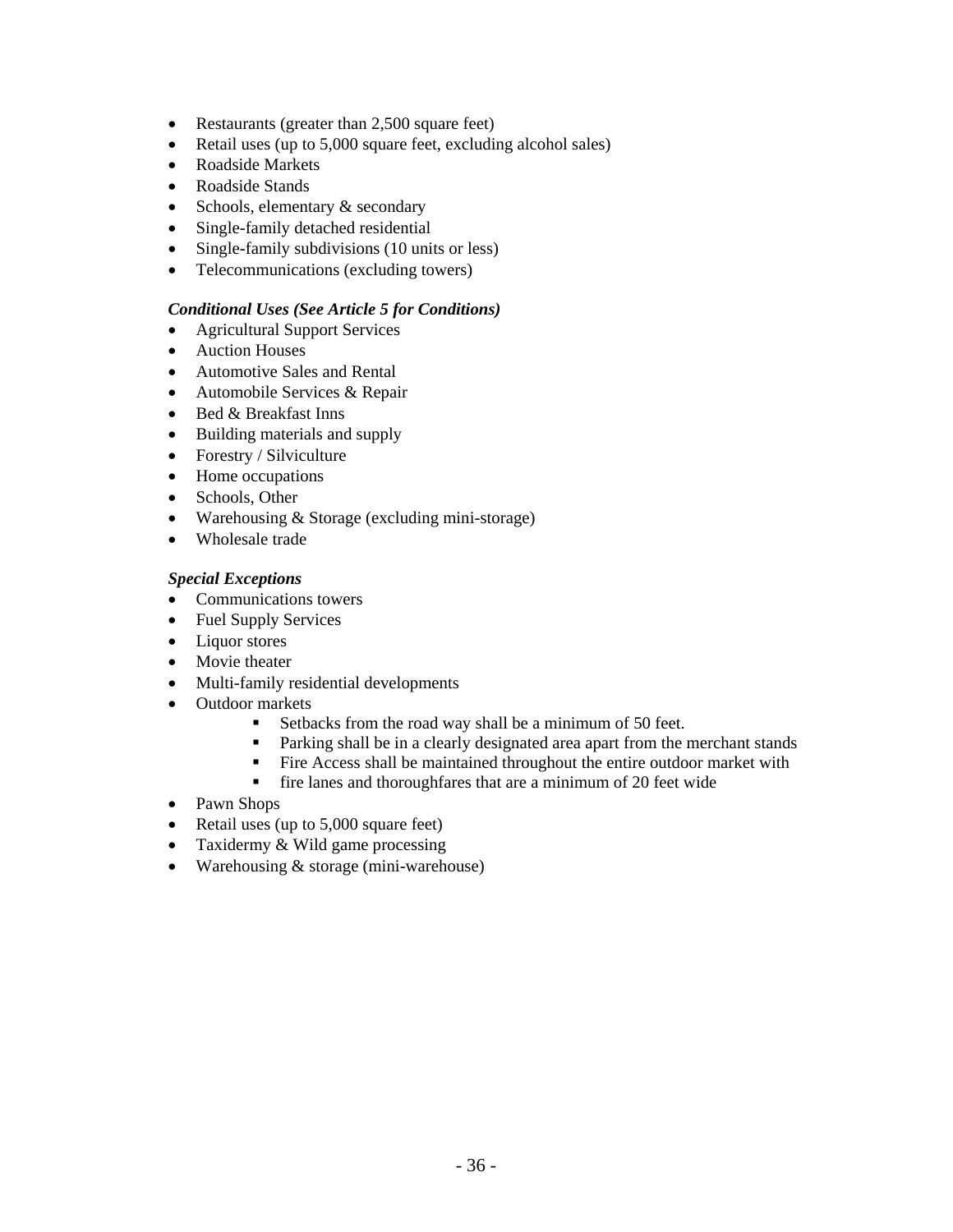| Dhhthsional Itequn chichts |                         |                                   |                                  |                                  |                   |                   |                   |                   |  |
|----------------------------|-------------------------|-----------------------------------|----------------------------------|----------------------------------|-------------------|-------------------|-------------------|-------------------|--|
|                            | Density & Lot Size      |                                   |                                  | <b>Minimum Yard Requirements</b> | Max. Height       |                   |                   |                   |  |
|                            |                         |                                   |                                  | Min.                             | Front             | Side              | Rear              | Structure         |  |
| <b>Residential</b>         | Min. Lot                |                                   | Max.                             | Width                            | Setback           | Setback           | Setback           | Height            |  |
| <b>Uses</b>                | Size                    |                                   | Density                          | (f <sub>t</sub> )                | (f <sub>t</sub> ) | (f <sub>t</sub> ) | (f <sub>t</sub> ) | (f <sub>t</sub> ) |  |
|                            | 1 acre                  |                                   |                                  | 100                              | 25                | 5                 | 10                |                   |  |
|                            | (43, 560)               |                                   | dwelling                         |                                  |                   |                   |                   |                   |  |
|                            | sf)                     |                                   | per acre                         |                                  |                   |                   |                   |                   |  |
|                            |                         |                                   |                                  |                                  |                   |                   |                   |                   |  |
|                            | <b>Minimum Lot Size</b> |                                   | <b>Minimum Yard Requirements</b> |                                  |                   | Max. Height       |                   |                   |  |
|                            |                         |                                   |                                  |                                  | Front             | Side              | Rear              | Structure         |  |
| Non-                       |                         |                                   |                                  |                                  | <b>Setback</b>    | <b>Setback</b>    | <b>Setback</b>    | Height            |  |
| residential                |                         | Min. Lot Size<br>Min. Width (ft.) |                                  | (f <sub>t</sub> )                | (f <sub>t</sub> ) | (f <sub>t</sub> ) | (f <sub>t</sub> ) |                   |  |
| <b>Uses</b>                | 1 acre                  |                                   |                                  | 100                              | 25                | 5                 | 10                |                   |  |
|                            | $(43,560 \text{ sf})$   |                                   |                                  |                                  |                   |                   |                   |                   |  |
|                            |                         |                                   |                                  |                                  |                   |                   |                   |                   |  |

# **Dimensional Requirements\***

\*See Article 9 for general provisions and exceptions to Dimensional Requirements.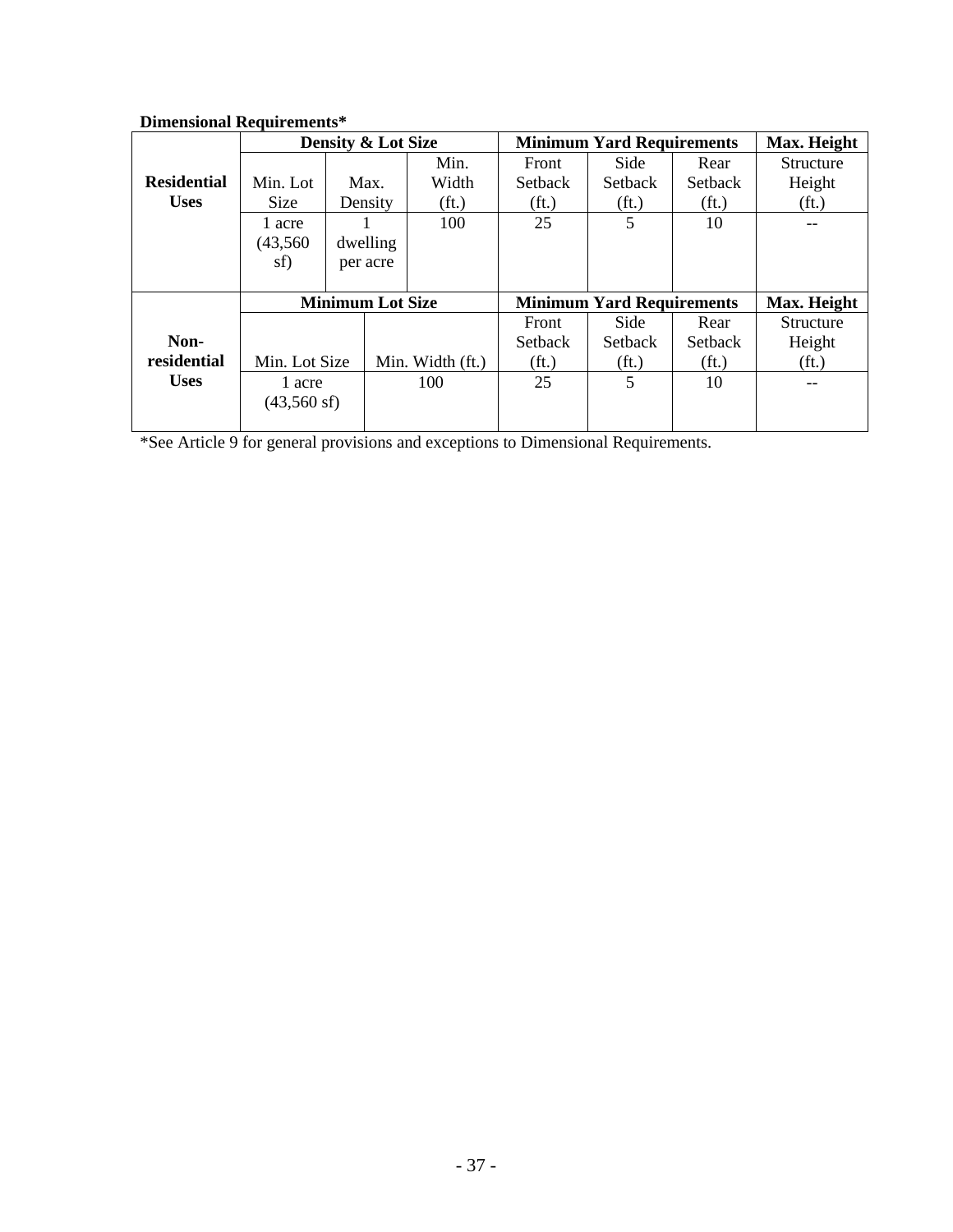## **Section 38-10.10 Highway Commercial District (HCD)**

**Title**: Highway Commercial District

**Definition**: Those areas well suited for higher intensity more regional scale commercial activity typically found adjacent to major highways and intersections.

**Intent:** This district is intended to provide commercial goods and services to a larger service area at a more regional scale. The uses are much more intense than what would be expected in a community commercial district.

#### **Uses:**

#### *Permitted Uses*

- Agricultural production, crops & horses (excluding all other livestock)
- Agricultural support services
- Animal services
- Auditorium/Indoor public assembly
- Automobile Services & Repair
- Automotive parking & garages (as a principal use)
- Automotive sales & rental
- Automotive services and gas stations (excluding truck stops)
- Banks
- Bed and Breakfast Inns
- Building and special trade contractors
- Building materials and supply
- Bus & transit terminals & stops
- Cemeteries: Commercial
- Civic, fraternal, professional, & political organizations
- Convenience stores
- Day Care Facilities
- Distribution
- Emergency services
- Farm supply stores
- Fuel supply services
- Funeral homes & services
- Greenhouses & nurseries, commercial
- Golf courses & country clubs
- Government buildings (excluding correctional facilities)
- Health care services
- Hotels, Motels, & Inns
- Landscape services
- Libraries
- Laundry & dry cleaning services
- Manufactured home dealers
- Marinas
- Mixed use buildings
- Motion picture & sound industries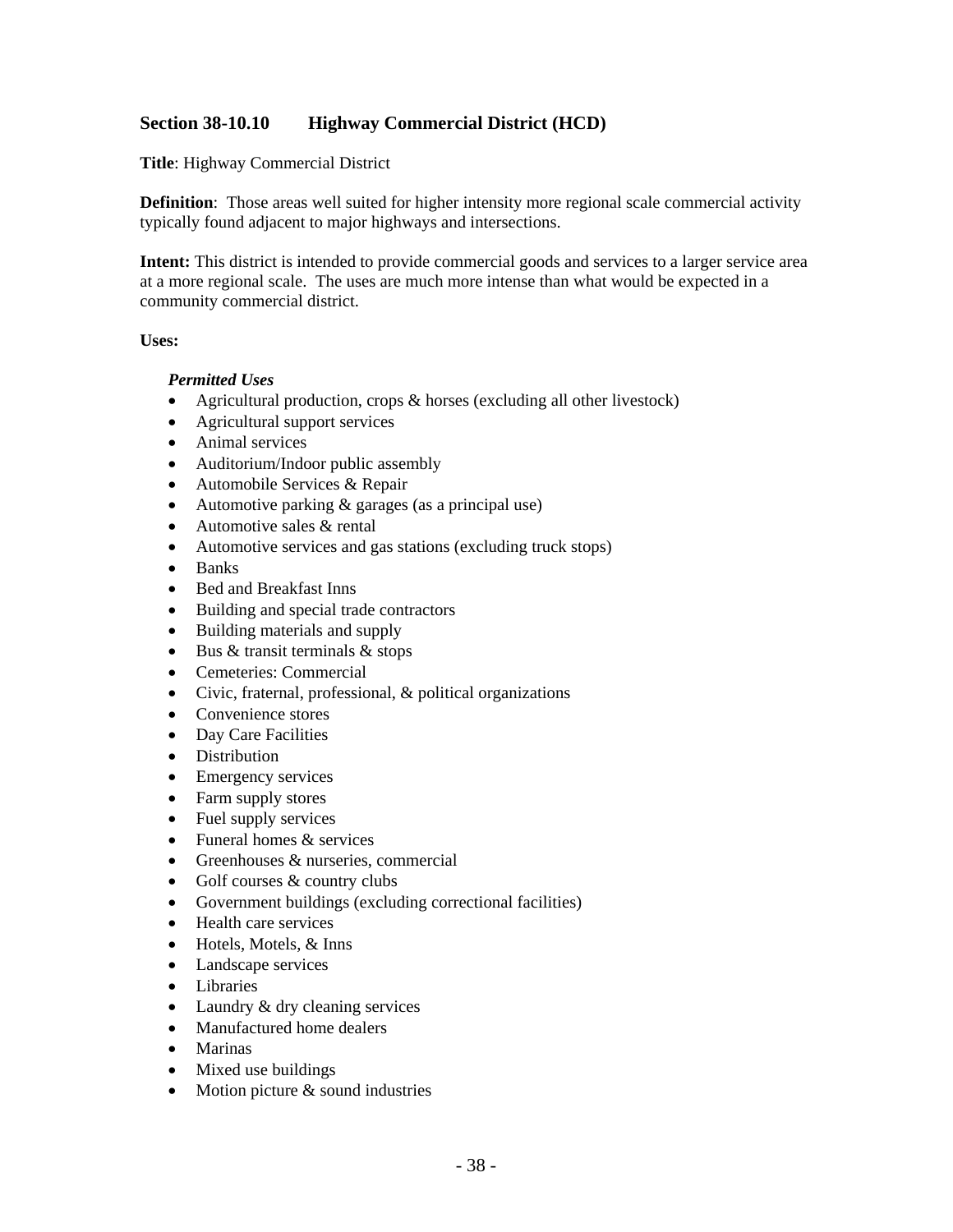- Movie theater
- Multi-family residential developments
- Museums, historical sites, sightseeing, & similar institutions
- Office uses, general
- Pawn shops
- Personal care services
- Places of worship
- Professional offices
- Public & private parks & recreation (indoor & outdoor)
- Railroad stations
- Research facilities
- Residential care facilities
- Restaurants (up to 2,500 square feet)
- Restaurants (greater than 2,500 square feet)
- Retail uses (up to 5,000 square feet)
- Roadside Markets
- Roadside Stands
- Rooming & boarding houses
- Schools, elementary & secondary
- Schools, college & university
- Single-family detached residential
- Telecommunications (excluding towers)
- Warehousing & storage (excluding mini-storage)
- Wholesale trade

### *Conditional Uses (See Article 5 for Conditions)*

- Auction Houses
- Conservation subdivisions
- Home occupations
- Light Manufacturing
- Schools, Other
- Spectator sports
- Taxidermy & Wild game processing

### *Special Exceptions (See Article 7 for Special Exceptions)*

- Air strips (private use)
- Air strips & Airports
- Communications towers
- Gun Clubs & Skeet Shooting Ranges
- Liquor stores
- Mini-storage
- Outdoor Markets
	- Setbacks from the road way shall be a minimum of 50 feet.
	- **Parking shall be in a clearly designated area apart from the merchant stands**
	- Fire Access shall be maintained throughout the entire outdoor market with
	- **firm** fire lanes and thoroughfares that are a minimum of 20 feet wide
- Retail uses (5,000-50,000 square feet)
- Retail uses (greater than 50,000 square feet)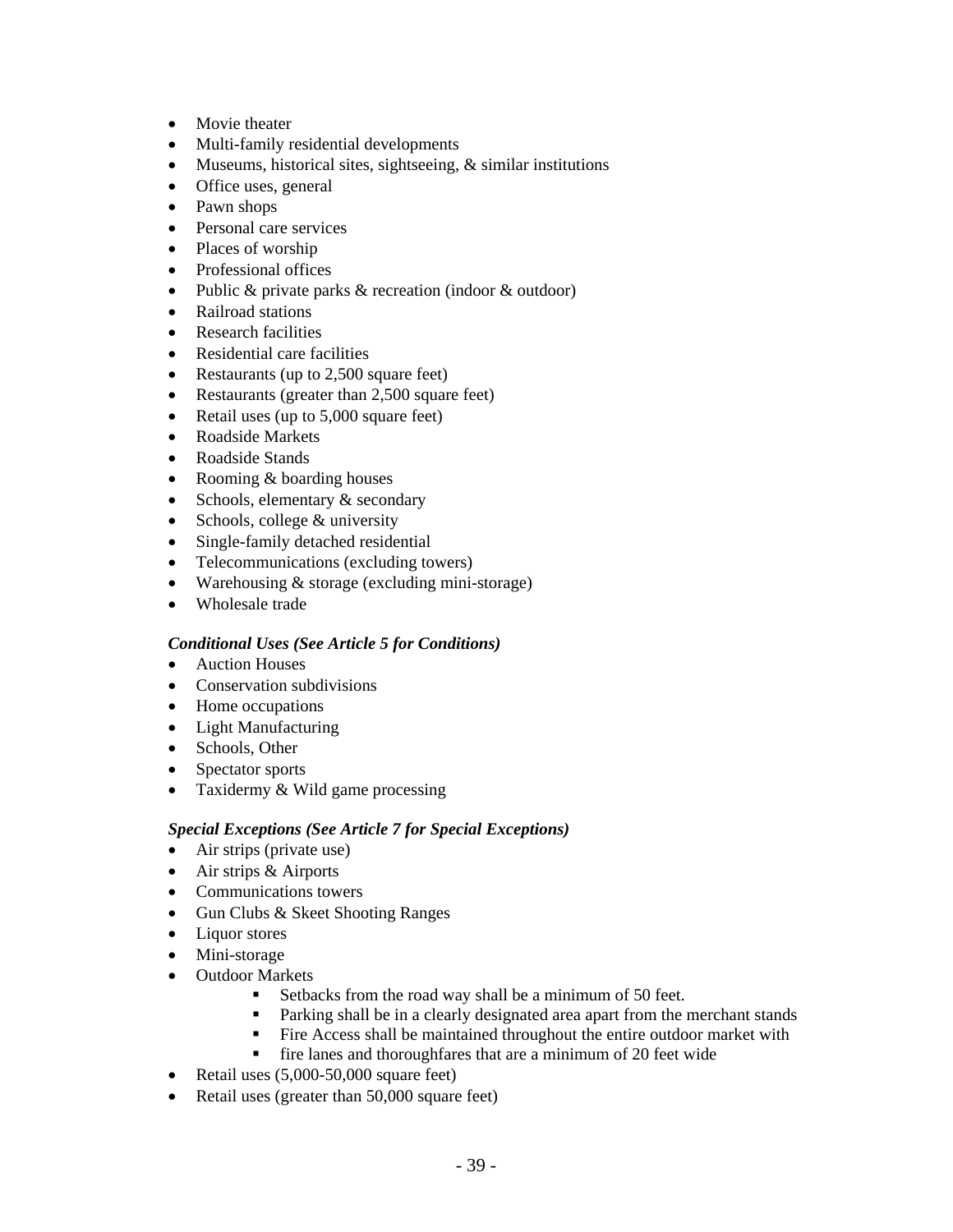• Warehousing & storage (mini-warehouse)

|                    |                                             | <b>Density &amp; Lot Size</b>     |                   | <b>Minimum Yard Requirements</b> | Max. Height       |                   |                   |
|--------------------|---------------------------------------------|-----------------------------------|-------------------|----------------------------------|-------------------|-------------------|-------------------|
|                    |                                             |                                   | Min.              | Front                            | Side              | Rear              | Structure         |
| <b>Residential</b> | Min. Lot                                    | Max.                              | Width             | Setback                          | Setback           | Setback           | Height            |
| <b>Uses</b>        | Size                                        | Density                           | (f <sub>t</sub> ) | (f <sub>t</sub> )                | (f <sub>t</sub> ) | (f <sub>t</sub> ) | (f <sub>t</sub> ) |
|                    | $1/6$ acre                                  | 6                                 | 70                | 25                               | 5                 | 10                |                   |
|                    | $(7,260 \text{ sf})$                        | dwellings                         |                   |                                  |                   |                   |                   |
|                    |                                             | per acre                          |                   |                                  |                   |                   |                   |
|                    | <b>Minimum Lot Size</b>                     |                                   |                   | <b>Minimum Yard Requirements</b> |                   |                   | Max. Height       |
|                    |                                             |                                   |                   | Front                            | Side              | Rear              | Structure         |
| Non-               |                                             |                                   |                   | Setback                          | <b>Setback</b>    | <b>Setback</b>    | Height            |
| residential        |                                             | Min. Lot Size<br>Min. Width (ft.) |                   | (f <sub>t</sub> )                | (f <sub>t</sub> ) | (f <sub>t</sub> ) | (f <sub>t</sub> ) |
| <b>Uses</b>        | $\frac{1}{4}$ acre<br>$(10,890 \text{ sf})$ |                                   | 70                | 30                               | 5                 | 10                |                   |
|                    |                                             |                                   |                   |                                  |                   |                   |                   |

### **3.10.3 Dimensional Requirements\***

\*See Article 9 for general provisions and exceptions to Dimensional Requirements.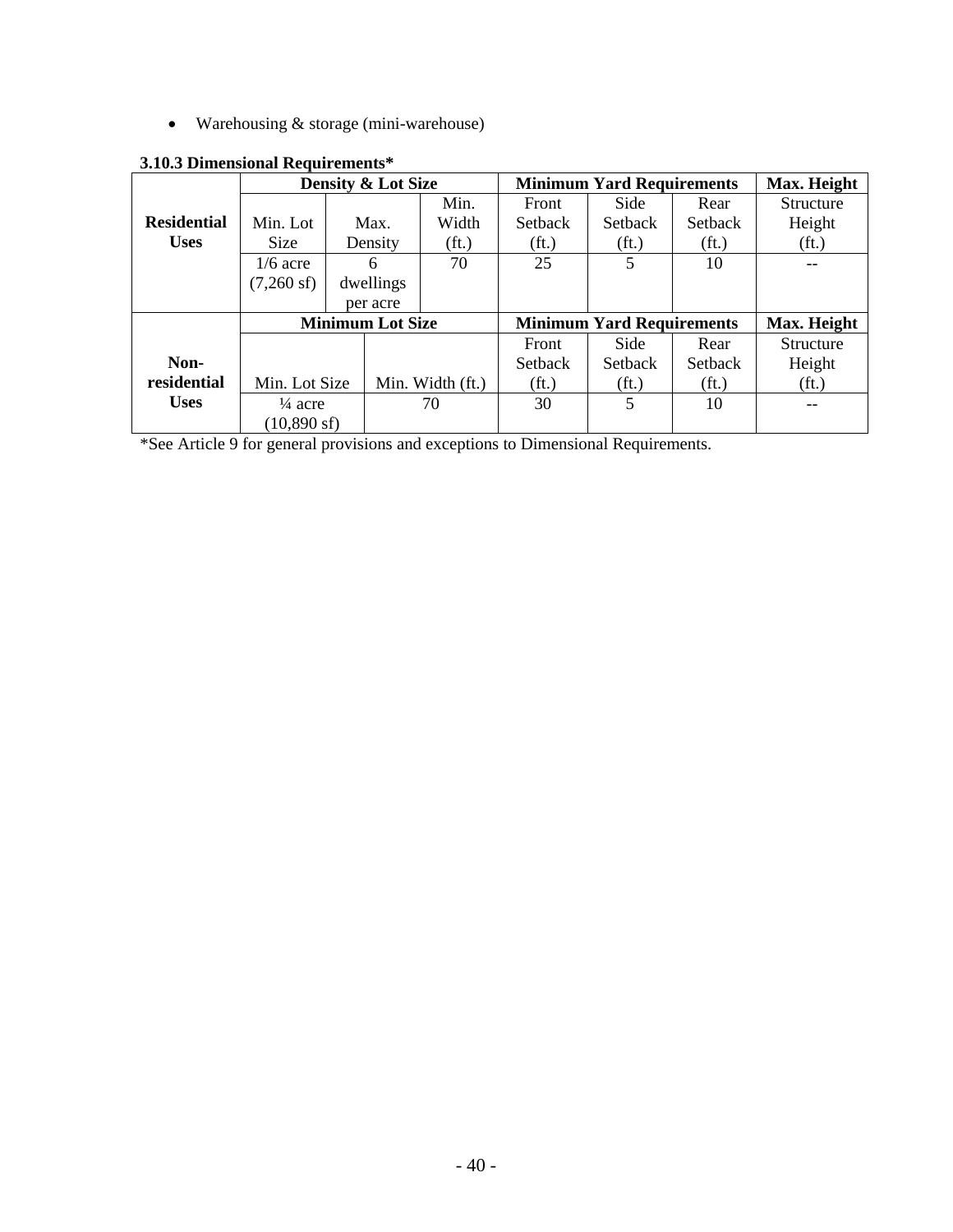# **Section 38-10.11 Industrial District (ID)**

**Title**: Industrial District

**Definition**: Those areas suited for light and/or heavy industries.

**Intent:** The intent of this district is to provide for the industrial and commercial needs of Oconee County while protecting other uses from potential negative impacts associated with such activities.

### **Uses:**

### *Permitted Uses*

- Agricultural production, crops & horses (excluding all other livestock)
- Agricultural support services
- Animal Services
- Automobile Services & Repair
- Automotive parking & garages (as a principal use)
- Automotive services & gas stations (excluding truck stops)
- Building and special trade contractors
- Building materials and supply
- Bus  $&$  transit terminals  $&$  stops
- Cemeteries: Commercial
- Distribution
- Emergency services
- Greenhouses & Nurseries, commercial
- Government buildings
- Manufactured home dealers
- Marinas
- Mini-warehouses
- Professional offices
- Public & private parks & recreation (indoor & outdoor)
- Public & private utilities
- Railroad stations
- Research facilities
- Roadside Stands
- Schools, College & University
- Schools, Elementary & Secondary
- Spectator Sports
- Telecommunications (excluding towers)
- Warehousing & storage
- Wholesale trade

### *Conditional Uses (See Article 5 for Conditions)*

- Forestry / Silviculture
- Manufacturing, heavy
- Manufacturing, light
- Motion picture & sound industries
- Restaurants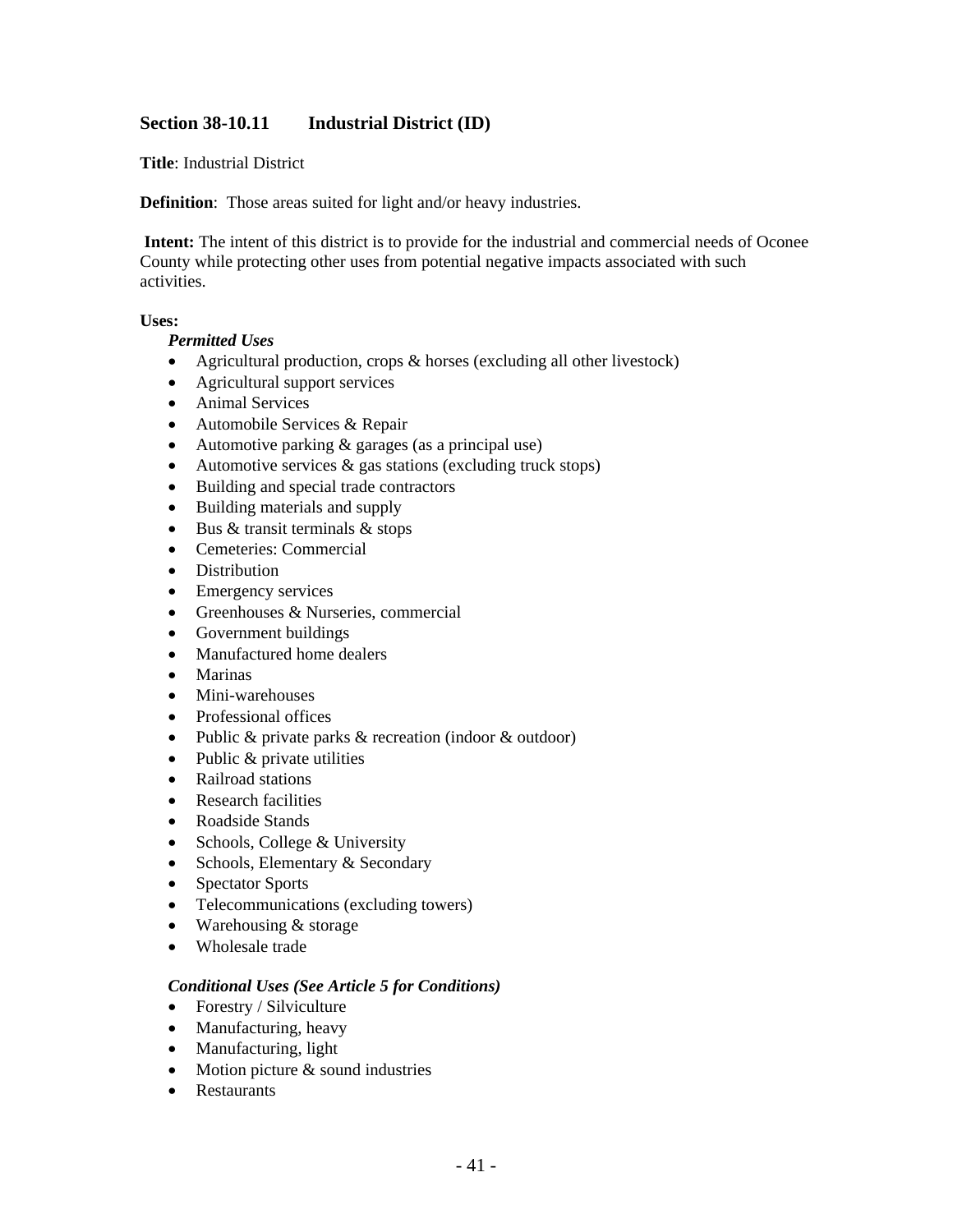• Schools, Other

### *Special Exceptions (See Article 7 for Special Exceptions)*

- Air Strips (private use)
- Air Strips & Airports
- Communications towers
- Correctional facilities
- Crematories
- Fuel supply services (excluding gas stations)
- Lumber and Saw Mills
- Places of worship
- Restaurants
- Salvage yard, junkyard, & recycling operations
- Solid waste landfill (excluding hazardous waste)
- Spectator sports

### **Dimensional Requirements\***

|                 |                         | <b>Minimum District Size</b>     | <b>Minimum District Buffer</b> | Max. Height       |                   |                   |
|-----------------|-------------------------|----------------------------------|--------------------------------|-------------------|-------------------|-------------------|
| ID              | 10                      |                                  |                                |                   |                   |                   |
| <b>District</b> |                         | Acres                            |                                |                   |                   |                   |
|                 | <b>Minimum Lot Size</b> | <b>Minimum Yard Requirements</b> | Max. Height                    |                   |                   |                   |
|                 |                         |                                  | Front                          | Side              | Rear              | Structure         |
| Non-            |                         |                                  | Setback                        | Setback           | Setback           | Height            |
| residential     | Min. Lot Size           | Min. Width (ft.)                 | (f <sub>t</sub> )              | (f <sub>t</sub> ) | (f <sub>t</sub> ) | (f <sub>t</sub> ) |
| <b>Uses</b>     | $1/2$ acre              | 90                               | 30                             | 10                | 15                |                   |
| (interior lots) | $(21,780 \text{ sf})$   |                                  |                                |                   |                   |                   |
|                 |                         |                                  |                                |                   |                   |                   |

\*See Article 9 for general provisions and exceptions to Dimensional Requirements.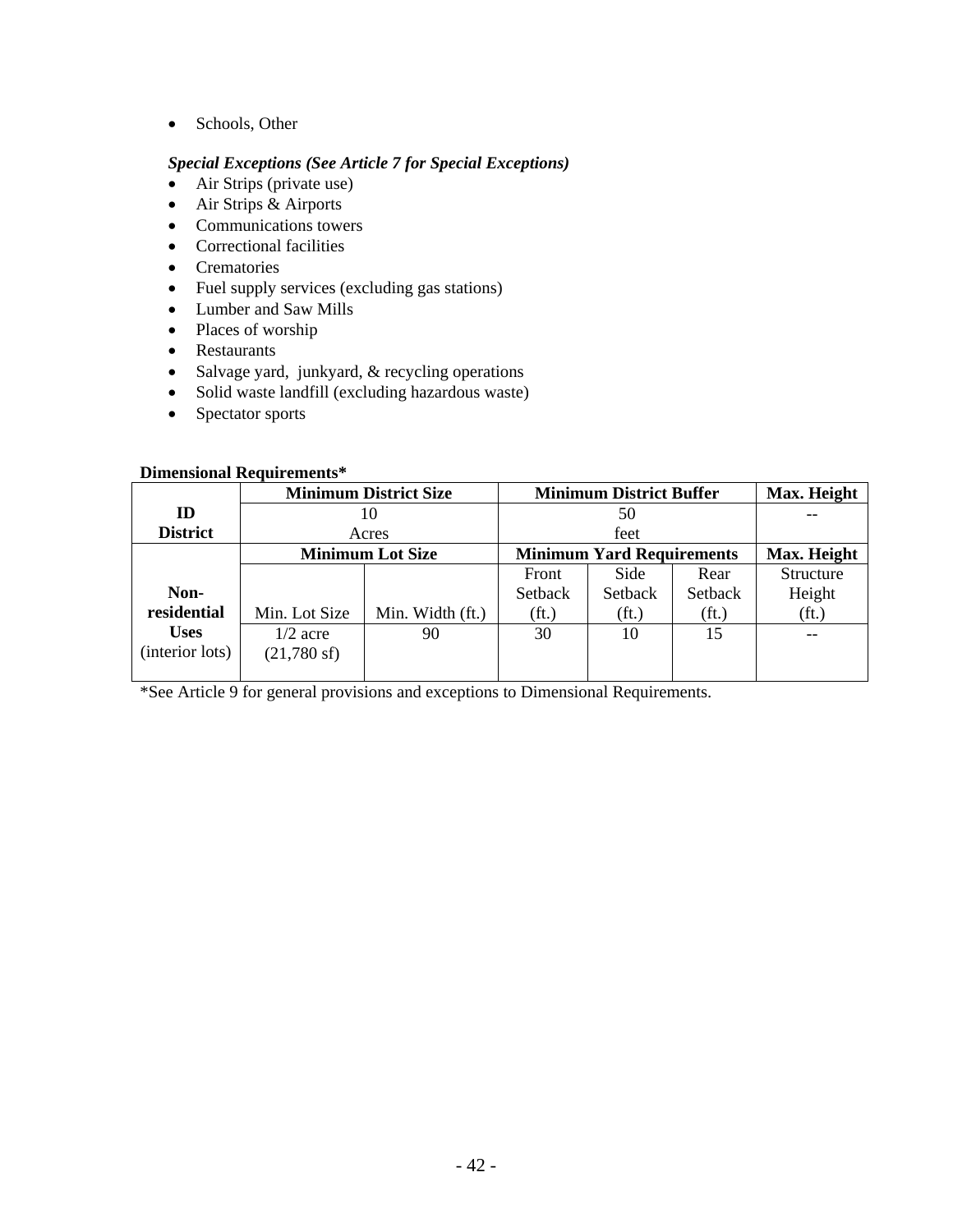# **Section 38-10.12 Agricultural residential district (ARD)**

(a) *Title*: Agricultural residential district (ARD)

*(b) Definition*: Those areas for which it is desirable to protect the residential nature of their agricultural community, but also allow for the continuation of certain uses compatible with country living.

*(c) Intent*: The intent of this district is to protect existing residential areas in rural communities by limiting high-density development, and high impact agricultural, commercial and industrial uses not compatible with the character of the community. In general, many residents in these areas still participate in farming- related activities, but do so primarily on a part time basis, for either personal enjoyment or supplementing their primary income through gardening, keeping a small number of livestock or poultry, or other agricultural pursuits.

(d) Uses:

### *(1) Permitted Uses*

- Mini farms
- Hobby farms
- Home gardening
- Residential gardening
- Cemeteries: Family and Accessory
- Civic, fraternal, professional, & political organizations
- Greenhouses & nurseries, commercial
- Health care services (Hospitals excluded)
- Places of worship
- Public and private parks & recreation (indoor and outdoor)
- Roadside stands and markets
- Single-family detached residential
- Single-family subdivisions (5 units or less)
- Taxidermy and wild game processing

*(2) Conditional Uses (See Article 5 for Conditions)* 

- Auction houses
- Conservation subdivisions
- Home occupations
- Restaurants (up to 2,500 square feet)
- Commercial camping sites

#### *(3) Special Exceptions (See Article7 for Special Exceptions)*

- Communication Towers
- Group Homes
- Marinas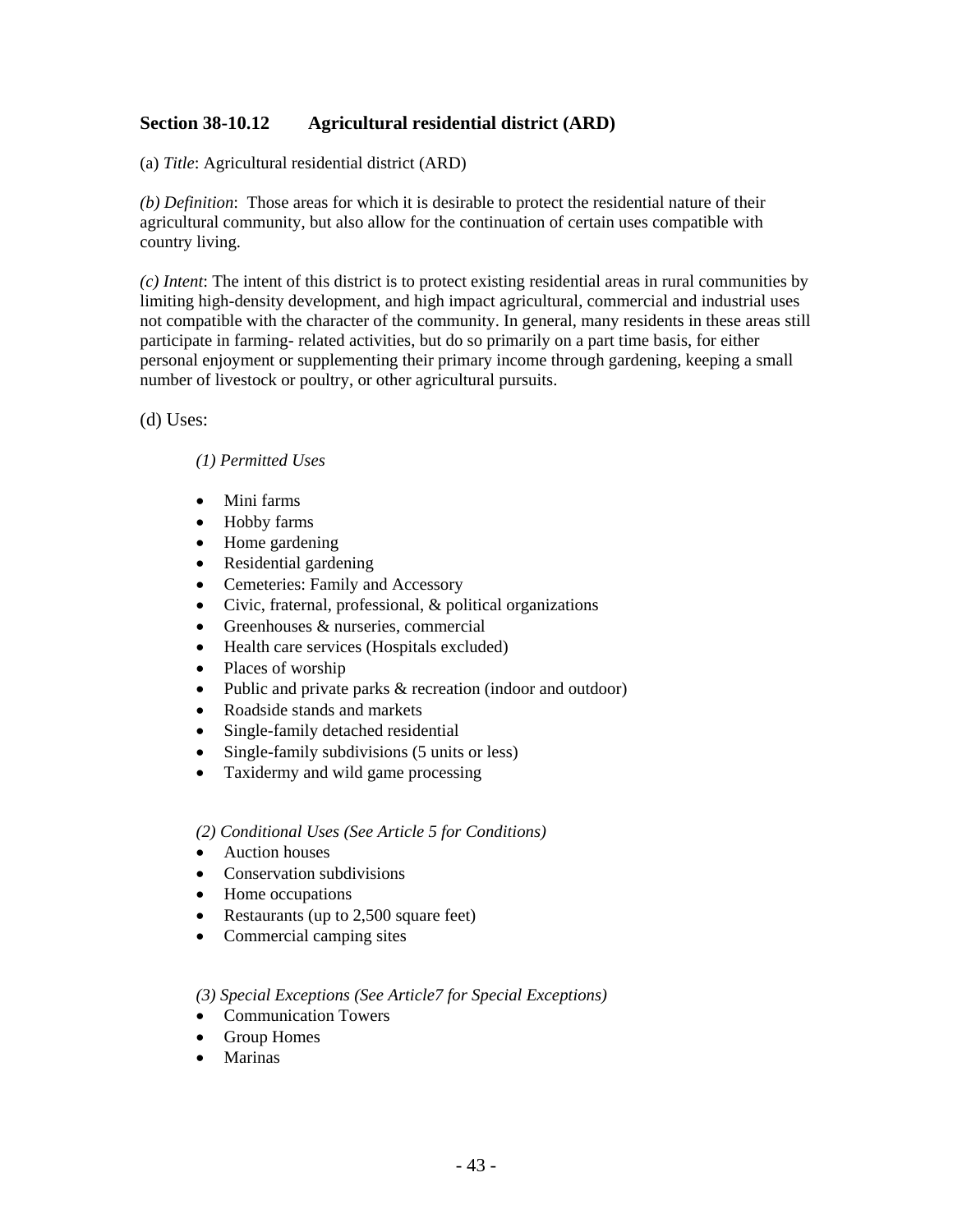(e) Dimensional Requirements\*

|                    | Density & Lot Size      |          |                   |                                  | <b>Minimum Yard Requirements</b> |                   |                   |  |
|--------------------|-------------------------|----------|-------------------|----------------------------------|----------------------------------|-------------------|-------------------|--|
|                    |                         |          | Min.              | Front                            | Side                             | Rear              | Structure         |  |
| <b>Residential</b> | Min. Lot                | Max.     | Width             | <b>Setback</b>                   | Setback                          | <b>Setback</b>    | Height            |  |
| <b>Uses</b>        | Size                    | Density  | (f <sub>t</sub> ) | (f <sub>t</sub> )                | (f <sub>t</sub> )                | (f <sub>t</sub> ) | (f <sub>t</sub> ) |  |
|                    | 1 acre                  |          | 80                | 35                               | 5                                | 10                | 65                |  |
|                    |                         | dwelling |                   |                                  |                                  |                   |                   |  |
|                    |                         | unit per |                   |                                  |                                  |                   |                   |  |
|                    |                         | acre     |                   |                                  |                                  |                   |                   |  |
|                    |                         |          |                   |                                  |                                  |                   |                   |  |
|                    | <b>Minimum Lot Size</b> |          |                   | <b>Minimum Yard Requirements</b> | Max. Height                      |                   |                   |  |
|                    |                         |          |                   | Front                            | Side                             | Rear              | Structure         |  |
| Non-               |                         |          |                   | <b>Setback</b>                   | Setback                          | <b>Setback</b>    | Height            |  |
| residential        | Min. Lot Size           |          | Min. Width (ft.)  | (f <sub>t</sub> )                | (f <sub>t</sub> )                | (f <sub>t</sub> ) | (f <sub>t</sub> ) |  |
| <b>Uses</b>        | 1 acre with             |          | 80                | 35                               | 10                               | 30                | 65                |  |
|                    | availability of         |          |                   |                                  |                                  |                   |                   |  |
|                    | utilities               |          |                   |                                  |                                  |                   |                   |  |

\*See Article 9 for general provisions and exceptions to Dimensional Requirement

(Amended 8-17-2010)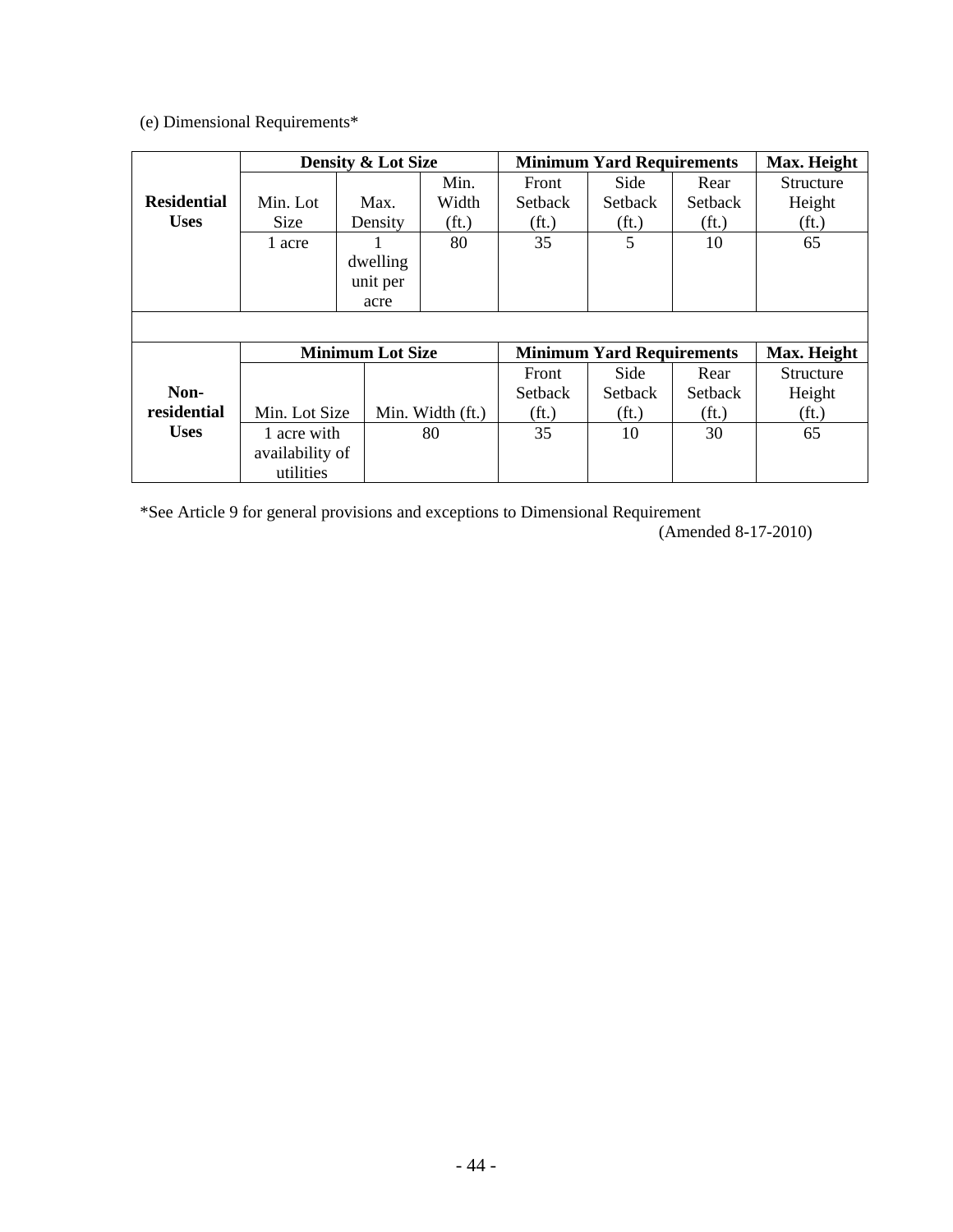## **Section 38-10.13 Public and Recreation Lands District (PRLD)**

(a) *Title:* Public and Recreation Lands District

(b*) Definition:* Those areas set aside for the promotion, use, and protection of natural resources in the form of (but not limited to) parks, forests, and educational or research facilities; or federal, state, and county owned lands typically maintained for the benefit of the public.

(c) *Intent:* This district is meant to provide for a continuation and identification of public lands and to allow for those uses typically associated with accomplishing the mission of the agency charged with the care and promotion of the land.

(d) *Uses:* 

*(1) Permitted Uses* 

- Forestry
- Agriculture
- Farm Markets
- Museums and cultural centers
- Educational research and promotion facilities
- Public recreational and social facilities
- Public camping facilities
- Governmental, Educational, and non-profit offices
- (2) *Conditional Uses (See Article 5 for Conditions)*  [RESERVED]

(*3*) *Special Exceptions (See Article7 for Special Exceptions)* 

- Communication Towers
- Group Homes
- Marinas

#### **Dimensional Requirements**

See Article 9 for general provisions and exceptions to Dimensional Requirements.

(Amended 8-17-2010)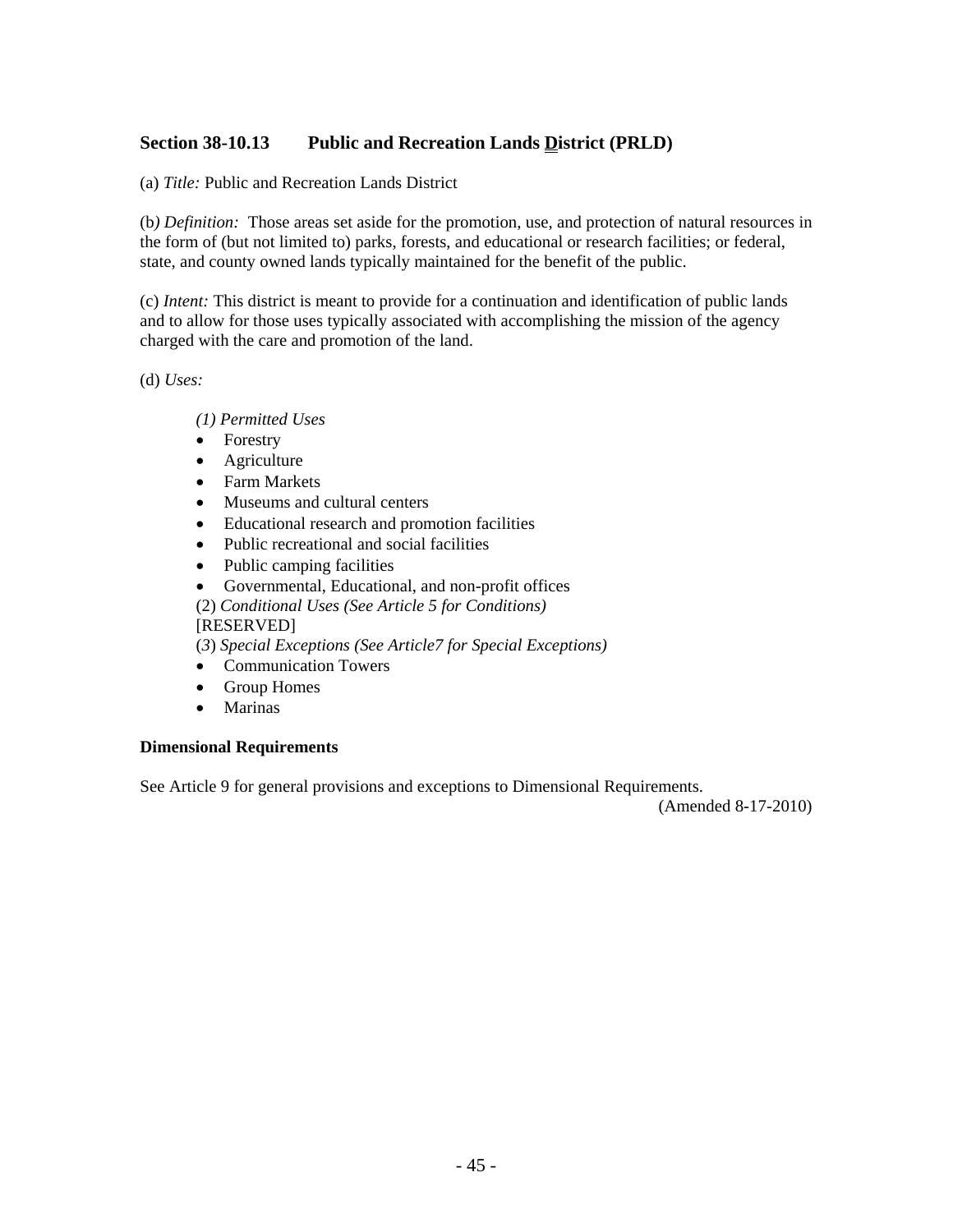# **Article 11. Overlay Districts**

The following overlay districts are hereby created to guide development within areas of Oconee County deemed to be of extraordinary value to its citizens. The standards applicable within the boundaries of the various overlays are intended to encourage and maintain positive attributes, while limiting the negative effects associated with unmanaged growth.

# **Section 38-11.1 Lake Overlay District**

### **(a) Title: Lake Overlay District**

**(b) Definition**: The Lake Overlay is not intended to be a separate zoning district, but shall be assigned to the shoreline areas of Oconee County lakes that are considered by County Council to be vital to the economic prosperity and general well being of all county citizens.

**(c) Intent:** This overlay is intended to protect water quality, maintain natural beauty, and limit secondary impacts of new development that may negatively affect the lifestyles of those living near the lakeshore.

**(d) Boundary:** The boundaries of the Lake Overlay District are shown on the Official Oconee County Zoning Map, and are divided into the following sub-districts:

1. Keowee/Jocassee Overlay (Lakes Keowee and Jocassee)

#### **(e) Standards:**

#### **1. Keowee/ Jocassee Overlay (Lakes Keowee and Jocassee)-**

The following standards shall apply within seven hundred and fiftty (750') feet of the full pond contour of Lake Keowee and Lake Jocassee, to be measured along a perpendicular line from the full-pond contour,

- **a.** No single-family or multi-family development shall have a net density greater than 4 dwelling units per acre.
- **b.** No structure constructed in the overlay shall have a building height greater than 65 feet above finished grade. In no circumstance shall the grade elevation be altered beyond that necessary to provide for structural soundness. For the purposes of this section, unless otherwise stated, all dimensions, heights, elevations and other specifications related to structures shall be measured in accordance with adopted building codes.
- **c.** A natural vegetative buffer shall be established on all lakefront parcels within the boundaries of the Lake Keowee/Jocassee Overlay:
	- A. At the time of sale or transfer of any such parcel. The owners of parcels subject to this requirement shall be notified in writing of the required vegetative buffer by the Planning Department of said sale or transfer. The required buffer shall be recorded on a plat in the office of the Oconee County Register of Deeds as a dedication to follow the parcel in perpetuity; and,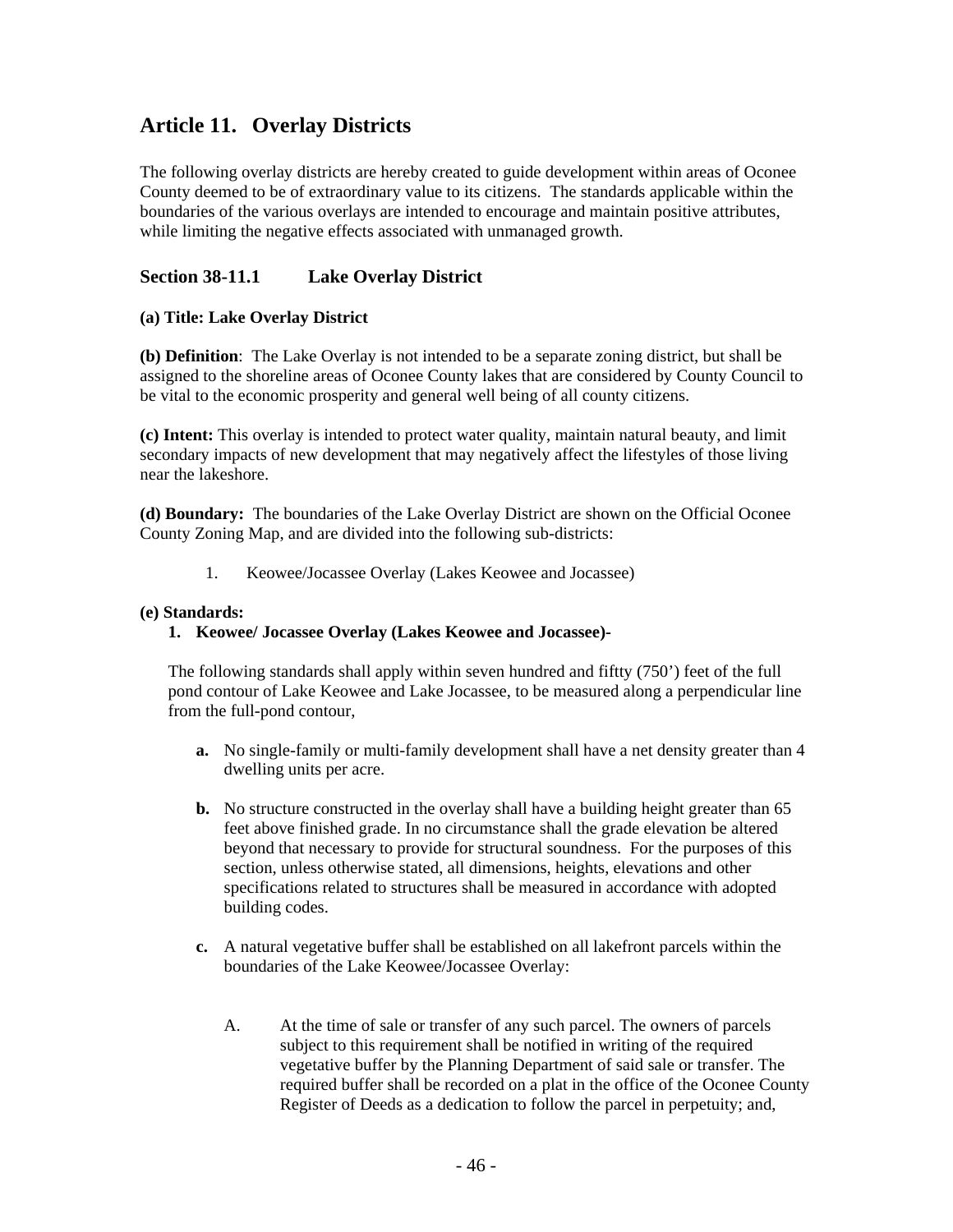B. At the time of the first inspection by Building Codes personnel of any new permitted structure, or dimensional expansion of existing structure, located on the parcel. A plat containing the boundaries of the required buffer shall be recorded in the office of the Oconee County Register of Deeds as a dedication to follow the parcel in perpetuity; and

Any structures or any other objects that are impediments to the establishment of the required buffer shall be moved unless the total square footage they contain is added to the buffer at another location, resulting in a buffer area equal to the required buffer area.

A map indicating those parcels to which the standards of this section apply, as well as the status of the establishment of the required buffer, shall be created and maintained as a layer in the county's Geographic Information System (GIS), and shall be available to the public.

The buffer shall extend to a depth of twenty-five (25) feet measured along a perpendicular line from the full-pond contour, and shall meet all standards established for natural buffers contained in the Subdivision Regulations Chapter of the Unified Performance Standards, as amended.

In the event, that a property owner is unable to establish the said buffer, they may request a variance, to be considered at a hearing before the Board of Zoning Appeals stating the reasons why a buffer cannot be established. The Board of Zoning Appeals may, in its sole discretion, grant or not grant such variance, for good cause shown. (amended)

# **Section 38-11.2 I-85 Overlay District**

### **(a) Title: I-85 Overlay District**

**(b) Definition:** The I-85 Overlay District is not intended to be a separate zoning district, but shall be assigned to those areas County Council has determined to be essential to the future economic prosperity and general well being of all Oconee citizens.

**(c) Intent:** The Overlay is intended to promote development that reflects the best building and site design practices in a manner that will maintain the greatest marketability of the area over time, while limiting any negative effects that may impact the existing lifestyle of the area's citizens.

**(d) Boundary:** The boundaries of the I-85 Overlay District shall be shown on the Official Oconee County Zoning Map:

The I-85 Overlay District shall be divided into the following sub-districts:

- **a. Carolina Gateway (Interstate 85)**
- **b. Fair Play Village**
- **c. Cleveland Creek**
- (amended)
- **(e) Standards:** 
	- **1.** No new residential subdivision development consisting of more than ten (10) residential housing units proposed for any sub-district of the I-85 Overlay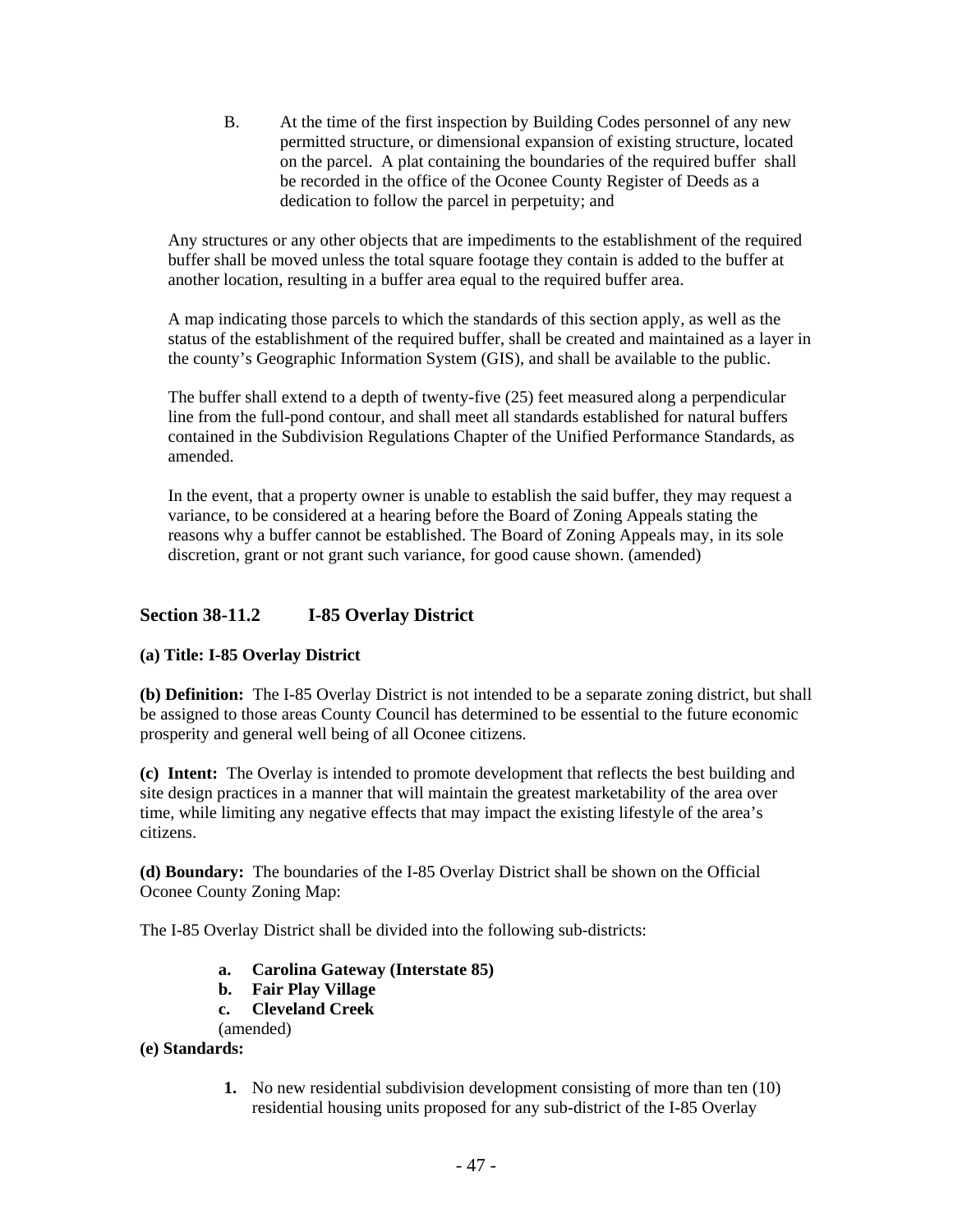District shall have a gross density greater than one (1) dwelling unit per five (5) acres.

- **2.** The regulations contained within Appendix A of this Ordinance shall apply in their entirety to all non-residential uses within the Carolina Gateway (Interstate 85), overlay, excluding agriculture uses.
- **3.** All new residential and non-residential buildings, accessory buildings, and other permanent structures proposed to be located within the boundaries of the Fair Play Village Sub-district shall be subject to the following standards:
	- a. Maximum Density: Two (2) Dwelling Units per acre
	- b. Minimum Lot Width on Road Frontage: One Hundred (100) feet
	- c. Minimum Yard Setbacks:

Front – Twenty Five (25) Feet Side – Five (5) Feet Rear – Ten (10) Feet (amended)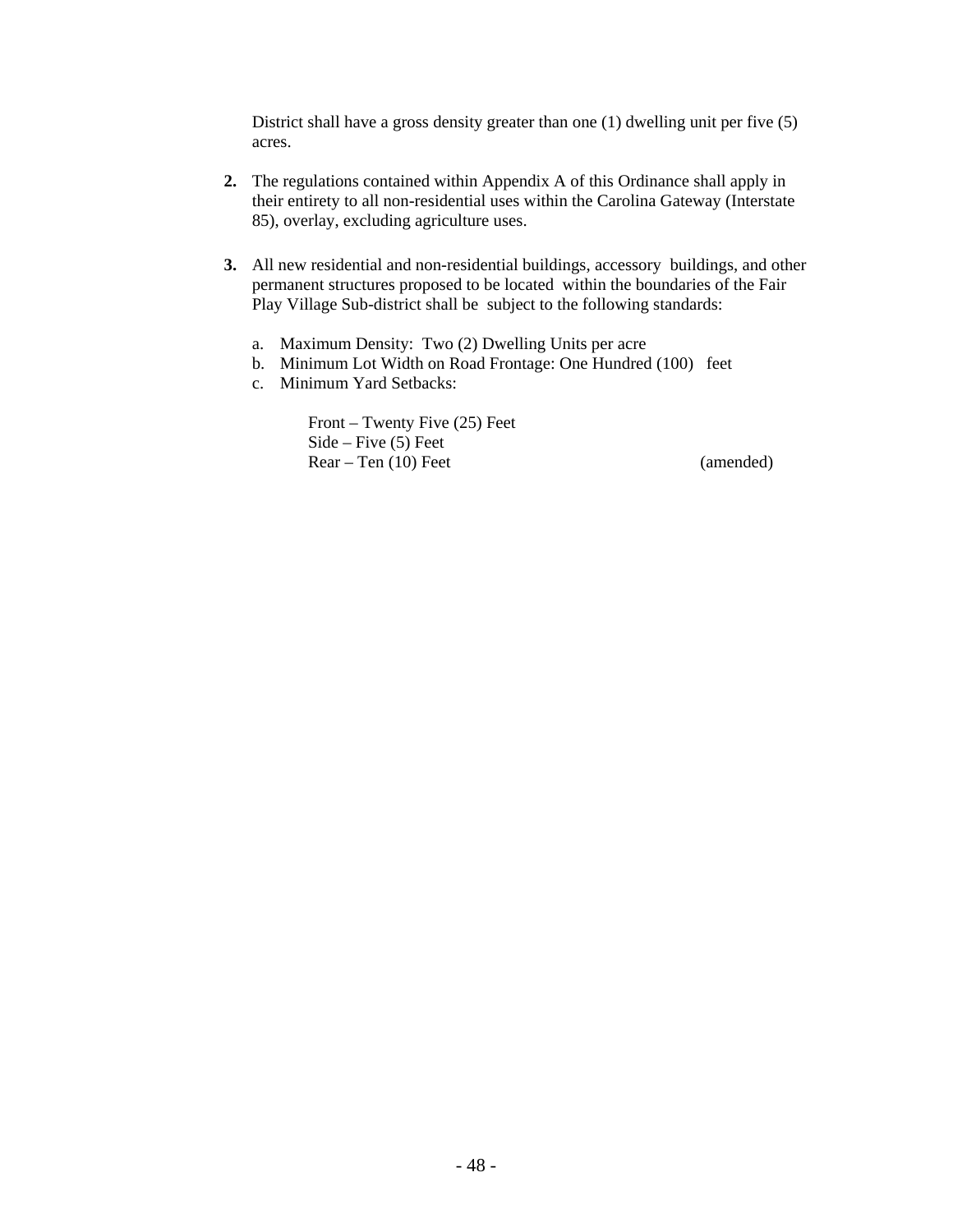# **Article 12. Terms and Definitions**

### **Section 38-12.1 Rules of Construction and Interpretation of Terms** - The

following rules shall govern the interpretation of words and phrases used in this chapter:

- **A. Customary meanings of words***.* The words and phrases used in this chapter shall have their customary meanings except for specific words and phrases.
- **B. Tense***.* The present tense includes the future tense.
- **C. Number***.* The singular number includes the plural number, and the plural number includes the singular number.
- **D. Person***.* The word "person" includes a firm, association, partnership, trust, company, corporation or any other entity usually defined in legal usage as a person.
- **E. Shall and may.** The word "shall" is mandatory; the word "may" is permissive.
- **F. Used and occupied.** The word "used" or "occupied" include the words "intended, designed or arranged to be used or occupied."
- **G. Building.** The word 'building' includes all structures of every kind, except fences and walls regardless of similarity to buildings.
- **H. Used for.** The term 'used for' shall include the phrases: arranged for, designed for, intended for, and occupied for.
- **I. Lot.** The word "lot" shall include the words: piece, tract, and plot.
- **J. 'Contiguous' as applied to lots***.* The word "contiguous" shall be interpreted as meaning: sharing a common lot boundary at any point, and not separated by an intervening public street or alley.
- **K. 'Contiguous' as applied to planning districts or zoning classifications***.* The word "contiguous" shall be interpreted as meaning: sharing a common boundary at any point, disregarding any intervening public street or alley.
- **L. 'On the premises of.'** The phrase "on the premises of" as applied to accessory uses or structures shall be interpreted to mean: on the same lot or on a contiguous lot in the same ownership.

**Section 38-12.2 Definitions** -Except where specifically defined herein, all words used in this Ordinance shall carry their customary meanings. Words used in the present tense include the future tense; the singular number includes the plural. The word shall is mandatory, not directory.

**Abandoned Sign:** a sign which is not being maintained as required by SC Code of Laws 57- 25-110, or which is overgrown by trees or other vegetation not on the road right-of-way, or which has an obsolete advertising message or no advertising message for a period of six months. Any public service signage shall not be considered abandoned under this definition.

**Abutting:** having property or district lines in common; i.e.; two lots are abutting if they have property lines in common. Lots are also considered to be abutting if they are directly opposite each other and separated by a street, alley, railroad right-of-way, or stream.

**Access:** a way of approaching or entering a property. Access also includes ingress, the right to enter and egress, and the right to leave.

**Accessory Building or Use:** a building or use, not including signs, which is:

**A.** Conducted or located on the same zoning lot as the principal building or use, except as may be specifically provided elsewhere in the ordinance;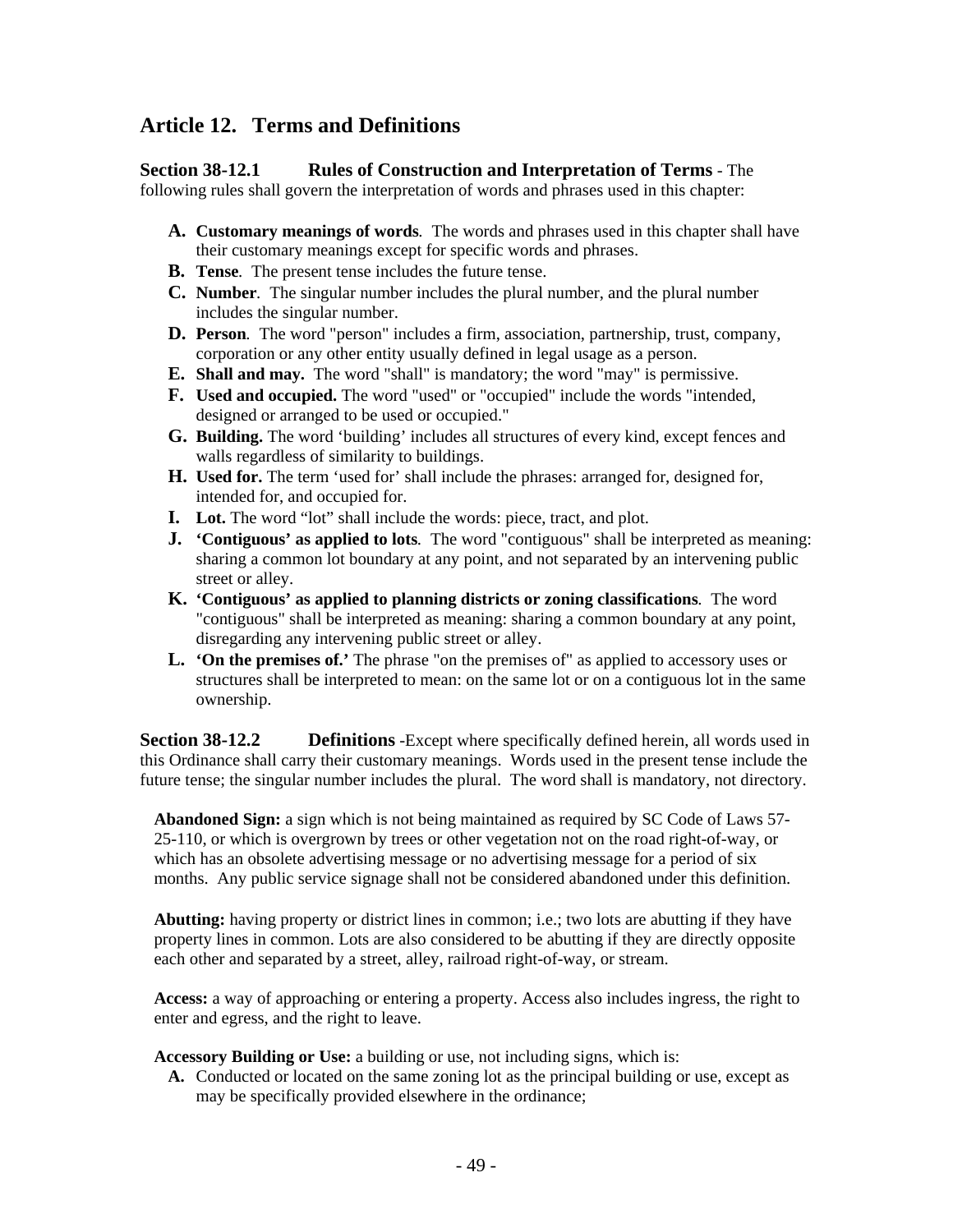- **B.** Clearly incidental to, subordinate in area and purpose to, and serves the principal use; and
- **C.** Either in the same ownership as the principal use or is clearly operated or maintained solely for the comfort, convenience, necessity, or benefit of the occupants, employees, customers, or visitors of or to the principal use.

**Addition (to an existing building):** means an extension or increase in the floor area or height of a building or structure. Additions to existing buildings shall comply with the requirements for new construction, unless the addition, renovation or reconstruction to any building, that was constructed prior to the initial Flood Insurance Study for that area, and the addition, renovation or reconstruction does not equal 50% of the present market value of the structure. Where a fire wall is provided between the addition and the existing building, the addition(s) shall be considered a separate building and must comply with the standards for new construction.

**Adult Entertainment Establishment(Sexually Oriented Business):** includes clubs and eating and drinking establishments with nude or seminude entertainment or dancing; physical culture establishments, such as but not limited to, masseurs, massage parlors, etc.; and establishments that include adult bookstores, adult motion picture theaters, adult motels and hotels, and other similar establishments which depict or emphasize sexual activities and/or nudity.

**Affected land** (relating to mining): the surface area of land that is mined, the surface area of land associated with a mining activity so that soil is exposed to accelerated erosion, the surface area of land on which overburden and waste is deposited, and the surface area of land used for processing or treatment plant, stockpiles, nonpublic roads, and settling ponds.

**Agriculture:** the practice of cultivating the soil, producing crops, and raising livestock; such as but not limited to dairying, pasturage, viticulture, horticulture, hydroponics, floriculture, aquaculture, truck farming, orchards, forestry, and animal and poultry husbandry. However, the operation of any accessory uses shall be secondary to that of the normal agricultural activities.

**Airport:** any area of land or water which is used or intended for use for the landing and taking off of aircraft, and any appurtenant areas which are used or intended for use for airport buildings or other airport facilities or rights-of-way, including all necessary taxiways, aircraft storage and tie-down areas, hangars, and other necessary buildings and open spaces.

**Alley:** a public or private right-of-way primarily designed to serve as secondary access to the side or rear of those properties whose principal frontage is on a street and is not intended for general traffic.

**Alter:** to make any structural changes in the supporting or load-bearing members of a building, such as bearing walls, columns, beams, girders, or floor joists.

**Apartment:** a room or suite of rooms intended for use as a residence by a single household or family. Such a dwelling unit may be located in an apartment house, duplex, or as an accessory use in a single family home or a commercial building.

**Apartment House:** a building containing three (3) or more dwelling units, except where permitted as an accessory use.

**Area of special flood hazard:** is the land in the floodplain within a community subject to a one percent or greater chance of being flooded in any given year.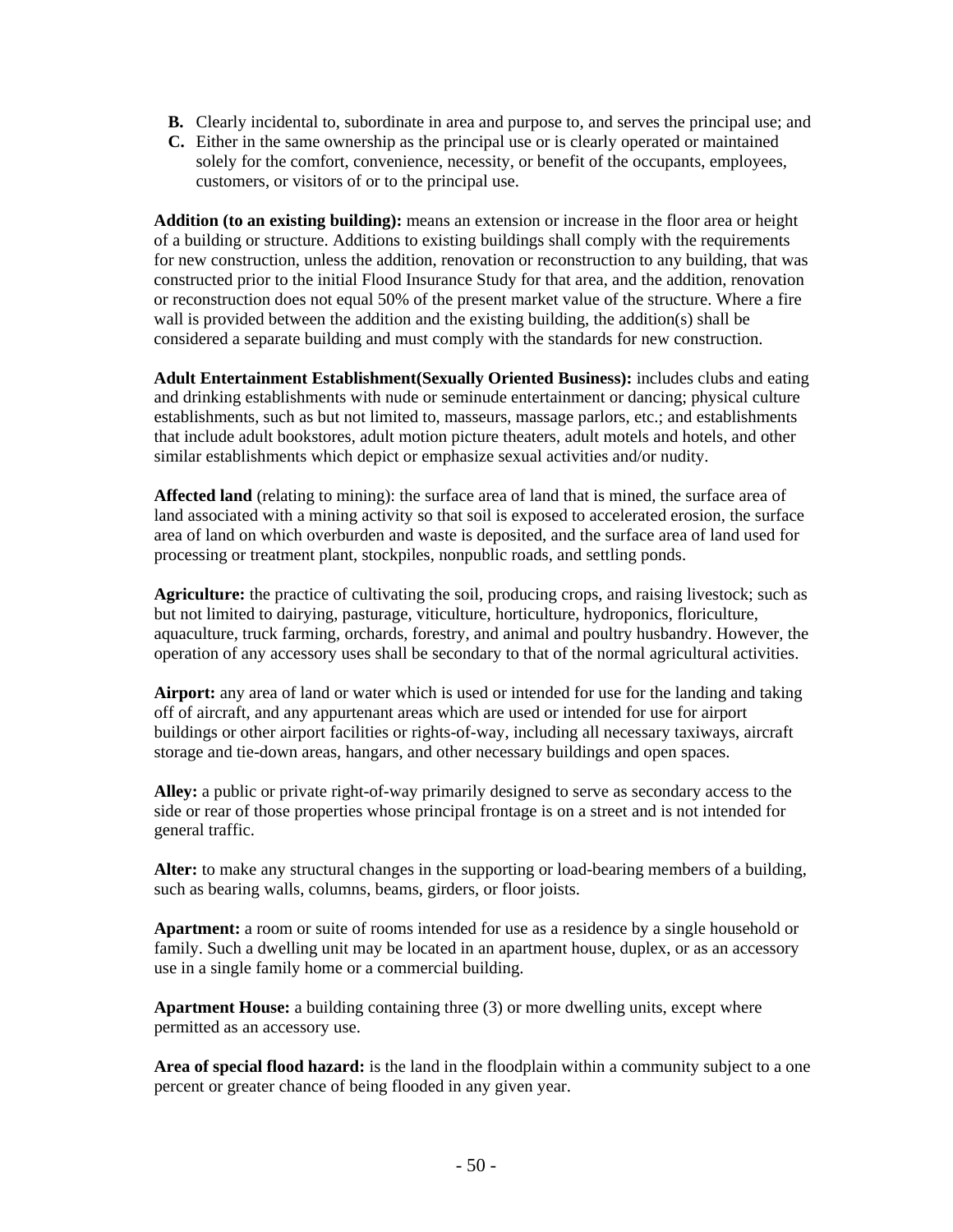**Assembly:** a joining together of completely fabricated parts creating a finished product.

**Automobile Service Station (Gas Station):** any building or land used for the dispensing, sale, or offering for sale at retail any automobile fuels along with accessories such as lubricants or tires, except that car washing, mechanical and electrical repairs, and tire repairs shall only be performed incidental to the conduct of the service station and are performed indoors. There shall be no fuel pumps within fifteen (15) feet of any property line or street right-of-way and incidental activities shall not include tire re-treading, major bodywork, major mechanical work, or upholstery work.

**Awning, Canopy, Marquee:** a roof-like cover that is temporary or portable in nature and that project from the wall of a building for the purpose of shielding a doorway or window from the elements. Canopies and marquees are rigid, structures of a more permanent nature attached to a building or supported by columns extending to the ground.

**Bed and Breakfast:** a form of temporary housing for travelers where meals may be included or available. There is no restaurant, but a dining room may be used by overnight guests only. The owner must be a resident.

**Billboard:** large format outdoor advertising displays or signs intended for viewing from extended distances. Billboards include but are not limited to 30-sheet posters, 8-sheet posters, vinyl-wrapped posters, bulletins, wall murals, and stadium / arena signage as defined by the Outdoor Advertising Association of America. Typically the sign area of a billboard ranges anywhere from 50 square feet to 672 square feet.

**Board of Zoning Appeals:** a local body, created by ordinance, whose responsibility is to hear appeals from decisions of the Zoning Administrator and to consider requests for variances from the terms of the Zoning Ordinance.

**Boarding House:** a building other than a hotel, inn, or motel, where, for compensation, meals are served and lodging is provided.

**Buffer:** a portion of property designated to mitigate impacts between land uses or transportation routes, or to protect water features from pollutants.

**Buffer, Undisturbed Natural:** an area consisting of an undisturbed, maintenance-free, selfperpetuating stand of vegetation comprised of indigenous shrubs, flowers, wild grasses, and trees.

**Buffer, Natural Vegetative:** plants, trees, and vegetation that normally survive in Oconee County without the need of fertilizers, herbicides, or pesticides.

**Buildable Area (Building Envelope):** the space remaining on a zoning lot after the minimum open space requirements (yards, setbacks) have been met.

**Building:** any structure enclosed and isolated by exterior walls constructed or used for residence, business, industry, or other public or private purposes, or accessory thereto, and including tents, lunch wagons, dining cars, trailers, mobile homes, and attached or unattached carports consisting of roof and supporting members, and similar structures whether stationary or movable.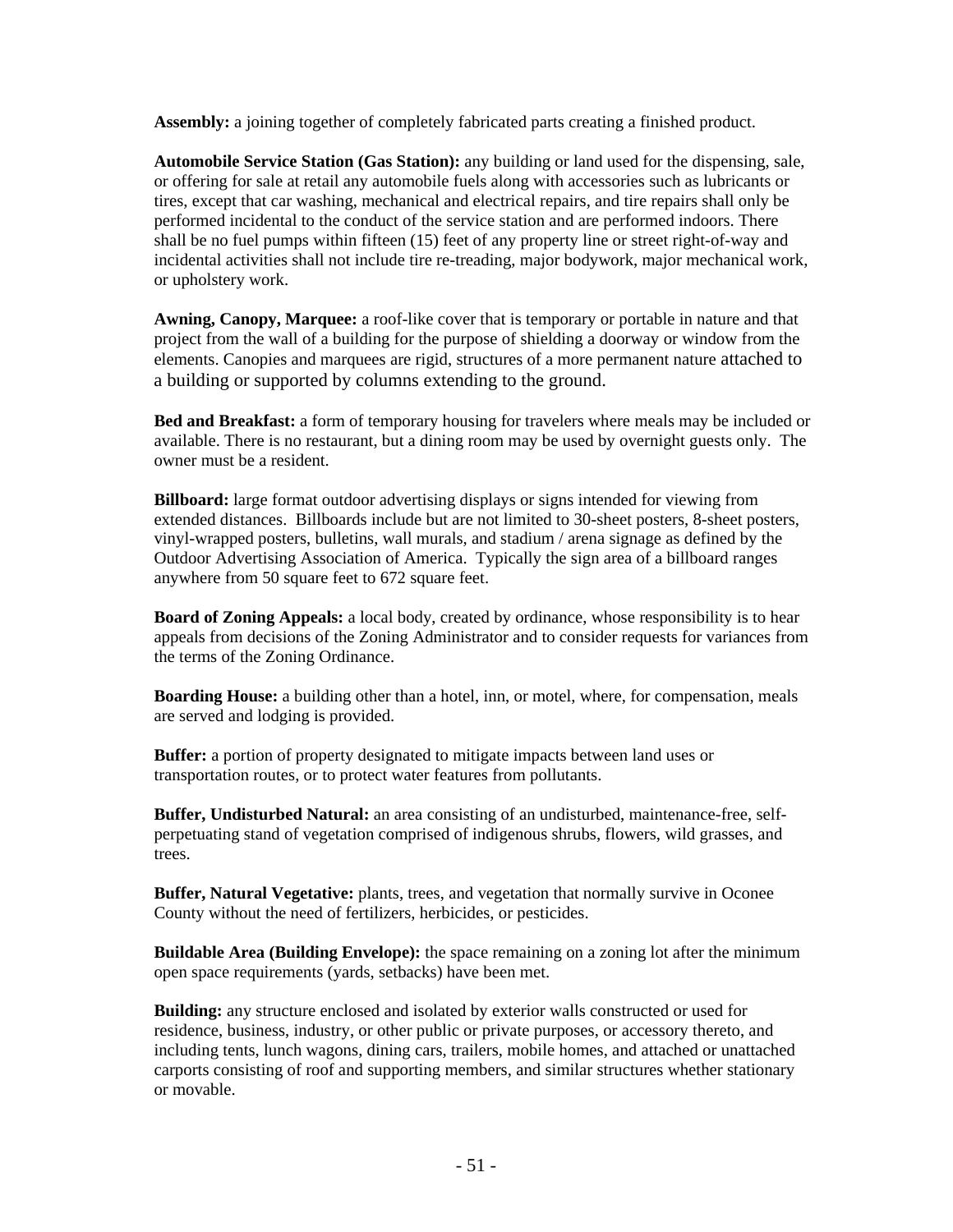**Building, Accessory:** see Accessory Building or Use.

**Building Footprint:** the portion of a lot's area that is enclosed by the foundation of buildings, plus any cantilevered upper floor.

**Building Height:** the vertical distance measured from the average elevation of the finished grade at the front of the building to the highest point of the building. Spires, cupolas, chimneys, antennae attached to a building, and/or projections from buildings, radios, TV, communications, telecommunication, and water towers are not to be included in the calculations of building height.

**Building Lot Coverage:** the amount of net lot area or land surface area, expressed in terms of a percentage that is covered by all principal buildings.

**Building Nameplate:** a sign, located on the premises, giving the name or address, or both, of the owner or occupant of a building or premises.

**Building, Principal (Main):** a building in which is conducted the principal use of the plot on which it is situated.

**Building Setbacks:** the minimum distance from the property line to closest projection of the exterior face of buildings, walls, or other form of construction (i.e. decks, landings, terraces, porches, and patios on grade).

**Building Setback Line:** the line on the front, rear, and sides of a lot, set according to the district regulations, which delineates the areas upon which a structure may be built or maintained. At the time of application, all yard setbacks are determined from the most recent Oconee County Tax Map.

*Front yard setback* - shall be measured from the roadway right-of-way as shown on tax maps.

*Side and Rear yard setbacks* - shall be measured from the property lines as shown on tax maps.

*Corner lot setbacks* - shall be measured from the roadway right-of-ways it is adjacent to as *On a flag lot* the "building setback line" runs parallel to the street and is measured from the point in the main portion of the lot (i.e. the "flag" part of the lot, not the "pole" part), which is closest to the street. (The minimum lot width must be met in this area, as well. Therefore, if the point closest to the street is a corner rather than a line, the setback will have to extend as far as necessary to meet the required minimum lot width!)

**Built-Upon Area:** built-upon areas shall include that portion of a development project that is covered by impervious or partially impervious surfaces, including buildings, pavement, gravel roads, recreation facilities (e.g. tennis courts), etc. (Note: Wooded slatted decks, golf courses, and the water area of a swimming pool are not considered built-upon area.)

**Camp or Care Center:** a facility licensed by the State of South Carolina, which consists of one or more buildings, located on at least twenty (20) acres of land, which provides accommodations for more than nine (9) individuals and where the activities of those individuals predominantly occur in supervised groups.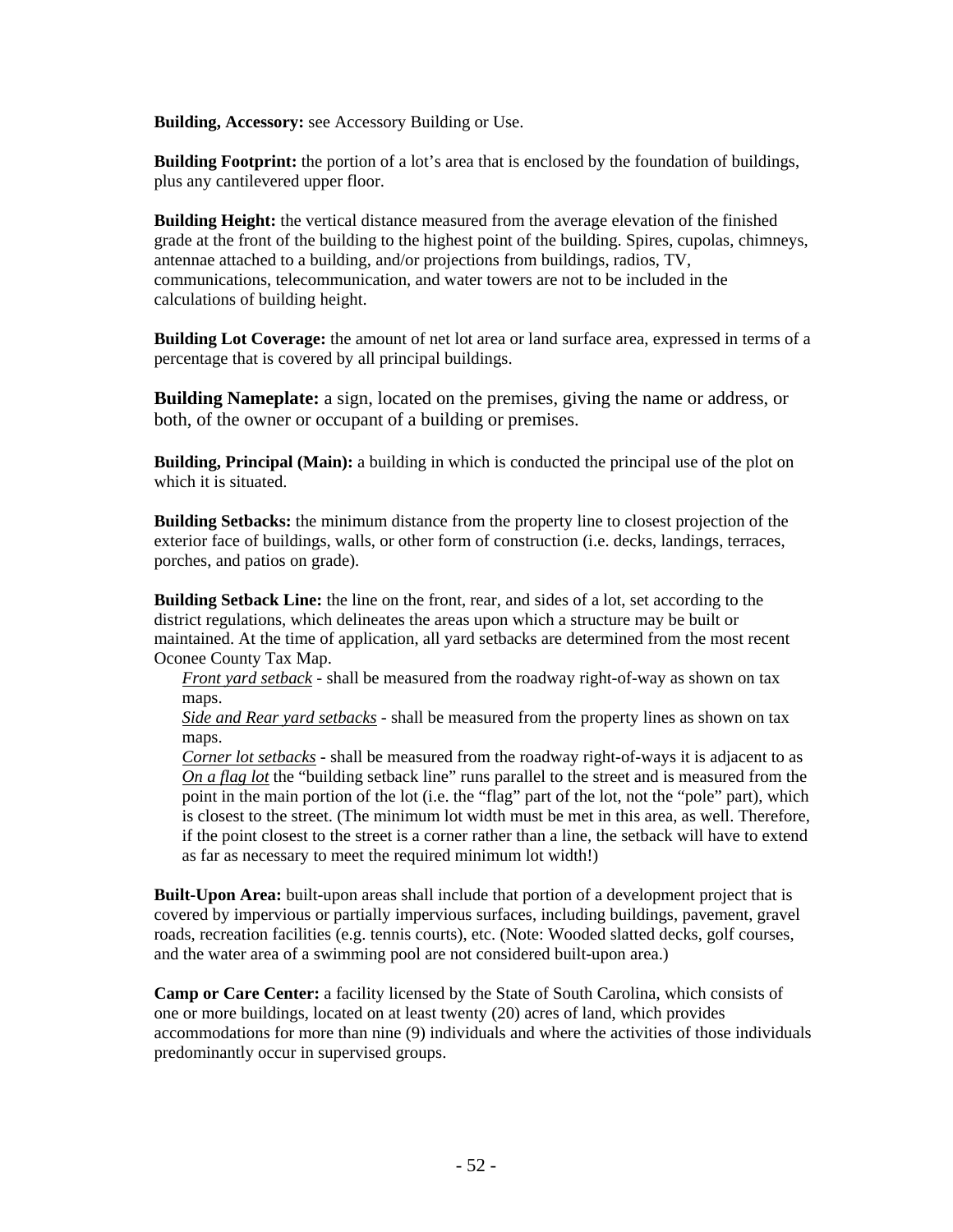**Campground:** land upon which, for compensation, shelters (such as tents, travel trailers, and recreational vehicles) are erected or located for occupation by transients and/or vacationers. They may include such permanent structures and facilities as are normally associated with the operation of a campground.

**Car Wash:** a building or portion thereof; containing facilities for washing automobiles or other vehicles, using production line methods with a chain conveyor, blower, or other mechanical devices; or providing space, water, equipment, or soap for the complete or partial hand washing of automobiles, whether washing is performed by the operator or by the customer.

**Centerline:** a line along the center of a road, highway, river, creek, or property that equal divides the object into two equal parts; a line running through the middle.

**Centroid:** The geometric center of a polygon. In spatial information systems (GIS), the centroid is a point in a polygon to which attribute information about that specific area is linked. It is the "center of gravity" or mathematically exact center of an irregularly shaped polygon. The centroid is the center.

**Certificate of Occupancy:** official certification that a premise conforms to provisions of the Zoning Ordinance (and State Building Code) and may be used or occupied. Such a certificate is granted for new construction or for alterations or additions to existing structures or a change in use. Unless such a certificate is issued, a structure cannot be occupied, but a certificate may be issued for a portion of a structure ready for occupancy, such as separate dwelling or commercial units in a structure with multiple units.

**Club or Lodge (Private, Nonprofit, Civic, or Fraternal):** A nonprofit association of persons, who are bona fide members paying dues, which owns, hires, or leases a building, or portion thereof, the use of such premises being restricted to members and their guests. The affairs and management of such "private club or lodge" are conducted by a Board of Directors, executive committee, or similar body chosen by the members. It shall be permissible to serve food and meals on such premises, providing adequate dining room space and kitchen facilities are available. The sale of alcoholic beverages to members and their guests shall be allowed, provided it is secondary and incidental to the promotion of some other common objective of the organization, and further provided that such sale of alcoholic beverages is in compliance with the applicable federal, state, and local laws.

**Common Open Space or green space:** a parcel or parcels of land, or an area of water, or a combination of both land and water, within the site designated for development and designed and intended for the use and enjoyment of residents of the development or for the general public, not including streets or off-street parking areas. Common Open Space shall be substantially free of structures, but may contain such improvements as are in the plan as finally approved and are appropriate for the benefit of residents of the development.

**Conditional Use(s)** - provisions that impose conditions, restrictions, or limitations on a permitted use that are in addition to the restrictions applicable to all land in the zoning district which have been set forth in the text of the zoning ordinance.

**Condominium:** a dwelling unit in which the ownership of the occupancy rights to the dwelling unit is individually owned or for sale to an individual, and such ownership is not inclusive of any land.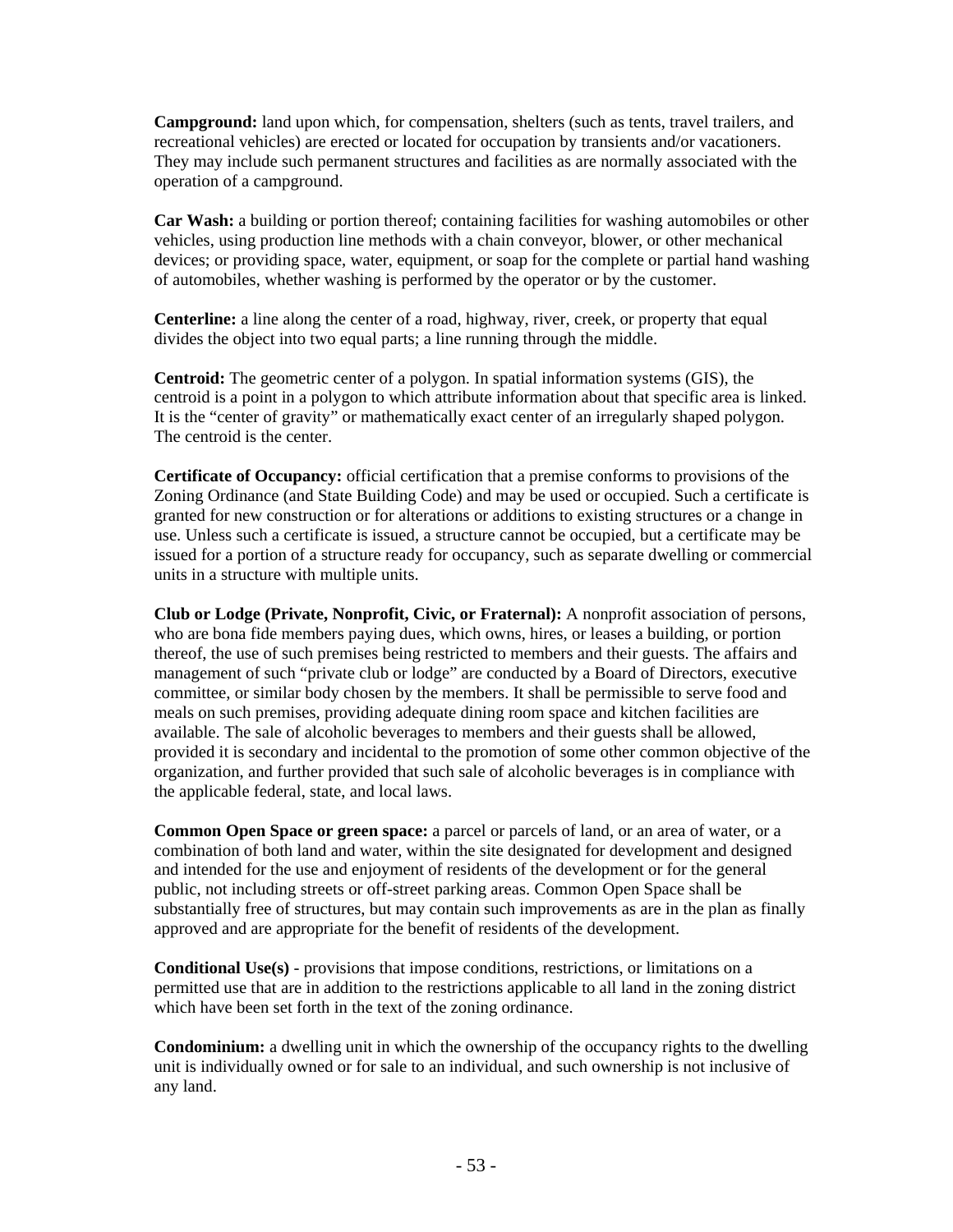**Contractor:** one who accomplishes work or provides facilities under contract to another. The major portion of a contractor's work normally occurs outside and away from his business location. As used in this Ordinance, the term "contractor" does not include general assembly, fabrication, or manufacture at his business location.

**Convalescent Home (Nursing Home):** an institution, which is advertised, announced, or maintained for the express or implied purpose of providing nursing or convalescent care for persons unrelated to the licensee. A convalescent home is a home for chronic or nursing patients who, on admission, are not as a rule acutely ill and who do not usually require special facilities such as an operating room, X-ray facilities, laboratory facilities, and obstetrical facilities. A convalescent home provides care for persons who have remedial ailments or other ailments for which continuing medical and skilled nursing care is indicated; who, however, are not sick enough to require general hospital care. Nursing care is their primary need, but they will require continuing medical supervision. A major factor that distinguishes convalescent homes is that the residents will require the individualization of medical care.

**Convenience Store:** a commercial building where a variety of items are sold, which may include food, magazines, automobile accessories and maintenance supplies, and other such items. In addition to the commercial building, other services on the premises may include gasoline sales, and a coin operated (automated) car wash.

**Conversion:** changing the original purpose of the building to the different use.

**County Council:** the governing body of Oconee County.

**Covenant:** a private legal restriction on the use of land, which is contained in the deed to the property or otherwise formally recorded. There may be certain legal requirements for formal establishment of a covenant such as a written document, a mutual interest in the property, that the covenant be concerned with the use of the land rather than individual characteristics of ownership, etc.

**Current Land Use Map–** a non-regulatory map that graphically represents the existing land use, by parcel, throughout the county.

**Day Care Facility (Adults and Children):** a place other than an occupied dwelling, which provides for the care of children or adults. Those receiving care are not all related to each other by blood or marriage and are not legal wards or foster children of the attendant adults, and for which care a payment, fee, or grant is made. All State registration requirements and inspections shall be met.

**If children are the primary clients of the day care home the following shall apply:** Any child care arrangement where three (3) or more children under thirteen (13) years of age receive care away from their own home by persons other than relatives, guardians, or fulltime custodians, or in the child's own home where other unrelated children are in care. Child day care does not include seasonal recreational programs operated for less than four (4) consecutive months. Child day care also does not include arrangements that provide only drop-in or short-term child care for parents participating in activities that are not employment related and where the parents are on the premises or otherwise easily accessible.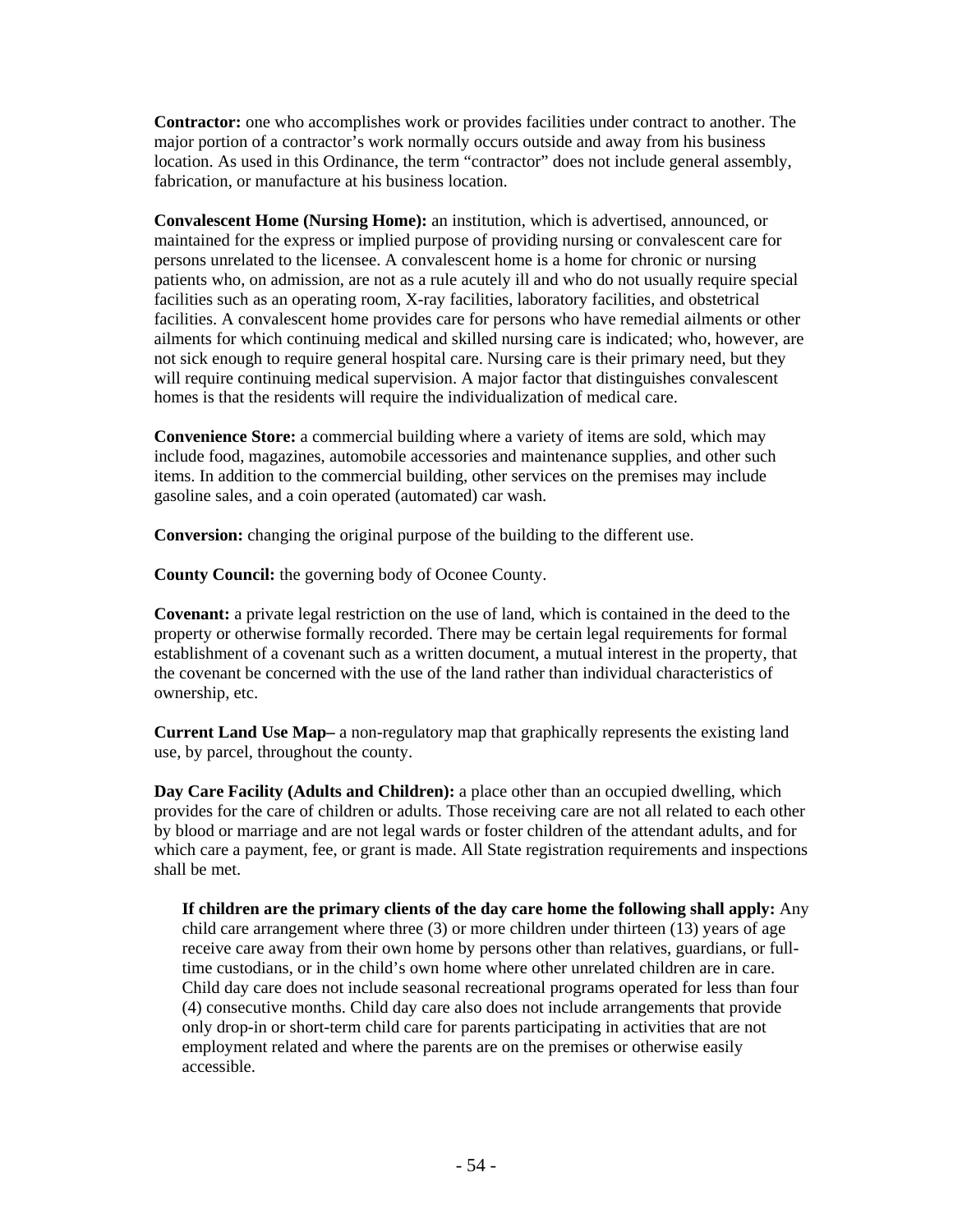**Day Care Home (Adults and Children):** a dwelling in which a permanent occupant of the dwelling provides for the care of children or adults. Those receiving care are not all related to the occupant or to each other by blood or marriage and are not the legal wards or foster children of the attendant adults. Those receiving care and are not dependents of the occupant, do not reside on the site. For the purpose of this ordinance, such activities shall meet all requirements for home occupations. All State registration requirements and inspections shall be met.

**If children are the primary clients of the day care home the following shall apply**: Includes child care centers, family child care homes, and any other child care arrangement which provides day care on a regular basis at least once a week for more than four  $(4)$ hours, but less than twenty-four (24) hours, per day for more than five (5) children under the age of thirteen (13) years, not including the operator's own school-aged children. It does not matter where it is located, whether the same or different children attend, and whether or not operated for profit. The following are not included: public schools; nonpublic schools, summer camps having children in full-time residence; summer day camps; specialized activities or instruction such as athletics, clubs, the arts, etc.; and Bible schools normally conducted during vacation periods.

**Dedication:** the transfer of property from private to public ownership with no compensation involved.

**Density:** the average number of families, persons, housing units, or buildings per unit of land.

**Density, gross:** the total number of dwelling units proposed on a property per acre.

Gross Density = Proposed number of dwelling units The total acreage

**Density, net:** the total number of dwelling units proposed on a property per acre after the area of the infrastructure is taken into account.

Net Density =  $\angle$  Proposed number of dwelling units (The total acreage – roads and right-of-ways)

**District, Zoning:** a specifically delineated area in a Planning District, shown on the Official Zoning Map, within which uniform regulations and requirements govern the use, placement, spacing, and size of land and buildings.

**Dripline:** a collective name for all vertical lines from the earth to the outermost tips of the crown of a tree. These lines will completely encircle the tree and thereby define its outermost reaches.

**Driveway:** a private roadway located on a parcel or lot used for vehicle access.

**Dwelling:** a building or portion thereof designed, arranged, or used for permanent living quarters. The term "dwelling" shall not be deemed to include a travel trailer, motel, hotel, tourist home, or other structures designed for transient residence.

**Dwelling, Attached:** a dwelling that is joined to another dwelling at one or more sides by a party wall or walls.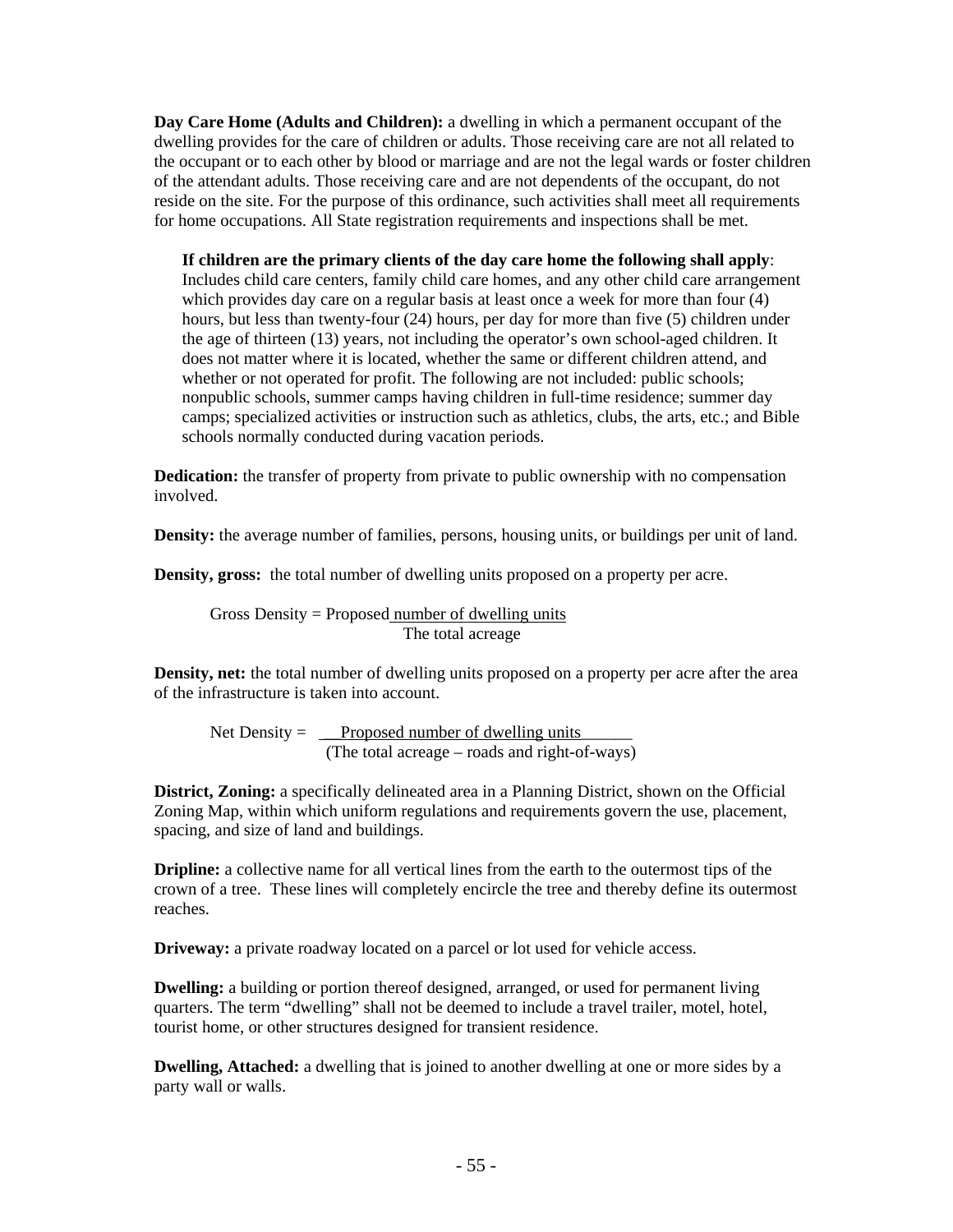**Dwelling, Detached:** a dwelling that is entirely surrounded by open space on the same lot.

**Dwelling, Duplex:** a building containing two (2) dwelling units, other than where a second dwelling unit is permitted as an accessory use.

**Dwelling, Multifamily:** a building containing three (3) or more dwelling units, except where permitted as an accessory use.

**Dwelling, Single Family:** a building containing one dwelling unit only, but may include one (1) separate unit as an accessory use to be occupied only by employees or relatives of the household.

**Dwelling Unit:** one or more rooms, which are arranged, designed, or used as living quarters for one family only. Individual bathrooms and complete kitchen facilities, permanently installed, shall always be included for each "dwelling unit".

**Easement:** a right given by the owner of land to another party for specific limited use of that land. For example, a property owner may give an easement on his property to allow utility facilities like power lines or pipelines, to allow light to reach a neighbor's windows, or to allow access to another property. No land is dedicated to the party receiving and easement, only permission to the land for a specific purpose.

**Elevated building:** means, for floodplain management purposes, a non-basement building which has its lowest elevated floor raised above ground level by foundation walls, shear walls, posts, piers, pilings or columns.

**Erect:** build, construct, erect, rebuild, reconstruct, or re-erect any building or other structure.

**Fabrication:** manufacturing, excluding the refining or other initial processing of basic raw materials, such as metal, ores, lumber, or rubber. Fabrication relates to stamping, cutting, or otherwise shaping the processed materials into useful objects.

**Façade**: the exterior walls of a building exposed to public view or that wall viewed by persons not within the building.

**Family:** one or more persons related by blood, marriage, or adoption living together as a single housekeeping unit. For the purpose of this Ordinance, such persons may include gratuitous guests, also persons living together voluntarily as a family in a dwelling as a single housekeeping group.

**Fence, Security:** a fence designed to keep out unauthorized persons and kept locked when the area or facility is not in use or under observation. Security fences are often equipped with a self-closing and positive self-latching mechanism.

**Floor Area (for determining off-street parking and loading requirements):** the gross total horizontal area of all floors below the roof, including usable basements, cellars, and accessory storage areas such as counters, racks, or closets, but excluding, in the case of nonresidential facilities, arcades, porticos, and similar areas open to the outside air which are accessible to the general public and which are not designed or used as areas for sales, display, storage, service, or production. However, "floor area", for the purpose of measurement for off-street parking spaces shall not include: floor area devoted to primarily storage purposes (except as otherwise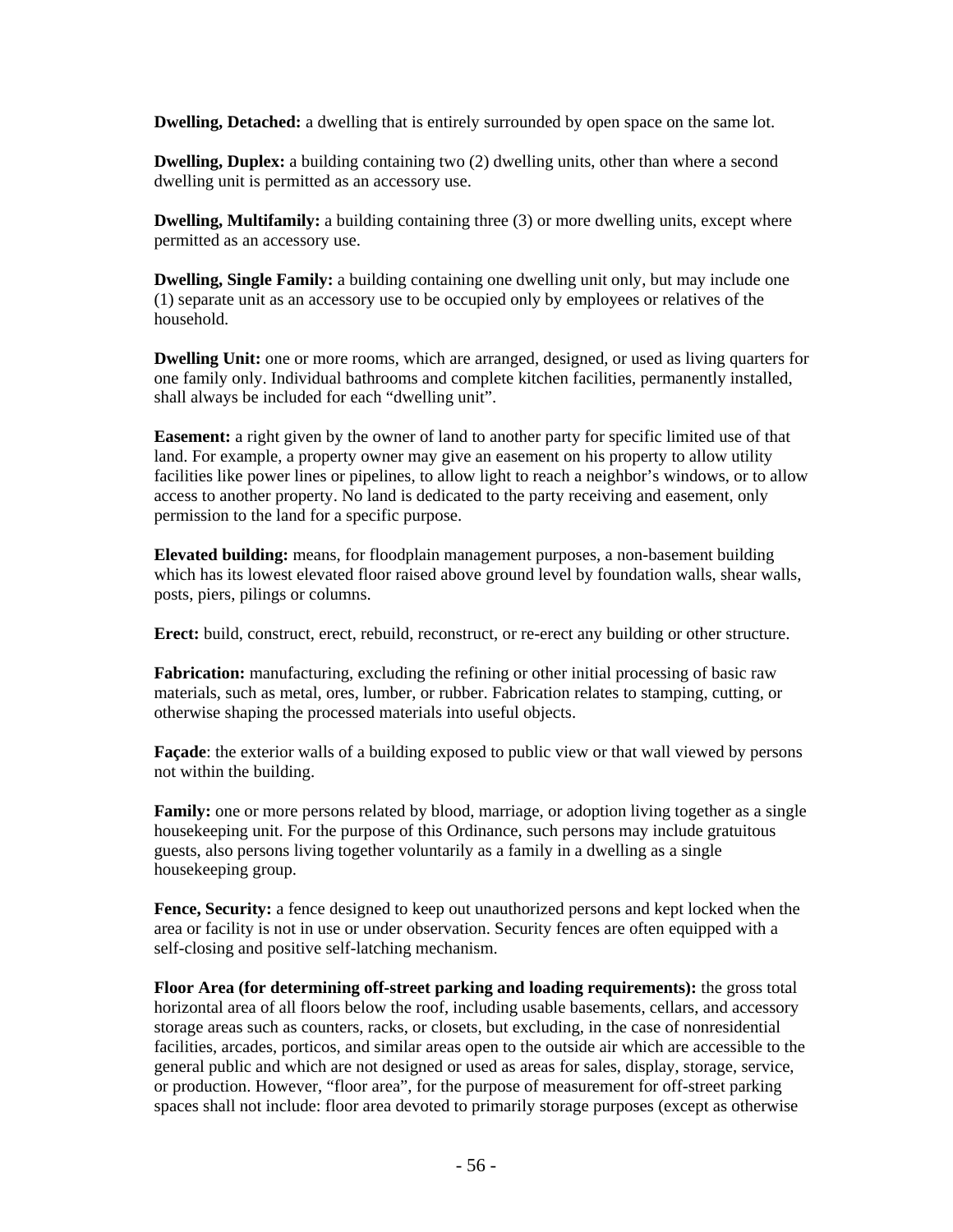noted above); floor area devoted to off-street parking or loading facilities, including aisles, ramps, and maneuvering space; or basement floor other than area devoted to retailing activities, to the production or processing of goods, or business or professional offices.

**Flood or flooding:** a general and temporary condition of partial or complete inundation of normally dry land areas from:

- **1.** the overflow of inland or tidal waters; and,
- **2.** the unusual and rapid accumulation of runoff of surface waters from any source.

**Floodway:** the channel of a river or other watercourse and the adjacent land areas that must be reserved in order to discharge the base flood without cumulatively increasing the water surface elevation more than one foot.

**Floor:** the top surface of an enclosed area in a building (including basement), i.e., top of slab in concrete slab construction or top of wood flooring in wood frame construction. The term does not include the floor of a garage used solely for parking vehicles.

**Floor Area, Gross:** the total floor area enclosed within a building.

**Foot-candle:** a unit of illumination produced on a surface, all points of which are one (1) foot from a uniform point source of one (1) candle.

**Frontage:** all of the real property abutting a street line measured along the street right-of-way.

**Functionally dependent facility:** a facility which cannot be used for its intended purpose unless it is located or carried out in close proximity to water, such as a docking or port facility necessary for the loading and unloading of cargo or passengers, shipbuilding, ship repair, or seafood processing facilities. The term does not include long-term storage, manufacture, sales, or service facilities.

**Future Land Use Map (FLUM):** a non-regulatory map that graphically represents what the citizens would like to see the county look like in the future; bringing together the goals expressed in all of the elements of the Comprehensive Plan.

**Garage, Commercial:** any building or premises, except those described as a private or parking garage, used for the storage or care of motor vehicles, or where any such vehicles are equipped for operation, repaired, or kept for remuneration, hire, or sale.

**Garage, Parking:** any building or premises, other than a private or commercial garage, used exclusively for the parking or storage of motor vehicles.

Garage, Private: a building or space used as an accessory to, or a part of, the main building permitted in any residential district, providing for the storage of motor vehicles, and in which no business, occupation, or service for profit is in any way conducted, except in an approved home occupation.

**Glare:** the effect of brightness in the field of view that causes annoyance or discomfort or interferes with seeing. It may be direct glare from a light source or reflected glare from a glossy surface.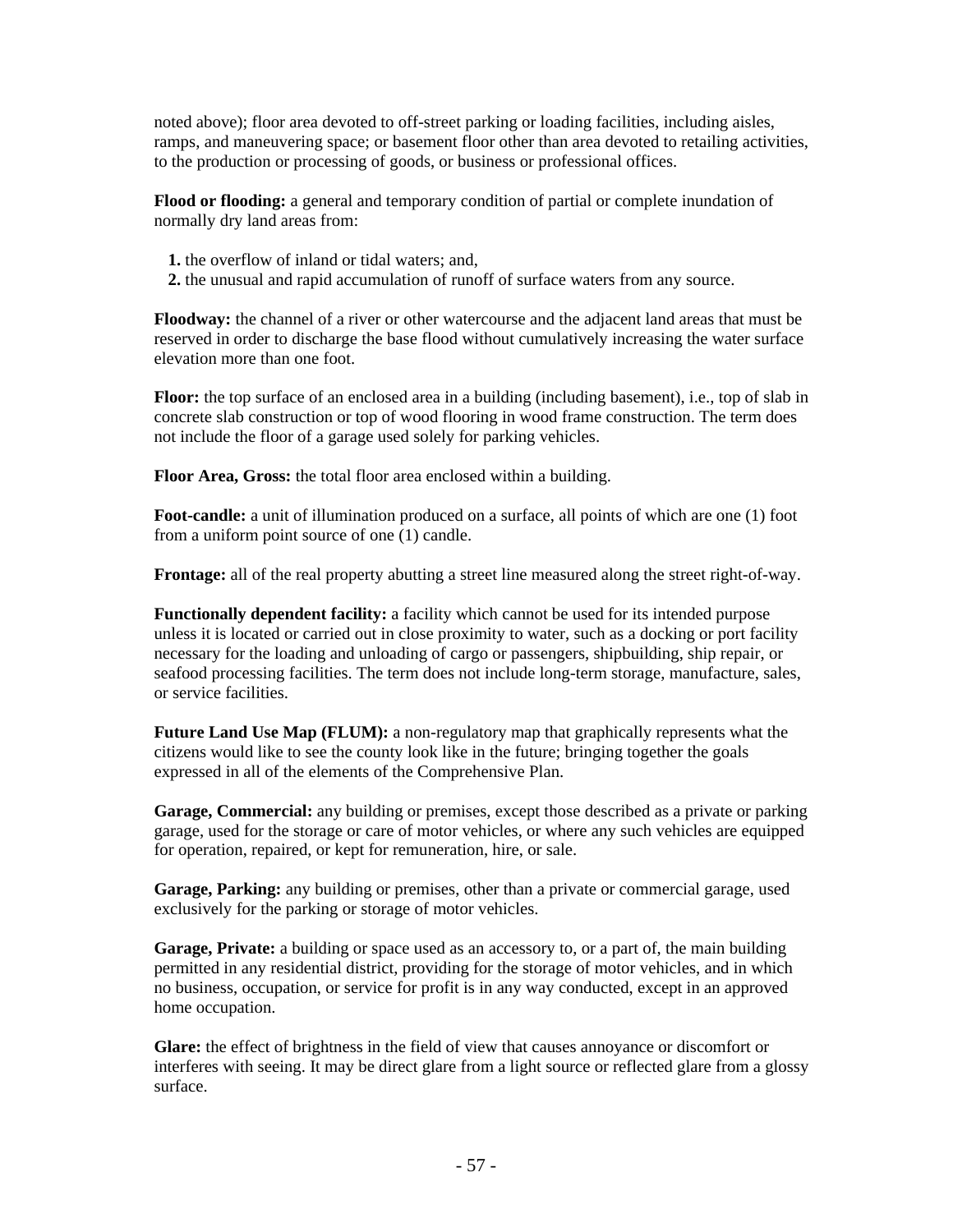**Grade:** the percent of rise or descent of a sloping surface; the average elevation of a specified area of land.

**Groundcover:** any natural vegetative growth or other material that renders the soil surface stable against accelerated erosion.

**Group Home (Group Residential Facility):** a public, private, or not-for profit facility which may provide licensed or unlicensed counseling services, schooling, and care, and which houses ten or more persons not related by blood or adoption in a residential or dormitory environment for a period of 30 days or more per year. Residential treatment centers (RTC's) are included in this definition.

**Exempted Residential Facility:** residential summer camps, day facilities, and religious retreat facilities, any of which do not provide for long-term stays of 30 days or more. Hospitals, nursing homes, and accredited college/ accredited university housing are exempted from this definition.

**Home Occupation:** any occupation or profession carried on entirely within a dwelling or accessory building on the same lot by one or more occupants thereof, providing the following:

**1.** That such use is clearly incidental and secondary to the use of the dwelling for dwelling purposes;

**2.** That no more than twenty-five percent (25%) of the total floor area of the dwelling is used for such purposes;

**3.** That there is no outside or window display;

**4.** That no mechanical or electrical equipment is installed or used other than is normally used for domestic, professional, or hobby purposes, or for infrequent consultation or emergency treatment; and,

**5.** That not more than one person not a resident of the dwelling is employed in connection with the home occupation.

**Home Occupation of an Industrial or Commercial Nature:** a home occupation in a rural area that may be of a heavier commercial or industrial nature than a typical home occupation. The business owner resides on the premises, but the amount of floor area used and the type of equipment used may be different than the standard home occupation and more than one person not a resident of the dwelling may be employed.

**Hotel:** a building or other structure kept, maintained, advertised as, or held out to the public to be a place where sleeping accommodations are supplied for pay to transient or permanent guests or tenants. Rooms are furnished for the accommodation of such guests, and the hotel may or may not have one or more dining rooms, restaurants, or cafes where meals are served. Such sleeping accommodations and dining rooms, restaurants, or cafes, if existing, are located in the same building. Entry to sleeping rooms shall be from the interior of the building.

**Impervious Surface:** any material that prevents absorption of stormwater into the ground.

**Incompatible Use:** a use or service that is unsuitable for direct association and/or contiguity with certain other uses because it is contradictory, incongruous, or discordant.

**Industrial Park:** a special or exclusive type of planned industrial area designed and equipped to accommodate a community of industries, providing them with all necessary facilities and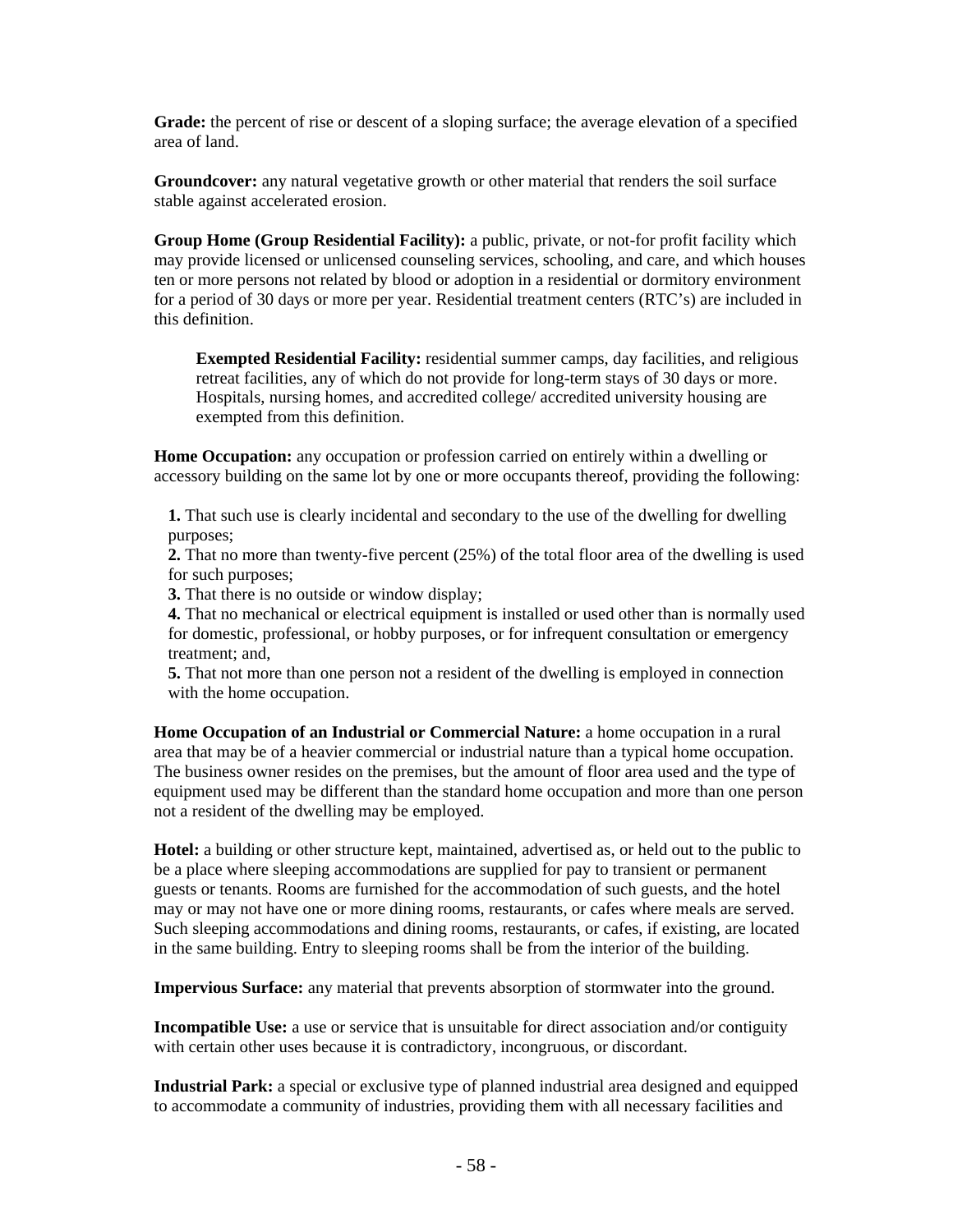services in attractive surroundings among compatible neighbors. Industrial parks may be promoted or sponsored by private developers, community organizations, or government organizations.

**Intensity of Use:** a measure of the extent to which a land parcel is developed.

**Junk Yard:** any area, in whole or in part, where waste or scrap materials are bought, sold, exchanged, stored, baled, packed, disassembled, or handled, including but not limited to scrap iron and other metals, paper, rags, vehicles, rubber tires, and bottles. A "junk yard" includes an auto-wrecking yard, but does not include uses established entirely within enclosed buildings. A "junk yard" for vehicles is defined as four or more junk, inoperable or unlicensed vehicles stored on the property.

**Landfill, Demolition:** a sanitary landfill facility for stumps, limbs, leaves, concrete, brick, wood, uncontaminated earth and other solid wastes resulting from construction, demolition or land clearing.

**Landfill, Sanitary:** a facility where waste material and refuse is placed in the ground in layers and covered with earth or some other suitable material each work day. Sanitary landfills shall also conform to requirements of 15A NCAC 13B regarding solid waste management.

**Landscape Architect:** a professional landscape architect registered by the State of South Carolina.

**Landscaped Area:** a portion of the site or property containing vegetation to exist after construction is completed. Landscaped areas can include, but are not limited to, natural areas, buffers, lawns, and plantings.

**Large-maturing Tree –** an evergreen or deciduous tree having a mature height of over thirtyfive (35) feet. Examples include but are not limited to: sycamore, oak, deodar cedar, red maple, elm, red cedar.

**Large-maturing Shade Tree –** an evergreen or deciduous tree having a mature height of over thirty-five (35) feet with a substantial canopy that provides shade and overhead cover. Examples include but are not limited to: sycamore, oak, red maple, elm.

**Loading Area or Space, Off-Street:** an area logically and conveniently located for bulk pickups and deliveries, scaled to delivery vehicles expected to be used, and accessible to such vehicles. Required off-street loading space is not to be included as off-street parking space in computing required off-street parking space.

Lot: a parcel of land in undivided ownership occupied, or intended for occupancy, by a main building or group of main buildings together with any accessory buildings, including such yards, open spaces, width, and area as are required by this Ordinance, either shown on a plat of record or described by metes and bounds and recorded with the Register of Deeds. For the purpose of this Ordinance, the word "lot" shall be taken to mean any number of contiguous lots or portions thereof, upon which one or more main structures for a single use are erected or are to be erected.

Lot, Corner: a lot abutting the intersection of two (2) or more streets or a lot abutting on a curved street or streets shall be considered a corner lot if straight lines drawn from the foremost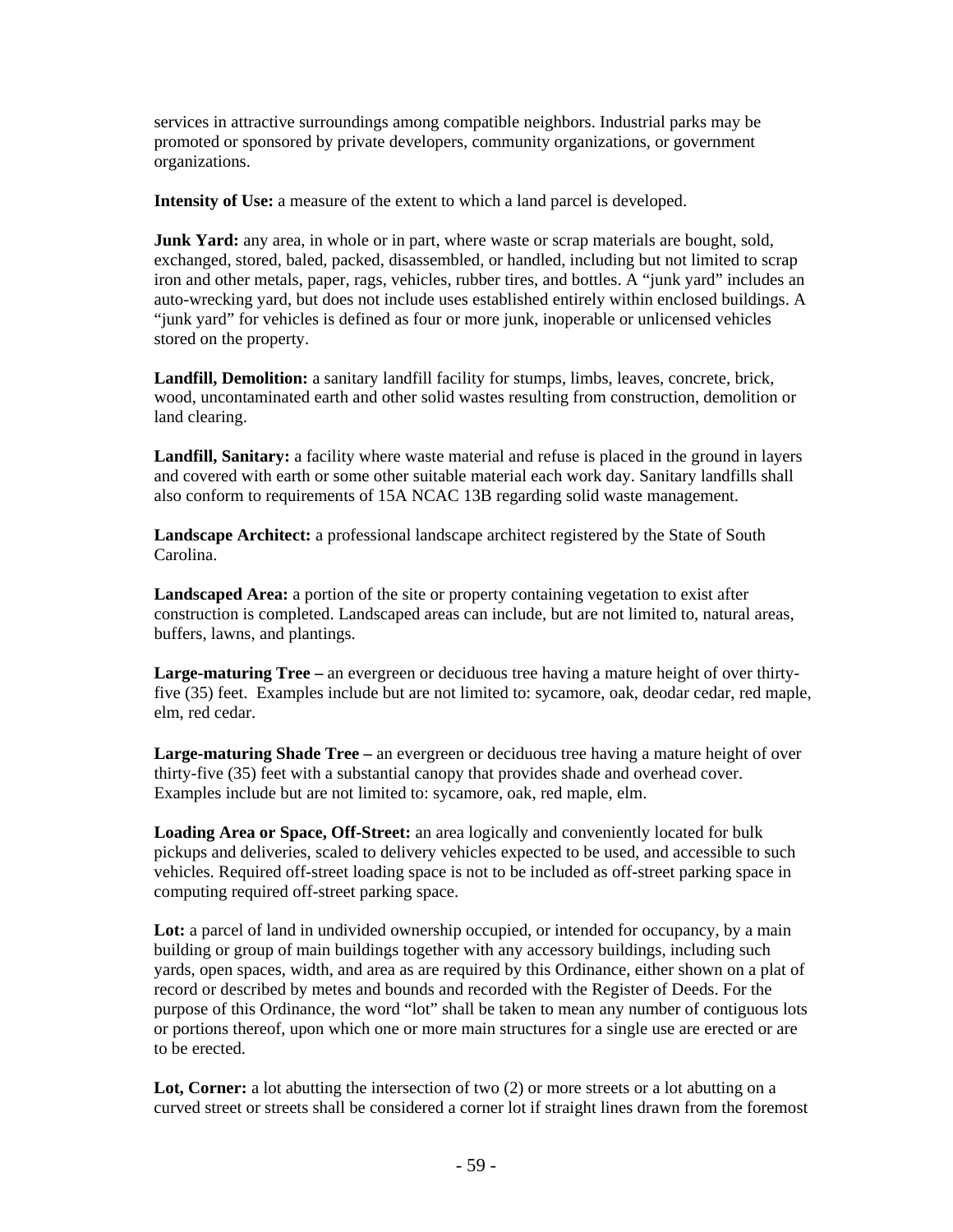points of the side lot lines to the foremost point of the lot at the apex meet at any angle of less than one hundred thirty-five (135) degrees. In such a case the apex of the curve forming the corner lot shall be considered as the intersection of street lines for the purpose of this Ordinance, such as in corner visibility requirements.

Lot, Depth: the depth of a lot is the average distance between the front and back lot lines measured at right angles to its frontage and from corner to corner.

Lot. Interior: a lot other than a corner lot.

Lot Lines: the lines bounding a lot. Where a lot of record includes a right-of-way, the lot lines are presumed not to extend into the right-of-way.

Lot, Through: an interior lot having frontage on two streets.

Lot, Width: the straight line distance between the points where the building setback line intersects the two side lot lines.

Lot of Record: a lot which is a part of a subdivision, a plat of which has been recorded in the office of the Oconee County Register of Deeds, or a lot described by metes and bounds, the description of which has been recorded in the office of the Register of Deeds by the owner or predecessor in title thereto.

#### **Mining:**

1. The breaking of the surface soil in order to facilitate or accomplish the extraction or removal of minerals, ores or other solid matter.

2. Any activity or process constituting all or part of a process for the extraction or removal of minerals, ores, soils, and other solid matter from their original location.

3. The preparation, washing, cleaning, or other treatment of minerals, ores, or other solid matter so as to make them suitable for commercial, industrial or construction use.

#### **Mining does not include**:

1. Those aspects of deep mining not having significant effect on the surface, where the affected land does not exceed one acre in area.

2. Excavation or grading when conducted solely in aid of on-site farming or of on-site construction for purposes other than mining, such as constructing a residence, garage, commercial or industrial building.

3. Mining operations where the affected land does not exceed one (1) acre in area.

4. Plants engaged in processing minerals produced elsewhere and whose refuse does not affect more than one (1) acre of land.

5. Removal of overburden and mining of limited amounts of any ores or mineral solids when done only for the purpose and to the extent necessary to determine the location, quantity, or quality of any natural deposit, provided that no ores or mineral solids removed during exploratory excavation or mining are sold, processed for sale, or consumed in the regular operation of a business, and provided further that the affected land resulting from any exploratory excavation does not exceed one (1) acre in area.

**Mini-Warehouse / Storage Facilities:** a building, or group of buildings, in a controlled access and/or fenced compound that contains varying sizes of individual, compartmentalized and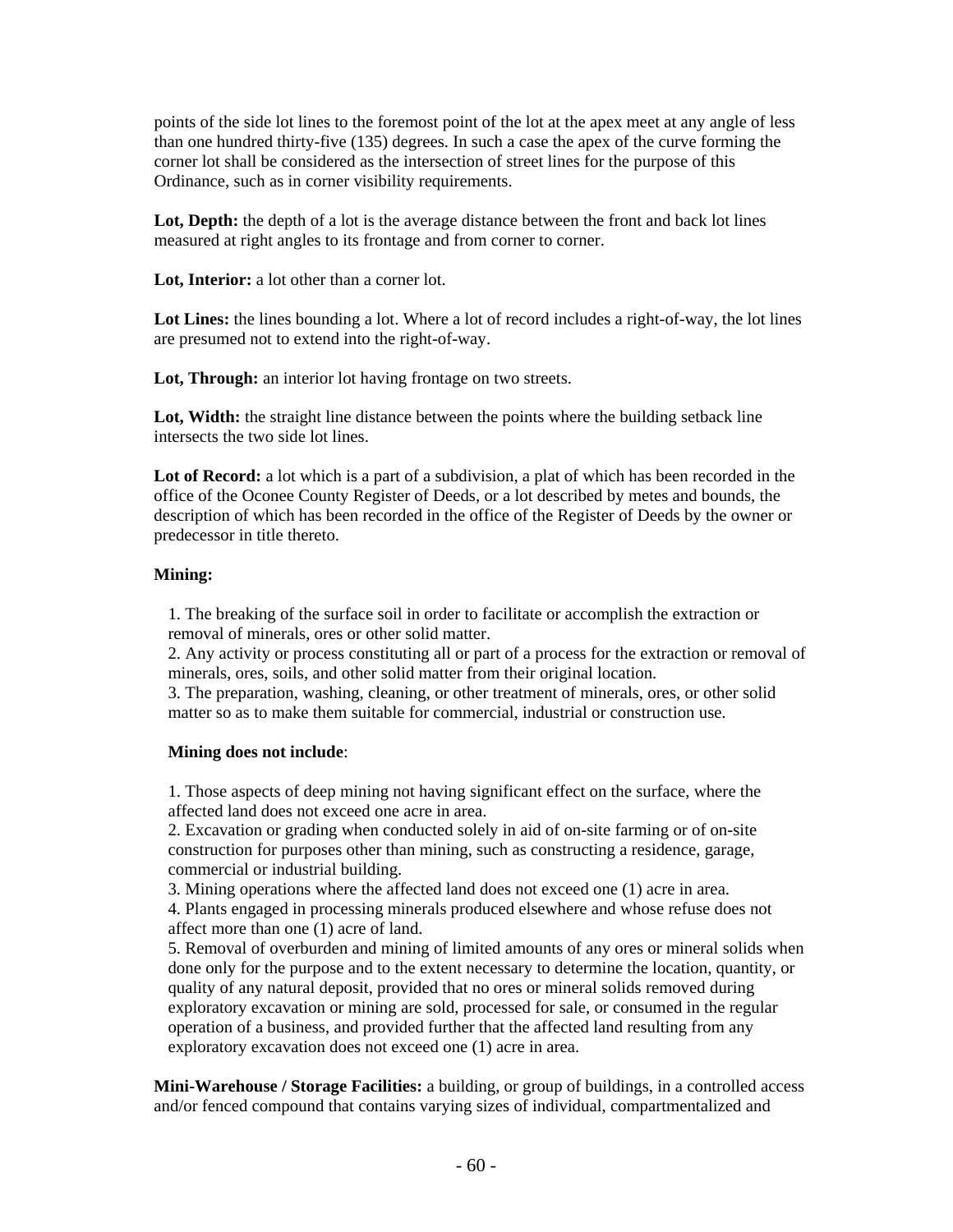controlled access stalls or lockers for the dead storage of a customer's goods or wares. No sales, service, or repair activities other than the rental of dead storage units are permitted on the premises.

**Motel:** a building or other structure kept, maintained, advertised as, or held out to the public to be, a place where sleeping accommodations are supplied for pay to transient or permanent guests or tenants and where rooms are furnished for the accommodation of such guests. Entry to sleeping rooms may be from the interior or exterior of the building. Food may be served in dining rooms, restaurants, or cafes, which may be located in the same building as the sleeping rooms or may be in one or more separate buildings.

**Multi-family Housing :** a building or buildings designed to be occupied by two or more households living independently of each other, with the number of households in residence not exceeding the number of dwelling units provided.

**Nonconforming Lot** - a lot of record at the time of this Ordinance which does not meet the minimum requirements for area and/or width applicable in the district in which such lot is located.

**Nonconforming Structure** - a structure which existed lawfully on the date this Zoning Ordinance became effective or the effective date of any amendments and does not conform to the permitted uses for the zoning district in which it is situated. Nonconforming uses are incompatible with permitted uses in the districts involved. Such nonconformities are permitted to continue until they are removed or vacated.

**Nonconforming Use** - a use that lawfully occupied a building or land at the time this Ordinance became effective, which has been lawfully continued and which does not now conform to the use regulations.

**Nursery:** a place where various plants and trees are grown for sale, transplanting, or experimentation.

**Ordinance:** this, the Zoning Ordinance, including any amendments. Whenever the effective date of the Ordinance is referred to, the reference includes the effective date of any amendment to it.

**Overlay District:** a district, which applies additional supplementary or replacement regulations to land that is already classified in an existing zoning district.

**Parking Bay:** the parking module consisting of one or two rows of parking spaces and the aisle from which motor vehicles enter and leave the spaces.

**Parking Lot or Area:** an area or plot of land used for, or designated for, the parking or storage of motor vehicles, either as a principal use or as an accessory use.

**Parking Space:** a storage space of not less than one hundred sixty (160) square feet for one automobile, plus the necessary access space.

Parking Space, Off-Street: a parking space located outside of a dedicated street right-of-way.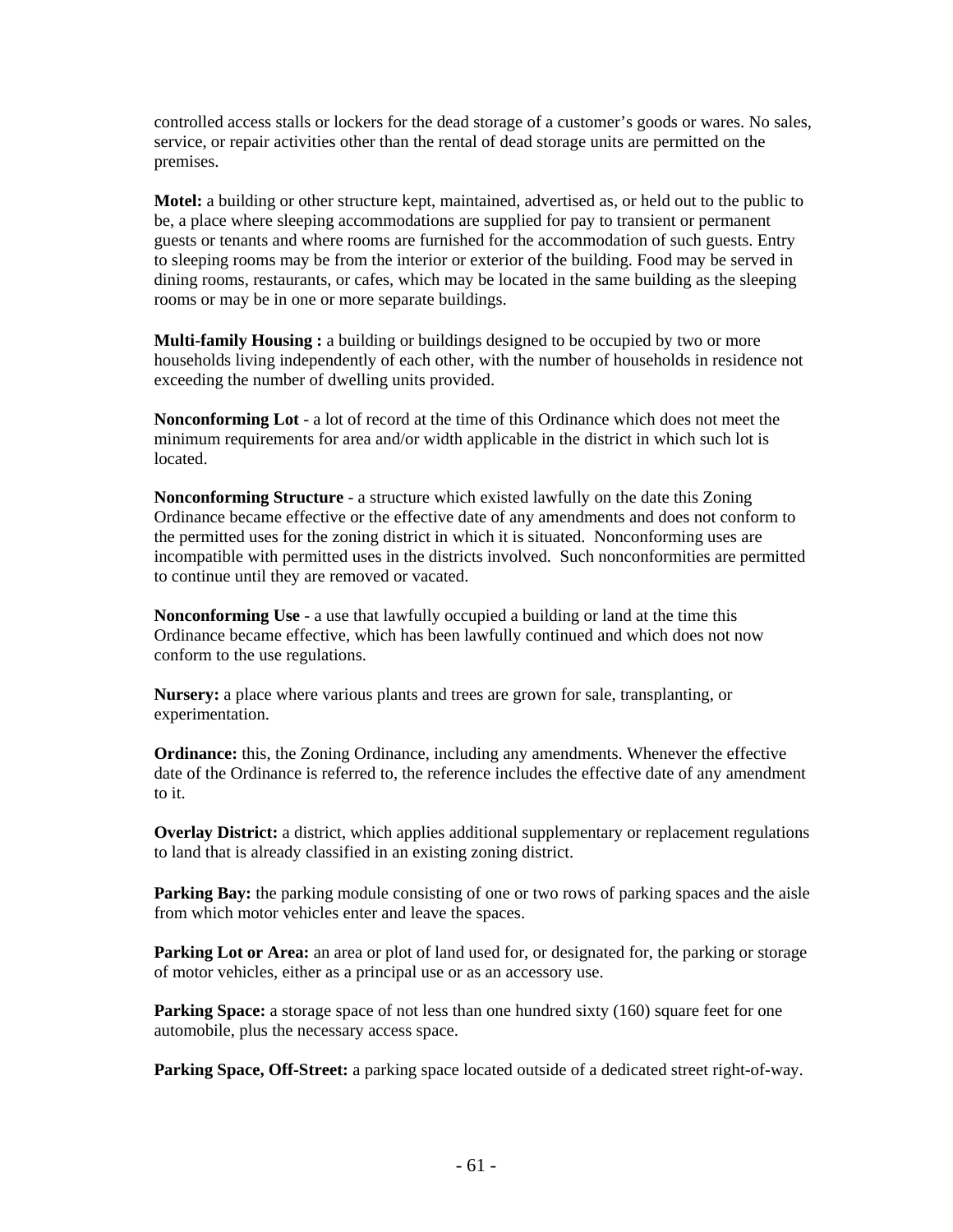**Permitted Uses – those uses explicitly stated as permitted in the definition of a particular** zoning district or any use that clearly meets the definition and intent of the zoning district in question.

**Planning District Advisory Committee – a committee appointed by County Council from** within a Planning Area considering zoning. This committee will, among other activities, create a proposed zoning map to be considered as an amendment to the existing zoning ordinance.

**Planning District -** various planning areas modeled on the approximate Oconee County Fire Districts; although the Planning Areas are based upon the Fire District boundaries, no link between the two exists, and either may be amended without impacting the boundaries of the other.

**Person:** an individual, firm, partnership, corporation, company, association, joint stock association or government entity; includes a trustee, a receiver, an assignee, or a similar representative of any of them.

**Pervious Pavement:** paving material that permits full or partial absorption of stormwater into the ground.

**Planned Unit Development (PUD):** a form of development usually characterized by a unified site design for a number of housing units, clustering buildings, providing common open space, density increases, and a mix of building types and land uses. It permits the planning of a project and the calculation of densities over the entire development, rather than on an individual lot-bylot basis.

**Planning Commission:** the public agency in a community usually empowered to prepare a comprehensive land plan and to evaluate proposed changes in land use, either by public or private developers, for conformance with the plan.

**Planning and Zoning Administrator (Zoning Administrator):** the official person charged with the enforcement of the Zoning Ordinance.

**Plant Material:** large-maturing trees, understory trees, and / or shrubs.

**Planting Island:** in parking lot design, a built-up, curbed structure placed at the end or within parking rows for landscaping and as a guide to traffic.

Plat: a map, usually of land which is to be or has been subdivided, showing the location, boundaries, and ownership of properties; the location, bearing, and length of every street and alley line, lot line, and easement boundary line; and such other information as may be necessary to determine whether a proposed subdivision or development meets all required standards of this and other ordinances.

**Premises:** a single piece of property as conveyed in deed, or a lot or a number of adjacent lots on which is situated a land use, a building, or group of buildings designed as a unit or on which a building or a group of buildings are to be constructed.

**Private Road or Street:** any road or street which is not publicly owned and maintained and is used for access by the occupants of the development, their guests, and the general public. The right-of-way has not been dedicated to either the State of South Carolina or Oconee County.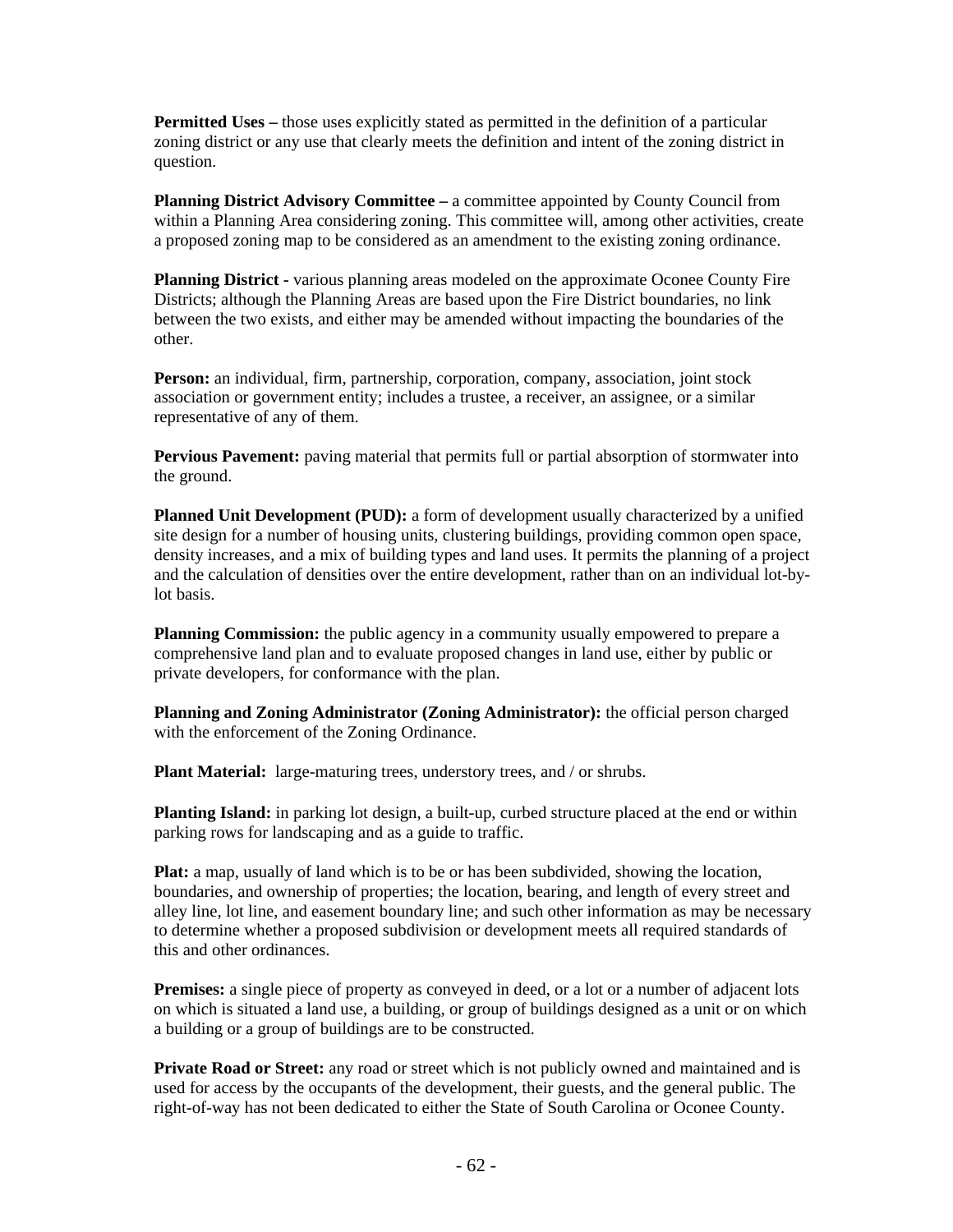**Public Road or Street:** roads, avenues, boulevards, highways, freeways, lanes, courts, thoroughfares, collectors, minor roads, cul-de-sacs and other ways including the entire right-ofway considered public and both dedicated to and accepted by the State of South Carolina or Oconee County.

**Residential Care Home:** a facility which combines the functions of any combination of a retirement community, rest home, nursing home, and convalescent home, providing residential facilities for independent living, assisted care, and, possibly, nursing care.

**Residential District or Land Zoned Residential:** indicates any district in which residential uses are permitted. Residential uses include manufactured homes.

**Right-of-Way:** an area owned and maintained by a municipality, the State of South Carolina, a public utility, a railroad, or a private entity for the placement of such utilities and/or facilities for the passage of vehicles or pedestrians, including roads, pedestrian walkways, utilities, or railroads.

**Roadside Market:** a market or stand operated on a seasonal or year-round basis that allows for agricultural producers to retail their products and agriculture-related items directly to consumers and enhance income through value-added products, services and activities.

**Roadside Stand:** typically a seasonally temporary stand less than 200 square feet used to sell farm and garden products, hand crafts, and other homemade items; or those locations used for educational, religious, or recreational fundraisers; or those locations used for the conveyance of public information. Stands must be authorized by the property owner and the appropriate rightof-way entity such as SCDOT, Oconee County, etc. Unsafe or abandoned structures, or any structure that presents a health or safety threat to the public, shall not be considered a legitimate Roadside Stand.

**Screening:** the use of plant materials and other landscape or architectural elements used separately or in combination to obscure views.

Searchlight: an apparatus with reflectors for projecting a powerful beam of light of approximately parallel rays in a particular direction, usually devised so that it can be swiveled about.

**Self-Service Gasoline Pump:** a gasoline or diesel fuel dispensing pump, which is operated by the customer who pays the charge to an attendant or cashier.

**Setback:** the required minimum distance between every structure and the lot lines of the lot on which it is located (measured from the road right of way in the front and property lines on the remaining portions of the property).

**Shopping Center:** a commercial area with one or more buildings or lots and designed as a unit to house two (2) or more businesses offering products and/or services to the public.

**Sight Triangle –** a triangular-shaped portion of land established at street intersections in which nothing is erected, placed, planted, or allowed to grow in such a manner as to limit or obstruct the sight distance of motorists entering or leaving the intersection.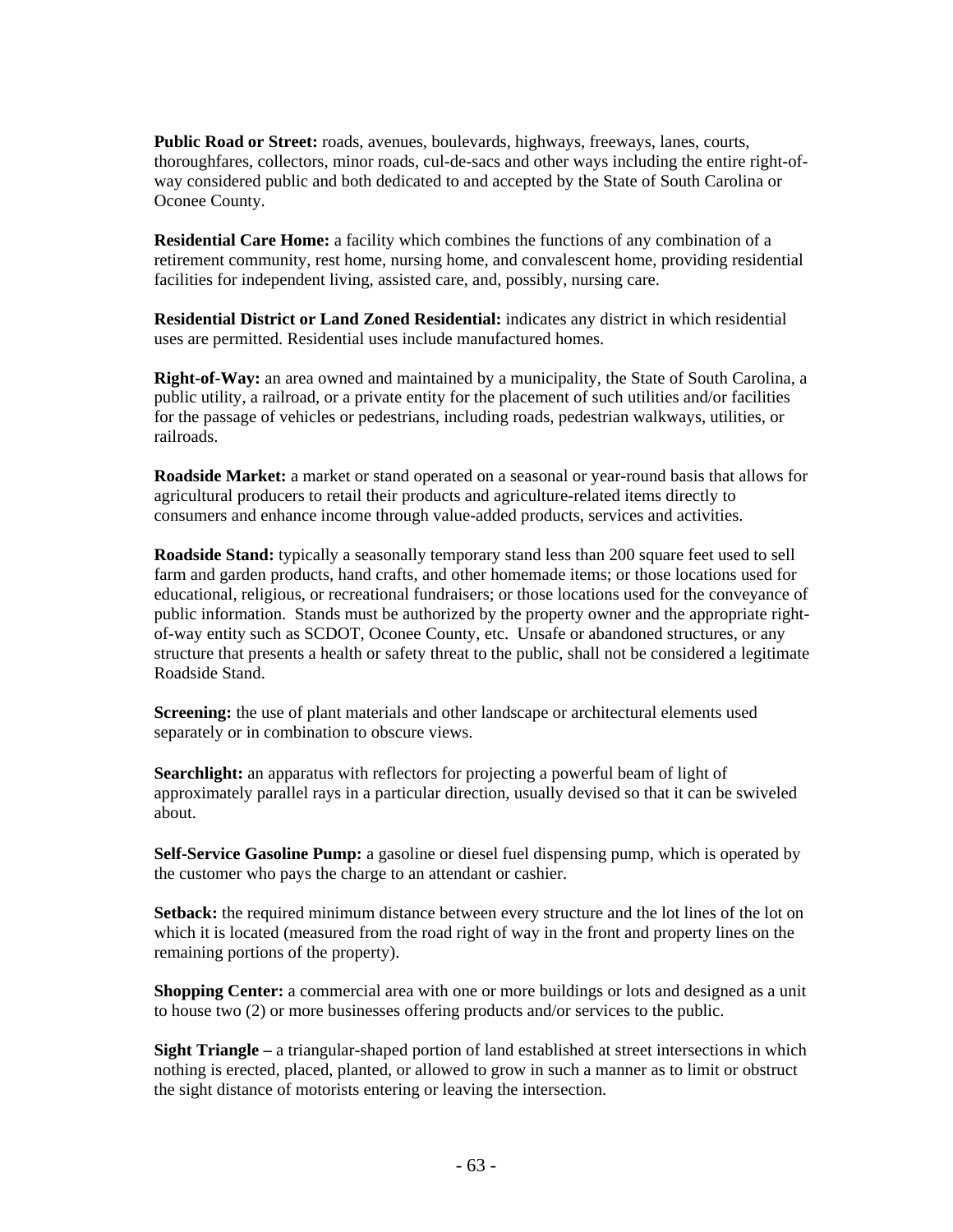**Sign –** any sign structure or combination of sign structure and message in the form of outdoor sign, display, device, figure, painting, drawing, message, plaque, poster, billboard, advertising structure, advertisement, logo, symbol, or other form which is designated, intended, or used to advertise or inform. The term does not include official traffic control signs, official markers, nor specific information erected, caused to be erected or approved by the South Carolina Department of Transportation.

**Sign, Awning:** a sign mounted, painted, or attached to an awning.

**Sign, Banner:** any sign, except an awning sign, made of flexible fabric-like material.

**Sign, Canopy**: a sign mounted, painted, or attached to a canopy.

**Sign, Directional:** signs limited to directional messages, principally for pedestrian or vehicular traffic, such as "one-way", "entrance", and "exit".

**Sign, Flashing:** any directly or indirectly illuminated sign that exhibits changing natural or artificial light or color effects by any means whatsoever. For the purposes of this ordinance any moving, illuminated sign shall be considered a "flashing sign". Such signs shall not be deemed to include time and temperature signs or public message displays using electronic switching.

**Sign, Hanging:** a sign forming an angle with a building which extends from the building and is supported by the building

**Sign, Monument:** a freestanding sign constructed on the ground with a continuous footing or foundation with the base of the sign at grade level.

**Sign, Portable**: a sign that is not permanent, affixed to a building, structure, or the ground.

**Sign, Projecting:** a sign forming an angle with a building which extends from the building and is supported by the building

**Sign, Revolving/Rotating:** any sign or part of a sign that changes physical position or light intensity by any movement or animation or that gives the visual impression of such movement.

**Sign, Roof:** a sign that is mounted on the roof of a building or that is wholly dependent upon a building for support and that projects above the top walk or edge of a building with a flat roof, the eave line of a building with a gambrel, gable, or hip roof, or the deck line of a building with a mansard roof.

**Sign, Temporary:** a sign or advertising display intended to be displayed in connection with a specific event for a limited duration.

**Sign, Wall:** a sign fastened to or painted on the wall of a building or structure in such a manner that the wall becomes the supporting structure for, or forms the background surface of the sign, and that does not project more than six (6) inches from such building or structure.

**Sign, Window:** a sign that is mounted for display on or within a window, and intended to be viewed from the outside.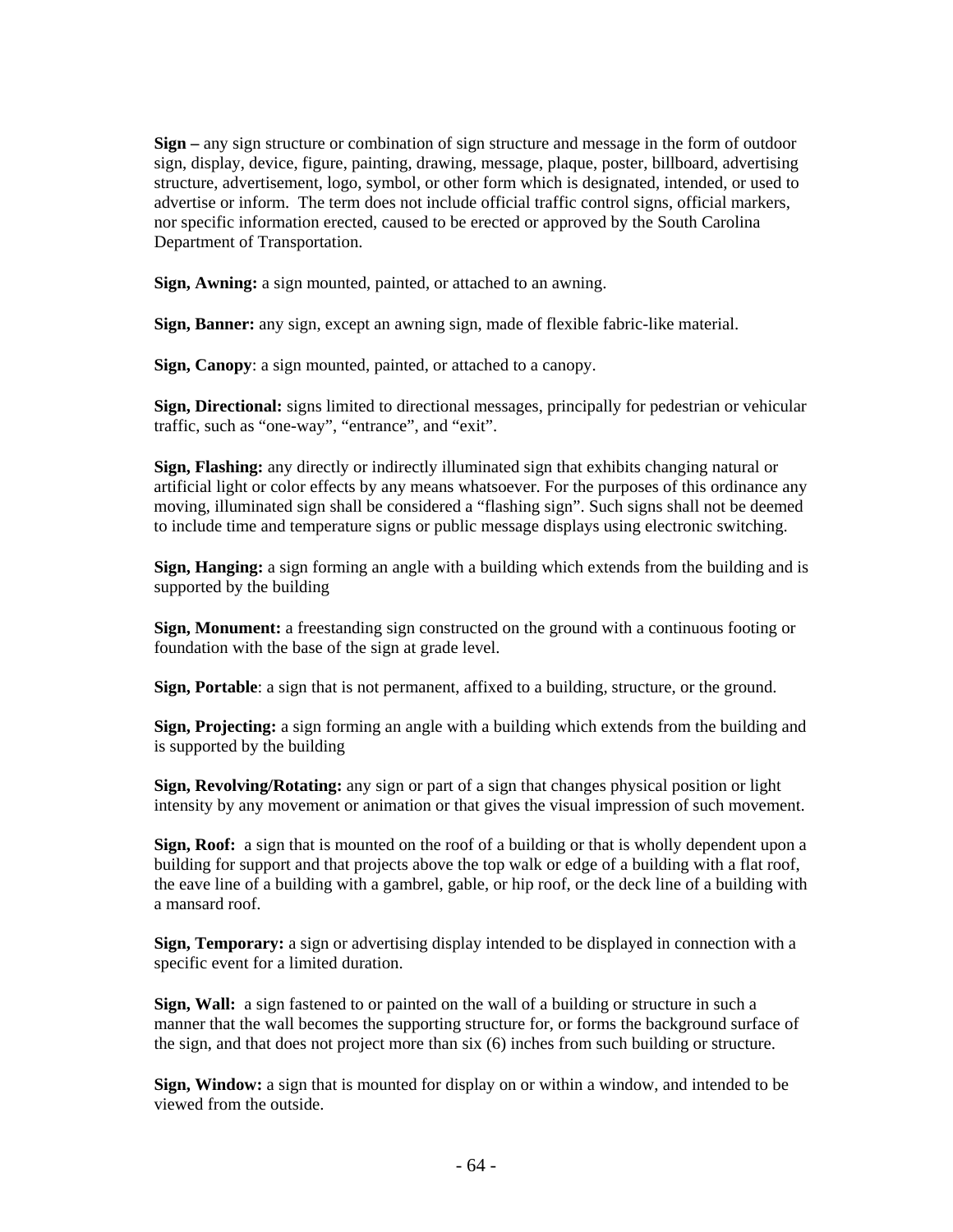**Single-family Detached Residential:** a parcel or lot containing a detached dwelling unit; includes homes and manufactured homes.

**Site Plan:** a plan, to scale, showing uses and structures proposed for a parcel of land as required by the regulations involved. It includes such things as lot lines, streets, building sites, reserved open space, buildings, major landscape features – both natural and manmade and depending on requirements, the locations of proposed utility lines.

**Special Exception** - a Special Exception use is one which is not permitted by right, but which may be permitted after a public hearing by the Board of Zoning Appeals and all conditions stated in this ordinance are met. The Zoning Ordinance lists, by zoning district, those uses that may be allowed by right or by Special Exception. Uses that are included or fit the intent of these lists will be considered in each zoning district.

**Spot Zoning** – rezoning of a lot or parcel of land to benefit an owner for a use incompatible with surrounding land uses and that does not further the goals in the comprehensive plan.

**Stormwater:** water that accumulates on land as a result of precipitation events, and can include runoff from impervious areas such as roads and roofs.

**Story:** that portion of a building included between the surface of any floor and the surface of the next floor above it, or if there is no floor above it, then the space between such floor and the ceiling above it.

**Street Line:** the line between the street right-of-way and abutting property (i.e. right-of-way line).

**Structure:** anything constructed or erected, the use of which requires location in or on the land or attachment to something having a permanent location in or on the land.

**Structural Alterations:** any change in the supporting members of a building, such as bearing walls, columns, beams, or girders, except for repair or replacement.

**Start of construction:** includes substantial improvement, and means the date the building permit was issued, provided the actual start of construction, repair, reconstruction, rehabilitation, addition, or improvement was within 180 days of the permit date. The actual start means the first placement of permanent construction of a structure (including a manufactured home) on a site, such as the pouring of slabs or footings, installation of piles, construction of columns, or any work beyond the stage of excavation or the placement of a manufactured home on a foundation. Permanent construction does not include land preparation, such as clearing, grading, and filling; nor does it include the installation of streets and/or walkways; nor does it include excavation for a basement, footings, piers or foundations, or the erection of temporary forms; nor does it include the installation on the property of accessory buildings, such as garages or sheds not occupied as dwelling units or not part of the main structure. For a substantial improvement, the actual start of construction means the first alteration of any wall, ceiling, floor, or other structural part of the building, whether or not that alteration affects the external dimensions of the building.

Subdivision: all divisions of a tract or parcel of land into two or more lots, building sites, or other divisions for the purpose of sale or building development, whether immediate or future,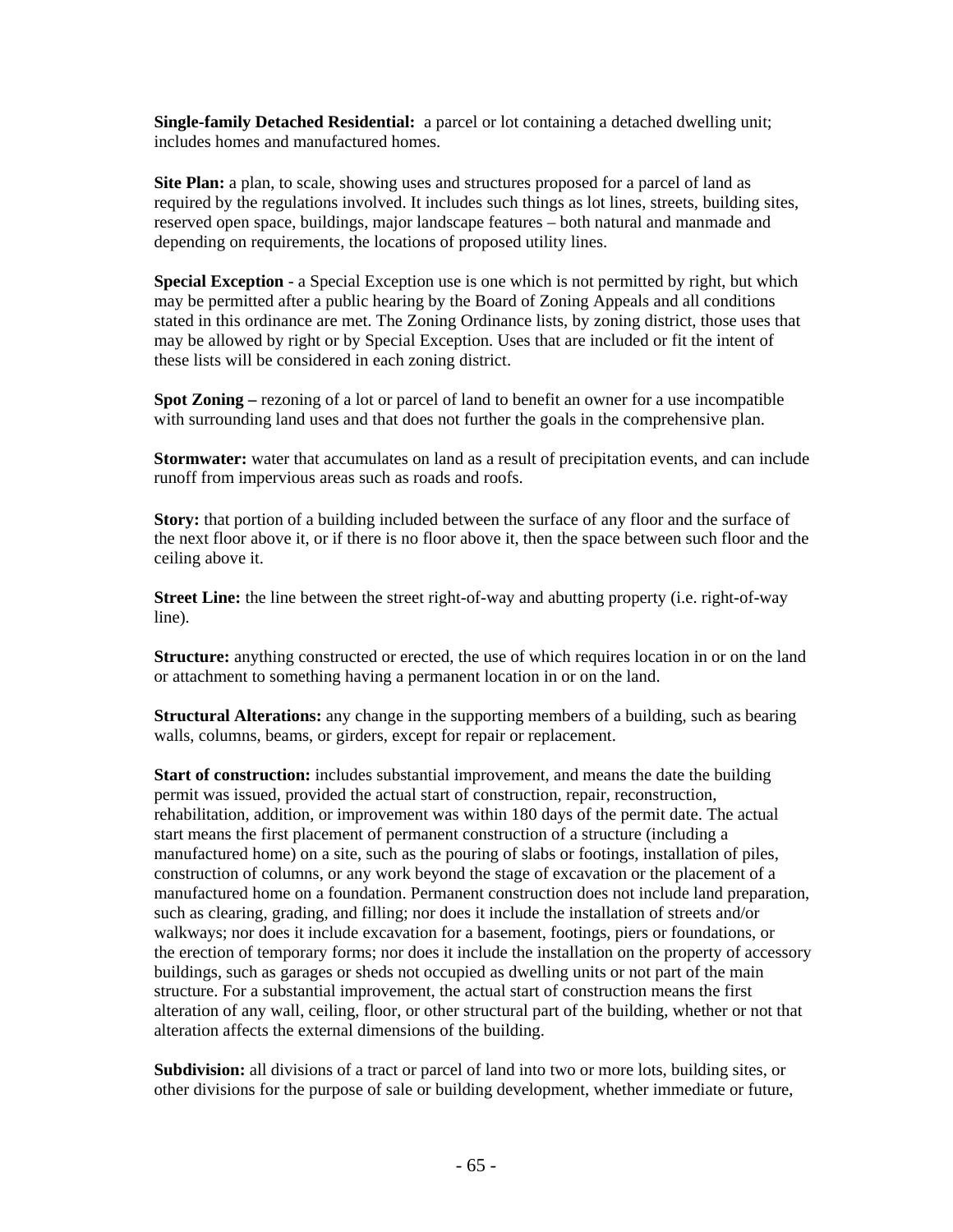with certain modifications. The current official definition is found in the Oconee County Subdivision Regulations.

**Substantial improvement:** means any repair, reconstruction, rehabilitation, addition, or other improvement of a structure, the cost of which equals or exceeds 50 percent of the market value of the structure before the "start of construction" of the improvement. This term includes structures, which have incurred "substantial damage", regardless of the actual repair work performed. The term does not, however, include either: (1) any project of improvement of a structure to correct existing violations of State or local health, sanitary, or safety code specifications which have been identified by the local code enforcement official and which are the minimum necessary to assure safe living conditions; or, (2) any alteration of a historic structure, provided that the alteration will not preclude the structure's continued designation as a historic structure.

**Tree Protection:** measures taken, such as temporary fencing and the use of tree wells, existing at a minimum outside the dripline, to protect existing trees from damage or loss during and after project construction.

**Unattended Gasoline Pump:** a gasoline or diesel fuel dispensing pump, which dispenses fuel automatically according to the amount of money inserted into the pump. Such pumps are usually located without an attendant or other personnel on hand.

**Understory Tree:** an evergreen or deciduous tree with a mature height of less than thirty-five (35) feet. Examples include but are not limited to: red bud, dogwood, crape myrtle, wax myrtle, ornamental cherry.

**Use:** any continuing or repetitive occupation or activity taking place upon a parcel of land or within a building including, but not limited to; residential, manufacturing, retailing, offices, public services, recreational, and educational.

**Variance:** a variance is a waiver of the dimensional terms of the Zoning Ordinance where such variance will not be contrary to the public interest and where, owing to conditions peculiar to the property and not the result of actions of the applicant, a literal enforcement of the Ordinance would result in unnecessary and undue hardship; and does not involve a change in the use of the property.

**Viewshed:** an area of land, water, and / or other environmental elements that are visible from a fixed vantage point (or series of points along a linear transportation facility).

**Wetlands:** those areas that are defined as wetlands by the United States Army Corps of Engineers from time to time. Generally wetlands are those areas that are inundated or saturated by surface or ground water at a frequency and duration sufficient to support, and that under normal circumstances do support, a prevalence of vegetation typically adapted for life in saturated soil conditions. Wetlands generally include swamps, marshes, bogs, and similar areas.

**Yard:** an open space that lies between the principal building or buildings and the nearest lot line. The minimum required yard as set forth in the ordinance is unoccupied and unobstructed from the ground upward, except as may be expressly permitted.

Yard, Front (Highway Yard): a yard across the full width of the lot extending from the front line of the building.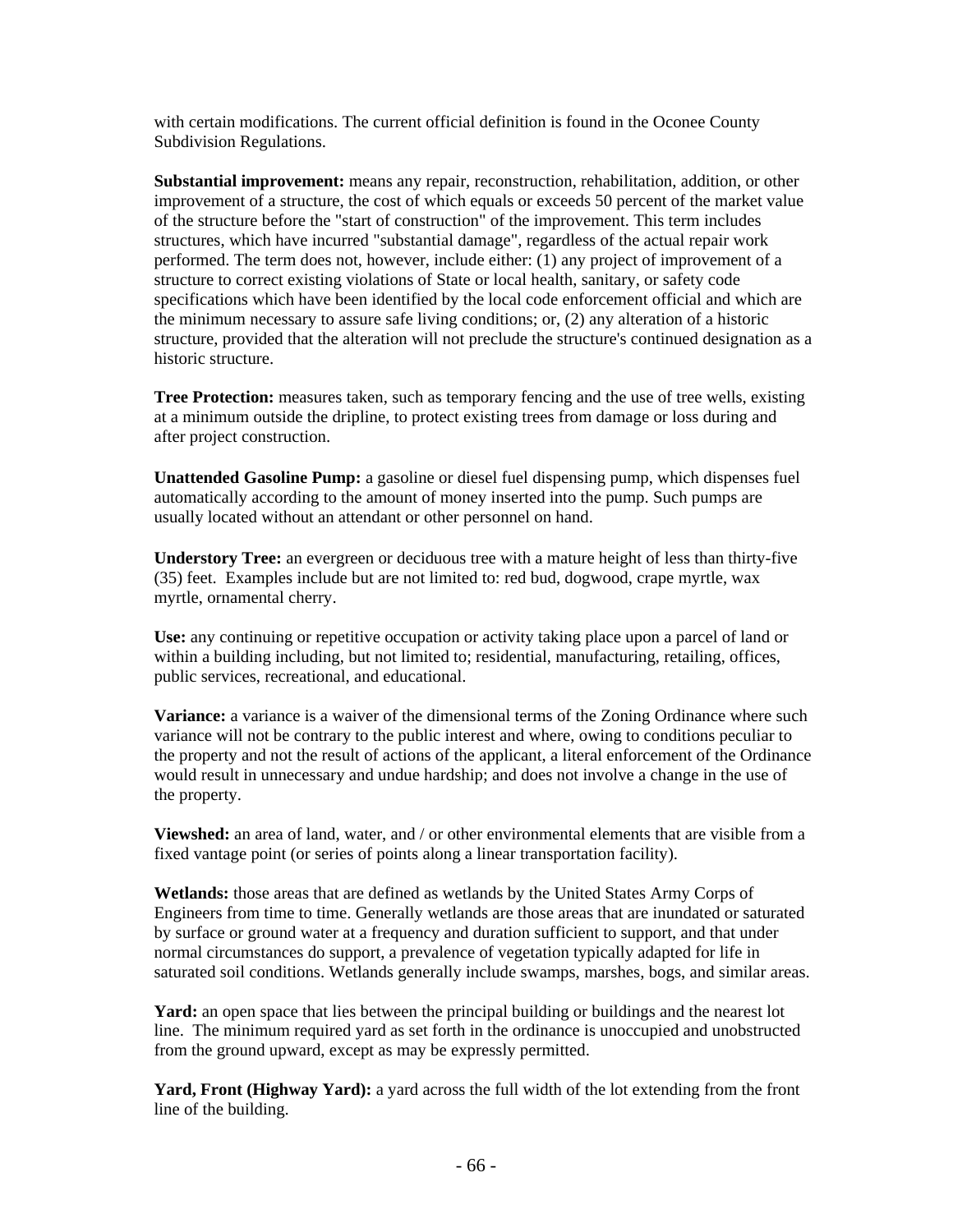Yard, Side: an open space on the same lot with a building, between the building and the side line of the lot, extending through, from the front building line, to the rear of the lot.

Yard, Rear: a yard extending across the full width of the lot and measured between the rear line of the lot and the rear line of the main building.

**Zero Lot Line:** a concept commonly used in Planned Unit Developments where individual commercial buildings or dwellings, such as townhouses (row houses) and patio homes, are to be sold, along with the ground underneath and perhaps a small yard or patio area. Such commercial or residential units are located in buildings with two (2) or more units per building, usually including common walls. With zero lot line, the minimum requirements for lot area and yards need not be met and construction can take place up to the lot line.

**Zoning:** a police power measure, enacted primarily by general purpose units of local government, in which the community is divided into districts or zones within which permitted and conditional uses are established, as are regulations governing lot size, building bulk, placement, and other development standards. Requirements vary from district to district, but they must be uniform within districts. The Zoning Ordinance consists of two parts – a text and a map.

**Zoning District:** an area established by this Ordinance where the individual properties are designed to serve compatible functions and to be developed at compatible scales.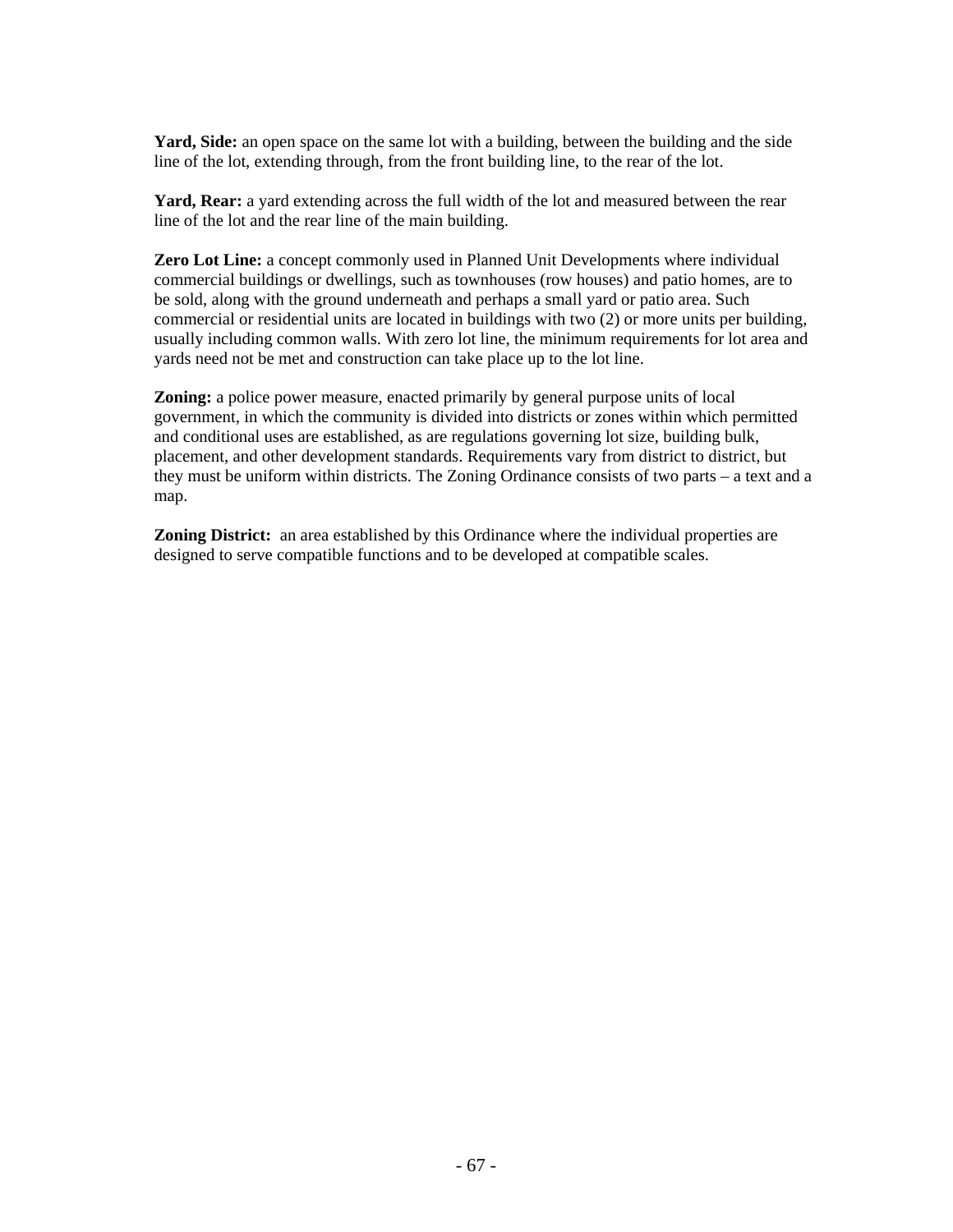# OCONEE COUNTY, SOUTH CAROLINA

 $\mathbf{B} \mathbf{y}$ :

 George C. Blanchard, Chairman of County Council Oconee County, South Carolina

ATTEST:

By:\_\_\_\_\_\_\_\_\_\_\_\_\_\_\_\_\_\_\_\_\_\_\_\_\_\_\_\_\_\_\_\_\_\_\_\_\_\_\_\_

Elizabeth G. Hulse, Clerk to County Council Oconee County, South Carolina

Public Hearing:

1<sup>st</sup> Reading: September 18, 2007<br>Public Hearing: April 15, 2008  $September 23, 2008$  $2<sup>nd</sup> Reading: 2<sup>nd</sup> Reading: 2<sup>nd</sup> Reading: 2<sup>nd</sup> Reading: 2<sup>nd</sup> Reading: 2<sup>nd</sup> Reading: 2<sup>nd</sup> Reading: 2<sup>nd</sup> .$ November 6, 2008

Amended May 19, 2009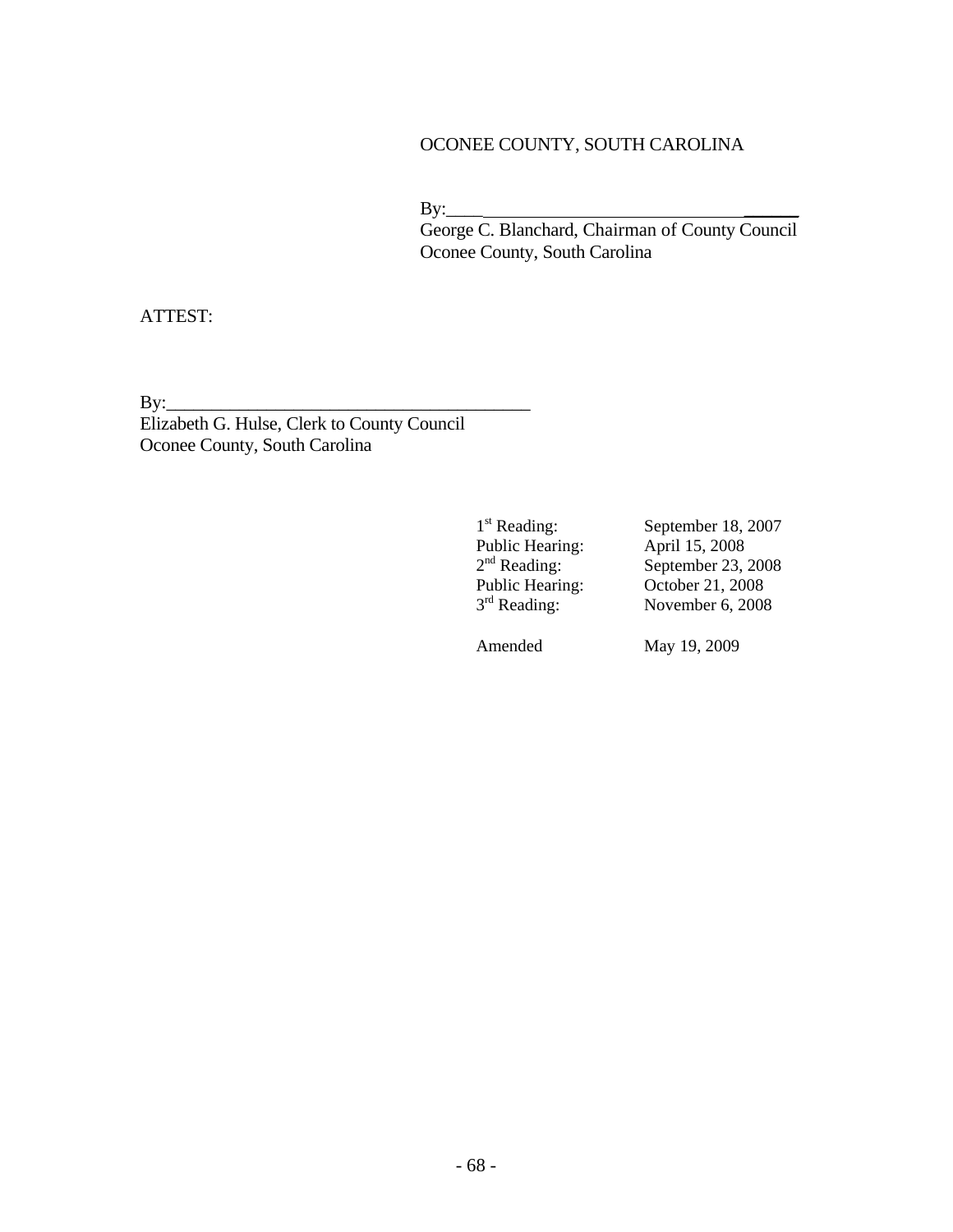# **Appendix A**

### **(a) BUILDING STANDARDS**

Diversity in design consistent with the local natural and architectural surroundings is encouraged.

- 1. To the extent feasible, primary facades and entrances shall face the street.
- 2. All buildings less than or equal to twenty (20) feet in height shall have a setback of at least thirty (30) feet from the property line along the primary road. Setback from remaining property lines shall be fifteen (15) feet.
- 3. Buildings more than twenty (20) feet in height shall have a setback of thirty (30) feet plus an additional distance equal to one foot in horizontal distance for each one foot in additional vertical distance (building height over 20 feet) along the primary road. Setbacks from remaining property lines shall be twenty-five (25) feet.
- 4. Exterior building materials visible from the traffic lanes shall not consist of unadorned concrete masonry units (concrete blocks), corrugated metal, and/or sheet metal. Pre-cast panels and pre-engineered metal wall units, and 'split-faced' and other rusticated masonry wall are permitted. (amended)
- 5. Suitable materials for treating building facades may include, but are not limited to: stone, brick, glass, wood siding, split block, or stucco. Alternative materials may be approved by the Planning Director.
- 6. Blank, uninterrupted building facades shall not face residential areas or public or private street right-of-ways. Design techniques using architectural elements or repetitive features should be utilized to visually break up the facade. Examples include, but are not limited to: windows, doors, columns, canopies, lighting fixtures, building offsets / projections, decorative tile work, artwork, or other elements approved by the Planning Director. The following standards apply:
	- 1) Industrial uses shall not have blank walls greater than fifty (50) feet in length.
	- 2) All other uses shall not have blank walls greater than thirty (30) feet in length.
- 7. The appearance of strip development resulting from flat, unvaried roof lines is discouraged. Roofline variation may be achieved using one or more of the following methods: vertical or horizontal offsets in ridge lines, variation in roof pitch, gables, or dormers.
- 8. Roof mounted mechanical equipment shall be enclosed or screened to ensure such features are not visible to the extent possible. Enclosures and screens shall be compatible with the architectural style of the building.
- 9. Shipping and receiving areas / docks shall be located in the rear of the structure and should not be visible from primary adjacent parking areas or street rights-of way.

# **(b). SIGNAGE STANDARDS**

The sign standards are created to maintain and enhance the aesthetic environment of transportation and economic gateways into Oconee County. The location and design of all signs shall be consistent with the objective of high-quality development and safe and efficient vehicular and pedestrian circulation.

### **(1) General Standards**

a. All signs, including their supports, braces, guys, anchors, electrical parts and lighting fixtures, and all painted and display areas shall be constructed and maintained in accordance with the building and electrical codes adopted by Oconee County.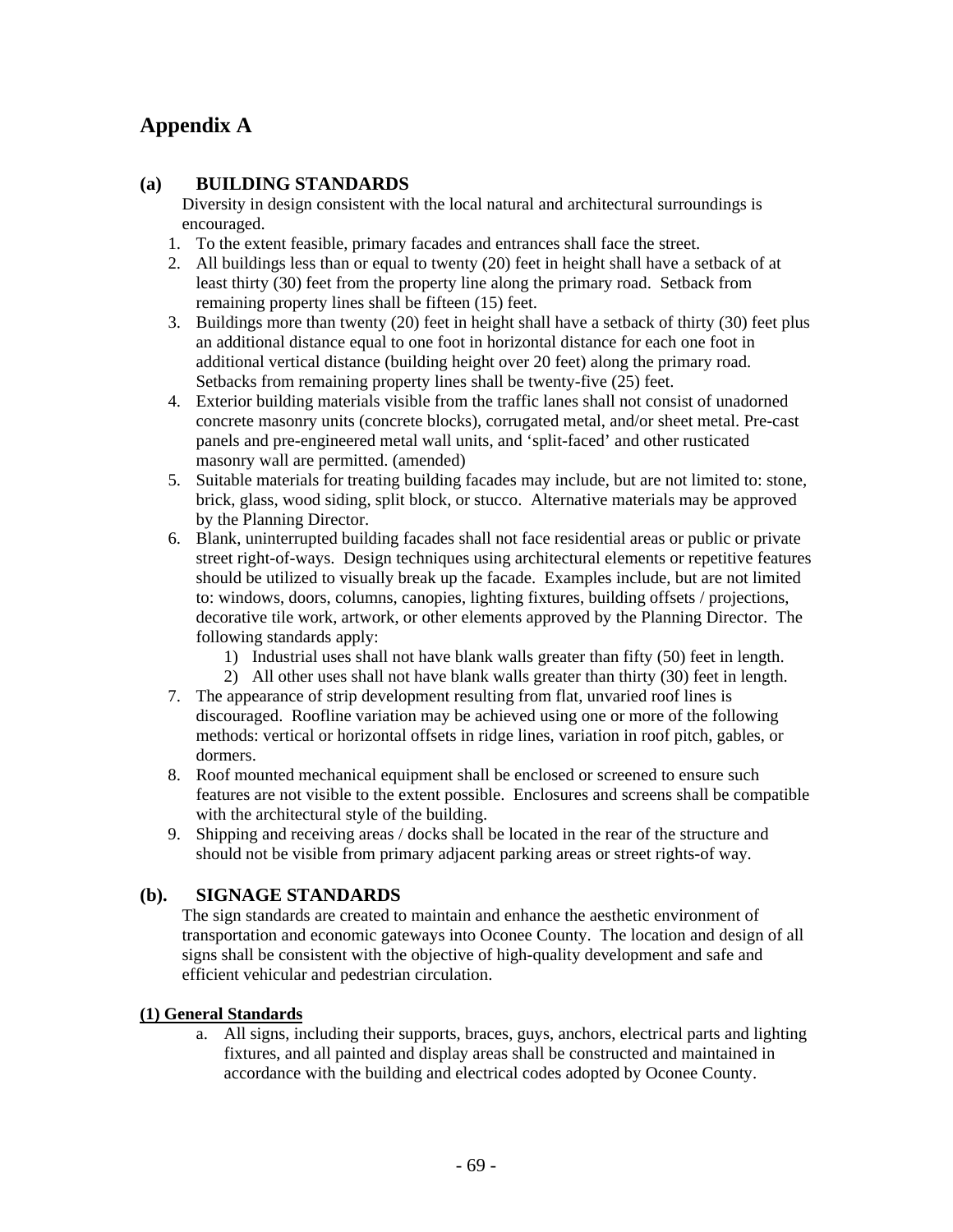- b. It shall be unlawful for any person to erect, construct, enlarge, move, or replace any sign (with the exception of signage requiring no permit) without first obtaining a sign permit from the Planning Department, except as relates to routine maintenance and repair or the changing of tenant name panels.
- c. A preliminary sign permit application along with applicable fees and sign plan shall be submitted to Oconee County. The detailed sign plan shall include the following information, stamped by a South Carolina licensed surveyor, landscape architect, or engineer:
	- i. Parcel number
	- ii. Scale of site plan & north arrow
	- iii. Drawing of entire property with all existing & proposed structures shown
	- iv. Length of street frontage
	- v. Dimensioned setbacks from street and side property line
	- vi. Plan drawing with actual dimensions of sign (as seen from above)
	- vii. Location of all existing signs
	- viii.Location of all proposed signs
	- ix. Elevation drawing of the proposed sign or sign revision including size, height, copy, colors, illumination, materials
	- x. Verification that the proposed sign(s) meet all requirements set forth in this ordinance.
- d. All on-premise non-conforming signs shall come into compliance with these standards when abandoned or the cost of repairs or replacement of such signs is beyond fifty (50%) percent of their replacement costs. Non-conforming signs are subject to all requirements of this code regarding safety, maintenance, and repair.
- e. Signage shall be set back a minimum of ten (10) feet from right-of-way, side, or rear property lines.
- f. No sign shall produce a traffic hazard, such as visual obstruction at intersections or glare from lighting. Signs shall not obstruct the view of or resemble traffic directional / safety signs.
- g. Rooftop signs are prohibited.
- h. Flashing or animated signs are prohibited.
- i. No sign shall be attached to a utility pole or street sign, or attached to or painted on tree trunks, rocks, or other natural objects.
- j. No sign shall be placed within the public rights-of-way.
- k. Signs shall not rotate or revolve.

# **(2) Signs Allowed Without a Permit**

The following signs require no permit. These signs are subject to all requirements of this code regarding safety, maintenance, and repair.

- a. Temporary / Portable Signs:
	- i. Shall be displayed only for the duration of time that they remain relevant to a specific event.
	- ii. Temporary signs shall be removed within seven (7) days following the conclusion of the specific event being promoted.
	- iii. No temporary sign exceeding six (6) square feet may be erected on a residential parcel.
	- iv. The maximum allowable size of any non-residential temporary sign is 32 square feet.
- b. Traffic, directional, warning, official notice or informational signs authorized by any public agency.
- c. Building nameplates with related inscriptions.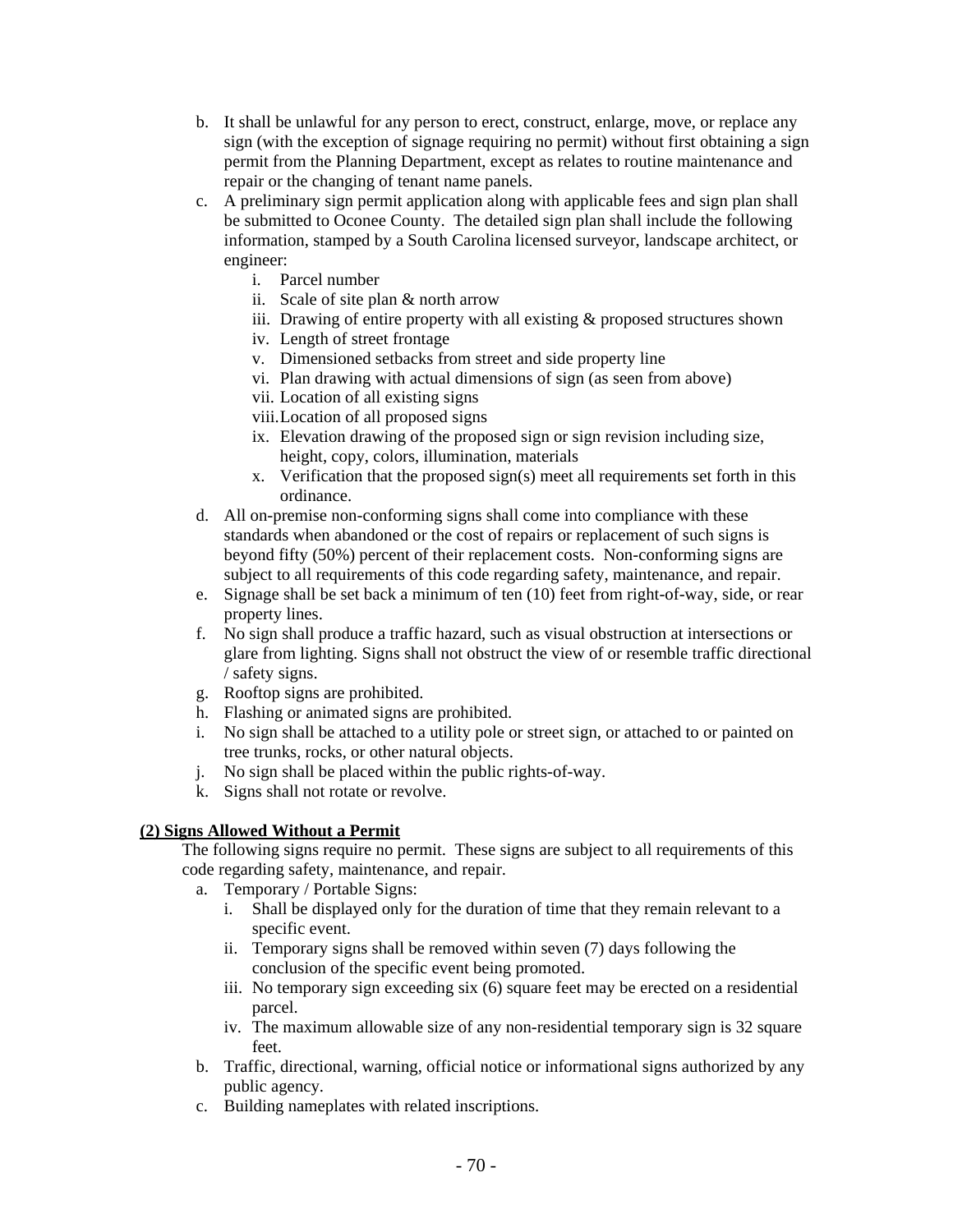- d. Window signs.
- e. Flags and flagpoles.
- f. On-site directional signs, where each sign does not exceed nine (9) square feet in area or four (4) feet in height.
- g. Signs that display name, trademark, logo, brand, or prices, provided the display is an integral part of a vending machine, automatic teller machine, or gas pump. Such signage shall not exceed 32 square feet in area per side.

#### **(3) Signs Allowed that Require a Permit**

- a. Allowable signs shall be the following:
	- i. Monument
	- ii. Wall
	- iii. Hanging / Projecting
	- iv. Canopy / Awning
- b. Monument Signs:
	- i. Shall be architecturally designed to reflect the character of the structure /development for which they are advertising.
	- ii. No monument sign shall exceed ten (10) feet in height.
	- iii. One (1) double faced or single faced sign shall be allowed per parcel.
	- iv. Developments with 400 feet of road frontage serving more than one (1) building shall be permitted one (1) additional sign, which shall not exceed (100) square feet in area. Minimum separation for all monument signs shall be at least (200) linear feet. However, if a building is located on a corner lot with two street facing sides, one (1) sign may be located on each side served by an entryway.
- c. Wall Signs:
	- i. Wall signage shall not exceed fifteen (15%) percent of the wall area, per wall face.
	- ii. Wall signs shall display only one (1) surface and shall not be mounted more than six (6) inches from any wall.
- d. Hanging / Projecting Signs:
	- i. Only one (1) projecting / hanging sign is allowed per building frontage, except for shopping centers, which may have one projecting / hanging sign for each business use.
	- ii. Signs shall project at a right (90 degree) angle to the building frontage.
	- iii. Signs shall not extend more than four (4) feet beyond the line of the building or structure to which it is attached.
	- iv. Signs shall maintain a vertical clearance of eight feet above the sidewalk or ground level accessible to pedestrians.
- e. Canopy / Awning Signs:
	- i. Shall not exceed fifteen (15%) percent of the surface area of the face or the canopy or awning to which the sign is attached.
	- ii. Sign shall not extend more than three (3) inches horizontally from the surface of the awning or canopy.
	- iii. Sign shall not project vertically outside the area of the canopy or awning.
- f. Illumination:
	- i. No internal lighting shall include exposed incandescent or fluorescent bulbs
	- ii. Externally illuminated signs must have indirect light sources shielded from the view of persons viewing the sign and be further shielded and directed so that the light shines only on the sign and that illumination beyond the copy area is minimized.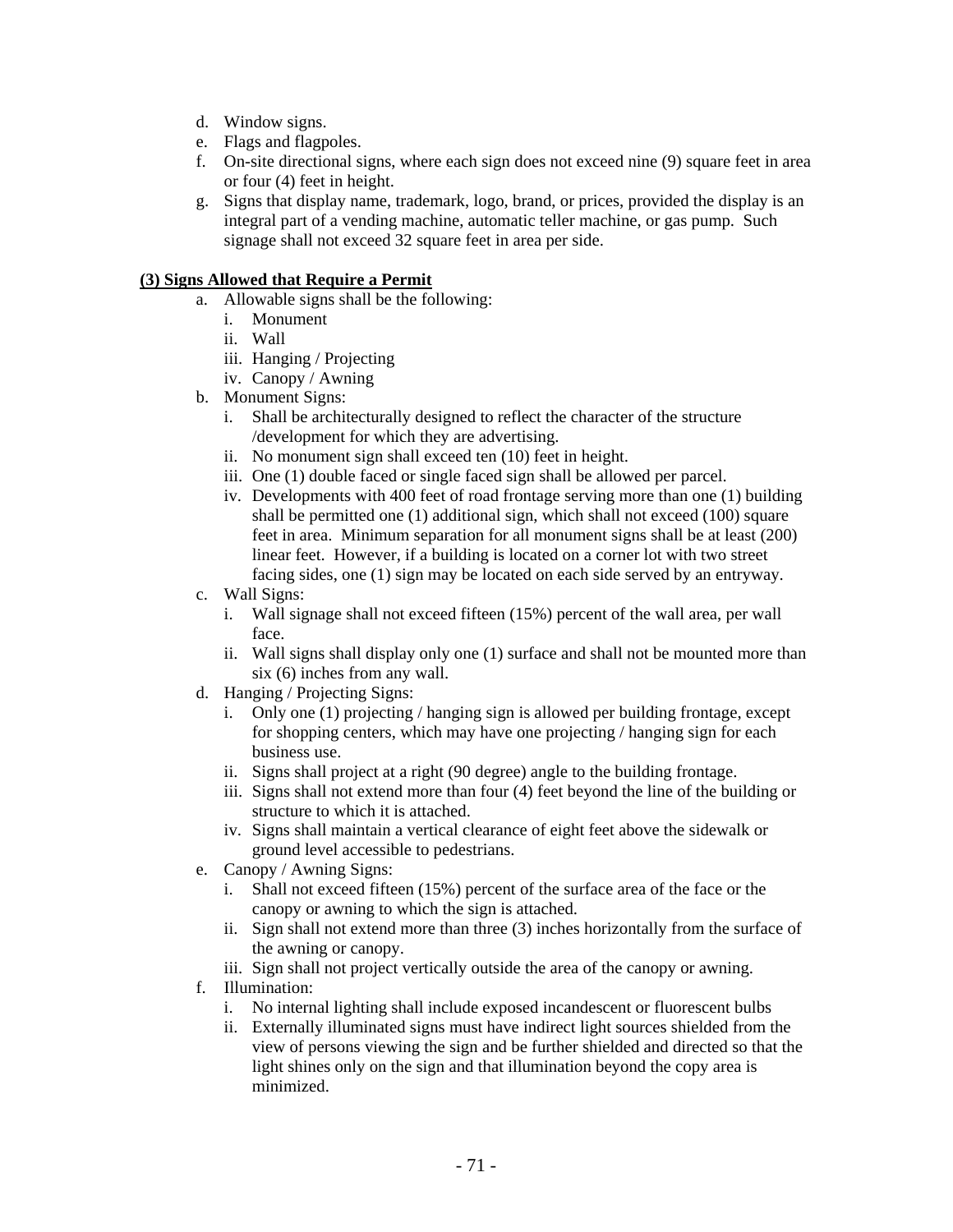- iii. Signs shall not have light reflecting backgrounds but may use light reflecting lettering.
- iv. No sign shall have lights or illuminations that flash, move, rotate, scintillate, blink, flicker, or vary in intensity or color.

#### g. Maintenance:

All signs shall be maintained in good condition and working order, and be free of graffiti, peeling paint or paper, faded colors, weeds, vines, and/or broken and damaged materials. No internally or externally illuminated sign shall have only partial illumination for a period of more than thirty (30) days.

#### **(c) LIGHTING STANDARDS**

The purpose of these standards is to assure that adequate exterior lighting is provided to facilitate crime prevention, security, and safe passage, and that exterior lights be shielded to reduce the impact of lighting on neighboring uses, potential safety hazards to the traveling public, and the effect on viewsheds and nightscapes.

- **1)** Lighting plans shall be submitted with the zoning permit application on projects that include the installation of outdoor lighting fixtures. Prior to obtaining a zoning permit, an applicant must receive approval of a lighting plan. The lighting plan shall be prepared by an appropriately licensed design professional in the state of South Carolina. The plan shall include the following information:
	- a. The location, type, and height of luminaries including both building and groundmounted fixtures.
	- b. A description of the luminaries, including lamps, poles or other supports and shielding devices, which may be provided as catalogue illustrations from the manufacturer.
	- c. Photometric data, such as that furnished by the manufacturer, showing the angle of light emission.
	- d. Additional information as may be required to determine compliance with this ordinance.
- **2)** Exterior lighting shall be shielded and directed to avoid illuminating the night sky.
- **3)** Lighting shall not illuminate neighboring properties or distract / harm the traveling public on road rights-of-way. Any necessary screening of lighting shall be shown on site plans. Lighting will be inspected before a certificate of occupancy is granted.
- **4)** On-site lighting may be used to accent architectural elements and provide safety and security on pedestrian walkways, at building entrances, and public areas between buildings, but shall not be used to illuminate entire portions of buildings.
- **5)** In order to promote safety and security in developments, lighting should be used at intersections, entrances, and in parking areas.
- **6)** The overall height of lighting fixtures shall not exceed twenty (20) feet.
- **7)** Blinking or flashing lights shall be prohibited unless the lights are required as a safety feature (e.g. beacons on towers). Searchlight and laser light operation for advertising / commercial purposes is prohibited.

#### **(d). PARKING STANDARDS**

Parking areas should be designed in a manner to provide safe and efficient circulation of traffic and safe access for pedestrians. Appropriate parking design and layout should be used to reduce impacts associated with impervious surfaces.

## **1) Parking Layout**

Avoid parking layouts that dominate a development. The layout of parking areas, pedestrian connections, and open space should reduce the visual impact of parking.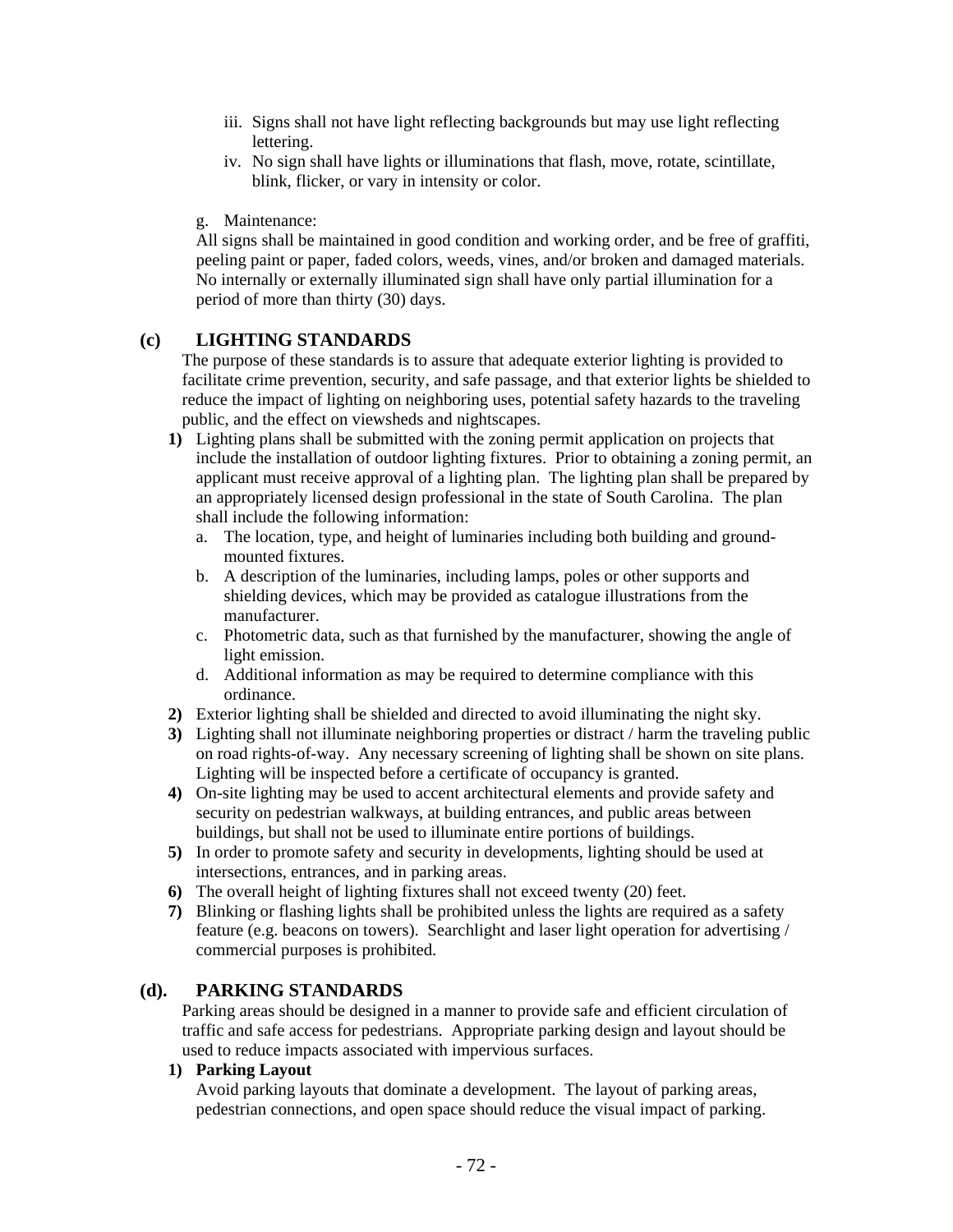Parking is strongly encouraged to be located to the side or rear of the building unless prevented by a physical limitation of the site.

### **2) Perimeter Parking Buffer**

A perimeter parking area buffer of fifteen (15) feet shall be required on sides parallel to abutting properties or street rights-of-way. Buffers shall be planted as specified in the *Landscape Standards*.

If parking is located in the front of the building, buffer requirements will be increased to twenty-five (25) feet.

## **3) Parking Striping**

Parking areas shall have parking spaces marked by surface paint lines or approved alternative traffic marking material.

### **4) Wheel Stops**

Wheel stops or curbs are required where a parked vehicle encroaches on adjacent property, pedestrian access / circulation areas, right-of-way or landscaped areas.

### **5) Planting Islands**

Parking areas shall be designed so that a planting island is provided for every ten (10) parking spaces in a continuous row. Planting islands are also required at the beginning and end of all parking bays. Planting islands shall be surrounded by curbing to prevent vehicular damage to plantings. Minimum size for required planting islands is 9' x 15'(inside of curb). Islands shall be planted as specified in the *Landscape Standards*.

### **6) Stormwater**

Parking areas shall be designed to convey and / or preferably infiltrate stormwater onsite. Stormwater shall not contribute to the subsidence, erosion, or sedimentation of the development site or off-site areas.

### **7) Paving**

Parking areas shall be paved unless otherwise approved by the Planning Commission. Alternative paving materials that increase permeability such as pervious concrete, pervious asphalt, pavers, grid pavers, or any other approved pervious paving materials are encouraged.

# **(e). LANDSCAPE STANDARDS**

Trees and landscaping contribute to the public health, safety, and welfare. Among the benefits of landscaping are: screening of undesirable views; aesthetic enjoyment; climate modification; reduction of glare, noise, odors and dust; reduction of storm water runoff and flooding; buffers between land use; shelter and food for wildlife; and improved air quality. All of these benefits contribute to a higher quality of life and enhance property values within the county.

# **1) Landscape Plan**

The landscape plan shall be submitted with the zoning permit application. Prior to obtaining a zoning permit, an applicant must receive approval of a landscape plan. The landscape plan shall be prepared by a landscape architect licensed by the state of South Carolina. The landscape plan must contain all information necessary to show that the planned use, structure, or development complies with the standards set forth. This shall include utility information, irrigation plans, existing trees used for credit, and tree protection plans, if applicable.

# **2) Installation**

No certificate of occupancy shall be issued until the landscaping is completed as certified by an on-site inspection. If the season or weather conditions prohibit planting of trees, the developer may provide a bond, an irrevocable letter of credit, or other financial surety in an amount equal to one hundred twenty-five (125%) percent of the cost of installing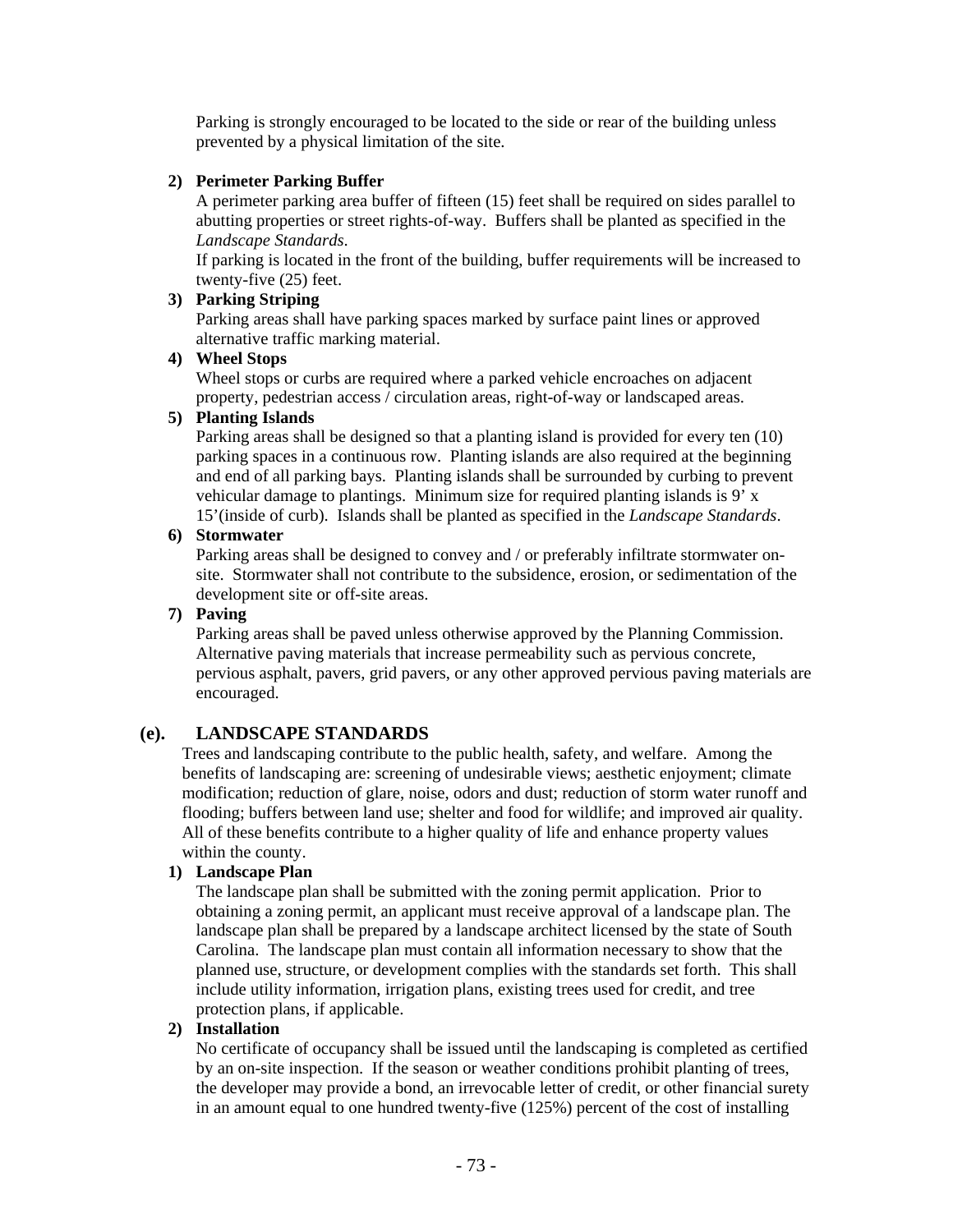the required plantings to guarantee the completion of the required planting within two hundred seventy (270) days. The financial surety shall be canceled and / or returned upon completion of the required landscaping. If the required landscaping is not completed within the time allowed, the owner shall forfeit the guarantee and the county shall use such funding to complete the required landscaping.

## **3) Maintenance**

The plantings that constitute a landscape area must be properly maintained in order for the landscape area to fulfill the purposes for which it is established. The owner of the property shall be responsible for the maintenance of all plant material within the landscaped areas. This includes keeping landscaped areas free of litter and debris and keeping plantings healthy and orderly in appearance. Tree staking shall be removed within eight months after installation to prevent permanent damage. All dead or diseased vegetation shall be removed. Additionally, any required vegetation that dies or becomes diseased shall be replaced.

### **4) Minimum Material Size**

All required trees shall be a minimum size of 2 1/2" caliper measured 6 inches above ground at the time of installation. All required shrubs shall be a minimum size of three (3) gallons at the time of installation. Reference the American Landscape and Nursery Association (ANLA) publication *American Standard for Nursery Stock* (ANSI Z60, 1- 2004) for plant material quality specifications. All plant material shall be mulched with an organic mulch or other approved material.

### **5) Water Source**

A permanent water source (hose bib, etc.) shall be provided not more than one-hundred (100) feet from any required landscaping.

## **6) Foundation Landscaping**

Landscaping shall be provided around the foundation of structures visible from any parking area. Plant material, as defined in this ordinance, shall be located in a planting area adjacent to the building in the following quantities:

 $PR = L / 3.0$  where:

PR = number of plants required

 $L =$  building length, in feet, visible from any parking area

Each tree provided counts as a total of two (2) required plants.

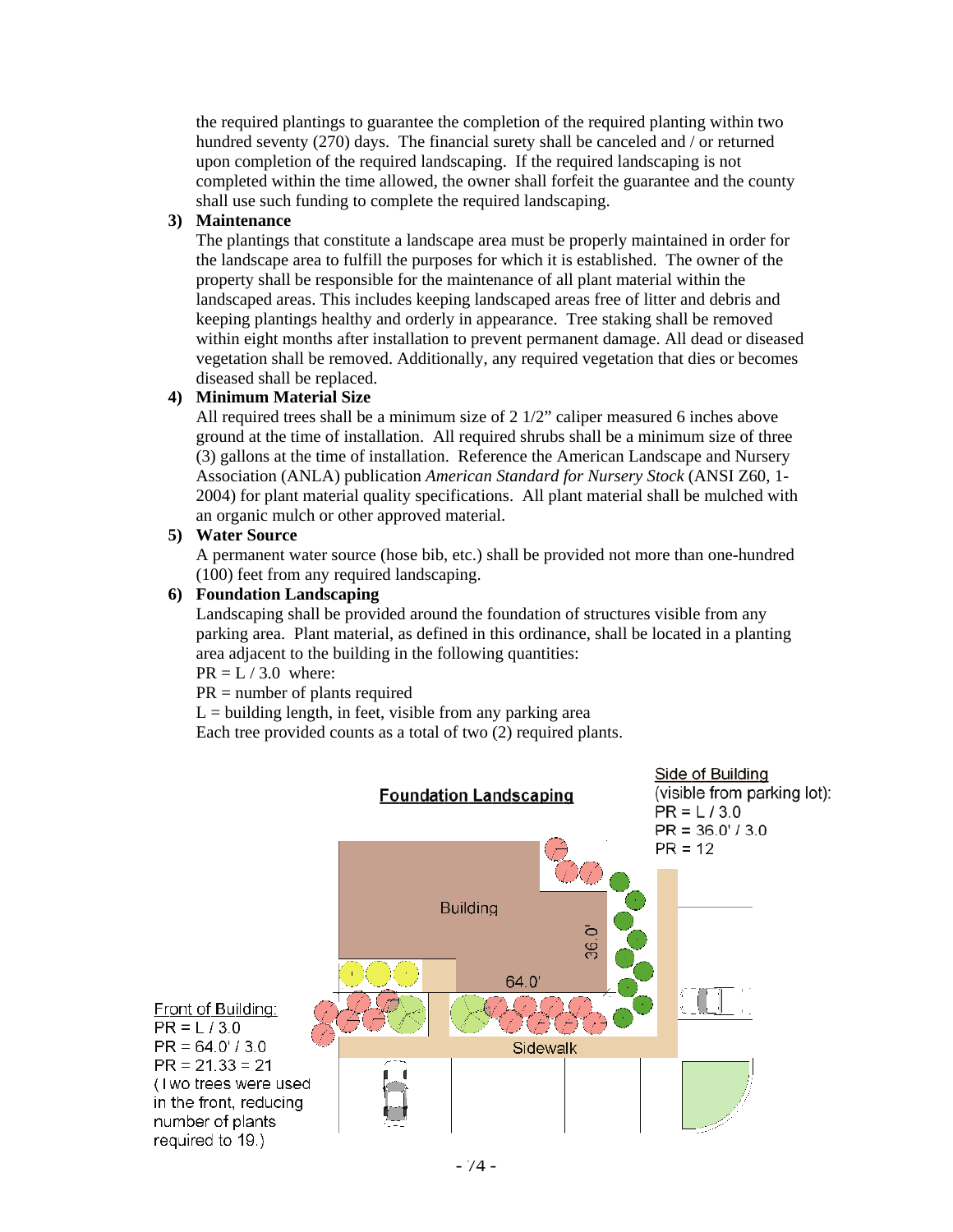#### **7) Street Front Yard**

Street front yards shall be located along property adjacent to all street rights-of-way. Street front yards must be located on private property and not within the street right-ofway. Portions of the property needed for driveways are exempted from these requirements. Street front yards shall be a minimum of ten (10) feet in width, measured from the street(s) right-of-way abutting the property. Each street front yard shall contain at least one (1) large maturing shade tree every forty (40) linear feet or fraction thereof. No street front yard shall contain less than one (1) shade tree. Shrubs, groundcover, understory, and / or turf shall cover the remaining area within the street front yard.



#### **8) Interior Parking**

Whenever the impervious parking cover equals or exceeds 10,000 square feet, a planting

area equal to ten percent of the total impervious surface must be provided as islands within the interior of the parking area. One (1) large maturing shade tree and fifteen (15) shrubs must be planted for each 500 square feet of required interior landscape area. Plantings in landscape islands referenced under the *Parking Islands* section may not be used to satisfy this requirement. However, existing trees preserved in appropriately sized islands may be counted as outlined in the *Existing Trees* section.

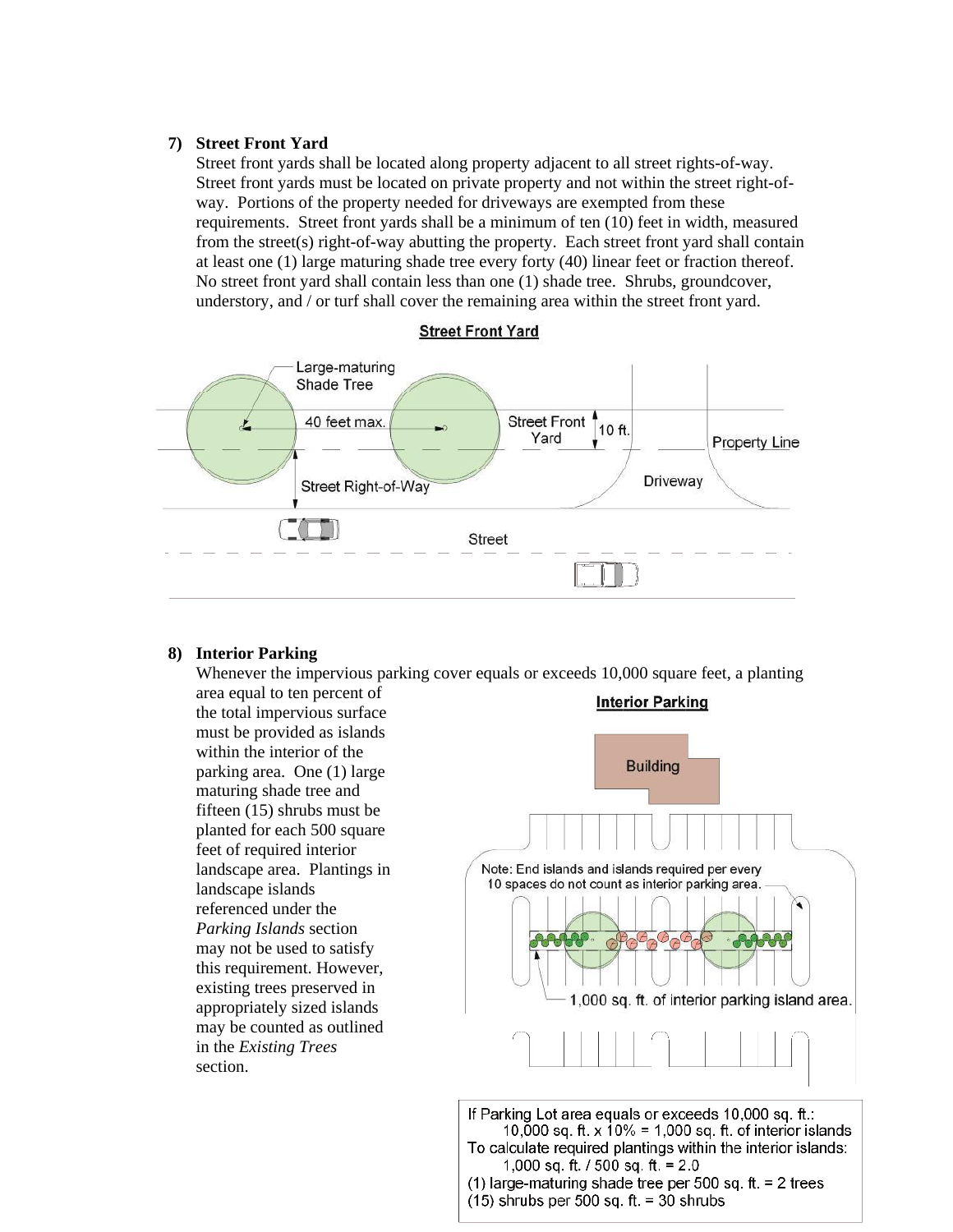#### **9) Existing Trees**

Existing trees that have a minimum caliper size of 4 inches may be counted towards satisfying interior landscaping and street front yard requirements if such trees are preserved and adequately protected through all phases of construction. Credited trees shall be uniformly encircled by a fenced protection area of sufficient size (a circle whose center is the trunk and outer edge is the dripline) to insure tree health. Each four (4) caliper inches of an existing tree shall be deemed the equivalent of one required two (2) inch caliper tree. If any preserved tree used for credit dies or fails to thrive, the owner shall plant new trees equal to the number of credited trees.

#### **10) Parking Islands**

A planted parking island shall be provided for every ten (10) parking spaces in a continuous row. Planting islands are also required at the beginning and end of all parking bays. Refer to the *Parking Standards* section for parking island design standards. Planter islands shall contain at least one (1) large maturing shade tree, having a minimum clean trunk of six (6) feet. Shrubbery, groundcover, and / or turf shall be used in the remainder of the island.



## **11) Perimeter Parking Buffer**

All parking lots and vehicular use areas shall be screened from all abutting properties or rights-of-way. The landscaped area shall be directly adjacent to the parking lot edge, and shall be a minimum width of fifteen (15) feet. The perimeter shall contain at a minimum, one (1) large maturing tree for every fifty (50) linear feet, and evergreen shrubs in sufficient quantity to provide screening with a minimum mature height of four (4) feet. If parking is located in the front of the building, buffer requirements will be increased by thirty (30%) percent in terms of width and planting quantities.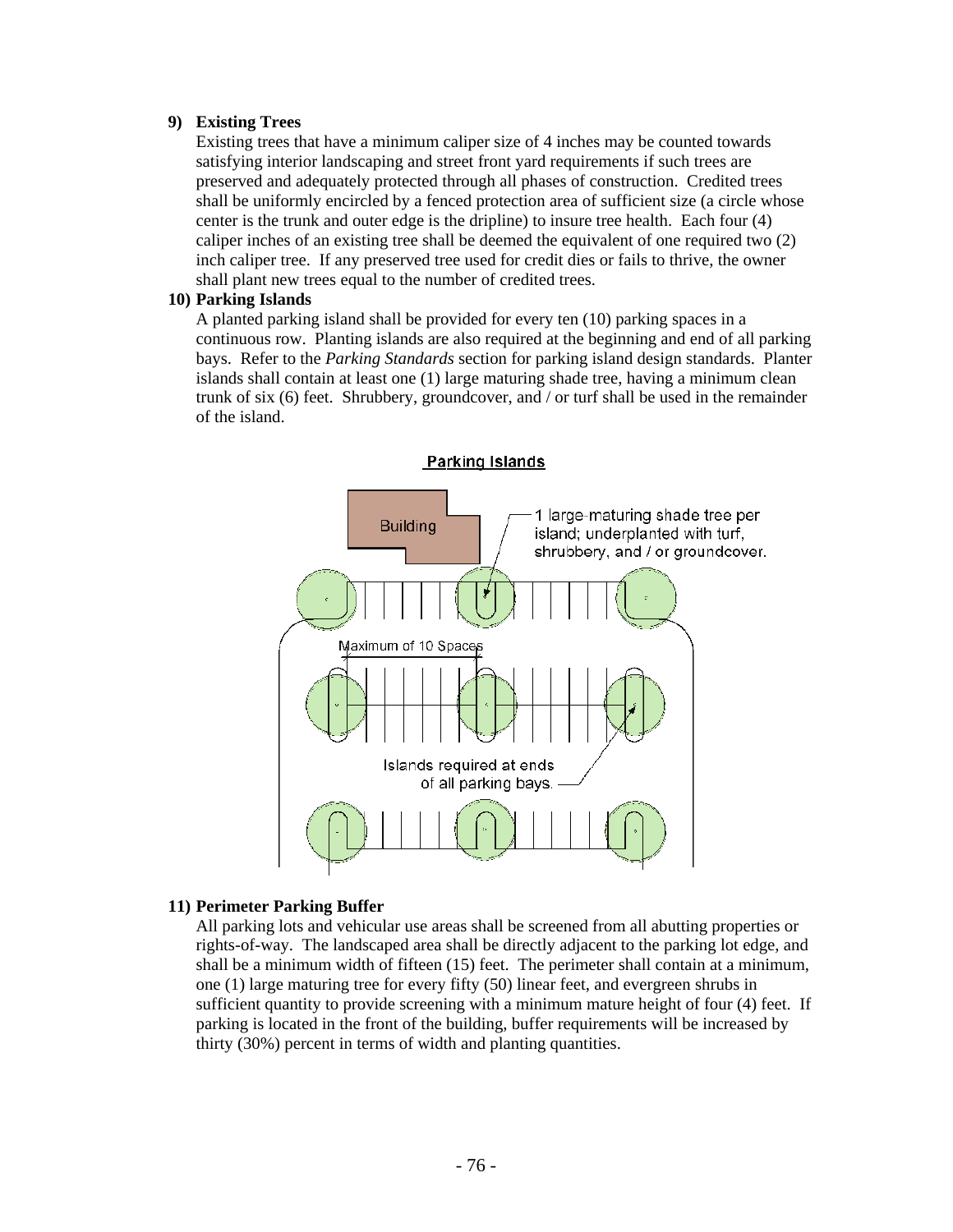#### **Parking Perimeter Buffer**



#### **12) Buffering Adjacent Uses**

In the event that non-residential development borders residential areas or industrial development bordering non-industrial development, a twenty-five (25) feet wide landscape buffer shall be required along the common property boundary. The following mixture of plants per one hundred (100) feet of property boundary shall be required:

- (3) large maturing shade trees, equally spaced
- (3) understory trees, equally spaced
- (6) small evergreen trees

(20) shrubs

If an abutting parcel contains a required buffer or screen, it shall count towards the buffer requirements.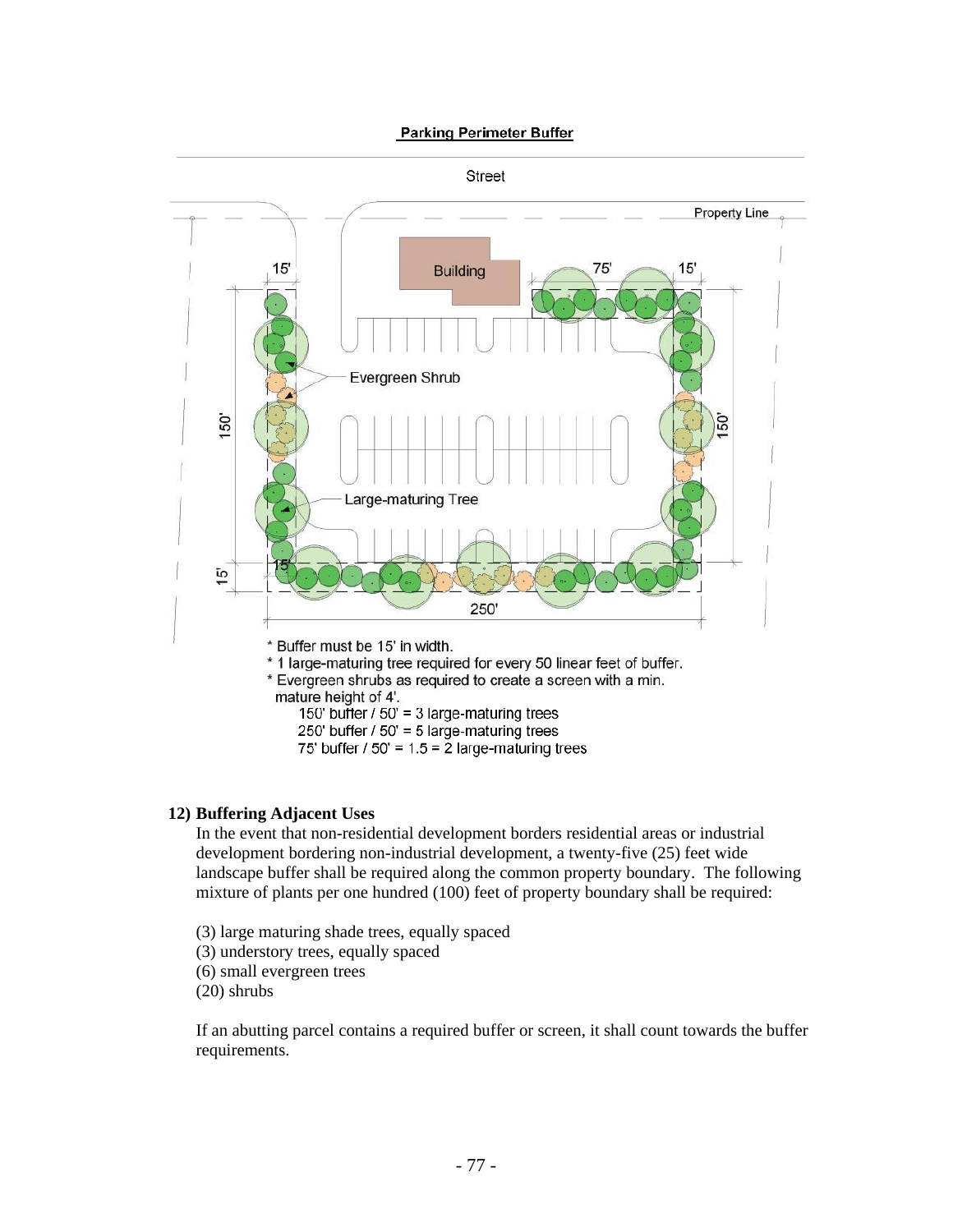

#### **13) Existing Natural Buffers**

When a natural, undisturbed buffer is retained along a property boundary where a buffer is required, a waiver (in whole or part) of the required landscaping may be granted. The existing buffer must achieve the same screening effects as the required buffer materials and adhere to the requirements for protection and size outlined in the *Buffering Adjacent Uses* section.

#### **14) Screening of Collection Areas**

Screening of loading and trash collection areas must be accomplished with an opaque wall of masonry, rot-resistant wood, or evergreen shrubs that are one foot taller than the object to be screened. If evergreen shrubs are used, they must achieve the required screening at the time of planting.

#### **15) Sight Triangles**

The placement of any material shall not obstruct the view between access drives and streets, or the intersecting streets of a corner lot. No fence, building, wall or other structure, (excepting single trunk trees less than 12" in diameter, pruned to a height of eight (8) feet, and poles and support structures less than 12" in diameter), shall exist between a height of two and one-half (2.5) feet and eight (8) feet above the upper face of the nearest curb (or street centerline if no curb exists) and the sight triangle. For a corner lot, the sight triangle area is the area bounded on two sides by the street right-of-way